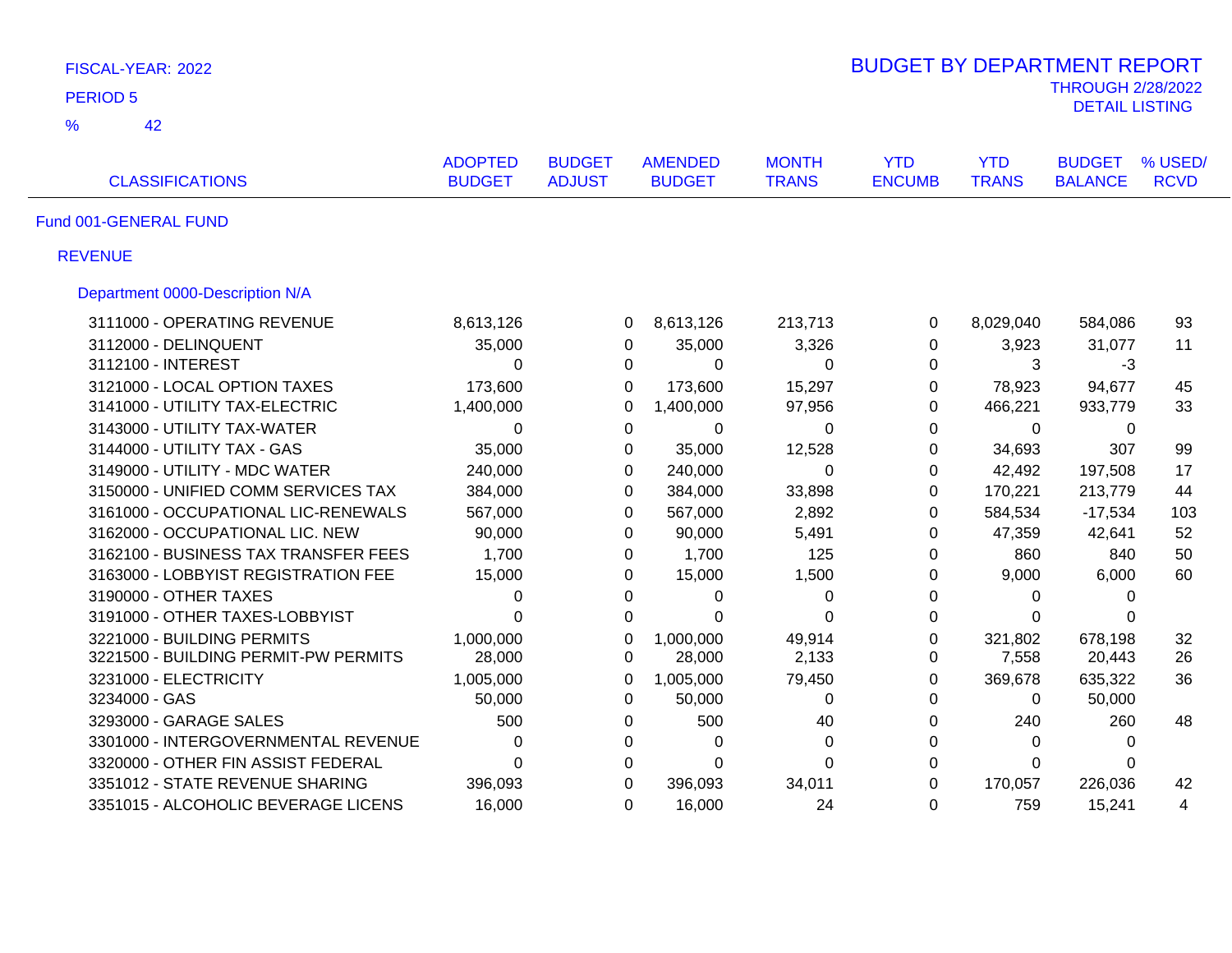|                                        | <b>ADOPTED</b> | <b>BUDGET</b>  | <b>AMENDED</b> | <b>MONTH</b> | <b>YTD</b>    | <b>YTD</b>   | <b>BUDGET</b>  | % USED/         |
|----------------------------------------|----------------|----------------|----------------|--------------|---------------|--------------|----------------|-----------------|
| <b>CLASSIFICATIONS</b>                 | <b>BUDGET</b>  | <b>ADJUST</b>  | <b>BUDGET</b>  | <b>TRANS</b> | <b>ENCUMB</b> | <b>TRANS</b> | <b>BALANCE</b> | <b>RCVD</b>     |
| 3351018 - LOCAL GOVT 1/2 C SALES TX    | 928,112        | $\overline{0}$ | 928,112        | 125,387      | $\mathbf{0}$  | 507,671      | 420,441        | $\overline{54}$ |
| 3354920 - LOCAL OPTION GAS TAX         | $\Omega$       | 0              | $\mathbf 0$    | 0            | 0             | $\mathbf 0$  | $\mathbf{0}$   |                 |
| 3382000 - COUNTY OCCUPATIONAL LICS     | 15,000         | 0              | 15,000         | 1,238        | 0             | 3,467        | 11,533         | 23              |
| 3412000 - ZONING HEARING FEES          | 50,000         | 0              | 50,000         | 500          | 0             | 7,000        | 43,000         | 14              |
| 3413000 - ENVIRO REVIEW & PRESER BOARD | 40,000         | 0              | 40,000         | 2,475        | 0             | 16,158       | 23,843         | 40              |
| 3413001 - LIEN SEARCH FEES             | 17,000         | 0              | 17,000         | 840          | 0             | 5,518        | 11,482         | 32              |
| 3413002 - SPECIAL EVENTS APP           | 4,000          | 0              | 4,000          | 160          | 0             | 1,460        | 2,540          | 36              |
| 3414000 - MICROFILM SALES              | 500            | 0              | 500            | 0            | 0             | 0            | 500            |                 |
| 3419010 - BLDG & ZON REINSPECT FEES    | $\Omega$       | 0              | $\mathbf{0}$   | $\Omega$     | 0             | 0            | $\Omega$       |                 |
| 3419030 - CERT OF USE/OCCUPANCY        | 15,000         | 0              | 15,000         | 1,450        | 0             | 9,250        | 5,750          | 61              |
| 3419040 - CODE ENFORCEMENT FINES       | 50,000         | 0              | 50,000         | 16,090       | 0             | 35,316       | 14,684         | 70              |
| 3419051 - BACKGROUND, NOTARY, COPIES   | 20,000         | 0              | 20,000         | 2,276        | 0             | 10,209       | 9,791          | 51              |
| 3421010 - POLICE SERVICES              | 30,000         | 0              | 30,000         | 9,204        | 0             | 20,447       | 9,553          | 68              |
| 3421021 - TOWING ADMIN FEE             | 3,000          | 0              | 3,000          | 0            | 0             | 350          | 2,650          | 11              |
| 3421025 - SCHL CRSNG GRDS- CTY REIM    | 20,000         | 0              | 20,000         | 336          | 0             | 6,211        | 13,789         | 31              |
| 3434100 - SOLID WASTE CHARGES          | 30,000         | 0              | 30,000         | 1,572        | 0             | 5,997        | 24,003         | 19              |
| 3434200 - PRIVATE HAULERS PERMIT FE    | 665,600        | 0              | 665,600        | 55,738       | 0             | 309,455      | 356,145        | 46              |
| 3445100 - PARKING PERMITS              | 64,000         | $\Omega$       | 64,000         | 6,153        | 0             | 34,611       | 29,389         | 54              |
| 3445200 - PARKING METERS FRANCHISE     | 1,400,000      | 0              | 1,400,000      | 168,229      | 0             | 778,446      | 621,554        | 55              |
| 3445210 - VALET PARKING                | $\Omega$       | 0              | $\Omega$       | 0            | 0             | $\Omega$     | $\Omega$       |                 |
| 3445220 - PARKING FUND REVENUE         | 22,598         | 0              | 22,598         | $\Omega$     | 0             | 10,692       | 11,906         | 47              |
| 3445300 - PARKING VIOLATIONS           | 700,000        | 0              | 700,000        | 45,132       | 0             | 185,116      | 514,884        | 26              |
| 3445400 - PARKING METER CASH KEY       | $\Omega$       | 0              | $\mathbf 0$    | 0            | 0             | $\mathbf 0$  | 0              |                 |
| 3472620 - TENNIS COURT FEES            | 555,000        | 0              | 555,000        | 61,248       | 0             | 249,244      | 305,756        | 44              |
| 3472630 - RECREATION PROGRAM FEES      | 65,000         | 0              | 65,000         | 20,259       | 0             | 29,469       | 35,532         | 45              |
| 3472631 - MULTIPURPOSE CNTR-RENTAL     | 15,000         | 0              | 15,000         | 5,300        | 0             | 17,160       | $-2,160$       | 114             |
| 3472632 - MULTIPRPOSE CNTR-MEMBSHIP    | 16,000         | $\Omega$       | 16,000         | 1,825        | 0             | 9,814        | 6,186          | 61              |
| 3472635 - REC FEES/ MURRAY PARK POOL   | 12,000         | 0              | 12,000         | 0            | 0             | 3,020        | 8,980          | 25              |
| 3472650 - S MIAMI PARK - RENTAL        | 47,462         | 0              | 47,462         | 0            | 0             | 23,153       | 24,310         | 48              |
| 3472660 - CONCESSION STANDS            | 3,000          | $\Omega$       | 3,000          | 1,800        | 0             | 1,800        | 1,200          | 60              |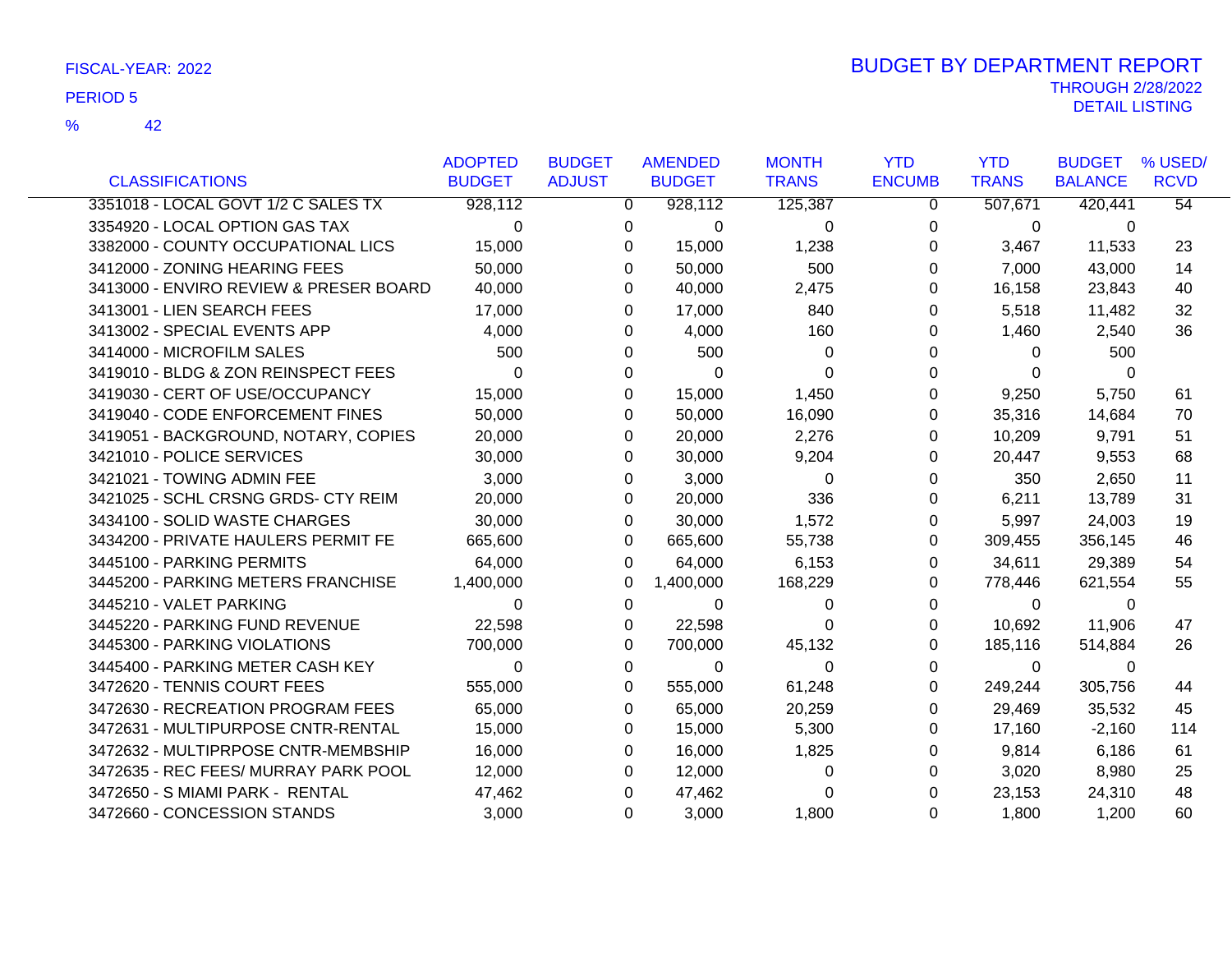|                                       | <b>ADOPTED</b> | <b>BUDGET</b> |              | <b>AMENDED</b> | <b>MONTH</b> | <b>YTD</b>    | <b>YTD</b>   | <b>BUDGET</b>  | % USED/         |
|---------------------------------------|----------------|---------------|--------------|----------------|--------------|---------------|--------------|----------------|-----------------|
| <b>CLASSIFICATIONS</b>                | <b>BUDGET</b>  | <b>ADJUST</b> |              | <b>BUDGET</b>  | <b>TRANS</b> | <b>ENCUMB</b> | <b>TRANS</b> | <b>BALANCE</b> | <b>RCVD</b>     |
| 3511200 - METRO COURT FINES           | 70,000         |               | $\mathbf{0}$ | 70,000         | 3,994        | 0             | 20,999       | 49,001         | $\overline{29}$ |
| 3511210 - RED LIGHT CAMERAS           | 360,000        |               | 0            | 360,000        | 43,571       | 0             | 260,817      | 99,183         | 72              |
| 3540000 - VIOLATIONS LOCAL ORD.       | 20,000         |               | 0            | 20,000         | 1,341        | 0             | 12,351       | 7,649          | 61              |
| 3541000 - BURGLAR ALARM FINES         | 31,000         |               | $\Omega$     | 31,000         | 4,464        | 0             | 9,678        | 21,322         | 31              |
| 3541050 - ALARM REGISTRATION CHG      | 30,000         |               | 0            | 30,000         | 189          | 0             | 24,657       | 5,343          | 82              |
| 3612000 - INTEREST INCOME             | 195,000        |               | 0            | 195,000        | 10,712       | 0             | 51,504       | 143,496        | 26              |
| 3614000 - DIVIDENDS INCOME            | 0              |               | $\Omega$     | $\Omega$       | $\Omega$     | 0             | $\Omega$     | 0              |                 |
| 3621100 - PARKING GARAGE RENT         | 55,000         |               | 0            | 55,000         | 6,333        | 0             | 31,665       | 23,335         | 57              |
| 3622000 - FASCELL PARK                | 25,000         |               | 0            | 25,000         | 4,328        | 0             | 17,808       | 7,192          | 71              |
| 3623000 - BUS BENCH ADS               | 13,824         |               | 0            | 13,824         | 0            | 0             | 0            | 13,824         |                 |
| 3625000 - RENT C.A.A.                 | 30,000         |               | 0            | 30,000         | 0            | 0             | 29,810       | 190            | 99              |
| 3625010 - RENT- MOBLEY BLDG           | $\Omega$       |               | $\Omega$     | $\Omega$       | $-466$       | 0             | $-2,867$     | 2,867          |                 |
| 3627500 - SOUTH MIAMI MIDDLE SCHOOL   | 23,340         |               | 0            | 23,340         | 0            | 0             | 0            | 23,340         |                 |
| 3629000 - PALMER PARK RENTALS         | 23,000         |               | $\Omega$     | 23,000         | 0            | 0             | 7,500        | 15,500         | 32              |
| 3669000 - HOSPITAL LANDSCAPE REVENU   | 6,339          |               | 0            | 6,339          | 0            | 0             | 6,339        | $\Omega$       | 100             |
| 3669100 - DONATION                    | O              |               | 0            | 0              | 0            | O             | 14,415       | $-14,415$      |                 |
| 3695000 - REIMB WORKERS COMP.         |                |               | 0            | 0              | O            |               | 0            |                |                 |
| 3695400 - REIMBSMNT-PUB WORKS LABOR   |                |               | 0            | 0              |              |               | 0            |                |                 |
| 3697000 - GAIN/LOSS ON ASSET SALE     |                |               | 0            | $\Omega$       | 0            | 0             | 32,400       | $-32,400$      |                 |
| 3699201 - MISC. OTHERS                | 15,000         |               | $\Omega$     | 15,000         | 1,048        | 0             | 3,528        | 11,472         | 23              |
| 3699225 - SUNSET DR MTCE-FDOT REIMB   | 0              |               | 0            | 0              | 995          | 0             | 1,990        | $-1,990$       |                 |
| 3699250 - INSURANCE CLAIMS RECOVERY   | 0              |               | 0            | 0              | 7,758        | 0             | 40,062       | $-40,062$      |                 |
| 3699501 - SECTION 185 STATE CONTRIB   | 106,000        |               | 0            | 106,000        | 0            | 0             | 0            | 106,000        |                 |
| 3811000 - CONTRIB. FROM OTHER FUNDS   | 1,008          |               | 0            | 1,008          | 0            | 0             | 1,008        | 0              | 100             |
| 3811500 - TRANSFER WATER/SEWER FUND   | 150,000        |               | 0            | 150,000        | 0            | 0             | 150,000      | $\Omega$       | 100             |
| 3811700 - TRANSFER FROM CRA           | 0              |               | $\Omega$     | 0              | 0            | 0             | 0            | $\Omega$       |                 |
| Department 0000-Description N/A TOTAL | 19,992,802     |               |              | 0 19,992,802   | 1,163,777    | $\Omega$      | 13,332,061   | 6,660,745      | 66              |
| <b>REVENUE TOTAL</b>                  | 19,992,802     |               |              | 0 19,992,802   | 1,163,777    | $\Omega$      | 13,332,061   | 6,660,745      | 66              |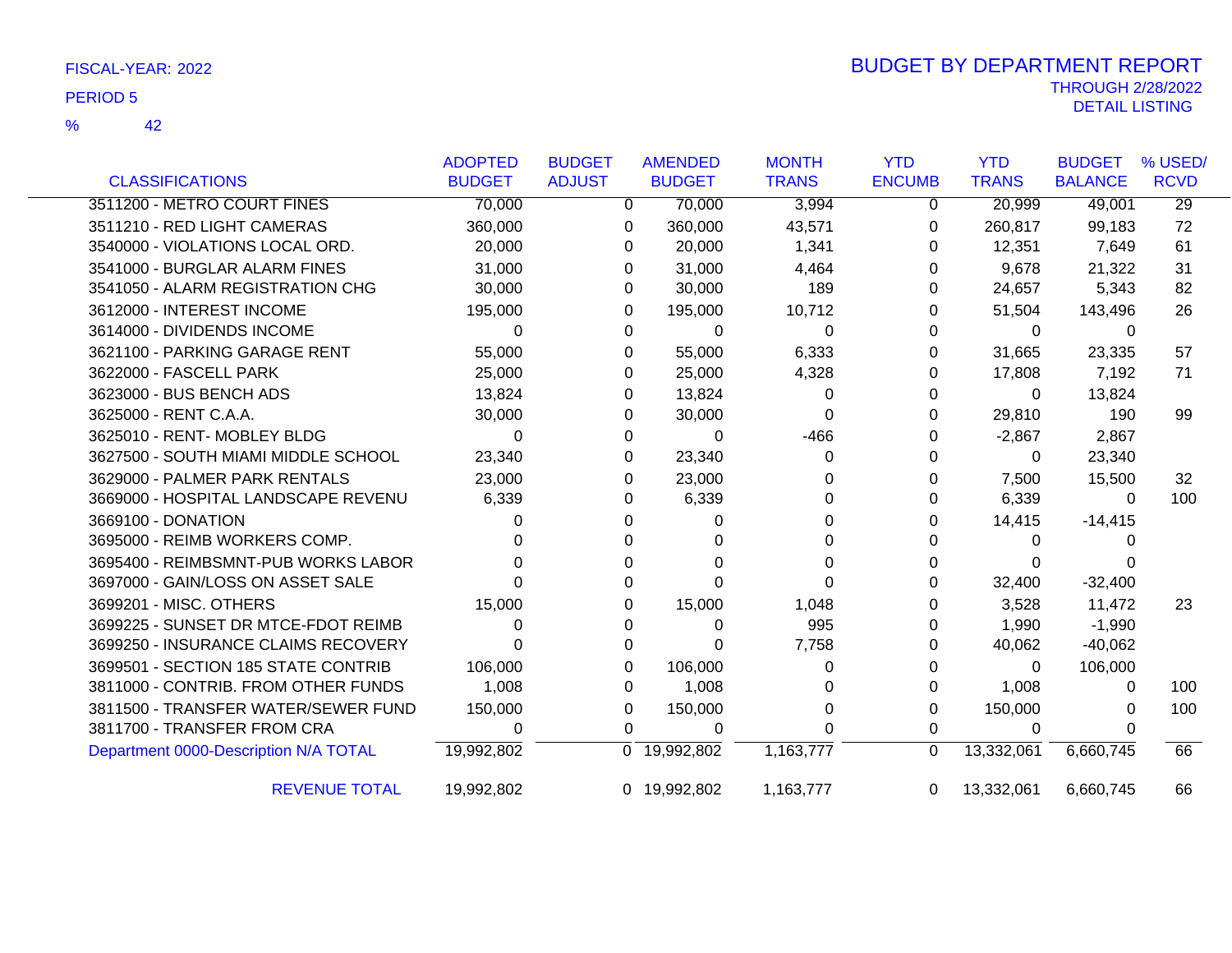| <b>CLASSIFICATIONS</b>                  | <b>ADOPTED</b><br><b>BUDGET</b> | <b>BUDGET</b><br><b>ADJUST</b> | <b>AMENDED</b><br><b>BUDGET</b> | <b>MONTH</b><br><b>TRANS</b> | <b>YTD</b><br><b>ENCUMB</b> | <b>YTD</b><br><b>TRANS</b> | <b>BUDGET</b><br><b>BALANCE</b> | % USED/<br><b>RCVD</b> |
|-----------------------------------------|---------------------------------|--------------------------------|---------------------------------|------------------------------|-----------------------------|----------------------------|---------------------------------|------------------------|
| <b>EXPENSE</b>                          |                                 |                                |                                 |                              |                             |                            |                                 |                        |
| Department 1100-MAYOR & CITY COMMISSION |                                 |                                |                                 |                              |                             |                            |                                 |                        |
| 5111110 - EXECUTIVE SALARIES            | 62,000                          |                                | 62,000<br>0                     | 5,167                        | $\Omega$                    | 25,833                     | 36,167                          | 41                     |
| 5112110 - F.I.C.A.                      | 4,743                           |                                | 4,743<br>0                      | 599                          | 0                           | 2,997                      | 1,746                           | 63                     |
| 5112310 - GROUP HEALTH INSURANCE        | 42,314                          |                                | 42,314<br>0                     | 3,312                        | 0                           | 16,575                     | 25,739                          | 39                     |
| 5112410 - WORKERS' COMPENSATION         | 186                             |                                | 186<br>0                        | 0                            | 0                           | 38                         | 148                             | 20                     |
| 5114010 - MAYOR'S EXPENSE               | 2,000                           |                                | 2,000<br>0                      | 0                            | 0                           | $\mathbf 0$                | 2,000                           |                        |
| 5114020 - COMMISSIONER'S EXP -ONE       | 1,500                           |                                | 1,500<br>0                      | 49                           | 0                           | 682                        | 818                             | 45                     |
| 5114030 - COMMISSIONER'S EXP-FOUR       | 1,500                           |                                | 1,500<br>0                      | 0                            | 0                           | 601                        | 899                             | 40                     |
| 5114040 - COMMISSIONER'S EXP-THREE      | 1,500                           |                                | 1,500<br>$\Omega$               | 0                            | $\Omega$                    | 62                         | 1,438                           | 4                      |
| 5114050 - COMMISSIONER'S EXP TWO        | 1,500                           |                                | 1,500<br>0                      | 0                            | 0                           | 1,500                      | $\Omega$                        | 100                    |
| 5114060 - AUTO ALLOWANCE                | 500                             |                                | 500<br>0                        | 42                           | 0                           | 208                        | 292                             | 41                     |
| 5114071 - MAYOR                         | 1,200                           |                                | 1,200<br>0                      | 60                           | 0                           | 180                        | 1,020                           | 15                     |
| 5114072 - COMM. ONE                     | 1,200                           |                                | 1,200<br>0                      | 0                            | 0                           | 120                        | 1,080                           | 10                     |
| 5114073 - COMM. TWO                     | 1,200                           |                                | 0<br>1,200                      | 0                            | 0                           | 1,200                      | $\Omega$                        | 100                    |
| 5114074 - COMM. THREE                   | 1,200                           |                                | 1,200<br>0                      | 0                            | 0                           | 0                          | 1,200                           |                        |
| 5114075 - COMM, FOUR                    | 1,200                           |                                | 1,200<br>0                      | $\Omega$                     | 0                           | 0                          | 1,200                           |                        |
| 5114120 - CELL SERVICES                 | 5,000                           |                                | 5,000<br>$\Omega$               | 398                          | 0                           | 1,779                      | 3,221                           | 35                     |
| 5114830 - KEYS AND FLOWERS              | 750                             |                                | 750<br>0                        | 0                            | 0                           | 194                        | 556                             | 25                     |
| 5115210 - SUPPLIES                      | 4,750                           |                                | 4,750<br>0                      | 0                            | 0                           | 235                        | 4,515                           | 4                      |
| 5115410 - MEMBER, & SUBSCRIPTIONS       | 6,125                           |                                | 0<br>6,125                      | $\Omega$                     | 0                           | 2,226                      | 3,899                           | 36                     |
| Department 1100-MAYOR & CITY COMMISSION | 140,368                         | 0                              | 140,368                         | 9,627                        | 0                           | 54,430                     | 85,938                          | $\overline{38}$        |
| Department 1200-CITY CLERK              |                                 |                                |                                 |                              |                             |                            |                                 |                        |
| 5121210 - REGULAR                       | 193,404                         |                                | 193,404<br>0                    | 10,559                       | 0                           | 60,807                     | 132,597                         | 31                     |
| 5122110 - F.I.C.A.                      | 14,795                          |                                | 14,795<br>0                     | 795                          | 0                           | 4,594                      | 10,201                          | 31                     |
| 5122210 - PENSION PLAN-CONTRIBUTION     | 12,148                          |                                | 12,148<br>$\Omega$              | 5,493                        | 0                           | 5,493                      | 6,655                           | 45                     |
| 5122220 - DEFERRED COMP CONTRIB.        | 4,089                           |                                | 4,089<br>0                      | 0                            | 0                           | 480                        | 3,609                           | 11                     |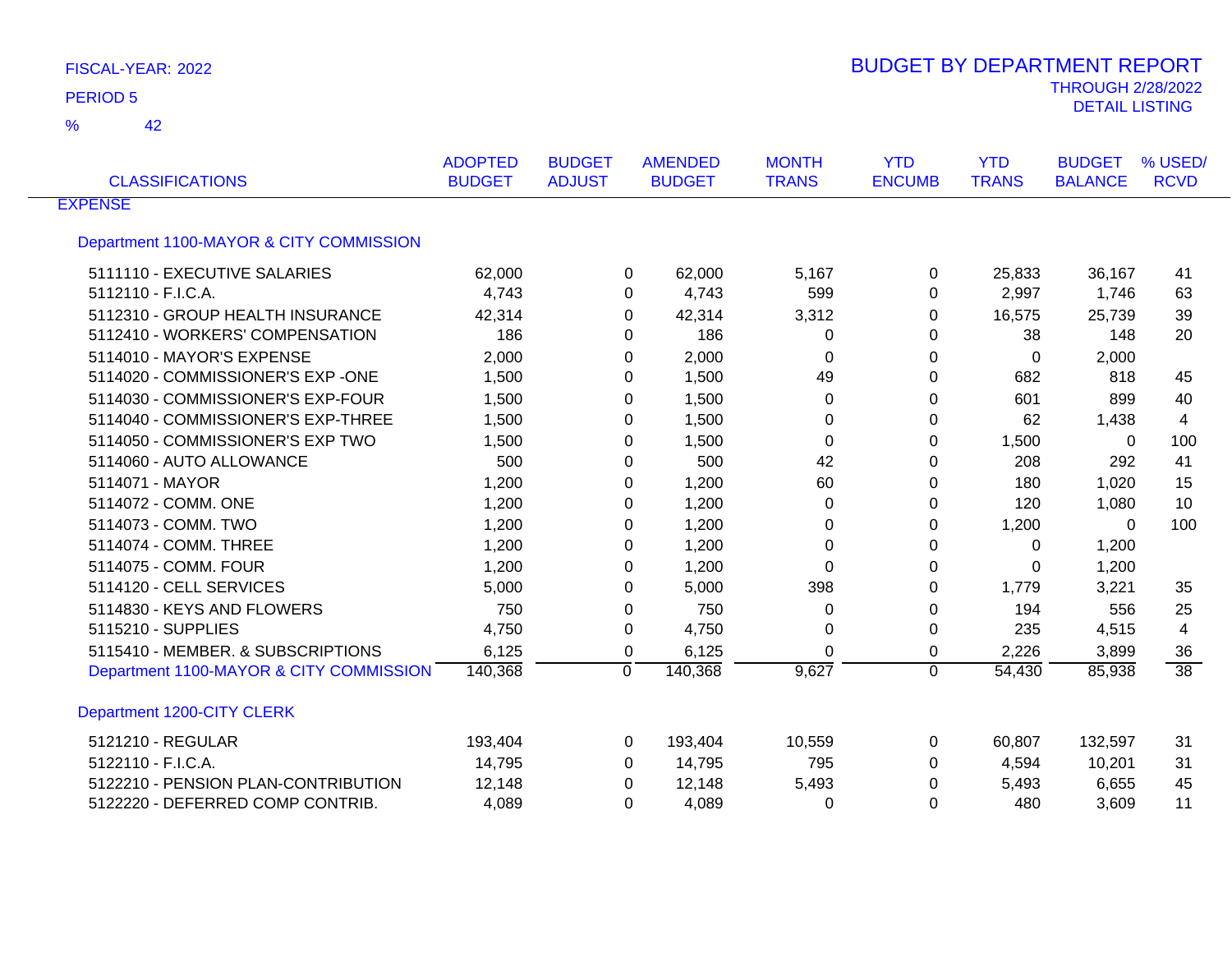|                                     | <b>ADOPTED</b> | <b>BUDGET</b> | <b>AMENDED</b> | <b>MONTH</b> | <b>YTD</b>    | <b>YTD</b>   | <b>BUDGET</b>  | % USED/         |
|-------------------------------------|----------------|---------------|----------------|--------------|---------------|--------------|----------------|-----------------|
| <b>CLASSIFICATIONS</b>              | <b>BUDGET</b>  | <b>ADJUST</b> | <b>BUDGET</b>  | <b>TRANS</b> | <b>ENCUMB</b> | <b>TRANS</b> | <b>BALANCE</b> | <b>RCVD</b>     |
| 5122310 - GROUP HEALTH INSURANCE    | 25,389         | $\mathbf 0$   | 25,389         | 1,373        | 0             | 5,768        | 19,621         | $\overline{22}$ |
| 5122410 - WORKERS' COMPENSATION     | 580            | 0             | 580            | 0            | 0             | 119          | 461            | 20              |
| 5123450 - CONTRACTUAL SERVICES      | 53,861         | 4,274         | 58,135         | 0            | 49,368        | 53,856       | 4,279          | 92              |
| 5123480 - DIGITIZING                | 45,000         | $\mathbf{0}$  | 45,000         | $\Omega$     | 0             | $\Omega$     | 45,000         |                 |
| 5124070 - TRAVEL & CONFERENCE       | 7,500          | 0             | 7,500          | 0            | 0             | 0            | 7,500          |                 |
| 5124110 - POSTAGE                   | 500            | 0             | 500            | $\Omega$     | 0             | 95           | 405            | 19              |
| 5124120 - CELL SERVICES             | 1,080          | 0             | 1,080          | 90           | 0             | 369          | 711            | 34              |
| 5124632 - INTERNET SERVICES         | $\Omega$       | 0             | 0              | 0            | 0             | $\Omega$     | 0              |                 |
| 5124710 - PRINTING MATERIAL-INFRAST | 1,230          | 0             | 1,230          | 103          | 0             | 412          | 818            | 33              |
| 5124910 - LEGAL ADS/COMP PLAN ATTON | 90,000         | 0             | 90,000         | 925          | 0             | 12,141       | 77,859         | 13              |
| 5124920 - ELECTIONS                 | 0              | 0             | 0              | 0            | 0             | 0            | 0              |                 |
| 5124950 - CODIFICATIONS             | 7,000          | 0             | 7,000          | 0            | 0             | 350          | 6,650          | 5               |
| 5125210 - SUPPLIES                  | 2,379          | 0             | 2,379          | 0            |               | 262          | 2,117          | 11              |
| 5125410 - MEMBER. & SUBSCRIPTIONS   | 770            | $\Omega$      | 770            | 0            | 0             | 270          | 500            | 35              |
| 5129920 - GENERAL CONTINGENCY       | 5,000          | 0             | 5,000          | 0            | 0             | 0            | 5,000          |                 |
| Department 1200-CITY CLERK TOTAL    | 464,725        | 4,274         | 468,999        | 19,338       | 49,368        | 145,016      | 323,983        | 30              |
| Department 1310-CITY MANAGER        |                |               |                |              |               |              |                |                 |
| 5131210 - REGULAR                   | 429,471        | 0             | 429,471        | 34,830       | 0             | 175,890      | 253,581        | 40              |
| 5131310 - PART-TIME                 | 0              | 0             | 0              | 0            | 0             | $\Omega$     | 0              |                 |
| 5132110 - F.I.C.A.                  | 32,855         | 0             | 32,855         | 2,861        | 0             | 10,595       | 22,260         | 32              |
| 5132210 - PENSION PLAN CONTRIBUTION | 53,938         | 0             | 53,938         | 17,175       | 0             | 17,175       | 36,763         | 31              |
| 5132220 - DEFERRED COMP CONTRIB.    | 0              | 0             | 0              | 0            | 0             | $\Omega$     | 0              |                 |
| 5132310 - GROUP HEALTH INSURANCE    | 39,789         | 0             | 39,789         | 3,128        | 0             | 12,974       | 26,815         | 32              |
| 5132410 - WORKERS' COMPENSATION     | 1,288          | $\Omega$      | 1,288          | 0            | 0             | 264          | 1,024          | 20              |
| 5133450 - CONTRACTUAL SERVCS-INFRA  | 245,000        | 25,799        | 270,799        | 6,767        | 97,157        | 166,889      | 103,910        | 61              |
| 5134060 - AUTO ALLOWANCE            | 11,100         | 0             | 11,100         | 944          | 0             | 3,869        | 7,231          | 34              |
| 5134065 - CITY MANAGER'S EXPENSE    | 9,000          | 0             | 9,000          | 6            |               | 669          | 8,331          | $\overline{7}$  |
| 5134070 - TRAVEL & CONFERENCE       | 10,000         | $\Omega$      | 10,000         | 1,854        | 0             | 2,803        | 7,197          | 28              |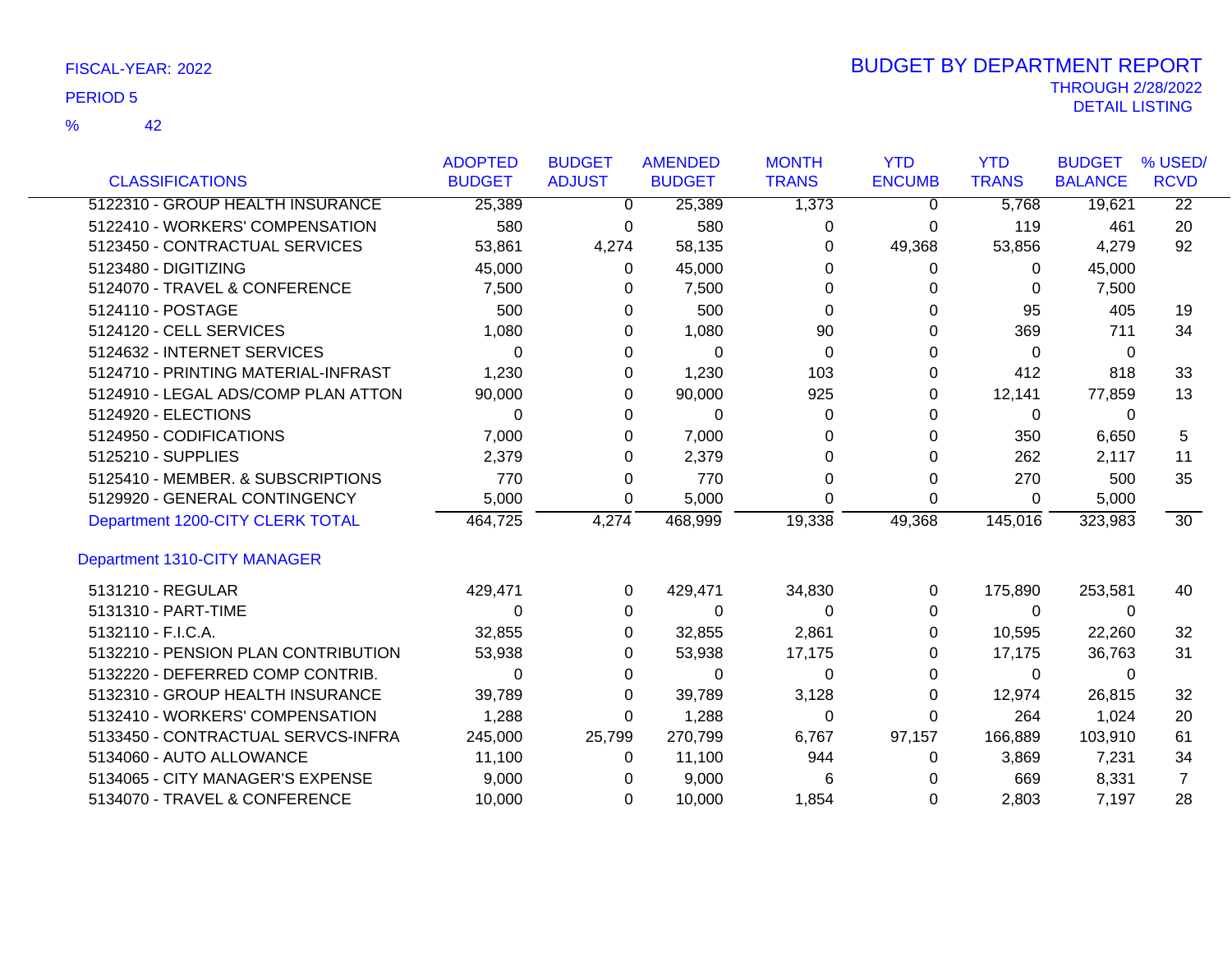|                                      | <b>ADOPTED</b> | <b>BUDGET</b> | <b>AMENDED</b> | <b>MONTH</b> | <b>YTD</b>    | <b>YTD</b>   | <b>BUDGET</b>  | % USED/     |
|--------------------------------------|----------------|---------------|----------------|--------------|---------------|--------------|----------------|-------------|
| <b>CLASSIFICATIONS</b>               | <b>BUDGET</b>  | <b>ADJUST</b> | <b>BUDGET</b>  | <b>TRANS</b> | <b>ENCUMB</b> | <b>TRANS</b> | <b>BALANCE</b> | <b>RCVD</b> |
| 5134080 - EMPLOYEE EDUCATION         | $\Omega$       | 0             | 0              | 0            | 0             | $\mathbf 0$  | 0              |             |
| 5134110 - POSTAGE                    | 1,000          | 0             | 1,000          | $\Omega$     | 0             | 285          | 715            | 28          |
| 5134120 - CELL SERVICES              | 1,800          | 0             | 1,800          | 232          |               | 482          | 1,318          | 26          |
| 5134515 - AUTO INSURANCE             | 500            | 0             | 500            | 0            |               | 194          | 306            | 38          |
| 5134634 - MAINTENANCE-INTERNET SFTW  | $\Omega$       | 0             | $\Omega$       | 0            | 0             | 0            | 0              |             |
| 5134710 - PRINTING MATERIALS-INFRAS  | 2,000          | 0             | 2,000          | 115          |               | 472          | 1,528          | 23          |
| 5135205 - COMPUTER EQUIPMENT         | 0              | 0             | $\Omega$       | 0            | 0             | 0            | $\Omega$       |             |
| 5135210 - SUPPLIES                   | 10,000         | 0             | 10,000         | 384          | 0             | 2,044        | 7,956          | 20          |
| 5135230 - FUEL & LUBRICANT           | 500            | 0             | 500            | 46           | 0             | 193          | 307            | 38          |
| 5135410 - MEMBER. & SUBSCRIPTIONS    | 12,000         | 0             | 12,000         | 0            |               | 600          | 11,400         | 5           |
| 5136430 - EQUIPMENT-OPERATING        | 0              | 0             | 0              | 0            | 0             | 0            | $\Omega$       |             |
| 5139920 - GENERAL CONTINGENCY        | 100,000        | 0             | 100,000        | 0            | 0             | 0            | 100,000        |             |
| Department 1310-CITY MANAGER TOTAL   | 960,241        | 25,799        | 986,040        | 68,342       | 97,157        | 395,398      | 590,642        | 40          |
| Department 1320-PROCUREMENT DIVISION |                |               |                |              |               |              |                |             |
| 5131210 - REGULAR                    | 134,161        | 0             | 134,161        | 10,807       | 0             | 54,570       | 79,591         | 40          |
| 5131310 - PART-TIME                  | 0              | $\Omega$      | 0              | 0            | 0             | $\Omega$     | 0              |             |
| 5131410 - OVERTIME                   |                | 0             | 0              | ∩            | 0             | 0            |                |             |
| 5132110 - F.I.C.A.                   | 10,263         | 0             | 10,263         | 914          |               | 4,527        | 5,736          | 44          |
| 5132210 - PENSION PLAN CONTRIBUTION  | 12,074         | 0             | 12,074         | 5,460        | 0             | 5,460        | 6,614          | 45          |
| 5132220 - DEFERRED COMP CONTRIB.     | 0              | 0             | 0              | 0            | 0             | $\Omega$     | 0              |             |
| 5132310 - GROUP HEALTH INSURANCE     | 16,926         | 0             | 16,926         | 1,375        | 0             | 5,682        | 11,244         | 33          |
| 5132410 - WORKERS' COMPENSATION      | 402            | 0             | 402            | 0            | 0             | 82           | 320            | 20          |
| 5133450 - CONTRACTUAL SERVCS-INFRA   | 9,950          | 0             | 9,950          | 0            |               | 0            | 9,950          |             |
| 5134110 - POSTAGE                    | 3,000          | 0             | 3,000          | 89           | 0             | 474          | 2,526          | 15          |
| 5134120 - CELL SERVICES              | 1,200          | 0             | 1,200          | 93           | 0             | 380          | 820            | 31          |
| 5134125 - TELEPHONE                  | 43,913         | 0             | 43,913         | 135          | 3,862         | 11,851       | 32,062         | 26          |
| 5134420 - LEASE PURCH-POSTAGE MACHN  | 3,833          | 0             | 3,833          | 958          | 0             | 1,916        | 1,917          | 49          |
| 5134615 - REPAIR & MAINT. OFFC EQUI  | 1,295          | $\Omega$      | 1,295          | $\Omega$     | 0             | 650          | 645            | 50          |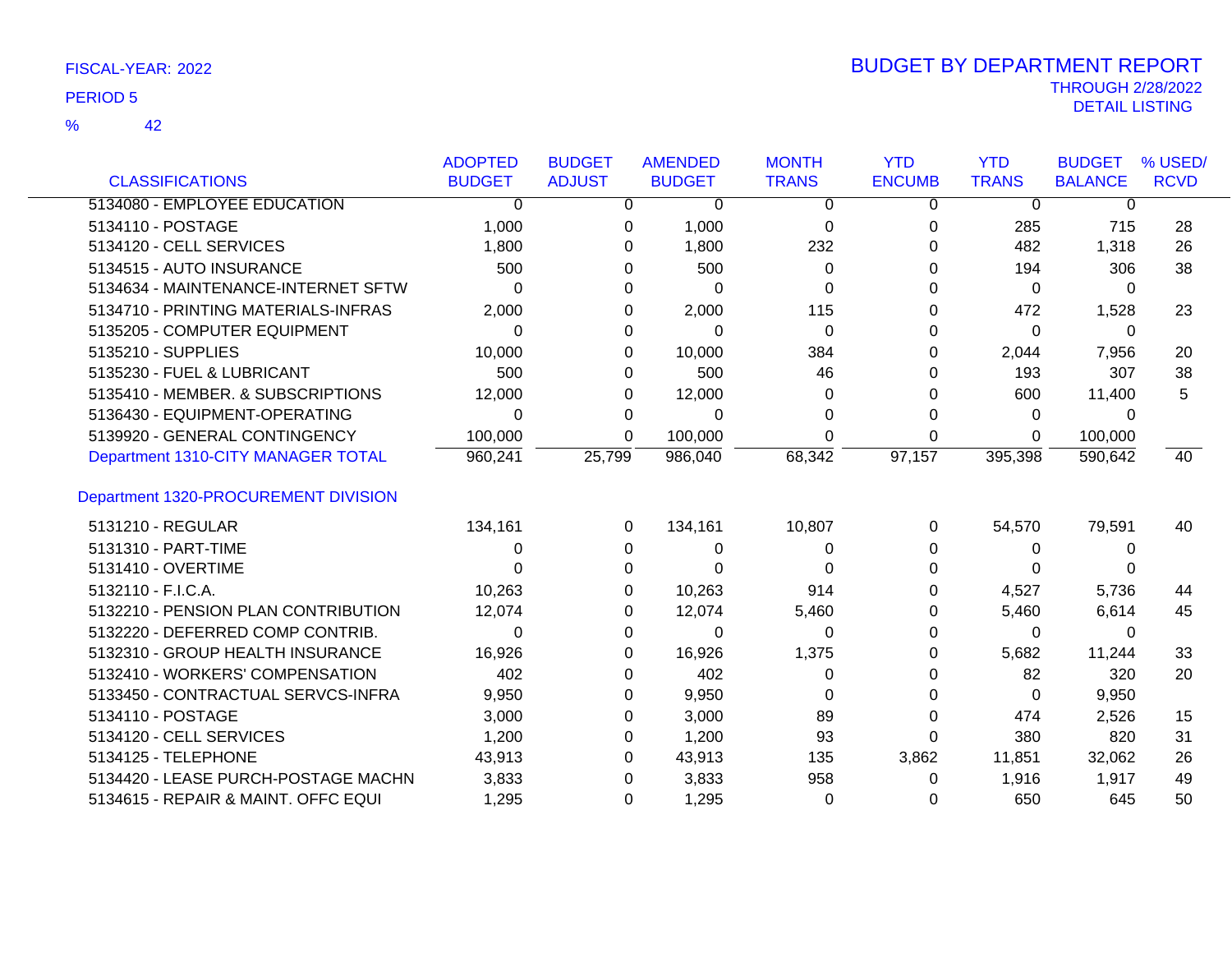| <b>CLASSIFICATIONS</b>                             | <b>ADOPTED</b> | <b>BUDGET</b><br><b>ADJUST</b> | <b>AMENDED</b> | <b>MONTH</b><br><b>TRANS</b> | <b>YTD</b><br><b>ENCUMB</b> | <b>YTD</b><br><b>TRANS</b> | <b>BUDGET</b><br><b>BALANCE</b> | % USED/<br><b>RCVD</b> |
|----------------------------------------------------|----------------|--------------------------------|----------------|------------------------------|-----------------------------|----------------------------|---------------------------------|------------------------|
|                                                    | <b>BUDGET</b>  |                                | <b>BUDGET</b>  |                              |                             |                            |                                 |                        |
| 5134620 - REPAIR & MAINT. OPER EQUI                | 0              |                                | 0              | 0<br>$\Omega$                | $\Omega$                    | $\Omega$                   | O                               |                        |
| 5134634 - MAINTENANCE-INTERNET SFTW                | $\Omega$       |                                | 0              | $\Omega$<br>$\Omega$         | 0                           | 0                          | 0                               |                        |
| 5134710 - PRINTING MATERIALS-INFRAS                | 2,461          |                                | 2,461<br>O     | 122                          | 0                           | 508                        | 1,953                           | 20                     |
| 5134720 - PRINTING - CONTRACTUAL                   | 2,000          |                                | 2,000          | 0                            | 0                           | 0                          | 2,000                           |                        |
| 5135205 - COMPUTER EQUIPMENT                       | 0              |                                | 0              | 0<br>0                       | 0                           | 0                          | 0                               |                        |
| 5135210 - SUPPLIES                                 | 24,150         |                                | 24,150<br>0    | 464                          | 2,400                       | 10,357                     | 13,793                          | 42                     |
| 5135211 - SUPPLIES-PASSPORT PROCESS                | 0              |                                |                | 0<br>U                       | 0                           | 0                          | 0                               |                        |
| 5135230 - FUEL & LUBRICANT                         | U              |                                | O              | 0                            |                             | 0                          |                                 |                        |
| 5135410 - MEMBER. & SUBSCRIPTIONS                  | 280            |                                | 280<br>0       |                              | 0                           | 0                          | 280                             |                        |
| 5139920 - GENERAL CONTINGENCY                      | 5,000          |                                | 5,000<br>0     |                              | 0                           | 0                          | 5,000                           |                        |
| Department 1320-PROCUREMENT DIVISION TOTAL 270,908 |                |                                | 270,908<br>0   | 20,417                       | 6,262                       | 96,457                     | 174,451                         | 35                     |
| Department 1330-PERSONNEL DIVISION                 |                |                                |                |                              |                             |                            |                                 |                        |
| 5131210 - REGULAR                                  | 64,970         |                                | 64,970<br>0    | 5,081                        | $\Omega$                    | 26,931                     | 38,039                          | 41                     |
| 5131310 - PART-TIME                                | 0              |                                | 0              | $\Omega$<br>0                | 0                           | $\Omega$                   | 0                               |                        |
| 5132110 - F.I.C.A.                                 | 4,970          |                                | 4,970<br>0     | 345                          | 0                           | 1,860                      | 3,110                           | 37                     |
| 5132210 - PENSION PLAN CONTRIBUTION                | 5,847          |                                | 5,847<br>0     | 2,644                        | 0                           | 2,644                      | 3,203                           | 45                     |
| 5132220 - DEFERRED COMP CONTRIB.                   | 0              |                                |                | $\Omega$<br>0                | 0                           | 0                          | 0                               |                        |
| 5132310 - GROUP HEALTH INSURANCE                   | 8,463          |                                | 8,463          | 686                          | 0                           | 2,832                      | 5,631                           | 33                     |
| 5132410 - WORKERS' COMPENSATION                    | 195            |                                | 195<br>0       | $\Omega$                     | O                           | 40                         | 155                             | 20                     |
| 5132510 - UNEMPLOYMENT COMPENSATION                | 20,000         |                                | 20,000<br>0    |                              | 0                           | $\Omega$                   | 20,000                          |                        |
| 5132610 - EMPLOYEE ASSISTANCE PROGR                | 10,000         |                                | 10,000<br>0    | 0                            | 0                           | 7,350                      | 2,650                           | 73                     |
| 5133160 - RANDOM & PRE=EMPLOY TESTING              | 10,000         |                                | 10,000<br>0    | 210                          | 0                           | 1,540                      | 8,460                           | 15                     |
| 5133450 - CONTRACTUAL SERVCS-INFRA                 | 65,000         |                                | 65,000<br>0    | 7,421                        | 14,583                      | 38,208                     | 26,792                          | 58                     |
| 5134060 - AUTO ALLOWANCE                           | 0              |                                | O              | $\Omega$<br>0                | 0                           | 0                          | $\Omega$                        |                        |
| 5134080 - EMPLOYEE EDUCATION                       | 10,000         |                                | 10,000<br>0    | 0                            |                             | 0                          | 10,000                          |                        |
| 5134090 - TUITION REIMBURSEMENT                    | 0              |                                | 0              | 0                            |                             | $\Omega$                   | 0                               |                        |
| 5134110 - POSTAGE                                  | 300            |                                | 300            |                              |                             | 57                         | 243                             | 19                     |
| 5134120 - CELL SERVICES                            | 1.080          |                                | 1,080<br>0     | 62                           | 0                           | 97                         | 983                             | 8                      |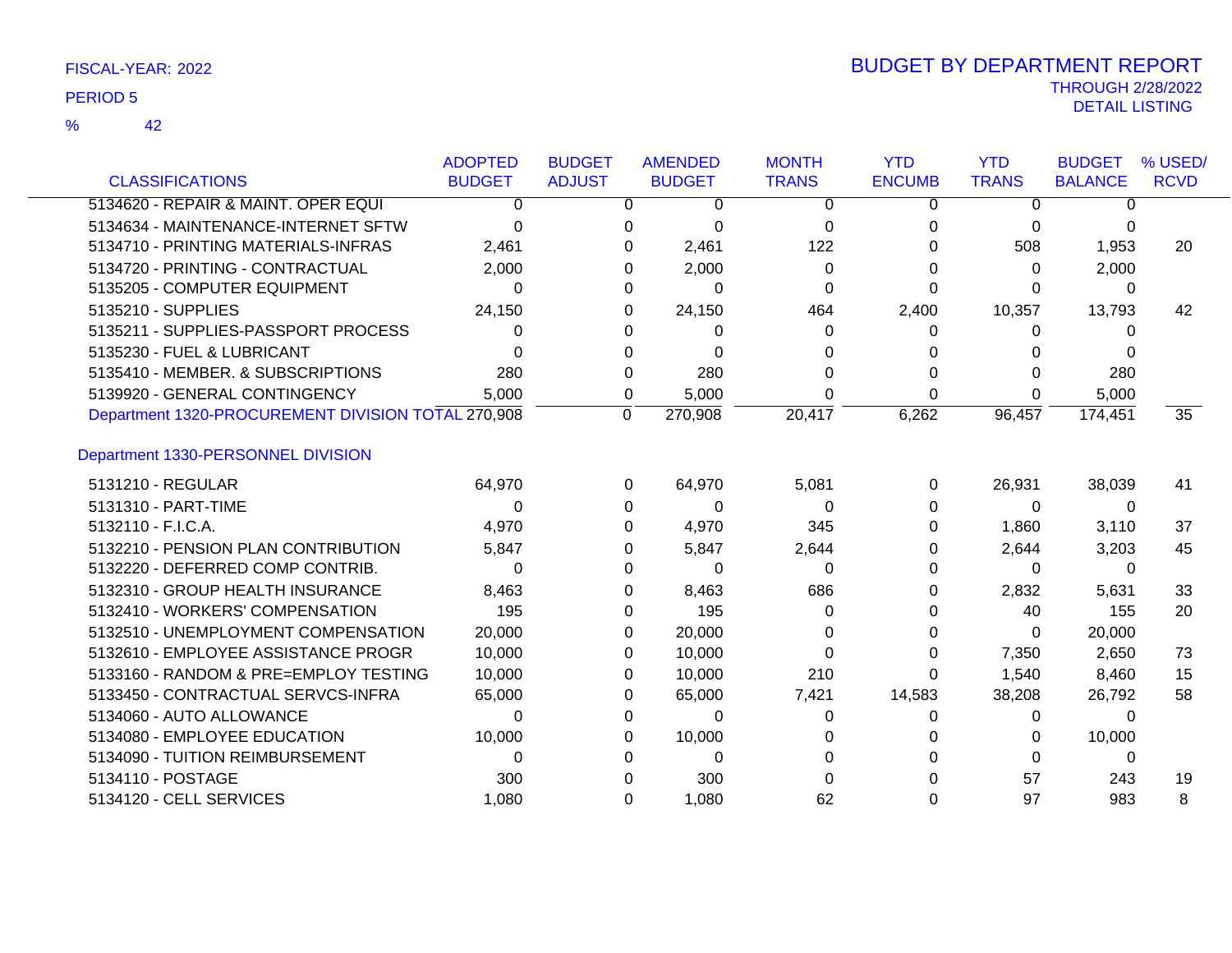|                                          | <b>ADOPTED</b> | <b>BUDGET</b> | <b>AMENDED</b>            | <b>MONTH</b> | <b>YTD</b>    | <b>YTD</b>   | <b>BUDGET</b>  | % USED/         |
|------------------------------------------|----------------|---------------|---------------------------|--------------|---------------|--------------|----------------|-----------------|
| <b>CLASSIFICATIONS</b>                   | <b>BUDGET</b>  | <b>ADJUST</b> | <b>BUDGET</b>             | <b>TRANS</b> | <b>ENCUMB</b> | <b>TRANS</b> | <b>BALANCE</b> | <b>RCVD</b>     |
| 5134510 - EXCESS LIABILITY COVERAGE      | 450,000        |               | 450,000<br>0              | 0            | 0             | 138,427      | 311,574        | $\overline{30}$ |
| 5134634 - MAINTENANCE-INTERNET SFTW      | 0              |               | 0<br>$\Omega$             | $\Omega$     | $\Omega$      | 0            | 0              |                 |
| 5134710 - PRINTING MATERIALS-INFRAS      | 2,460          |               | 2,460<br>0                | 79           | 0             | 347          | 2,113          | 14              |
| 5134850 - NON-LEGAL ADVERTISING          | 5,000          |               | 5,000<br>0                | 0            | 0             | 0            | 5,000          |                 |
| 5135205 - COMPUTER EQUIPMENT             | $\Omega$       |               | $\Omega$<br>0             | $\Omega$     | 0             | $\Omega$     | 0              |                 |
| 5135210 - SUPPLIES                       | 2,000          |               | 2,000<br>0                | 0            | 0             | 586          | 1,414          | 29              |
| 5135410 - MEMBER. & SUBSCRIPTIONS        | 1,000          |               | 1,000<br>0                | $\Omega$     | 0             | 0            | 1,000          |                 |
| 5139920 - GENERAL CONTINGENCY            | 5,000          |               | 5,000<br>0                | $\Omega$     | 0             | 0            | 5,000          |                 |
| Department 1330-PERSONNEL DIVISION TOTAL | 666,285        |               | $\overline{0}$<br>666,285 | 16,528       | 14,583        | 220,919      | 445,367        | $\overline{33}$ |
| Department 1340-MANAGEMENT INFO. SYSTEMS |                |               |                           |              |               |              |                |                 |
| 5133450 - CONTRACTUAL SERVCS-INFRA       | 317,543        |               | 317,543<br>0              | 0            | 194,775       | 194,775      | 122,768        | 61              |
| 5134120 - CELL SERVICES                  | 0              |               | 0<br>0                    | 0            | 0             | 0            | 0              |                 |
| 5134515 - AUTO INSURANCE                 | ∩              |               | 0<br>$\Omega$             | $\Omega$     | 0             | 0            |                |                 |
| 5134630 - MAINT & REP-COMM EQUIP         | 0              |               | 0<br>O                    | 0            | 0             | 0            |                |                 |
| 5134632 - INTERNET SERVICE               | 50,640         | 8,315         | 58,955                    | $\Omega$     | 14,236        | 24,378       | 34,577         | 41              |
| 5134634 - MAINTENANCE-INTERNET SFTW      | 165,700        |               | 165,700<br>0              | 40,039       | 5,978         | 133,988      | 31,712         | 80              |
| 5135205 - COMPUTER EQUIPMENT             | 28,720         |               | 28,720<br>0               | 728          | 0             | 728          | 27,992         | $\overline{2}$  |
| 5135210 - SUPPLIES                       | 3,440          |               | 3,440<br>0                | 205          | 0             | 232          | 3,208          | 6               |
| 5136430 - EQUIPMENT-OPERATING            | 0              |               | 0<br>0                    | 0            | 0             | 0            | 0              |                 |
| Department 1340-MANAGEMENT INFO. SYSTEMS | 566,043        | 8,315         | 574,358                   | 40,972       | 214,989       | 354,101      | 220,257        | $\overline{61}$ |
| <b>Department 1410-FINANCE</b>           |                |               |                           |              |               |              |                |                 |
| 5131210 - REGULAR                        | 413,427        |               | 413,427<br>0              | 32,683       | 0             | 169,436      | 243,991        | 40              |
| 5131310 - PART-TIME                      | 0              |               | $\Omega$<br>0             | $\Omega$     | 0             | 0            | $\Omega$       |                 |
| 5132110 - F.I.C.A.                       | 31,627         |               | 31,627<br>0               | 2,523        | 0             | 11,459       | 20,168         | 36              |
| 5132210 - PENSION PLAN CONTRIBUTION      | 34,250         |               | 0<br>34,250               | 16,825       | 0             | 16,825       | 17,425         | 49              |
| 5132220 - DEFERRED COMP CONTRIB.         | 2,958          |               | 2,958<br>0                | 177          | 0             | 896          | 2,062          | 30              |
| 5132310 - GROUP HEALTH INSURANCE         | 42,314         |               | 42,314<br>0               | 3,434        | 0             | 14,193       | 28,121         | 33              |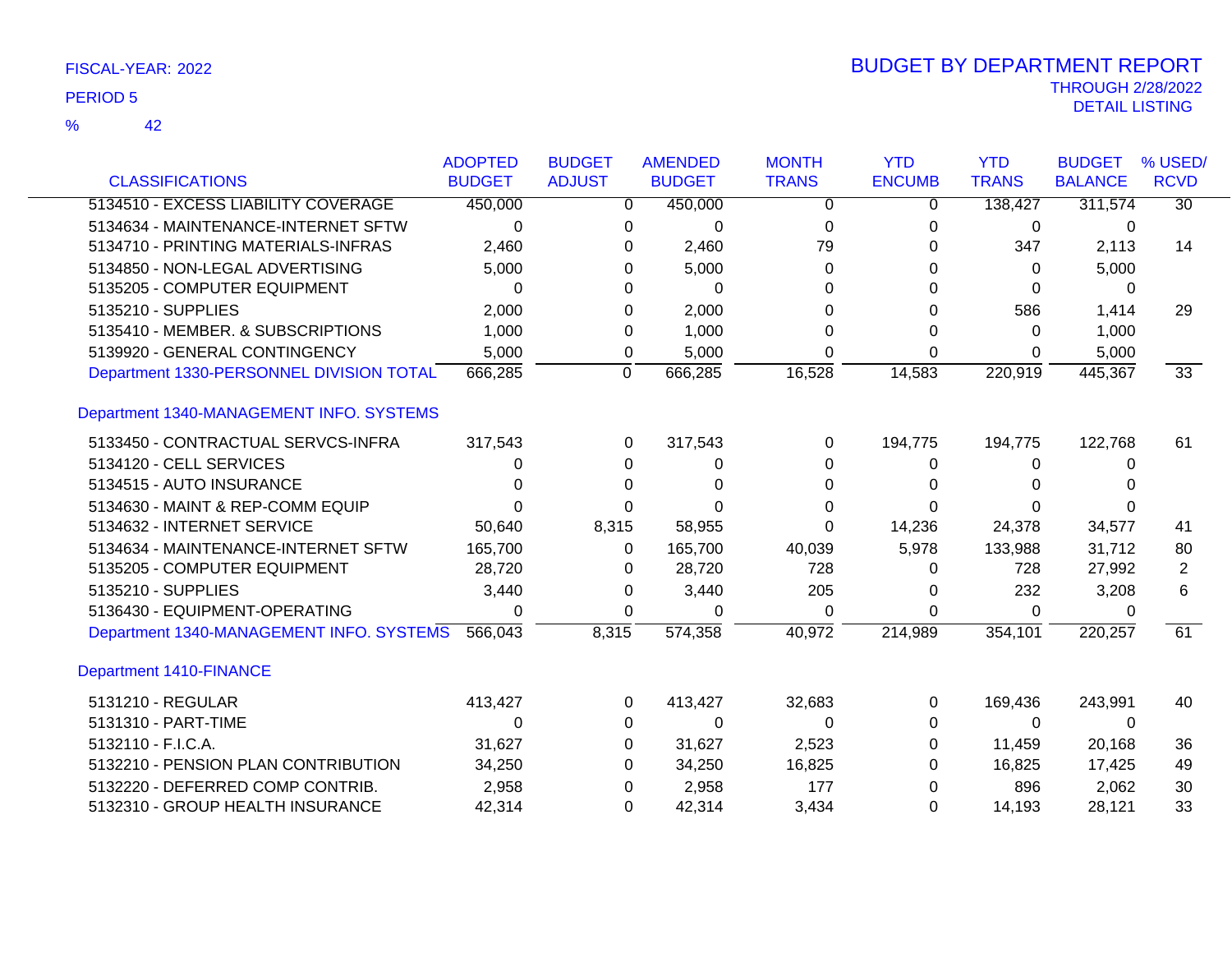42 %

|                                          | <b>ADOPTED</b> | <b>BUDGET</b> | <b>AMENDED</b> | <b>MONTH</b> | <b>YTD</b>    | <b>YTD</b>   | <b>BUDGET</b>  | % USED/         |
|------------------------------------------|----------------|---------------|----------------|--------------|---------------|--------------|----------------|-----------------|
| <b>CLASSIFICATIONS</b>                   | <b>BUDGET</b>  | <b>ADJUST</b> | <b>BUDGET</b>  | <b>TRANS</b> | <b>ENCUMB</b> | <b>TRANS</b> | <b>BALANCE</b> | <b>RCVD</b>     |
| 5132410 - WORKERS' COMPENSATION          | 1,240          | 0             | 1,240          | 0            | 0             | 254          | 986            | $\overline{20}$ |
| 5133100 - PROFESSIONAL SERVICES          | 10,000         | 4,820         | 14,820         | 0            | 0             | 7,977        | 6,843          | 53              |
| 5133210 - AUDITOR'S FEE                  | 79,000         | 0             | 79,000         | 15,000       | 18,000        | 56,000       | 23,000         | 70              |
| 5133450 - CONTRACTUAL SERVCS-INFRA       | 16,000         | 0             | 16,000         | 69           | 0             | 323          | 15,677         | 2               |
| 5133459 - CONTRACTUAL SERVCS-PARKING     | 569,594        | 27,637        | 597,231        | 38,196       | 192,035       | 385,147      | 212,084        | 64              |
| 5134060 - AUTO ALLOWANCE                 | 0              | 0             | $\Omega$       | 300          | 0             | 1,200        | $-1,200$       |                 |
| 5134070 - TRAVEL & CONFERENCE            | 3,710          | 0             | 3,710          | 0            | 0             | 0            | 3,710          |                 |
| 5134110 - POSTAGE                        | 7,030          | 0             | 7,030          | 0            | 0             | 1,334        | 5,696          | 18              |
| 5134120 - CELL SERVICES                  | 1,560          | 0             | 1,560          | 152          |               | 466          | 1,094          | 29              |
| 5134515 - AUTO INSURANCE                 | 3,084          | 0             | 3,084          | 0            | 0             | 1,200        | 1,884          | 38              |
| 5134634 - MAINTENANCE-INTERNET SFTW      | 57,869         | 0             | 57,869         | 0            | 0             | 52,869       | 5,000          | 91              |
| 5134710 - PRINTING MATERIALS-INFRAS      | 1,230          | 0             | 1,230          | 103          | 0             | 412          | 818            | 33              |
| 5135205 - COMPUTER EQUIPMENT             | 1,500          | 0             | 1,500          | 0            | 0             | 0            | 1,500          |                 |
| 5135210 - SUPPLIES                       | 7,900          | 0             | 7,900          | 1,437        | 1,811         | 4,669        | 3,231          | 59              |
| 5135230 - FUEL & LUBRICANT               | 1,500          | 0             | 1,500          | 138          | 0             | 578          | 922            | 38              |
| 5135410 - MEMBER. & SUBSCRIPTIONS        | 1,670          | 0             | 1,670          | 0            | 0             | 0            | 1,670          |                 |
| 5137110 - DEBT SERVICE-PRINCIPAL         | 0              | 0             | $\Omega$       | O            | 0             | 0            |                |                 |
| 5137210 - DEBT SERVICE-INTEREST          | 0              |               | 0              | 0            | 0             | 0            |                |                 |
| 5139920 - GENERAL CONTINGENCY            | 5,000          | 0             | 5,000          | 0            | 0             | 0            | 5,000          |                 |
| Department 1410-FINANCE TOTAL            | 1,292,463      | 32,457        | 1,324,920      | 111,037      | 211,846       | 725,238      | 599,682        | 54              |
| Department 1500-CITY ATTORNEY            |                |               |                |              |               |              |                |                 |
| 5143120 - LEGAL SERVICES- RETAINER       | 284,851        | 0             | 284,851        | 23,738       | 189,901       | 284,851      | 0              | 100             |
| 5143410 - OUTSIDE COST                   | 35,000         | 0             | 35,000         | 3,811        | 0             | 8,498        | 26,502         | 24              |
| 5143440 - EMPLOYMENT LAW                 | 0              | 0             | 0              | 0            |               | 0            | 0              |                 |
| 5144065 - NON-PROFESSIONAL LEGAL EXPENSE | 65,000         | 0             | 65,000         | 546          | 0             | 3,982        | 61,018         | 6               |
| Department 1500-CITY ATTORNEY TOTAL      | 384,851        | 0             | 384,851        | 28,095       | 189,901       | 297,331      | 87,520         | $\overline{77}$ |

Department 1610-BUILDING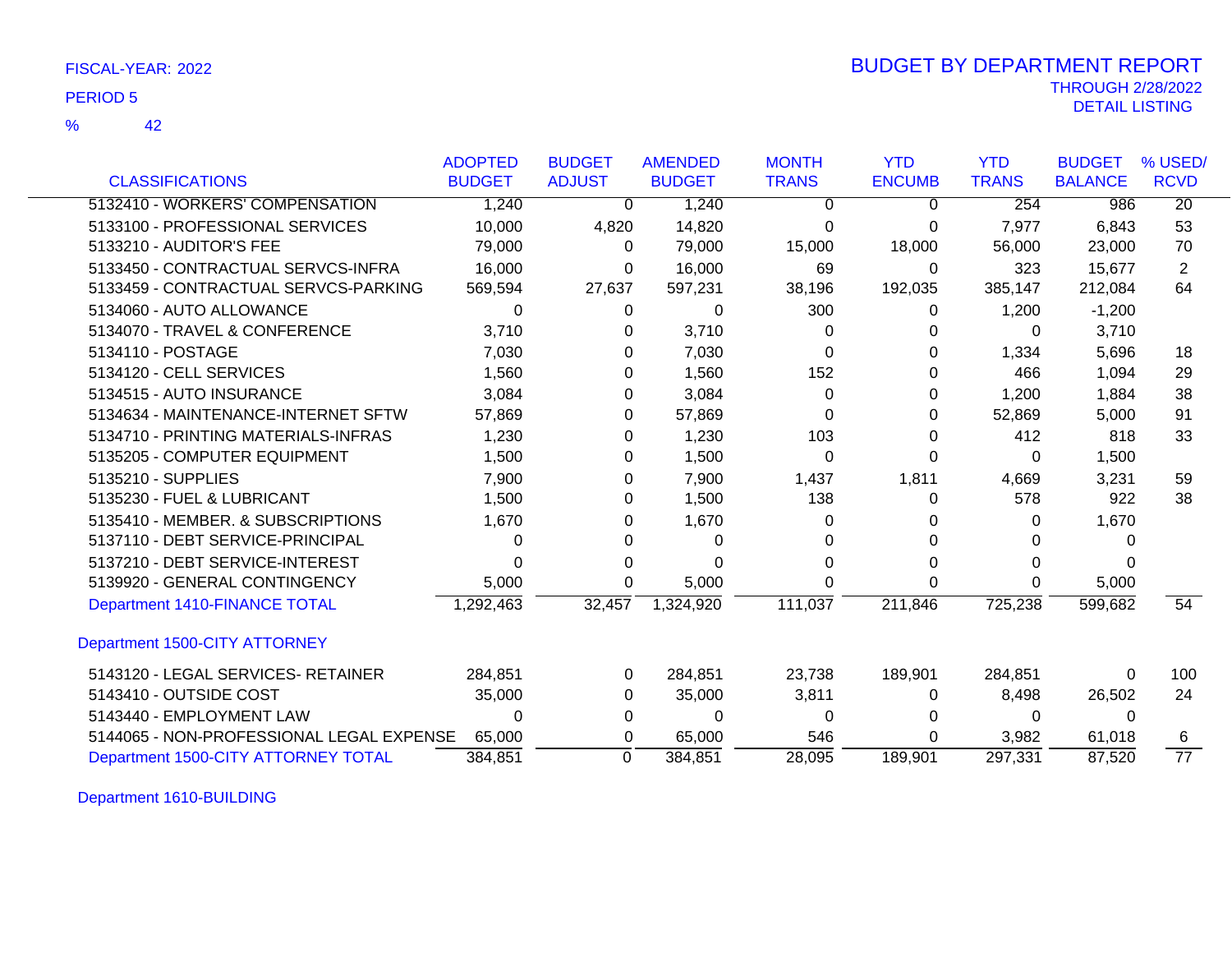|                                     | <b>ADOPTED</b> | <b>BUDGET</b>  | <b>AMENDED</b> | <b>MONTH</b> | <b>YTD</b>    | <b>YTD</b>   | <b>BUDGET</b>  | % USED/         |
|-------------------------------------|----------------|----------------|----------------|--------------|---------------|--------------|----------------|-----------------|
| <b>CLASSIFICATIONS</b>              | <b>BUDGET</b>  | <b>ADJUST</b>  | <b>BUDGET</b>  | <b>TRANS</b> | <b>ENCUMB</b> | <b>TRANS</b> | <b>BALANCE</b> | <b>RCVD</b>     |
| 5241210 - REGULAR                   | 193,425        |                | 193,425<br>0   | 16,096       | 0             | 79,393       | 114,032        | 41              |
| 5241310 - PART-TIME                 | 180,657        | 0              | 180,657        | 13,743       | $\Omega$      | 69,403       | 111,254        | 38              |
| 5241410 - OVERTIME                  | $\Omega$       | $\Omega$       | 0              | 0            | $\Omega$      | 0            | 0              |                 |
| 5242110 - F.I.C.A.                  | 28,617         |                | 28,617<br>0    | 2,237        | 0             | 11,174       | 17,443         | 39              |
| 5242210 - PENSION PLAN CONTRIBUTION | 13,244         | 0              | 13,244         | 5,989        | 0             | 5,989        | 7,255          | 45              |
| 5242220 - DEFERRED COMP CONTRIB.    | 3,239          | 0              | 3,239          | 319          | 0             | 1,345        | 1,894          | 41              |
| 5242310 - GROUP HEALTH INSURANCE    | 25,389         |                | 25,389<br>0    | 2,057        | 0             | 8,499        | 16,890         | 33              |
| 5242410 - WORKERS' COMPENSATION     | 6,217          | 0              | 6,217          | 0            | $\Omega$      | 1,274        | 4,943          | 20              |
| 5243150 - CONTRACT INSPECT/ENGINEER | 3,000          | 0              | 3,000          | 0            | 0             | 500          | 2,500          | 16              |
| 5243450 - CONTRACTUAL SERVICES      | 1,000          | 0              | 1,000          | U            | 0             | $\Omega$     | 1,000          |                 |
| 5244110 - POSTAGE                   | 200            | 0              | 200            | 0            | 0             | 38           | 162            | 19              |
| 5244120 - CELL SERVICES             | 4,020          | 0              | 4,020          | 480          | 0             | 871          | 3,149          | 21              |
| 5244515 - AUTO INSURANCE            | 767            | 0              | 767            | $\Omega$     | 0             | 300          | 467            | 39              |
| 5244710 - PRINTING MATERIALS-INFRAS | 1,640          | 0              | 1,640          | 87           | 0             | 362          | 1,278          | 22              |
| 5245206 - COMPUTER-SOFTWARE         | 0              | 0              | $\Omega$       | $\Omega$     | 0             | $\Omega$     | 0              |                 |
| 5245210 - SUPPLIES                  | 5,000          | 0              | 5,000          | 100          | 0             | 241          | 4,759          | 4               |
| 5245220 - UNIFORMS                  | 1,840          | 0              | 1,840          | $\Omega$     | 0             | $\Omega$     | 1,840          |                 |
| 5245230 - FUEL                      | 1,204          | 0              | 1,204          | 110          | 0             | 464          | 740            | 38              |
| 5245410 - MEMBER. & SUBSCRIPTIONS   | 160            | 0              | 160            | 0            | 0             | $\Omega$     | 160            |                 |
| 5249920 - GENERAL CONTINGENCY       | 5,000          | 0              | 5,000          | 0            | 0             | $\Omega$     | 5,000          |                 |
| Department 1610-BUILDING TOTAL      | 474,619        | $\overline{0}$ | 474,619        | 41,218       | $\mathbf{0}$  | 179,853      | 294,766        | $\overline{37}$ |
| Department 1620-PLANNING & ZONING   |                |                |                |              |               |              |                |                 |
| 5241210 - REGULAR                   | 293,708        | 0              | 293,708        | 24,032       | 0             | 117,569      | 176,139        | 40              |
| 5241310 - PART-TIME                 | 0              | 0              | 0              | 0            | 0             | $\Omega$     | 0              |                 |
| 5241410 - OVERTIME                  | 0              | 0              | $\Omega$       | ∩            | 0             | 0            | 0              |                 |
| 5242110 - F.I.C.A.                  | 22,469         | 0              | 22,469         | 1,812        | 0             | 8,847        | 13,622         | 39              |
| 5242210 - PENSION PLAN CONTRIBUTION | 26,434         | 0              | 26,434         | 11,953       | 0             | 11,953       | 14,481         | 45              |
| 5242220 - DEFERRED COMP CONTRIB.    | 0              | 0              | 0              | 0            | $\Omega$      | 0            | 0              |                 |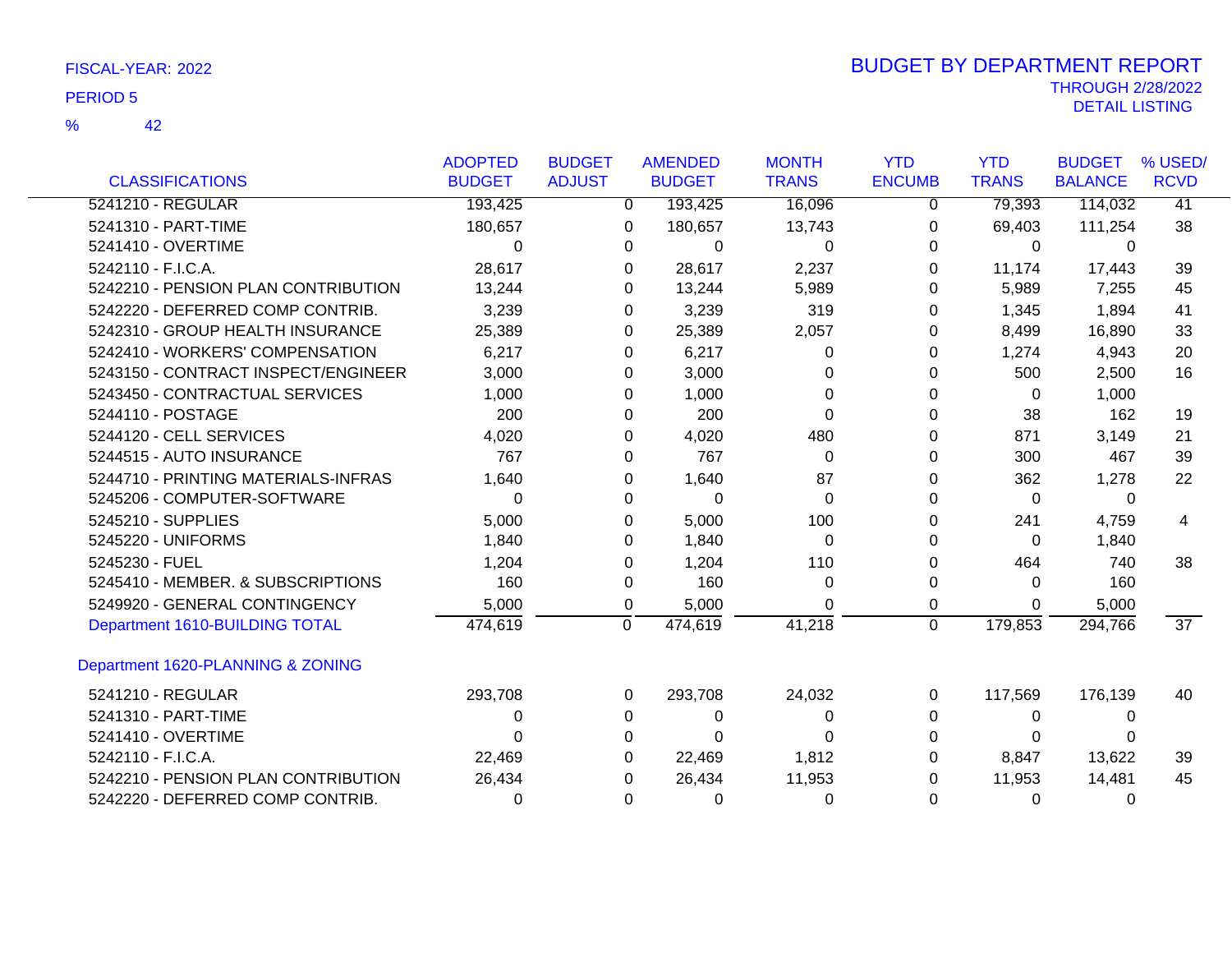|                                         | <b>ADOPTED</b> | <b>BUDGET</b> | <b>AMENDED</b> | <b>MONTH</b> | <b>YTD</b>    | <b>YTD</b>   | <b>BUDGET</b>  | % USED/         |
|-----------------------------------------|----------------|---------------|----------------|--------------|---------------|--------------|----------------|-----------------|
| <b>CLASSIFICATIONS</b>                  | <b>BUDGET</b>  | <b>ADJUST</b> | <b>BUDGET</b>  | <b>TRANS</b> | <b>ENCUMB</b> | <b>TRANS</b> | <b>BALANCE</b> | <b>RCVD</b>     |
| 5242310 - GROUP HEALTH INSURANCE        | 33,852         | 0             | 33,852         | 1,425        | 0             | 10,038       | 23,814         | $\overline{29}$ |
| 5242410 - WORKERS' COMPENSATION         | 881            | 0             | 881            | 0            | 0             | 181          | 700            | 20              |
| 5243100 - PROFESSIONAL SERVICES         | 1,070          | 0             | 1,070          | 0            | U             | 0            | 1,070          |                 |
| 5243450 - CONTRACTUAL SERVICES          | 200,000        | 27,991        | 227,991        | 0            | 27,991        | 39,080       | 188,911        | 17              |
| 5243480 - DIGITIZING                    | 0              | 0             | 0              | 0            | 0             | 0            | $\Omega$       |                 |
| 5244070 - TRAVEL & CONFERENCE           | 1,400          | 0             | 1,400          | 0            | 0             | 0            | 1,400          |                 |
| 5244110 - POSTAGE                       | 2,500          | 0             | 2,500          | 0            | 0             | 474          | 2,026          | 18              |
| 5244120 - CELL SERVICES                 | 1,620          | 0             | 1,620          | 186          | 0             | 292          | 1,328          | 18              |
| 5244515 - AUTO INSURANCE                | 477            | 0             | 477            | 0            | 0             | 183          | 294            | 38              |
| 5244620 - MAINT.&REP.OPER. EQUIPMNT     | 5,500          | 0             | 5,500          | 0            | O             | 950          | 4,550          | 17              |
| 5244634 - PLANNING- INTERNET            | 4,000          | 0             | 4,000          | 0            | 0             | 0            | 4,000          |                 |
| 5244710 - PRINTING MATERIALS-INFRAS     | 1,640          | 0             | 1,640          | 87           | 0             | 362          | 1,278          | 22              |
| 5244910 - LEGAL ADS                     | 4,000          | 0             | 4,000          | 0            | 0             | 127          | 3,873          | 3               |
| 5245205 - COMPUTERS                     | 1,000          | 0             | 1,000          | 0            | 0             | 0            | 1,000          |                 |
| 5245210 - SUPPLIES                      | 2,750          | 0             | 2,750          | 0            | U             | 263          | 2,487          | 9               |
| 5245230 - FUEL                          | 125            | 0             | 125            | 10           | 0             | 42           | 83             | 33              |
| 5245410 - MEMBER. & SUBSCRIPTIONS       | 1,815          | 0             | 1,815          | 0            | 0             | 15           | 1,800          |                 |
| 5249920 - GENERAL CONTINGENCY           | 5,000          | 0             | 5,000          | 0            | $\Omega$      | 0            | 5,000          |                 |
| Department 1620-PLANNING & ZONING TOTAL | 610,241        | 27,991        | 638,232        | 39,505       | 27,991        | 190,376      | 447,856        | 29              |
| Department 1640-CODE ENFORCEMENT        |                |               |                |              |               |              |                |                 |
| 5241210 - REGULAR                       | 262,843        | 0             | 262,843        | 20,497       | 0             | 104,503      | 158,340        | 39              |
| 5241310 - PART-TIME                     | ი              | 0             | 0              | 0            | 0             | 0            | $\Omega$       |                 |
| 5241410 - OVERTIME                      |                | 0             |                | 0            | 0             |              |                |                 |
| 5242110 - F.I.C.A.                      | 20,107         | 0             | 20,107         | 1,605        | 0             | 8,141        | 11,966         | 40              |
| 5242210 - PENSION PLAN CONTRIBUTION     | 23,584         | 0             | 23,584         | 10,664       | 0             | 10,664       | 12,920         | 45              |
| 5242220 - DEFERRED COMP CONTRIB.        | 0              | 0             | 0              | 0            | $^{(1)}$      | 0            | 0              |                 |
| 5242310 - GROUP HEALTH INSURANCE        | 33,852         | 0             | 33,852         | 2,760        | O             | 11,420       | 22,433         | 33              |
| 5242410 - WORKERS' COMPENSATION         | 10,875         | 0             | 10,875         | 0            | 0             | 2,228        | 8,647          | 20              |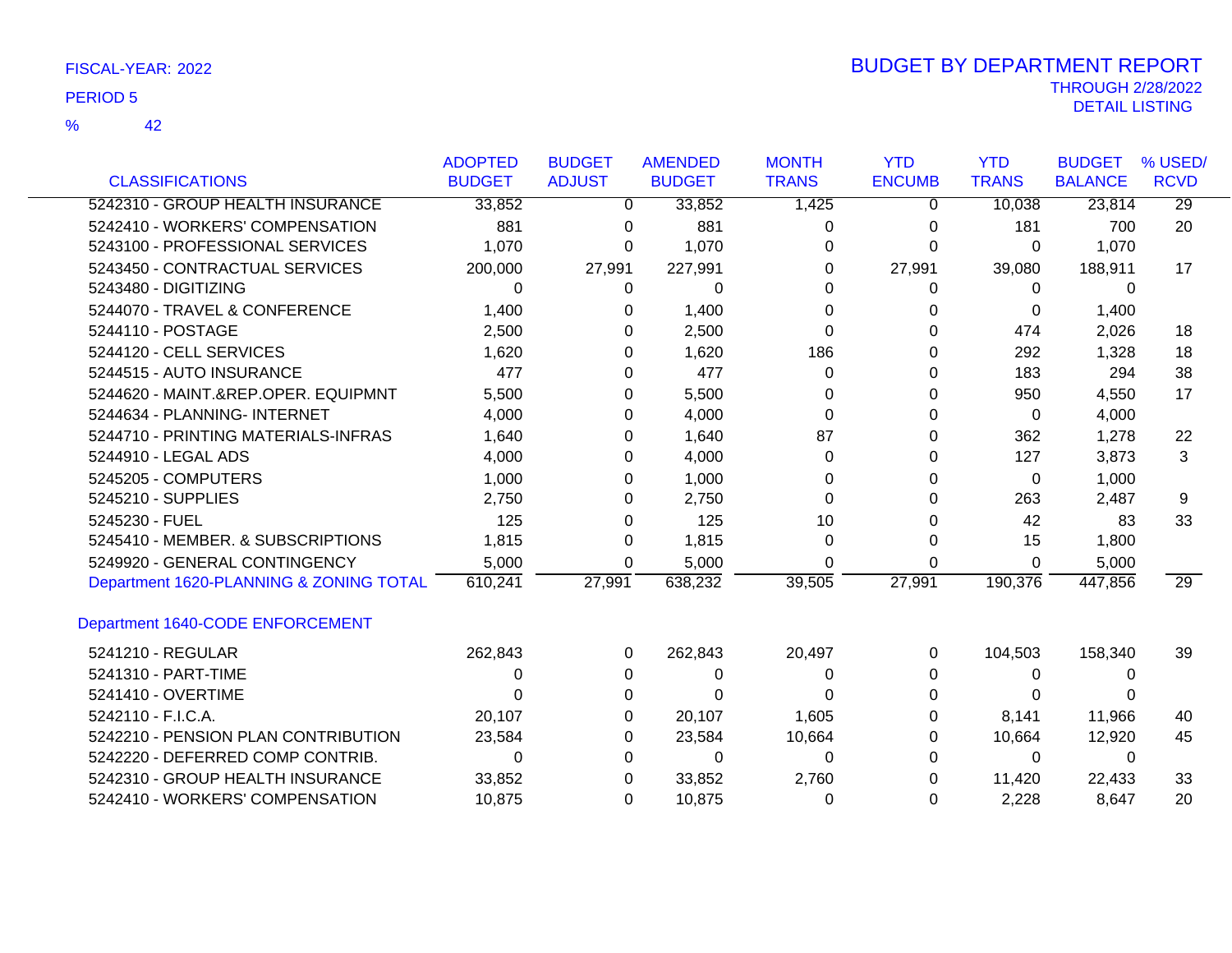|                                        | <b>ADOPTED</b> | <b>BUDGET</b> | <b>AMENDED</b>            | <b>MONTH</b>     | <b>YTD</b>     | <b>YTD</b>   | <b>BUDGET</b>  | % USED/         |
|----------------------------------------|----------------|---------------|---------------------------|------------------|----------------|--------------|----------------|-----------------|
| <b>CLASSIFICATIONS</b>                 | <b>BUDGET</b>  | <b>ADJUST</b> | <b>BUDGET</b>             | <b>TRANS</b>     | <b>ENCUMB</b>  | <b>TRANS</b> | <b>BALANCE</b> | <b>RCVD</b>     |
| 5243111 - SPECIAL MASTERS              | 10,000         |               | 10,000<br>0               | $\overline{300}$ | 0              | 1,200        | 8,800          | $\overline{12}$ |
| 5243450 - CONTRACTUAL SERVICES         | 5,000          |               | 5,000<br>0                | 0                | 0              | 0            | 5,000          |                 |
| 5244070 - TRAVEL & CONFERENCE          | 900            |               | 0                         | 900<br>0         | 0              | 0            | 900            |                 |
| 5244080 - EMPLOYEE EDUCATION           | 2,500          |               | 2,500<br>0                | 0                | 0              | $\Omega$     | 2,500          |                 |
| 5244110 - POSTAGE                      | 5,000          |               | 5,000<br>0                | 0                | 0              | 1,328        | 3,672          | 26              |
| 5244120 - CELL SERVICES                | 2,685          |               | 2,685<br>0                | 434              | 0              | 681          | 2,004          | 25              |
| 5244515 - AUTO INSURANCE               | 3,500          |               | 3,500<br>0                | $\Omega$         | $\Omega$       | 1,367        | 2,133          | 39              |
| 5244710 - PRINTING MATERIALS-INFRAS    | 1,650          |               | 1,650<br>0                | 87               | $\Omega$       | 362          | 1,288          | 21              |
| 5244920 - LIENS                        | 1,650          |               | 1,650<br>0                | $\overline{7}$   | 0              | 106          | 1,544          | 6               |
| 5245205 - COMPUTERS                    | 1,000          |               | 1,000<br>0                | 0                | 0              | 0            | 1,000          |                 |
| 5245210 - SUPPLIES                     | 3,500          |               | 3,500<br>0                | 7                | 0              | 1,238        | 2,262          | 35              |
| 5245220 - UNIFORMS                     | 1,000          |               | 1,000<br>0                | $\Omega$         | 0              | $\Omega$     | 1,000          |                 |
| 5245230 - FUEL                         | 2,058          |               | 2,058<br>0                | 189              | $\Omega$       | 796          | 1,262          | 38              |
| 5245410 - MEMBER, & SUBSCRIPTIONS      | 500            |               | 0                         | 500<br>$\Omega$  | 0              | $\Omega$     | 500            |                 |
| 5249920 - GENERAL CONTINGENCY          | 5,000          |               | 5,000<br>0                | $\Omega$         | 0              | 0            | 5,000          |                 |
| Department 1640-CODE ENFORCEMENT TOTAL | 397,204        |               | $\overline{0}$<br>397,204 | 36,550           | $\overline{0}$ | 144,034      | 253,171        | $\overline{36}$ |
| Department 1710-BUILDING MAINTENANCE   |                |               |                           |                  |                |              |                |                 |
| 5191210 - FULL-TIME                    | 105,740        |               | 105,740<br>$\Omega$       | 8,241            | $\mathbf 0$    | 42,117       | 63,623         | 39              |
| 5191410 - OVERTIME                     | 5,000          |               | 5,000<br>$\Omega$         | 1,191            | $\Omega$       | 1,483        | 3,517          | 29              |
| 5192110 - F.I.C.A.                     | 8,472          |               | 8,472<br>0                | 818              | $\Omega$       | 3,731        | 4,741          | 44              |
| 5192210 - PENSION PLAN CONTRIBUTION    | 9,931          |               | 9,931<br>0                | 4,491            | 0              | 4,491        | 5,440          | 45              |
| 5192310 - GROUP HEALTH INSURANCE       | 16,926         |               | 0<br>16,926               | 1,357            | $\Omega$       | 5,601        | 11,325         | 33              |
| 5192410 - WORKERS' COMPENSATION        | 5,474          |               | 5,474<br>0                | 0                | 0              | 1,122        | 4,352          | 20              |
| 5193450 - CONT. SVCS.                  | 94,800         |               | 94,800<br>0               | 5,010            | 34,600         | 56,359       | 38,441         | 59              |
| 5194070 - TRAVEL                       | 0              |               | 0                         | 0<br>0           | 0              | 0            | 0              |                 |
| 5194080 - EMPLOYEE EDUCATION           | 250            |               | $\Omega$                  | 250<br>0         | 0              | $\Omega$     | 250            |                 |
| 5194120 - CELL SERVICES                | 780            |               | 0                         | 780<br>46        | 0              | 190          | 590            | 24              |
| 5194310 - ELECTRICITY-FACILITIES       | 80,000         |               | $\Omega$<br>80,000        | 5,608            | 51,967         | 80,000       | 0              | 100             |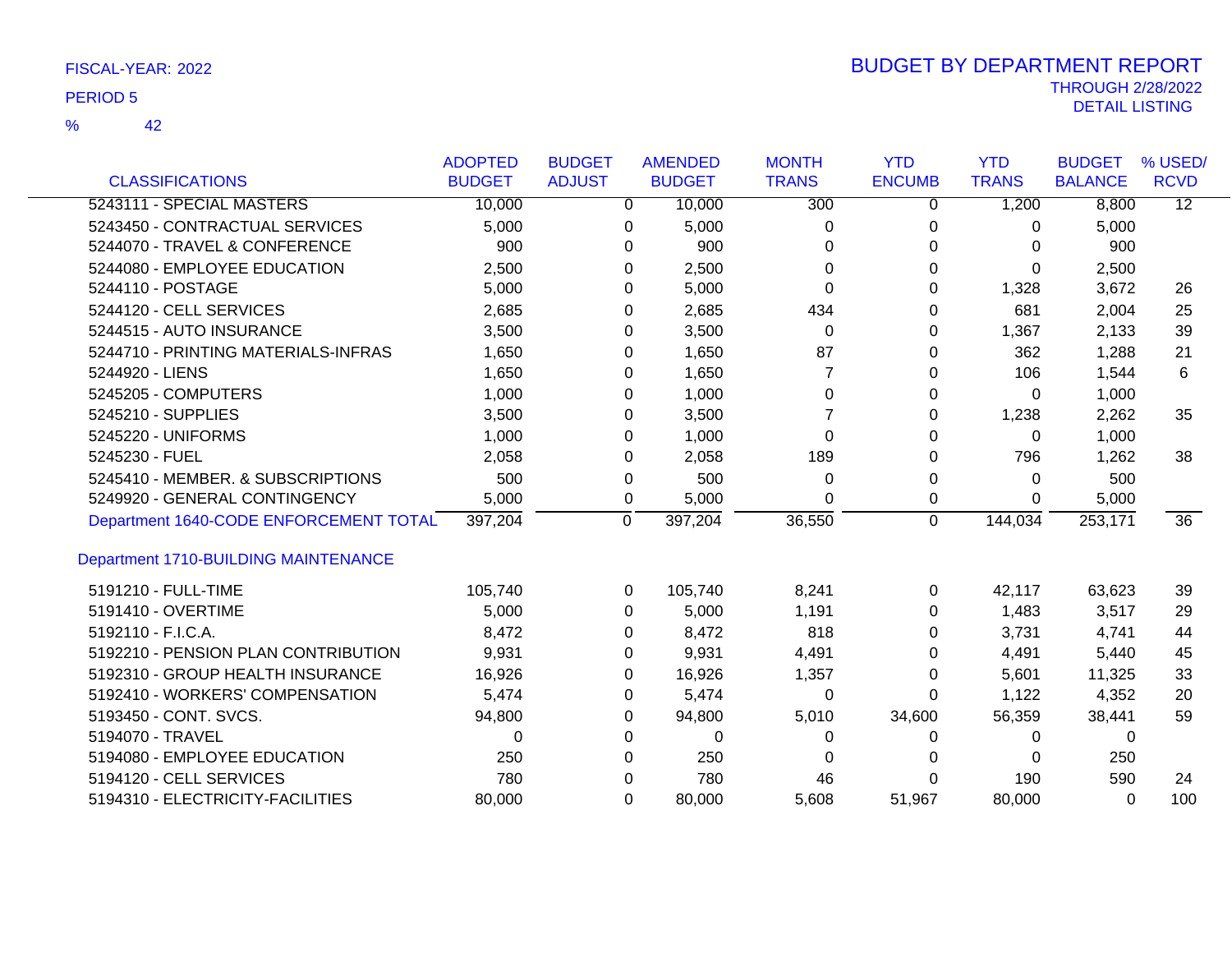|                                                    | <b>ADOPTED</b> | <b>BUDGET</b> | <b>AMENDED</b> | <b>MONTH</b> | <b>YTD</b>    | <b>YTD</b>   | <b>BUDGET</b>  | % USED/           |
|----------------------------------------------------|----------------|---------------|----------------|--------------|---------------|--------------|----------------|-------------------|
| <b>CLASSIFICATIONS</b>                             | <b>BUDGET</b>  | <b>ADJUST</b> | <b>BUDGET</b>  | <b>TRANS</b> | <b>ENCUMB</b> | <b>TRANS</b> | <b>BALANCE</b> | <b>RCVD</b>       |
| 5194320 - WATER                                    | 50,000         | 0             | 50,000         | 4,006        | 38,584        | 50,000       | $\Omega$       | 100               |
| 5194620 - REPAIR & MAINT. OPER EQUI                | 5,000          | 0             | 5,000          | 0            | 0             | 260          | 4,740          | 5                 |
| 5194670 - MAINT & REP - STRUCTURES                 | 70,000         | 0             | 70,000         | 6,926        | 1,150         | 21,351       | 48,649         | 30                |
| 5195210 - SUPPLIES                                 | 15,000         | 0             | 15,000         | 257          | 0             | 3,206        | 11,794         | 21                |
| 5195220 - UNIFORMS                                 | 1,000          | $\Omega$      | 1,000          | $\Omega$     |               | 0            | 1,000          |                   |
| 5197110 - DEBT SERVICE- PRINCIPAL                  | 0              |               | $\Omega$       |              |               | 0            |                |                   |
| 5197210 - DEBT SERVICE-INTEREST                    | ი              | 0             | 0              |              | 0             | 0            |                |                   |
| 5199920 - GENERAL CONTINGENCY                      | 5,000          | 0             | 5,000          | U            | 0             | 0            | 5,000          |                   |
| Department 1710-BUILDING MAINTENANCE TOTAL 473,373 |                | 0             | 473,373        | 37,951       | 126,301       | 269,911      | 203,462        | 57                |
| Department 1720-SOLID WASTE                        |                |               |                |              |               |              |                |                   |
| 5341210 - REGULAR                                  | 333,451        | 0             | 333,451        | 26,021       | 0             | 136,531      | 196,920        | 40                |
| 5341410 - OVERTIME                                 | 8,000          | $\Omega$      | 8,000          | 106          | 0             | 2,306        | 5,694          | 28                |
| 5342110 - F.I.C.A.                                 | 27,390         | 0             | 27,390         | 2,085        | 0             | 10,992       | 16,398         | 40                |
| 5342210 - PENSION PLAN CONTRIBUTION                | 29,849         | 0             | 29,849         | 13,497       | 0             | 13,497       | 16,352         | 45                |
| 5342220 - ICMA                                     | 0              | 0             | 0              | 0            | 0             | $\Omega$     | $\Omega$       |                   |
| 5342310 - GROUP HEALTH INSURANCE                   | 67,703         | 0             | 67,703         | 5,422        | 0             | 22,350       | 45,353         | 33                |
| 5342410 - WORKERS' COMPENSATION                    | 29,086         | 0             | 29,086         | 0            | 0             | 5,960        | 23,126         | 20                |
| 5343470 - INTERLCL AGREE-RECYCLING                 | 135,000        | 0             | 135,000        | 10,769       | 99,897        | 135,000      | 0              | 100               |
| 5344070 - TRAVEL & CONFERENCE                      | 0              | 0             | 0              | 0            | 0             | 0            | 0              |                   |
| 5344080 - EMPLOYEE EDUCATION                       | 500            | 0             | 500            | 0            | 0             | 0            | 500            |                   |
| 5344340 - REFUSE DISPOSAL FEE                      | 790,000        | 0             | 790,000        | 85,719       | 496,132       | 790,000      | 0              | 100               |
| 5344341 - REFUSE DSPSL FEE-RECYCLE                 | 0              | 0             | 0              | 0            | 0             | 0            | 0              |                   |
| 5345210 - SUPPLIES                                 | 50,000         | 3,175         | 53,175         | 1,013        | 3,175         | 6,887        | 46,288         | $12 \overline{ }$ |
| 5345220 - UNIFORMS                                 | 5,000          | 0             | 5,000          | O            | 0             | 0            | 5,000          |                   |
| 5347110 - DEBT SERVICE-PRINCIPAL                   |                |               | 0              |              |               | 0            | 0              |                   |
| 5347210 - DEBT SERVICE-INTEREST                    |                | 0             |                |              | U             | 0            |                |                   |
| Department 1720-SOLID WASTE TOTAL                  | 1,475,979      | 3,175         | 1,479,154      | 144.632      | 599.204       | 1,123,523    | 355.631        | $\overline{75}$   |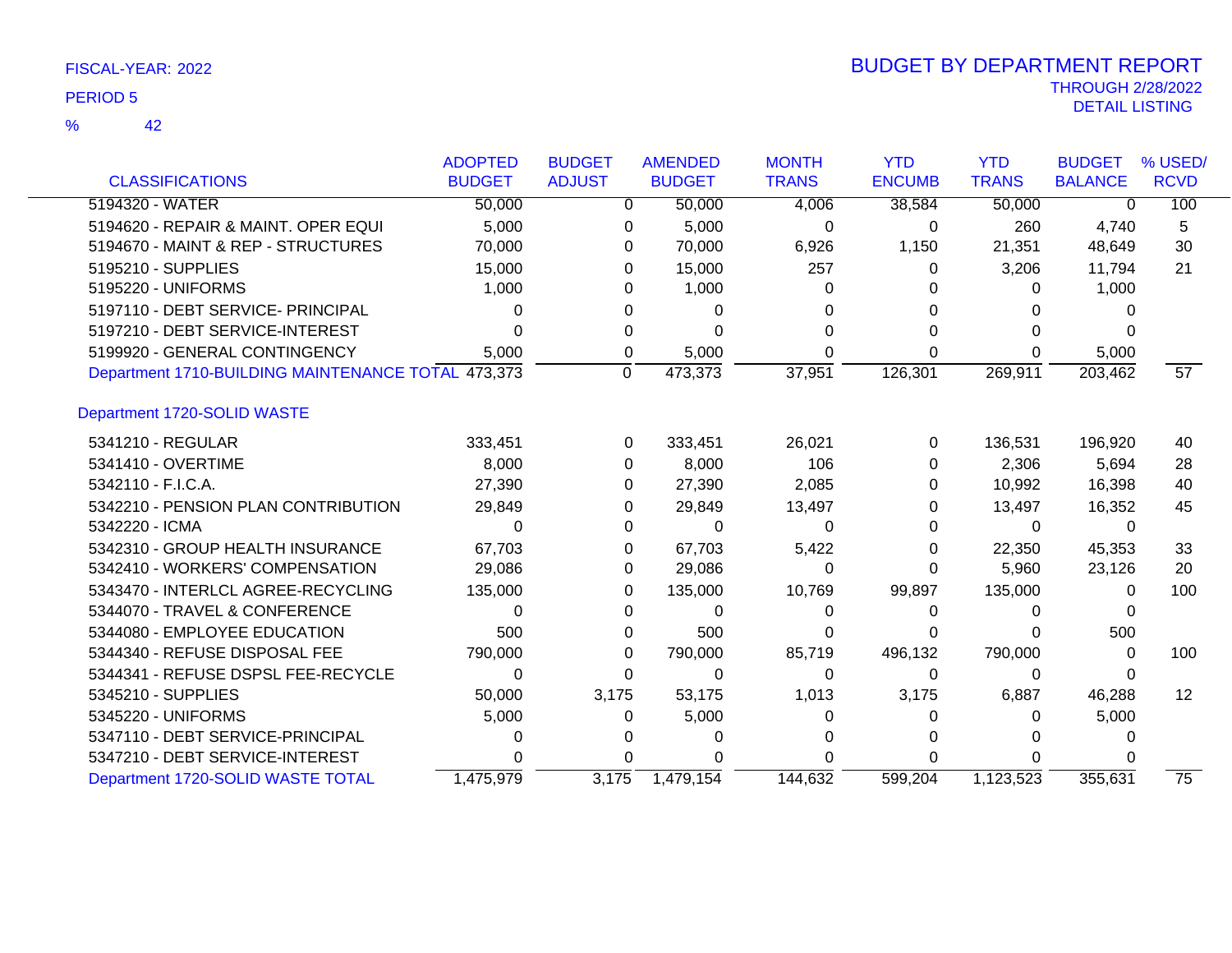| FISCAL-YEAR: 2022 | <b>BUDGET BY DEPARTMENT REPORT</b> |
|-------------------|------------------------------------|
|                   | <b>THROUGH 2/28/2022</b>           |
| <b>PERIOD 5</b>   | DETAIL LISTING                     |

| <b>CLASSIFICATIONS</b>                           | <b>ADOPTED</b><br><b>BUDGET</b> | <b>BUDGET</b><br><b>ADJUST</b> |                | <b>AMENDED</b><br><b>BUDGET</b> | <b>MONTH</b><br><b>TRANS</b> | <b>YTD</b><br><b>ENCUMB</b> | <b>YTD</b><br><b>TRANS</b> | <b>BUDGET</b><br><b>BALANCE</b> | % USED/<br><b>RCVD</b> |
|--------------------------------------------------|---------------------------------|--------------------------------|----------------|---------------------------------|------------------------------|-----------------------------|----------------------------|---------------------------------|------------------------|
|                                                  |                                 |                                |                |                                 |                              |                             |                            |                                 |                        |
| <b>Department 1730-STREET MAINTENANCE</b>        |                                 |                                |                |                                 |                              |                             |                            |                                 |                        |
| 5411210 - REGULAR                                | 244,914                         |                                | 0              | 244,914                         | 17,236                       | 0                           | 93,391                     | 151,523                         | 38                     |
| 5411310 - PART TIME                              | 0                               |                                | 0              | 0                               | 0                            | 0                           | 0                          | 0                               |                        |
| 5411410 - OVERTIME                               | 5,000                           |                                | 0              | 5,000                           | 426                          | 0                           | 2,318                      | 2,682                           | 46                     |
| 5412110 - F.I.C.A.                               | 20,649                          |                                | 0              | 20,649                          | 1,371                        | 0                           | 7,391                      | 13,258                          | 35                     |
| 5412210 - PENSION PLAN CONTRIBUTION              | 20,119                          |                                | 0              | 20,119                          | 9,097                        | 0                           | 9,097                      | 11,022                          | 45                     |
| 5412220 - DEFERRED COMP CONTRIB                  | 2,798                           |                                | 0              | 2,798                           | 393                          | 0                           | 1,973                      | 825                             | 70                     |
| 5412310 - GROUP HEALTH INSURANCE                 | 50,777                          |                                | 0              | 50,777                          | 3,389                        | 0                           | 13,989                     | 36,788                          | 27                     |
| 5412410 - WORKERS' COMPENSATION                  | 27,090                          |                                | 0              | 27,090                          | 0                            | 0                           | 5,551                      | 21,539                          | 20                     |
| 5413450 - CONTRACTUAL SERVICES                   | 65,000                          |                                | 0              | 65,000                          | 1,820                        | 38,825                      | 48,835                     | 16,165                          | 75                     |
| 5414070 - TRAVEL & CONFERENCE                    | 250                             |                                | 0              | 250                             | 0                            | 0                           | 0                          | 250                             |                        |
| 5414080 - EMPLOYEE EDUCATION                     | 500                             |                                | 0              | 500                             | 0                            | 0                           | $\Omega$                   | 500                             |                        |
| 5414120 - CELL SERVICES                          | 1,080                           |                                | 0              | 1,080                           | 62                           | 0                           | 97                         | 983                             | 8                      |
| 5414625 - LANDSCAPE MAINTENANCE                  | 70,000                          |                                | 0              | 70,000                          | 733                          | 0                           | 4,478                      | 65,522                          | 6                      |
| 5414640 - MAINT & REP STRS & PARKWY              | 25,000                          |                                | 0              | 25,000                          | 1,253                        | 0                           | 11,959                     | 13,041                          | 47                     |
| 5414650 - ELECTRICITY-STREET LIGHTS              | 150,000                         |                                | 0              | 150,000                         | 10,774                       | 94,747                      | 150,000                    | 0                               | 100                    |
| 5414651 - LIGHTING - OTHER                       | $\Omega$                        |                                | 0              | 0                               | 0                            | 0                           | 0                          | 0                               |                        |
| 5414670 - MAINT & REP-GRDS & STRUCT              | 10,000                          |                                | 0              | 10,000                          | 0                            | 0                           | 643                        | 9,358                           | 6                      |
| 5415210 - SUPPLIES                               | 5,000                           |                                | 0              | 5,000                           | 0                            | 0                           | 246                        | 4,754                           | 4                      |
| 5415220 - UNIFORMS                               | 3,500                           |                                | 0              | 3,500                           | 0                            | 0                           | 0                          | 3,500                           |                        |
| 5415245 - TOOLS                                  | 500                             |                                | 0              | 500                             | 319                          | 0                           | 319                        | 181                             | 63                     |
| 5417110 - DEBT SERVICE- PRINCIPAL                | 0                               |                                | 0              | 0                               | 0                            | 0                           | 0                          | 0                               |                        |
| 5417210 - DEBT SERVICE-INTEREST                  | 0                               |                                | 0              | 0                               | 0                            | $\Omega$                    | 0                          | 0                               |                        |
| Department 1730-STREET MAINTENANCE TOTAL 702,177 |                                 |                                | $\overline{0}$ | 702,177                         | 46,873                       | 133,572                     | 350,287                    | 351,891                         | 49                     |
| Department 1750-LANSCAPE MAINTENANCE             |                                 |                                |                |                                 |                              |                             |                            |                                 |                        |
| 5191210 - FULL-TIME                              | 137,426                         |                                | 0              | 137,426                         | 10,981                       | 0                           | 56,092                     | 81,334                          | 40                     |
| 5191410 - OVERTIME                               | 4,000                           |                                | 0              | 4,000                           | 0                            | 0                           | 0                          | 4,000                           |                        |
| 5192110 - F.I.C.A.                               | 10,819                          |                                | 0              | 10,819                          | 884                          | $\Omega$                    | 4,467                      | 6,352                           | 41                     |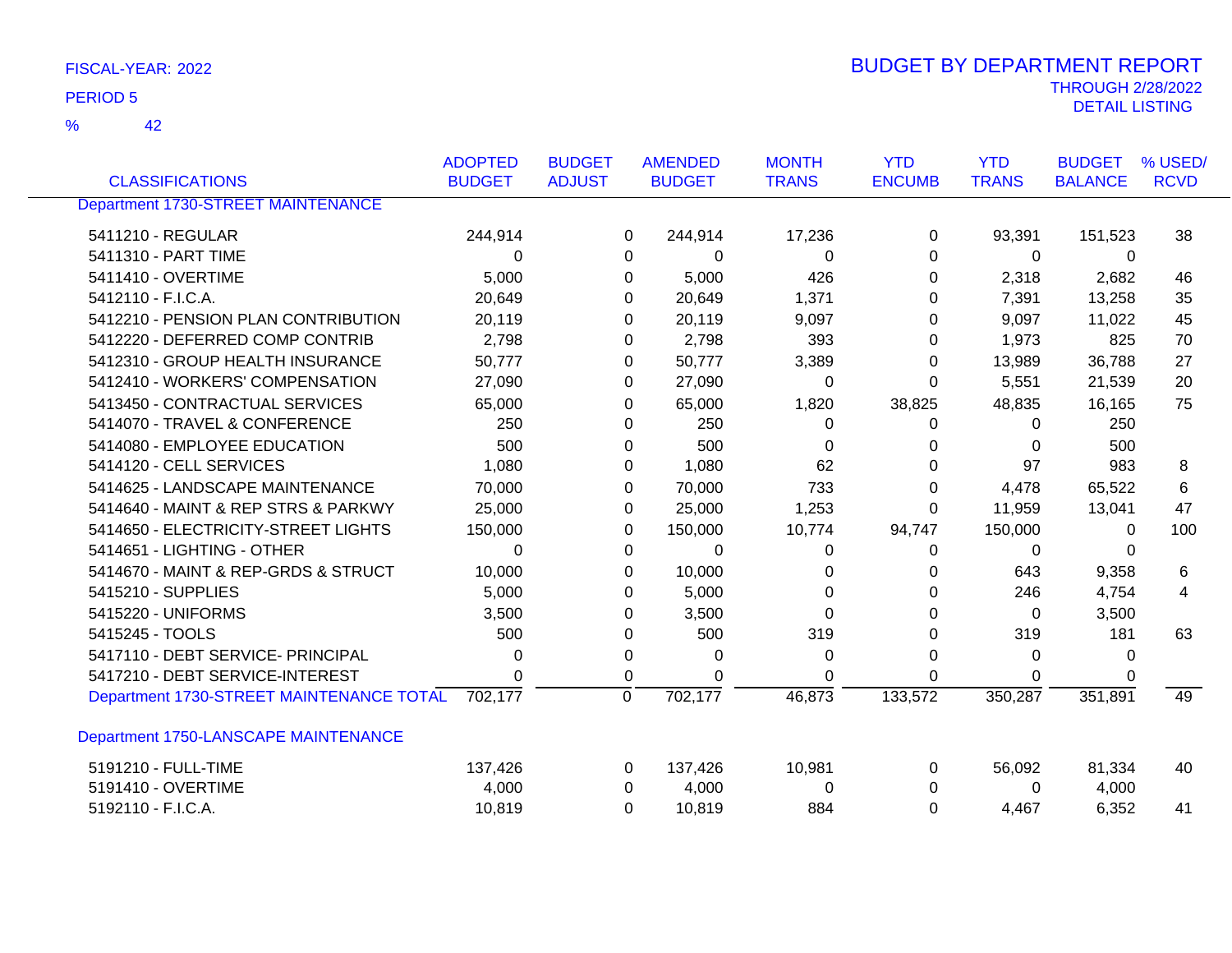42 %

|                                      | <b>ADOPTED</b> | <b>BUDGET</b> | <b>AMENDED</b> | <b>MONTH</b> | <b>YTD</b>    | <b>YTD</b>   | <b>BUDGET</b>  | % USED/         |
|--------------------------------------|----------------|---------------|----------------|--------------|---------------|--------------|----------------|-----------------|
| <b>CLASSIFICATIONS</b>               | <b>BUDGET</b>  | <b>ADJUST</b> | <b>BUDGET</b>  | <b>TRANS</b> | <b>ENCUMB</b> | <b>TRANS</b> | <b>BALANCE</b> | <b>RCVD</b>     |
| 5192210 - PENSION PLAN CONTRIBUTION  | 12,692         | 0             | 12,692         | 5,739        | 0             | 5,739        | 6,953          | $\overline{45}$ |
| 5192220 - DEFERRED COMP CONTRIB.     | $\Omega$       | 0             | 0              | 0            | 0             | 0            | $\Omega$       |                 |
| 5192310 - GROUP HEALTH INSURANCE     | 25,389         | 0             | 25,389         | 2,046        | 0             | 8,441        | 16,948         | 33              |
| 5192410 - WORKERS' COMPENSATION      | 6,166          | 0             | 6,166          | 0            | 0             | 1,264        | 4,903          | 20              |
| 5193450 - CONT. SVCS.                | 158,060        | 39,281        | 197,341        | 24,699       | 127,736       | 178,577      | 18,764         | 90              |
| 5194070 - TRAVEL                     | 200            | 0             | 200            | 0            | 0             | 0            | 200            |                 |
| 5194120 - CELL SERVICES              | 556            | 0             | 556            | 46           | 0             | 190          | 366            | 34              |
| 5194350 - ELECTRICITY-CITY PARKS     | 50,000         | 0             | 50,000         | 23           | 49,942        | 50,000       | $\Omega$       | 100             |
| 5194420 - OUTSIDE SERV RENTAL        | 1,000          | 0             | 1,000          | 0            | 0             | 0            | 1,000          |                 |
| 5194515 - AUTO INSURANCE             | 1,233          | $\Omega$      | 1,233          | 0            | $\Omega$      | 483          | 750            | 39              |
| 5194620 - REPAIR & MAINT. OPER EQUI  | 71,000         | 3,860         | 74,860         | 4,067        | 3,860         | 11,514       | 63,346         | 15              |
| 5194670 - MAINT & REP - STRUCTURES   | $\Omega$       | 0             | $\Omega$       | 0            | $\Omega$      | 0            | $\Omega$       |                 |
| 5195210 - SUPPLIES                   | 8,500          | 0             | 8,500          | 2,317        | 0             | 7,194        | 1,306          | 84              |
| 5195220 - UNIFORMS                   | 1,750          | 0             | 1,750          | 0            | 0             | 0            | 1,750          |                 |
| 5195230 - FUEL & LUBRICANT           | 8,047          | 0             | 8,047          | 738          | 0             | 3,101        | 4,946          | 38              |
| 5195410 - MEMBER. & SUBSCRIPTIONS    | 0              | 0             | 0              | 0            | 0             | 0            | 0              |                 |
| Department 1750-LANSCAPE MAINTENANCE | 496,838        | 43,141        | 539,979        | 51,540       | 181,538       | 327,062      | 212,918        | 60              |
| Department 1760-MOTOR POOL           |                |               |                |              |               |              |                |                 |
| 5191210 - FULL-TIME                  | 153,574        | 0             | 153,574        | 11,966       | 0             | 61,180       | 92,394         | 39              |
| 5191410 - OVERTIME                   | 4,000          | 0             | 4,000          | 0            | 0             | 5            | 3,995          |                 |
| 5192110 - F.I.C.A.                   | 12,054         | 0             | 12,054         | 855          | 0             | 4,408        | 7,646          | 36              |
| 5192210 - PENSION PLAN CONTRIBUTION  | 14,128         | 0             | 14,128         | 6,388        | 0             | 6,388        | 7,740          | 45              |
| 5192220 - DEFERRED COMP CONTRIB.     | 0              | 0             | 0              | 0            | 0             | 0            | 0              |                 |
| 5192310 - GROUP HEALTH INSURANCE     | 25,389         | 0             | 25,389         | 2,052        | 0             | 8,473        | 16,916         | 33              |
| 5192410 - WORKERS' COMPENSATION      | 5,461          | 0             | 5,461          | 0            | 0             | 1,119        | 4,342          | 20              |
| 5194070 - TRAVEL                     | 0              | 0             | 0              | 0            |               | 0            | 0              |                 |
| 5194080 - EMPLOYEE EDUCATION         | 250            | 0             | 250            | 0            |               | 0            | 250            |                 |
| 5194120 - CELL SERVICES              | 780            | 0             | 780            | 46           | 0             | 190          | 590            | 24              |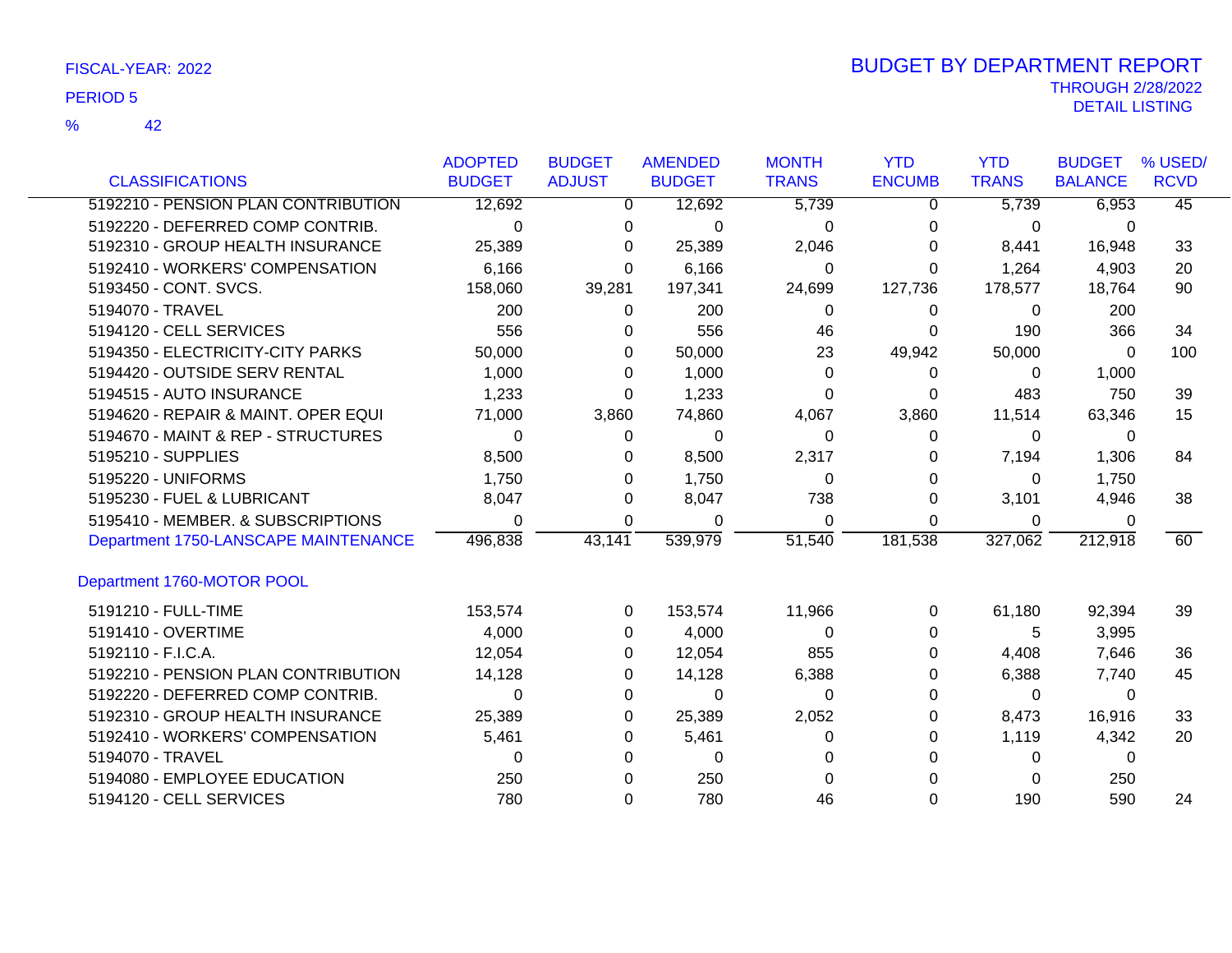|                                           | <b>ADOPTED</b> | <b>BUDGET</b> | <b>AMENDED</b> | <b>MONTH</b> | <b>YTD</b>    | <b>YTD</b>   | <b>BUDGET</b>  | % USED/         |
|-------------------------------------------|----------------|---------------|----------------|--------------|---------------|--------------|----------------|-----------------|
| <b>CLASSIFICATIONS</b>                    | <b>BUDGET</b>  | <b>ADJUST</b> | <b>BUDGET</b>  | <b>TRANS</b> | <b>ENCUMB</b> | <b>TRANS</b> | <b>BALANCE</b> | <b>RCVD</b>     |
| 5194515 - AUTO INSURANCE                  | 50,000         | $\mathbf{0}$  | 50,000         | 0            | 0             | 19,496       | 30,504         | $\overline{38}$ |
| 5194620 - REPAIR & MAINT. OPER EQUI       | 1,000          | 0             | 1,000          | 0            | 0             | 0            | 1,000          |                 |
| 5194680 - MAINT & REP-OUTSIDE SVCS        | 75,000         | 14,839        | 89,839         | 5,661        | 21,545        | 65,754       | 24,085         | 73              |
| 5195220 - UNIFORMS                        | 3,000          | 0             | 3,000          | 276          | 0             | 873          | 2,127          | 29              |
| 5195230 - FUEL & LUBRICANT                | 150,000        | 0             | 150,000        | 13,064       | 109,777       | 149,500      | 500            | 99              |
| 5195240 - PARTS                           | 70,000         | 2,135         | 72,135         | 12,105       | 0             | 35,709       | 36,426         | 49              |
| 5195245 - OPERATING TOOLS                 | 1,000          | 0             | 1,000          | 0            | 0             | $\Omega$     | 1,000          |                 |
| 5195250 - TIRES                           | 25,000         | 0             | 25,000         | 2,469        | 0             | 16,504       | 8,496          | 66              |
| 5195260 - GENERAL                         | 2,000          | $\Omega$      | 2,000          | 150          | 0             | 490          | 1,510          | 24              |
| Department 1760-MOTOR POOL TOTAL          | 592,636        | 16,974        | 609,610        | 55,032       | 131,322       | 370,089      | 239,521        | 60              |
| Department 1770-PUBLIC WORKS DIRECTOR OFF |                |               |                |              |               |              |                |                 |
| 5191210 - FULL-TIME                       | 31,602         | 0             | 31,602         | 2,472        | 0             | 13,102       | 18,500         | 41              |
| 5191310 - PART-TIME                       | 36,275         | 0             | 36,275         | 1,200        | 0             | 5,927        | 30,348         | 16              |
| 5191410 - OVERTIME                        | 0              | 0             | $\Omega$       | $\Omega$     | 0             | $\Omega$     | 0              |                 |
| 5192110 - F.I.C.A.                        | 3,663          | 0             | 3,663          | 280          | 0             | 1,453        | 2,210          | 39              |
| 5192210 - PENSION PLAN CONTRIBUTION       | 0              | 0             | 0              | $\Omega$     | 0             | $\Omega$     | 0              |                 |
| 5192220 - DEFERRED COMP CONTRIB.          | 2,212          | 0             | 2,212          | 173          | 0             | 874          | 1,338          | 39              |
| 5192310 - GROUP HEALTH INSURANCE          | 8,463          | 0             | 8,463          | 675          | 0             | 2,777        | 5,686          | 32              |
| 5192410 - WORKERS' COMPENSATION           | 144            | 0             | 144            | 0            | 0             | 30           | 115            | 20              |
| 5194070 - TRAVEL                          | 250            | 0             | 250            | 0            | 0             | 0            | 250            |                 |
| 5194080 - EMPLOYEE EDUCATION              | 250            | 0             | 250            | $\Omega$     | $\Omega$      | $\Omega$     | 250            |                 |
| 5194110 - POSTAGE                         | 0              | 0             | $\mathbf 0$    | 0            | $\Omega$      | $\Omega$     | 0              |                 |
| 5194120 - CELL SERVICES                   | 0              | 0             | $\Omega$       | 0            | 0             | 0            | $\Omega$       |                 |
| 5194540 - BOILER & MACHINERY              | 1,000          | 0             | 1,000          | 0            | 0             | $\Omega$     | 1,000          |                 |
| 5194710 - COPY MACHINE                    | 5,000          | 0             | 5,000          | 154          | 0             | 682          | 4,318          | 13              |
| 5195205 - COMPUTER - EQUIPMENT            | 500            | 0             | 500            | $\Omega$     | 0             | $\Omega$     | 500            |                 |
| 5195210 - SUPPLIES                        | 1,000          | 0             | 1,000          | 136          | 0             | 374          | 626            | 37              |
| 5195270 - PERMITS                         | 1,000          | $\Omega$      | 1,000          | 0            | 0             | $\Omega$     | 1,000          |                 |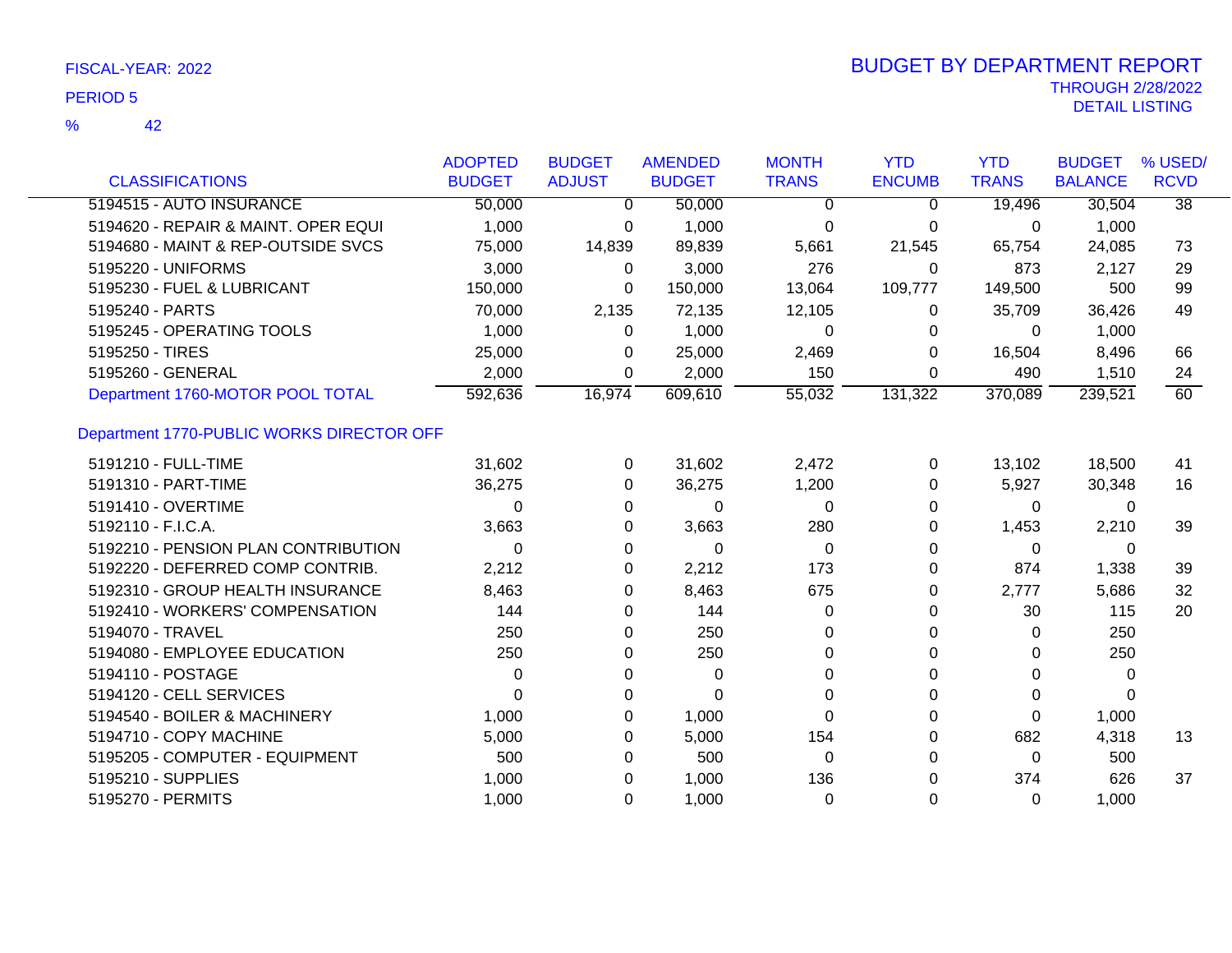| <b>CLASSIFICATIONS</b>                    | <b>ADOPTED</b><br><b>BUDGET</b> | <b>BUDGET</b><br><b>ADJUST</b> | <b>AMENDED</b><br><b>BUDGET</b> | <b>MONTH</b><br><b>TRANS</b> | <b>YTD</b><br><b>ENCUMB</b> | <b>YTD</b><br><b>TRANS</b> | <b>BUDGET</b><br><b>BALANCE</b> | % USED/<br><b>RCVD</b> |
|-------------------------------------------|---------------------------------|--------------------------------|---------------------------------|------------------------------|-----------------------------|----------------------------|---------------------------------|------------------------|
| 5195410 - MEMBER. & SUBSCRIPTIONS         | 250                             | 0                              | 250                             | 0                            | 0                           | 0                          | 250                             |                        |
| Department 1770-PUBLIC WORKS DIRECTOR OFF | 91,609                          | $\mathbf 0$                    | 91,609                          | 5,090                        | $\mathbf 0$                 | 25,219                     | 66,391                          | $\overline{27}$        |
| Department 1790-ENGINEERING & CONSTRUCTN  |                                 |                                |                                 |                              |                             |                            |                                 |                        |
| 5191210 - FULL-TIME                       | 165,201                         | 0                              | 165,201                         | 12,346                       | 0                           | 63,432                     | 101,769                         | 38                     |
| 5192110 - F.I.C.A.                        | 12,638                          | 0                              | 12,638                          | 991                          | 0                           | 5,019                      | 7,619                           | 39                     |
| 5192210 - PENSION PLAN CONTRIBUTION       | 9,202                           | 0                              | 9,202                           | 4,161                        | $\Omega$                    | 4,161                      | 5,041                           | 45                     |
| 5192220 - DEFERRED COMP CONTRIB.          | 4,379                           | 0                              | 4,379                           | 304                          | 0                           | 1,537                      | 2,842                           | 35                     |
| 5192310 - GROUP HEALTH INSURANCE          | 16,926                          | 0                              | 16,926                          | 1,378                        | 0                           | 5,710                      | 11,216                          | 33                     |
| 5192410 - WORKERS' COMPENSATION           | 494                             | 0                              | 494                             | $\Omega$                     | 0                           | 101                        | 393                             | 20                     |
| 5193450 - CONT. SVCS.                     | 10,000                          | 0                              | 10,000                          | 0                            | 0                           | 0                          | 10,000                          |                        |
| 5194070 - TRAVEL                          | 500                             | 0                              | 500                             | $\Omega$                     | 0                           | 0                          | 500                             |                        |
| 5194080 - EMPLOYEE EDUCATION              | 875                             | 0                              | 875                             | 99                           | 0                           | 99                         | 776                             | 11                     |
| 5194120 - CELL SERVICES                   | 1,560                           | 0                              | 1,560                           | 124                          | 0                           | 195                        | 1,365                           | 12                     |
| 5195205 - COMPUTER - EQUIPMENT            | 500                             | 0                              | 500                             | 0                            | 0                           | 0                          | 500                             |                        |
| 5195210 - SUPPLIES                        | 2,500                           | 0                              | 2,500                           | 3                            | 0                           | 288                        | 2,212                           | 11                     |
| 5195410 - MEMBER. & SUBSCRIPTIONS         | 1,000                           | $\pmb{0}$                      | 1,000                           | 310                          | 0                           | 310                        | 690                             | 31                     |
| Department 1790-ENGINEERING & CONSTRUCTN  | 225,775                         | $\mathbf 0$                    | 225,775                         | 19,716                       | $\Omega$                    | 80,852                     | 144,923                         | $\overline{35}$        |
| Department 1910-POLICE                    |                                 |                                |                                 |                              |                             |                            |                                 |                        |
| 5211210 - REGULAR                         | 4,205,650                       | 0                              | 4,205,650                       | 306,641                      | 0                           | 1,580,695                  | 2,624,955                       | 37                     |
| 5211310 - PART-TIME                       | 30,000                          | 0                              | 30,000                          | 2,308                        | 0                           | 11,654                     | 18,346                          | 38                     |
| 5211410 - OVERTIME                        | 200,000                         | 0                              | 200,000                         | 15,230                       | 0                           | 76,870                     | 123,130                         | 38                     |
| 5211411 - OVERTIME- HOLIDAY PAY           | 87,000                          | 0                              | 87,000                          | 0                            | 0                           | 31,445                     | 55,555                          | 36                     |
| 5211413 - OVERTIME-RED LIGHT CAMERAS      | 10,000                          | 0                              | 10,000                          | 1,537                        | 0                           | 4,744                      | 5,256                           | 47                     |
| 5211510 - SPEC PAY - EDUC INCENTIVE       | 30,366                          | 0                              | 30,366                          | 2,766                        | 0                           | 13,591                     | 16,775                          | 44                     |
| 5211530 - HAZARD PAY                      | 67,860                          | 0                              | 67,860                          | 5,460                        | 0                           | 24,345                     | 43,515                          | 35                     |
| 5212110 - F.I.C.A.                        | 354,421                         | 0                              | 354,421                         | 27,701                       | 0                           | 140,728                    | 213,693                         | 39                     |
| 5212210 - PENSION PLAN CONTRIBUTION       | 400,178                         | 0                              | 400,178                         | 166,424                      | 0                           | 166,424                    | 233,754                         | 41                     |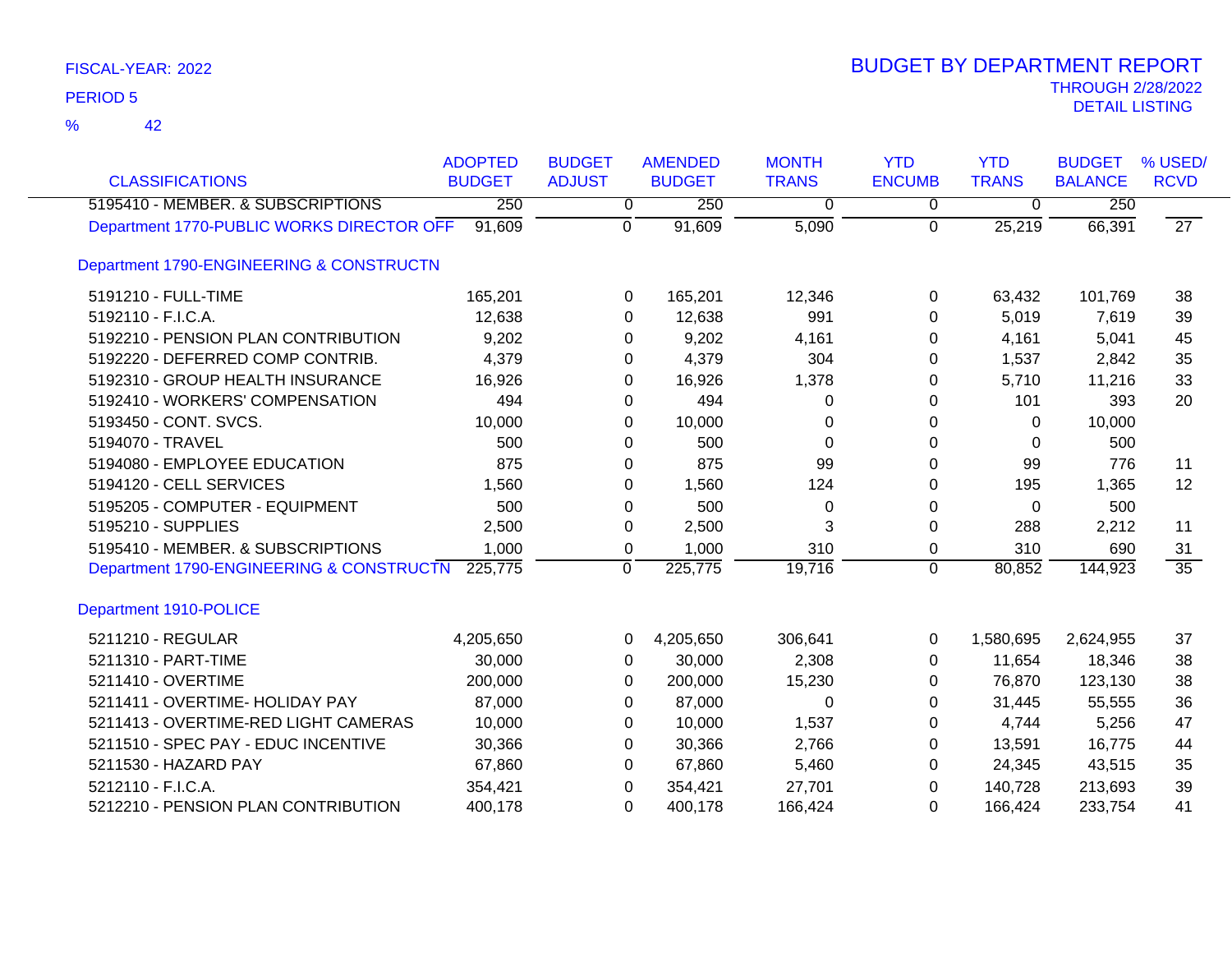|                                     | <b>ADOPTED</b> | <b>BUDGET</b> | <b>AMENDED</b> | <b>MONTH</b> | <b>YTD</b>    | <b>YTD</b>   | <b>BUDGET</b>  | % USED/         |
|-------------------------------------|----------------|---------------|----------------|--------------|---------------|--------------|----------------|-----------------|
| <b>CLASSIFICATIONS</b>              | <b>BUDGET</b>  | <b>ADJUST</b> | <b>BUDGET</b>  | <b>TRANS</b> | <b>ENCUMB</b> | <b>TRANS</b> | <b>BALANCE</b> | <b>RCVD</b>     |
| 5212220 - DEFERRED COMP CONTRIB.    | 24,862         | $\Omega$      | 24,862         | 1,272        | 0             | 6,539        | 18,323         | $\overline{26}$ |
| 5212310 - GROUP HEALTH INSURANCE    | 472,531        | 0             | 472,531        | 37,140       | 0             | 149,655      | 322,876        | 31              |
| 5212410 - WORKERS' COMPENSATION     | 121,384        | 0             | 121,384        | $\Omega$     | 0             | 24,873       | 96,511         | 20              |
| 5213116 - ANNUAL PHYSICALS          | 17,160         | 0             | 17,160         | 35           | 0             | 965          | 16,195         | 5               |
| 5213120 - Legal Services            | 40,000         | 0             | 40,000         | $\Omega$     | 0             | 34,312       | 5,688          | 85              |
| 5213450 - CONTRACTUAL SERVICES      | 233,420        | 0             | 233,420        | 167          | 0             | 106,541      | 126,879        | 45              |
| 5213452 - RED LIGHT CAMERA          | 205,000        | 16,475        | 221,475        | 0            | 172,805       | 220,662      | 813            | 99              |
| 5213456 - SCHOOL CROSSING           | 130,511        | 0             | 130,511        | 0            | 125,015       | 130,511      | 0              | 100             |
| 5213459 - PARKING                   | $\Omega$       | 0             | $\Omega$       | O            | 0             | 0            | 0              |                 |
| 5213490 - CRIME PREVENTION PROGRAMS | 9,000          | 0             | 9,000          | $\Omega$     |               | 250          | 8,750          | $\overline{2}$  |
| 5214070 - TRAVEL & CONFERENCE       | 10,990         | 0             | 10,990         | 2,022        | 0             | 2,238        | 8,752          | 20              |
| 5214080 - EMPLOYEE EDUCATION        | 34,300         | 0             | 34,300         | 0            | 0             | $\Omega$     | 34,300         |                 |
| 5214110 - POSTAGE                   | 1,800          | 0             | 1,800          | 0            | 0             | 342          | 1,458          | 19              |
| 5214120 - TELEPHONE SERVICE         | 51,880         | 16,808        | 68,688         | 1,438        |               | 10,099       | 58,588         | 14              |
| 5214450 - LEASE -POL VEHCLE         | $\Omega$       | 0             | 0              | 0            | 0             | $\Omega$     | 0              |                 |
| 5214510 - Liability Insurance Auto  | 120,000        | 0             | 120,000        | 0            | 0             | 57,782       | 62,218         | 48              |
| 5214515 - AUTO INSURANCE            | 74,557         | 0             | 74,557         | 0            | 0             | 29,074       | 45,483         | 38              |
| 5214591 - POLICE OFF ACC DTH & DIS. | $\Omega$       | 0             | 0              | 0            | 0             | 0            | 0              |                 |
| 5214620 - REPAIR & MAINT. OPER EQUI | 15,800         | 0             | 15,800         | 0            |               | 1,532        | 14,268         | 9               |
| 5214630 - MAINT & REP-COMM EQUIP    | 7,200          | 0             | 7,200          | 54           |               | 109          | 7,091          | 1               |
| 5214632 - INTERNET SERVICES         | $\Omega$       | 0             | 0              | 0            | ი             | $\Omega$     | 0              |                 |
| 5214710 - PRINTING MATERIALS-INFRAS | 7,380          | 0             | 7,380          | 257          | 0             | 1,119        | 6,261          | 15              |
| 5214960 - SPECIAL INVESTIGATIONS    | 5,000          | 0             | 5,000          | 0            | 0             | 0            | 5,000          |                 |
| 5214970 - EMPLOYEE TESTING          | 14,510         | 0             | 14,510         | 0            | 0             | 1,355        | 13,155         | 9               |
| 5215205 - COMPUTER SUPPLIES         | 2,700          | 0             | 2,700          | 0            | 0             | 0            | 2,700          |                 |
| 5215210 - SUPPLIES                  | 134,048        | 4,981         | 139,029        | 2,876        | 9,586         | 20,583       | 118,446        | 14              |
| 5215212 - PARKING                   | $\Omega$       | 0             | 0              | $\Omega$     | 0             | 0            | 0              |                 |
| 5215220 - UNIFORMS                  | 87,550         | 0             | 87,550         | 1,412        | 2,484         | 20,423       | 67,127         | 23              |
| 5215230 - FUEL & LUBRICANT          | 133,383        | 0             | 133,383        | 12,401       | 0             | 51,754       | 81,629         | 38              |
| 5215410 - MEMBER. & SUBSCRIPTIONS   | 9,390          | 0             | 9,390          | 0            | 0             | 1,915        | 7,475          | 20              |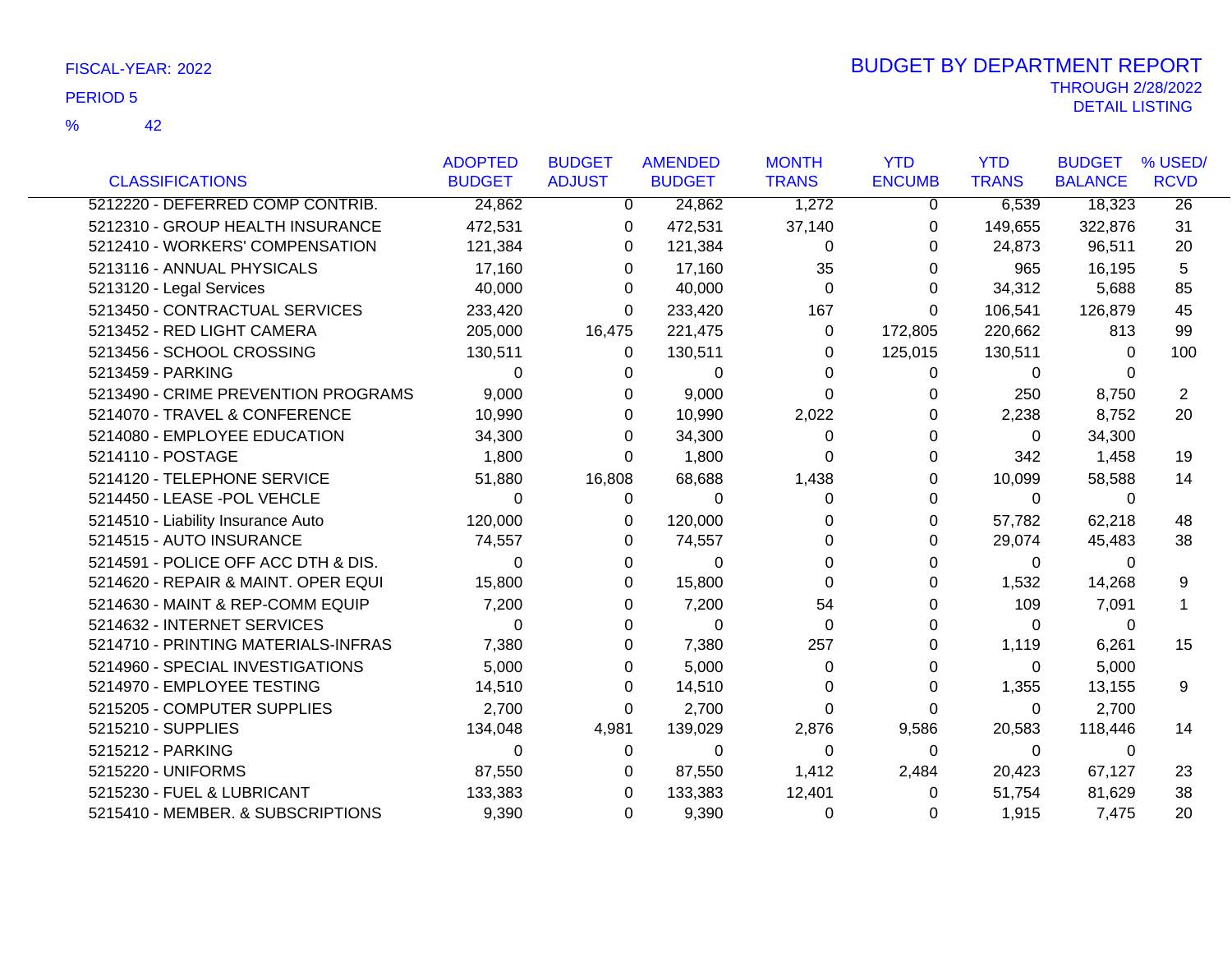| <b>CLASSIFICATIONS</b>              | <b>ADOPTED</b><br><b>BUDGET</b> | <b>BUDGET</b><br><b>ADJUST</b> | <b>AMENDED</b><br><b>BUDGET</b> | <b>MONTH</b><br><b>TRANS</b> | <b>YTD</b><br><b>ENCUMB</b> | <b>YTD</b><br><b>TRANS</b> | <b>BUDGET</b><br><b>BALANCE</b> | % USED/<br><b>RCVD</b> |
|-------------------------------------|---------------------------------|--------------------------------|---------------------------------|------------------------------|-----------------------------|----------------------------|---------------------------------|------------------------|
| 5215940 - PRISONER DETENTION        | 0                               | 0                              | 0                               | 0                            | 0                           | 0                          | $\Omega$                        |                        |
| 5216430 - EQUIPMENT OPERATING       | 0                               | 0                              | 0                               | 0                            | 0                           | 0                          | 0                               |                        |
| 5216440 - VEHICLES                  | 0                               |                                |                                 |                              |                             | 0                          | O                               |                        |
| 5217110 - DEBT SERVICE- PRINCIPAL   | ∩                               |                                |                                 |                              |                             | 0                          |                                 |                        |
| 5217210 - DEBT SERVICE- INTEREST    | 0                               |                                |                                 |                              | ი                           | 0                          | ი                               |                        |
| 5219920 - GENERAL CONTINGENCY       | 5,000                           | 0                              | 5,000                           | 0                            | 0                           | 0                          | 5,000                           |                        |
| Department 1910-POLICE TOTAL        | 7,354,831                       | 38,264                         | 7,393,095                       | 587,141                      | 309,890                     | 2,923,129                  | 4,469,965                       | 39                     |
| Department 2000-PARKS & RECREATION  |                                 |                                |                                 |                              |                             |                            |                                 |                        |
| 5721210 - FULL-TIME                 | 423,488                         | 0                              | 423,488                         | 30,210                       | 0                           | 152,804                    | 270,684                         | 36                     |
| 5721310 - PART-TIME                 | 0                               | 0                              | $\Omega$                        | 0                            | 0                           | 0                          | 0                               |                        |
| 5721410 - OVERTIME                  | 0                               | 0                              | 0                               | 0                            | 0                           | $\Omega$                   | O                               |                        |
| 5722110 - F.I.C.A.                  | 32,397                          | 0                              | 32,397                          | 2,188                        | 0                           | 11,112                     | 21,285                          | 34                     |
| 5722210 - PENSION PLAN CONTRIBUTION | 36,295                          | 0                              | 36,295                          | 16,412                       | 0                           | 16,412                     | 19,883                          | 45                     |
| 5722220 - DEFERRED COMP CONTRIB     | 0                               | 0                              | 0                               | $\Omega$                     | 0                           | 0                          | 0                               |                        |
| 5722310 - GROUP HEALTH INSURANCE    | 50,777                          | 0                              | 50,777                          | 3,445                        | 0                           | 14,848                     | 35,929                          | 29                     |
| 5722410 - WORKERS' COMPENSATION     | 19,057                          | 0                              | 19,057                          | 0                            | 0                           | 3,905                      | 15,152                          | 20                     |
| 5723450 - CONTRACTUAL               | 37,420                          | 0                              | 37,420                          | 187                          | 3,012                       | 11,441                     | 25,979                          | 30                     |
| 5724070 - TRAVEL & CONFERENCE       | 338                             | 0                              | 338                             | 0                            | 0                           | 0                          | 338                             |                        |
| 5724080 - EMPLOYEE EDUCATION        | 2,570                           | 0                              | 2,570                           | 0                            | O                           | 0                          | 2,570                           |                        |
| 5724110 - POSTAGE                   | 2,150                           | 0                              | 2,150                           | 0                            | 0                           | 47                         | 2,103                           | 2                      |
| 5724120 - CELL SERVICES             | 3,892                           | 0                              | 3,892                           | 418                          | 0                           | 1,241                      | 2,651                           | 31                     |
| 5724310 - UTILITIES- ELECTRICITY    | 8,400                           | 0                              | 8,400                           | 0                            | 0                           | 221                        | 8,179                           | 2                      |
| 5724320 - UTILITIES- WATER          | 1,000                           | 0                              | 1,000                           |                              | 0                           | 0                          | 1,000                           |                        |
| 5724350 - ELECTRIC - CITY PARKS     | 0                               | 0                              | 0                               | O                            | O                           | 0                          | 0                               |                        |
| 5724515 - AUTO INSURANCE            | 8,357                           | 0                              | 8,357                           | 0                            | 0                           | 3,261                      | 5,096                           | 39                     |
| 5724632 - INTERNET SERVICES         | 0                               |                                | 0                               |                              |                             | $\Omega$                   | 0                               |                        |
| 5724634 - INTERNET MAINTENANCE      |                                 |                                |                                 |                              |                             | U                          |                                 |                        |
| 5724670 - MAINT & REP - PARK FACIL  | 0                               |                                |                                 |                              | ი                           | 0                          |                                 |                        |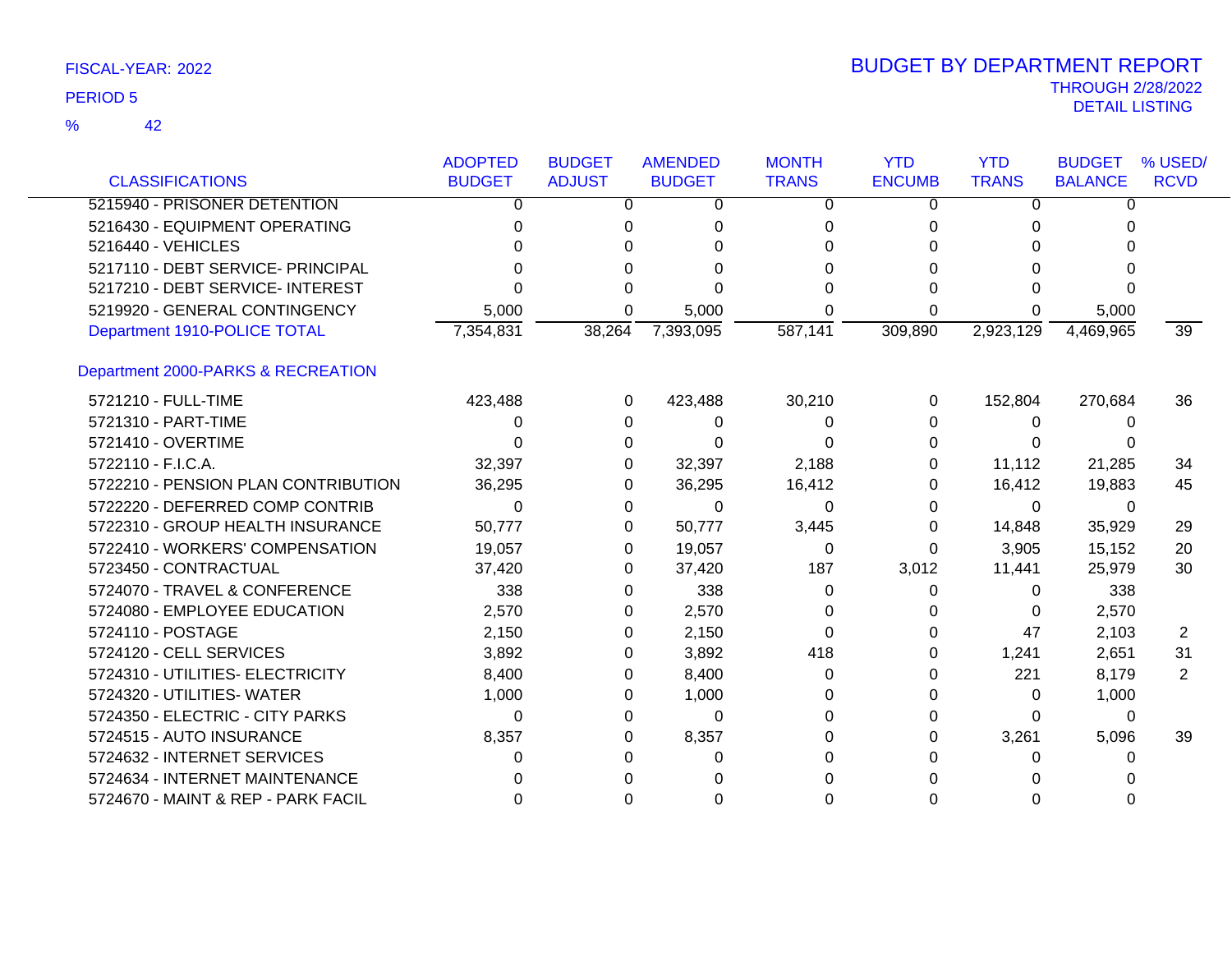|                                          | <b>ADOPTED</b> | <b>BUDGET</b> | <b>AMENDED</b> | <b>MONTH</b> | <b>YTD</b>    | <b>YTD</b>   | <b>BUDGET</b>  | % USED/         |
|------------------------------------------|----------------|---------------|----------------|--------------|---------------|--------------|----------------|-----------------|
| <b>CLASSIFICATIONS</b>                   | <b>BUDGET</b>  | <b>ADJUST</b> | <b>BUDGET</b>  | <b>TRANS</b> | <b>ENCUMB</b> | <b>TRANS</b> | <b>BALANCE</b> | <b>RCVD</b>     |
| 5724690 - MAINT & REP-TENNIS FACLTY      | $\Omega$       | 0             | 0              | $\Omega$     | 0             | $\Omega$     | $\Omega$       |                 |
| 5724710 - COPY MACHINE                   | 7,000          | 0             | 7,000          | 178          | 0             | 795          | 6,205          | 11              |
| 5724820 - SPECIAL EVENTS                 | 86,500         | 10,000        | 96,500         | 2,611        | 0             | 17,043       | 79,457         | 17              |
| 5724901 - PROPERTY TAXES                 | 0              | 0             | 0              | O            | 0             | 0            | $\Omega$       |                 |
| 5725205 - COMPUTER EQUIPMENT             | 7,600          | 0             | 7,600          | 0            |               | 0            | 7,600          |                 |
| 5725210 - SUPPLIES                       | 4,000          | 0             | 4,000          | 26           |               | 75           | 3,925          | 1               |
| 5725220 - UNIFORMS                       | 2,850          | 0             | 2,850          | 149          | 0             | 149          | 2,701          | 5               |
| 5725230 - FUEL                           | 9,378          | 0             | 9,378          | 860          | 0             | 3,614        | 5,764          | 38              |
| 5725410 - MEMBER. & SUBSCRIPTIONS        | 1,180          | 0             | 1,180          | 0            | 0             | $\Omega$     | 1,180          |                 |
| 5725630 - FOOTBALL                       | 58,625         | 8,010         | 66,635         | 0            | 39,814        | 41,634       | 25,001         | 62              |
| 5725631 - CHEERLEADERS                   | 10,500         | 6,418         | 16,918         | 4,935        | 1,625         | 7,856        | 9,062          | 46              |
| 5725635 - DANCE/MODELING                 | 0              | 0             | 0              | 0            | 0             | 0            |                |                 |
| 5725650 - SOCCER                         | 0              | 0             | 0              | 0            | 0             | $\Omega$     |                |                 |
| 5725670 - SPECIAL RECREATION PROG.       | 18,800         | 2,978         | 21,778         | 990          | 2,978         | 7,131        | 14,647         | 32              |
| 5725680 - SENIOR CITIZENS PROGRAM        | 40,806         | 796           | 41,602         | 2,515        | 19,066        | 28,649       | 12,953         | 68              |
| 5729920 - GENERAL CONTINGENCY            | 5,000          | 0             | 5,000          | 0            | $\Omega$      | $\mathbf{0}$ | 5,000          |                 |
| Department 2000-PARKS & RECREATION TOTAL | 878,380        | 28,202        | 906,582        | 65,124       | 66,495        | 322,238      | 584,344        | $\overline{35}$ |
| Department 2010-RECREATION-TENNIS        |                |               |                |              |               |              |                |                 |
| 5721210 - FULL-TIME                      | 132,776        | 0             | 132,776        | 13,722       | 0             | 53,791       | 78,985         | 40              |
| 5721310 - PART-TIME                      | 41,477         | 0             | 41,477         | 4,698        | 0             | 11,247       | 30,230         | 27              |
| 5721410 - OVERTIME                       | 0              | 0             | 0              | 0            | 0             | 0            | 0              |                 |
| 5722110 - F.I.C.A.                       | 13,330         | 0             | 13,330         | 1,404        | 0             | 4,952        | 8,378          | 37              |
| 5722210 - PENSION PLAN CONTRIBUTION      | 0              | 0             | 0              | 0            | 0             | 0            | 0              |                 |
| 5722220 - DEFERRED COMP CONTRIB          | 9,294          | 0             | 9,294          | 961          | 0             | 3,585        | 5,709          | 38              |
| 5722310 - GROUP HEALTH INSURANCE         | 16,926         | 0             | 16,926         | 1,377        | 0             | 6,351        | 10,575         | 37              |
| 5722410 - WORKERS' COMPENSATION          | 7,841          | 0             | 7,841          | 0            | 0             | 1,607        | 6,234          | 20              |
| 5723450 - CONTRACTUAL                    | 253,124        | 8,256         | 261,380        | 19,122       | 112,303       | 177,933      | 83,447         | 68              |
| 5724120 - CELL SERVICES                  | 566            | 0             | 566            | 62           | 0             | 97           | 469            | 17              |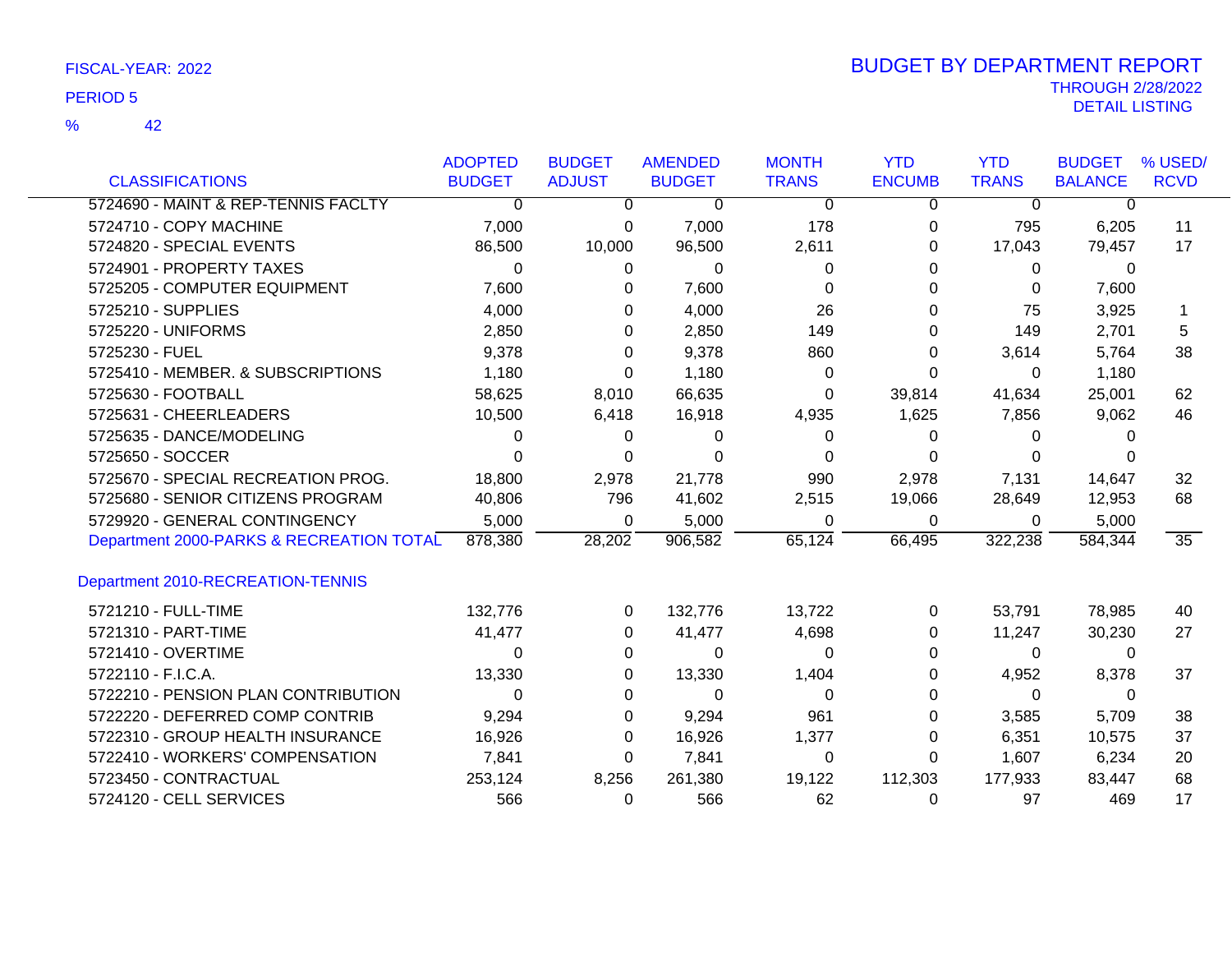|                                         | <b>ADOPTED</b> | <b>BUDGET</b> | <b>AMENDED</b> | <b>MONTH</b> | <b>YTD</b>    | <b>YTD</b>   | <b>BUDGET</b>  | % USED/     |
|-----------------------------------------|----------------|---------------|----------------|--------------|---------------|--------------|----------------|-------------|
| <b>CLASSIFICATIONS</b>                  | <b>BUDGET</b>  | <b>ADJUST</b> | <b>BUDGET</b>  | <b>TRANS</b> | <b>ENCUMB</b> | <b>TRANS</b> | <b>BALANCE</b> | <b>RCVD</b> |
| 5724125 - TELEPHONE SERVICES            | 0              | 0             | 0              | 0            | 0             | $\Omega$     | 0              |             |
| 5724620 - REPAIR & MAINT. OPER EQUI     | 6,500          | 0             | 6,500          | 0            | 0             | 864          | 5,636          | 13          |
| 5724634 - INTERNET MAINTENANCE          | $\Omega$       | $\Omega$      | 0              | $\Omega$     |               | $\Omega$     | $\Omega$       |             |
| 5724670 - MAINT & REP - PARK FACIL      | 8,740          | 0             | 8,740          | 989          | 0             | 989          | 7,751          | 11          |
| 5725205 - COMPUTER EQUIPMENT            | 1,450          | 0             | 1,450          | 0            |               | 0            | 1,450          |             |
| 5725210 - SUPPLIES                      | 4,750          | 0             | 4,750          | 0            | 0             | 550          | 4,200          | 11          |
| 5725220 - UNIFORMS                      | 1,500          | 0             | 1,500          | 0            | 0             | 0            | 1,500          |             |
| Department 2010-RECREATION-TENNIS TOTAL | 498,274        | 8,256         | 506,530        | 42,335       | 112,303       | 261,966      | 244,564        | 51          |
| Department 2020-MULTI PURPOSE CENTER    |                |               |                |              |               |              |                |             |
| 5721210 - FULL-TIME                     | 193,572        | 0             | 193,572        | 19,384       | 0             | 81,258       | 112,314        | 41          |
| 5721310 - PART-TIME                     | 246,837        | 0             | 246,837        | 9,953        | 0             | 53,613       | 193,224        | 21          |
| 5721410 - OVERTIME                      | 0              | 0             | 0              | $\Omega$     | 0             | 0            | 0              |             |
| 5722110 - F.I.C.A.                      | 33,691         | 0             | 33,691         | 2,087        | 0             | 9,611        | 24,080         | 28          |
| 5722210 - PENSION PLAN CONTRIBUTION     | 6,737          | 0             | 6,737          | 3,046        | 0             | 3,046        | 3,691          | 45          |
| 5722220 - DEFERRED COMP CONTRIB         | 8,310          | 0             | 8,310          | 676          | 0             | 3,013        | 5,297          | 36          |
| 5722310 - GROUP HEALTH INSURANCE        | 42,314         | 0             | 42,314         | 4,105        | 0             | 13,336       | 28,978         | 31          |
| 5722410 - WORKERS' COMPENSATION         | 19,818         | 0             | 19,818         | 0            | 0             | 4,061        | 15,757         | 20          |
| 5723450 - CONTRACTUAL                   | 6,665          | 3,105         | 9,770          |              | 0             | 3,177        | 6,594          | 32          |
| 5724125 - TELEPHONE SERVICES            | 0              | 0             | $\Omega$       | $\Omega$     | 0             | 0            | $\Omega$       |             |
| 5724310 - UTILITIES- ELECTRICITY        | 45,000         | 17,751        | 62,751         | 0            | 45,000        | 45,000       | 17,751         | 71          |
| 5724320 - UTILITIES- WATER              | 0              | 0             | $\Omega$       | 0            | 0             | 0            | 0              |             |
| 5724670 - MAINT & REP - PARK FACIL      | 15,724         | 0             | 15,724         | 1,331        | 0             | 5,441        | 10,283         | 34          |
| 5724710 - COPY MACHINE                  | 2,460          | 0             | 2,460          | 74           |               | 328          | 2,132          | 13          |
| 5725205 - COMPUTER EQUIPMENT            | 0              | 0             | $\Omega$       | 0            | O             | 0            | $\Omega$       |             |
| 5725210 - SUPPLIES                      | 2,750          | 0             | 2,750          | 0            |               | 474          | 2,276          | 17          |
| 5725550 - SCHOOL PROGRAM                | 12,900         | 1,100         | 14,000         | 0            |               | 1,832        | 12,168         | 13          |
| 5725640 - BASKETBALL                    | 4,550          | 350           | 4,900          |              |               | 0            | 4,900          |             |
| 5725660 - SUMMER PROGRAMS               | 10,900         | $\Omega$      | 10,900         | $\Omega$     | $\mathbf 0$   | 0            | 10,900         |             |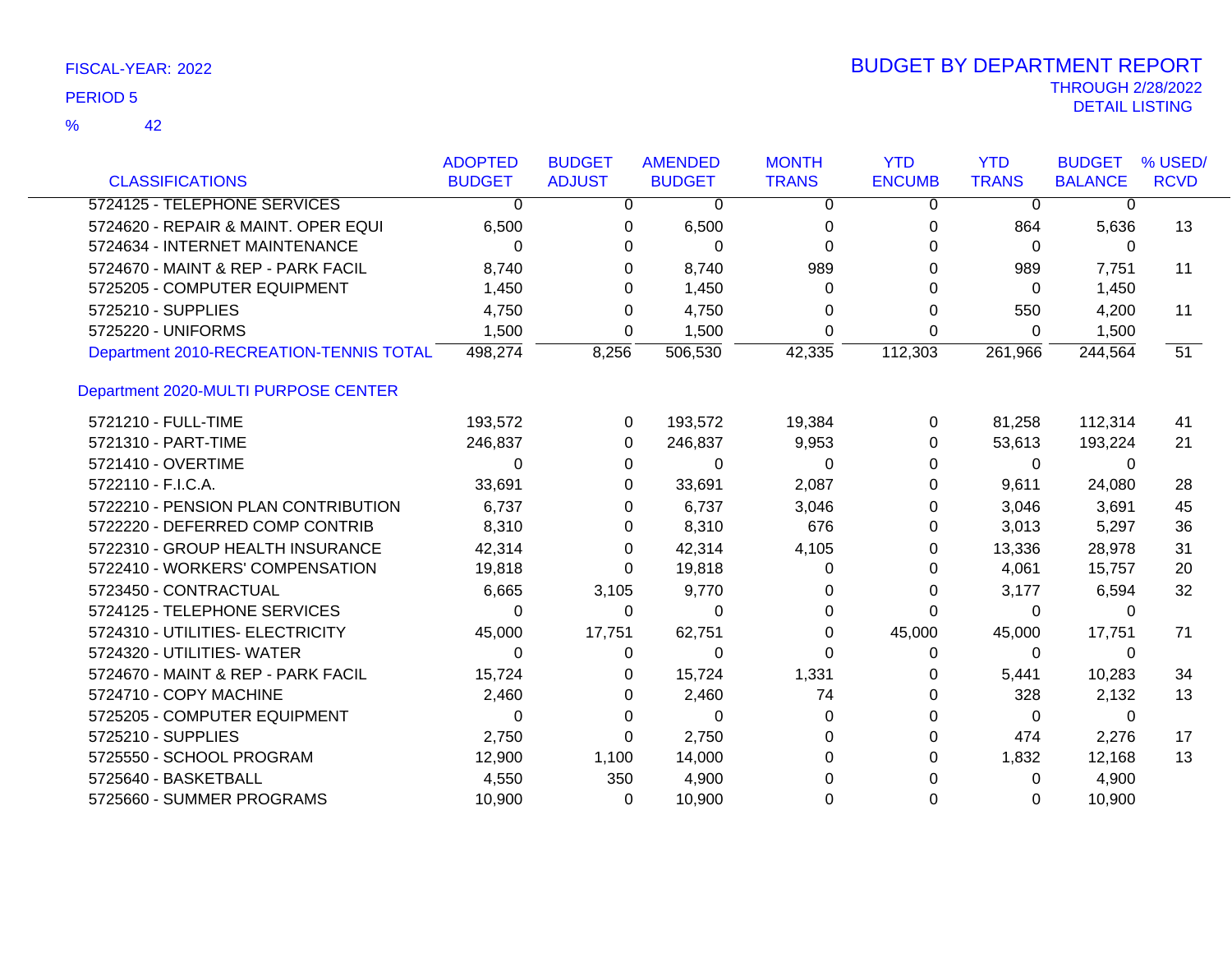|                                                    | <b>ADOPTED</b> | <b>BUDGET</b>  | <b>AMENDED</b> | <b>MONTH</b> | <b>YTD</b>    | <b>YTD</b>   | <b>BUDGET</b>  | % USED/         |
|----------------------------------------------------|----------------|----------------|----------------|--------------|---------------|--------------|----------------|-----------------|
| <b>CLASSIFICATIONS</b>                             | <b>BUDGET</b>  | <b>ADJUST</b>  | <b>BUDGET</b>  | <b>TRANS</b> | <b>ENCUMB</b> | <b>TRANS</b> | <b>BALANCE</b> | <b>RCVD</b>     |
| 5725670 - SPECIAL RECREATION PROG.                 | 0              | 0              | 0              | 0            | 0             | 0            | 0              |                 |
| 5726410 - EQPT LESS THAN \$500 VALUE               |                | 0              | n              | n            | 0             | 0            | U              |                 |
| 5726430 - EQUIPMENT-OPERATING                      |                | 0              |                | 0            | $\Omega$      | $\Omega$     | 0              |                 |
| Department 2020-MULTI PURPOSE CENTER TOTAL 652,228 |                | 22,306         | 674,534        | 40,656       | 45,000        | 224,190      | 450,345        | 33              |
| Department 2030-Community Pool                     |                |                |                |              |               |              |                |                 |
| 5721210 - FULL-TIME                                | $\Omega$       | 0              | $\Omega$       | $\Omega$     | $\Omega$      | 0            | $\Omega$       |                 |
| 5721310 - PART-TIME                                | 52,075         | 0              | 52,075         | 0            | 0             | 144          | 51,931         |                 |
| 5722110 - F.I.C.A.                                 | 3,984          | 0              | 3,984          | 0            | 0             | 11           | 3,973          |                 |
| 5722220 - DEFERRED COMP CONTRIB                    | 0              | 0              | 0              | O            | 0             | 0            | 0              |                 |
| 5722310 - GROUP HEALTH INSURANCE                   | $\Omega$       | 0              | $\Omega$       | O            | 0             | 0            | 0              |                 |
| 5722410 - WORKERS' COMPENSATION                    | 771            | 0              | 771            | 0            | 0             | 158          | 613            | 20              |
| 5723450 - CONTRACTUAL                              | 16,320         | 0              | 16,320         | 0            | 0             | 940          | 15,380         | 5               |
| 5724080 - EMPLOYEE EDUCATION                       | 1,520          | 0              | 1,520          | O            | 0             | 0            | 1,520          |                 |
| 5724120 - CELL SERVICES                            | 0              | 0              | $\Omega$       | 0            | 0             | 0            | 0              |                 |
| 5724320 - UTILITIES- WATER                         | 25,000         | 0              | 25,000         | 148          | 0             | 3,649        | 21,351         | 14              |
| 5724350 - ELECTRIC - CITY PARKS                    | 9,000          | 0              | 9,000          | 0            | 8,216         | 8,216        | 784            | 91              |
| 5724632 - INTERNET SERVICES                        | O              | 0              | 0              | 0            | 0             | 0            | 0              |                 |
| 5724634 - INTERNET MAINTENANCE                     | 0              | 0              | $\Omega$       | ∩            | 0             | 0            |                |                 |
| 5724670 - MAINT & REP - PARK FACIL                 | 12,700         | 0              | 12,700         | 164          | 0             | 164          | 12,536         |                 |
| 5724820 - SPECIAL EVENTS                           | 2,000          | 0              | 2,000          | 0            | 0             | 1,208        | 792            | 60              |
| 5725205 - COMPUTER EQUIPMENT                       | $\Omega$       | 0              | $\Omega$       | 0            | 0             | $\Omega$     | $\Omega$       |                 |
| 5725210 - SUPPLIES                                 | 7,000          | 0              | 7,000          | 1,725        | 1,999         | 4,166        | 2,834          | 59              |
| 5725220 - UNIFORMS                                 | 1,100          | 0              | 1,100          | 0            | 0             | 0            | 1,100          |                 |
| Department 2030-Community Pool TOTAL               | 131,470        | $\overline{0}$ | 131,470        | 2,037        | 10,215        | 18,656       | 112,814        | $\overline{14}$ |
| Department 2100-NON-DEPARTMENTAL                   |                |                |                |              |               |              |                |                 |
| 5192210 - PENSION PLAN CONTRIBUTION                | 0              | 0              | ∩              | 0            | 0             | $\Omega$     | 0              |                 |
| 5192250 - SECTION 185 CONTRIBUTION                 | 115,000        | 0              | 115,000        | 0            | 0             | 109,815      | 5,185          | 95              |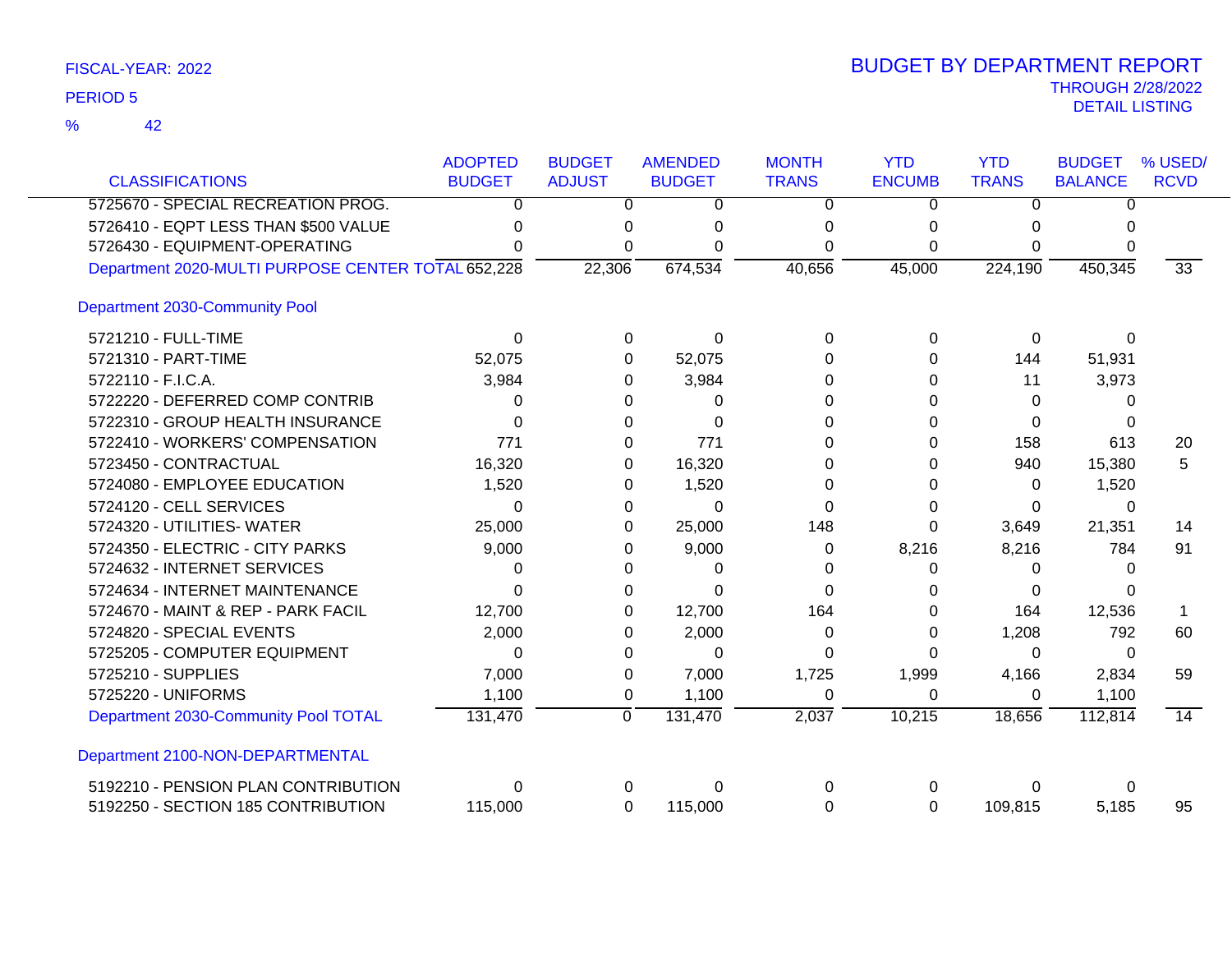42 %

|                                          | <b>ADOPTED</b> | <b>BUDGET</b> | <b>AMENDED</b>     | <b>MONTH</b> | <b>YTD</b>    | <b>YTD</b>   | <b>BUDGET</b>         | % USED/         |
|------------------------------------------|----------------|---------------|--------------------|--------------|---------------|--------------|-----------------------|-----------------|
| <b>CLASSIFICATIONS</b>                   | <b>BUDGET</b>  | <b>ADJUST</b> | <b>BUDGET</b>      | <b>TRANS</b> | <b>ENCUMB</b> | <b>TRANS</b> | <b>BALANCE</b>        | <b>RCVD</b>     |
| 5199120 - DEBT SERVICE                   |                |               | 0                  | 0            | 0             | 0            |                       |                 |
| 5199140 - CIP FUND                       |                |               |                    |              |               |              |                       |                 |
| 5199150 - CRA FUND                       |                |               |                    |              |               |              |                       |                 |
| 5199920 - GENERAL CONTINGENCY            |                |               |                    |              |               |              |                       |                 |
| 5199924 - SETTLEMENTS                    |                |               |                    |              |               |              |                       |                 |
| 5819120 - INTRA-GOV TRANSFER-TO GF       | 74,314         |               | 74,314             | 0            |               | 74,314       |                       | 100             |
| 5819130 - INTRA-GOV EMERG RESERVES FUND  |                |               | 0                  |              |               | $\Omega$     |                       |                 |
| 5819140 - INTRA GOV-CAPITAL IMP PROJ FUN | 2,565,547      |               | 2,565,547          | 0            | 0             | 2,565,547    |                       | 100             |
| 5819150 - INTRA-GOV CRA                  |                |               |                    |              |               |              |                       |                 |
| 5819160 - INTRA-GOV REVENUE STABILIZATIO |                |               |                    |              |               |              |                       |                 |
| 5819161 - INTRA-GOV GRANT MATCH          |                |               |                    |              |               |              |                       |                 |
| 5819162 - INTRA-GOV INS RESERVE          |                |               |                    |              |               | O            |                       |                 |
| 5819163 - INTRA-GOV TAX EQUALIZATION     |                |               |                    |              |               |              |                       |                 |
| 5819164 - INTRA-GOV BLDG CAPITAL RESERVE |                |               |                    |              |               |              |                       |                 |
| 5819165 - INTRA-GOV PARKS ACQUISITION DE |                |               |                    |              |               |              |                       |                 |
| 5819166 - PEDESTRIAN CROSSING ACQ FUND   |                |               |                    |              |               |              |                       |                 |
| 5819167 - INTRA-GOV POLICE HDQTR & EOC   | 1,500,000      | 0             | 1,500,000          | 0            | 0             | 1,500,000    |                       | 100             |
| Department 2100-NON-DEPARTMENTAL TOTAL   | 4,254,861      | 0             | 4,254,861          | 0            | $\Omega$      | 4,249,676    | 5,185                 | $\overline{99}$ |
| <b>EXPENSE TOTAL</b>                     | 24,056,379     |               | 259,154 24,315,533 | 1,529,756    | 2,527,937     | 13,349,951   | 10,965,587            | 54              |
| Fund 001-GENERAL FUND TOTAL              |                |               |                    |              |               |              |                       |                 |
| <b>REVENUE</b>                           | 19,992,802     | 0             | 19,992,802         | 1,163,777    | 0             | 13,332,061   | 6,660,745             | 66              |
| <b>EXPENSE</b>                           | 24,056,379     | 259,154       | 24,315,533         | 1,529,756    | 2,527,937     |              | 13,349,951 10,965,587 | 54              |
| Fund 001-GENERAL FUND TOTAL              | $-4,063,577$   | $-259,154$    | $-4,322,731$       | $-365,979$   | $-2,527,937$  | -17,890      | $-4,304,842$          |                 |

Fund 051-EMERGENCY RESERVE FUND

REVENUE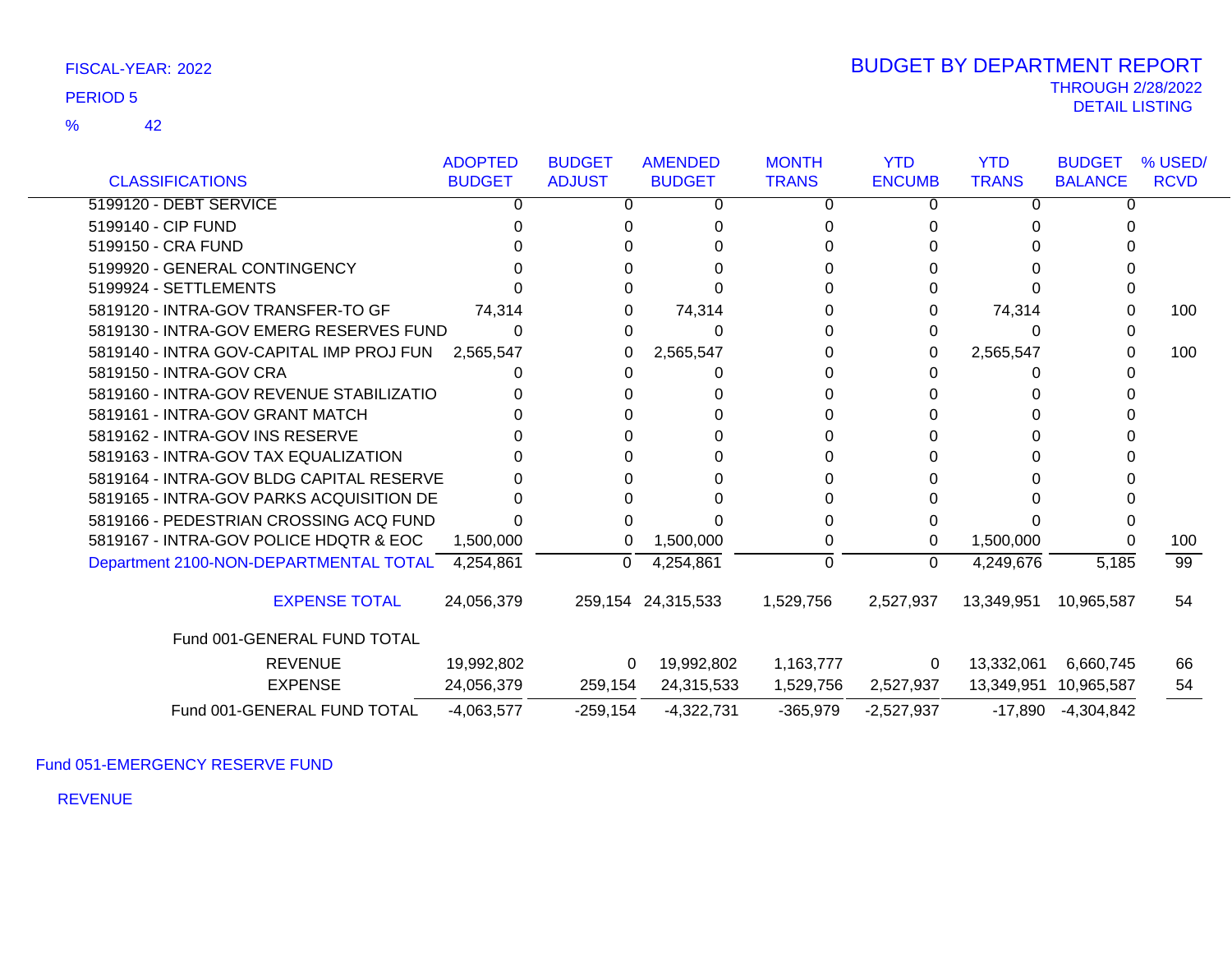42 %

| <b>CLASSIFICATIONS</b>                     | <b>ADOPTED</b><br><b>BUDGET</b> | <b>BUDGET</b><br><b>ADJUST</b> | <b>AMENDED</b><br><b>BUDGET</b> | <b>MONTH</b><br><b>TRANS</b> | <b>YTD</b><br><b>ENCUMB</b> | <b>YTD</b><br><b>TRANS</b> | <b>BUDGET</b><br><b>BALANCE</b> | % USED/<br><b>RCVD</b> |
|--------------------------------------------|---------------------------------|--------------------------------|---------------------------------|------------------------------|-----------------------------|----------------------------|---------------------------------|------------------------|
| Department 0000-Description N/A            |                                 |                                |                                 |                              |                             |                            |                                 |                        |
| 3320000 - OTHER FIN ASSIST FEDERAL         | 0                               |                                | 0<br>$\pmb{0}$                  | 0                            | 0                           | 0                          | 0                               |                        |
| 3612000 - INTEREST INCOME                  | 60,000                          |                                | 60,000<br>$\Omega$              | 3,710                        | 0                           | 20,457                     | 39,543                          | 34                     |
| 3694605 - FEMA HURRICANE IRMA REIMBURSEM   | 0                               |                                | 0<br>0                          | 0                            | 0                           | 0                          | 0                               |                        |
| 3699201 - MISC. OTHERS                     | 0                               |                                | 0<br>0                          | 0                            | 0                           | $-81$                      | 81                              |                        |
| 3699202 - COVID-19 CARES ACT MDC           | 0                               |                                | 0<br>0                          | 0                            | 0                           | 0                          | 0                               |                        |
| 3811000 - CONTRIB. FROM OTHER FUNDS        | $\overline{0}$                  |                                | 0<br>$\Omega$                   | $\Omega$                     | 0                           | $\Omega$                   | 0                               |                        |
| Department 0000-Description N/A TOTAL      | 60,000                          | $\overline{0}$                 | 60,000                          | 3,710                        | $\overline{0}$              | 20,376                     | 39,624                          | $\overline{33}$        |
| <b>REVENUE TOTAL</b>                       | 60,000                          | 0                              | 60,000                          | 3,710                        | 0                           | 20,376                     | 39,624                          | 33                     |
| <b>EXPENSE</b>                             |                                 |                                |                                 |                              |                             |                            |                                 |                        |
| Department 1310-CITY MANAGER               |                                 |                                |                                 |                              |                             |                            |                                 |                        |
| 5131210 - REGULAR                          | 0                               |                                | $\mathsf 0$<br>0                | 0                            | 0                           | 0                          | 0                               |                        |
| 5133450 - CONTRACTUAL SERVCS-INFRA         | 0                               |                                | $\Omega$<br>$\Omega$            | 0                            | 0                           | 0                          | 0                               |                        |
| 5135210 - SUPPLIES                         | 0                               |                                | 0<br>0                          | 0                            | 0                           | 0                          | 0                               |                        |
| Department 1310-CITY MANAGER TOTAL         | 0                               | $\mathbf 0$                    | 0                               | $\mathbf 0$                  | $\Omega$                    | $\Omega$                   | $\mathbf 0$                     |                        |
| Department 1320-PROCUREMENT DIVISION       |                                 |                                |                                 |                              |                             |                            |                                 |                        |
| 5135210 - SUPPLIES                         | 0                               |                                | $\mathbf 0$<br>0                | $\mathbf 0$                  | 0                           | $\mathbf 0$                | 0                               |                        |
| Department 1320-PROCUREMENT DIVISION TOTAL | 0                               | $\Omega$                       | $\Omega$                        | $\mathbf 0$                  | $\Omega$                    | $\Omega$                   | $\Omega$                        |                        |
| Department 1340-MANAGEMENT INFO. SYSTEMS   |                                 |                                |                                 |                              |                             |                            |                                 |                        |
| 5133450 - CONTRACTUAL SERVCS-INFRA         | 0                               |                                | 0<br>0                          | 0                            | 0                           | $\mathbf{0}$               | 0                               |                        |
| 5134632 - INTERNET SERVICE                 | $\Omega$                        |                                | 0<br>$\Omega$                   | 0                            | $\Omega$                    | $\Omega$                   | 0                               |                        |
| 5135205 - COMPUTER EQUIPMENT               | 0                               |                                | 0<br>0                          | 0                            | 0                           | 0                          | 0                               |                        |
| 5135210 - SUPPLIES                         | $\Omega$                        |                                | $\Omega$<br>$\Omega$            | $\Omega$                     | $\Omega$                    | $\Omega$                   | $\Omega$                        |                        |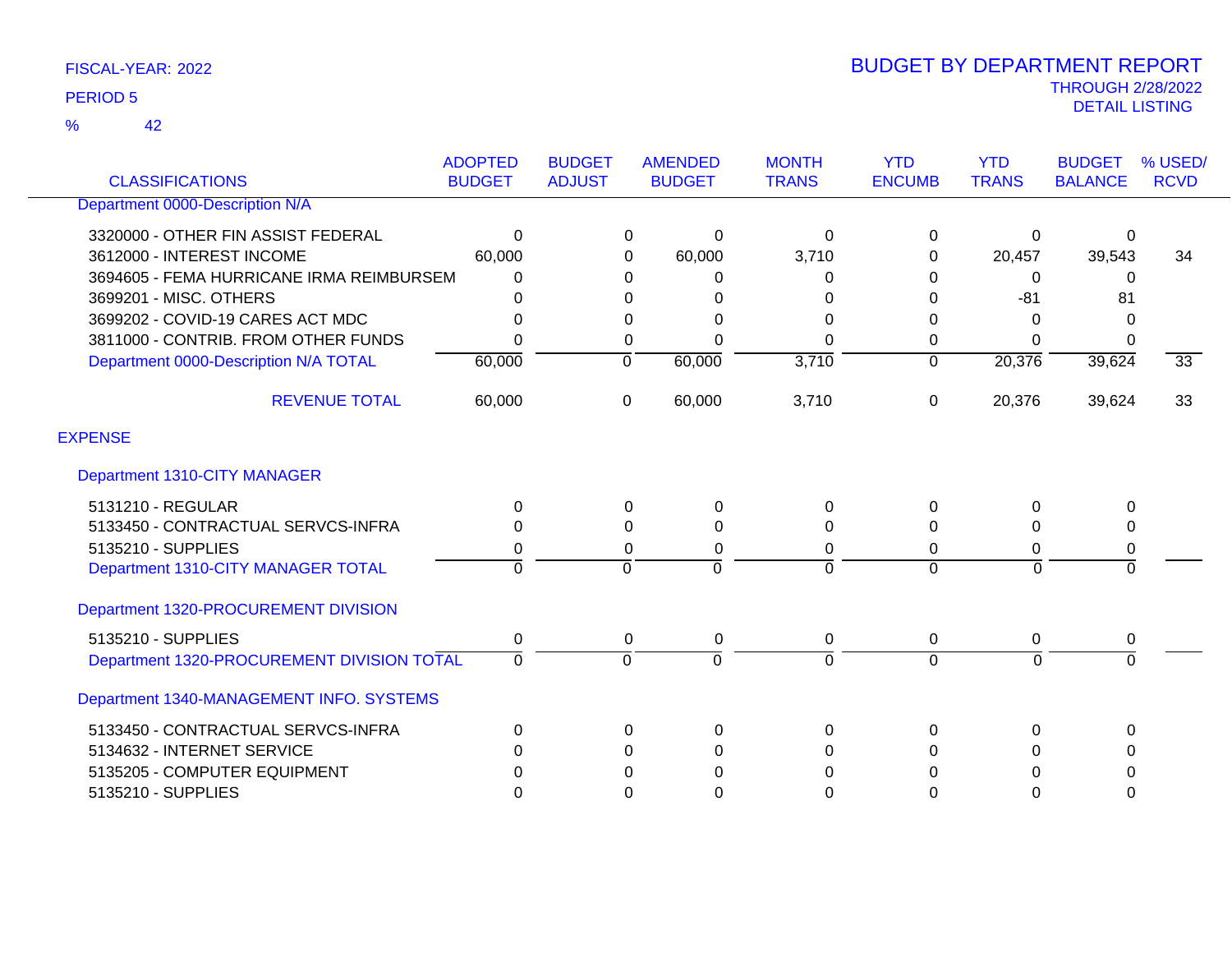42 %

| <b>CLASSIFICATIONS</b>                     | <b>ADOPTED</b><br><b>BUDGET</b> | <b>BUDGET</b><br><b>ADJUST</b> | <b>AMENDED</b><br><b>BUDGET</b> | <b>MONTH</b><br><b>TRANS</b> | <b>YTD</b><br><b>ENCUMB</b> | <b>YTD</b><br><b>TRANS</b> | <b>BUDGET</b><br>% USED/<br><b>BALANCE</b><br><b>RCVD</b> |
|--------------------------------------------|---------------------------------|--------------------------------|---------------------------------|------------------------------|-----------------------------|----------------------------|-----------------------------------------------------------|
| Department 1340-MANAGEMENT INFO. SYSTEMS   | $\Omega$                        | 0                              | $\overline{0}$                  | 0                            | $\Omega$                    | 0                          | $\Omega$                                                  |
| <b>Department 1410-FINANCE</b>             |                                 |                                |                                 |                              |                             |                            |                                                           |
| 5135210 - SUPPLIES                         | 0                               |                                | 0<br>0                          | 0                            | $\mathbf 0$                 | 0                          | 0                                                         |
| Department 1410-FINANCE TOTAL              | $\overline{0}$                  | $\overline{0}$                 | $\overline{0}$                  | $\Omega$                     | $\overline{0}$              | $\Omega$                   |                                                           |
| Department 1710-BUILDING MAINTENANCE       |                                 |                                |                                 |                              |                             |                            |                                                           |
| 5195210 - SUPPLIES                         | 0                               | $\mathbf 0$                    | 0                               | $\mathbf 0$                  | $\mathbf 0$                 | $\mathbf 0$                | 0                                                         |
| Department 1710-BUILDING MAINTENANCE TOTAL | $\overline{0}$                  | $\Omega$                       | $\Omega$                        | $\Omega$                     | $\Omega$                    | $\Omega$                   |                                                           |
| Department 1730-STREET MAINTENANCE         |                                 |                                |                                 |                              |                             |                            |                                                           |
| 5413450 - CONTRACTUAL SERVICES             | 0                               |                                | 0<br>0                          | 0                            | $\Omega$                    | 0                          | 0                                                         |
| Department 1730-STREET MAINTENANCE TOTAL   | $\Omega$                        | $\Omega$                       | $\Omega$                        | 0                            | $\Omega$                    | $\Omega$                   | $\Omega$                                                  |
| Department 1750-LANSCAPE MAINTENANCE       |                                 |                                |                                 |                              |                             |                            |                                                           |
| 5193450 - CONT. SVCS.                      | 0                               |                                | 0<br>0                          | 0                            | $\Omega$                    | 0                          | 0                                                         |
| 5195210 - SUPPLIES                         | 0                               | 0                              | 0                               | 0                            | $\mathbf 0$                 | 0                          | 0                                                         |
| Department 1750-LANSCAPE MAINTENANCE       | $\Omega$                        | $\Omega$                       | $\Omega$                        | $\Omega$                     | $\Omega$                    | $\Omega$                   | $\Omega$                                                  |
| Department 1790-ENGINEERING & CONSTRUCTN   |                                 |                                |                                 |                              |                             |                            |                                                           |
| 5193450 - CONT. SVCS.                      | 0                               |                                | 0<br>0                          | $\mathbf 0$                  | $\overline{0}$              | 0                          | 0                                                         |
| Department 1790-ENGINEERING & CONSTRUCTN   | $\Omega$                        | $\Omega$                       | $\Omega$                        | $\Omega$                     | $\Omega$                    | $\Omega$                   | $\Omega$                                                  |
| Department 1910-POLICE                     |                                 |                                |                                 |                              |                             |                            |                                                           |
| 5211210 - REGULAR                          | 0                               |                                | $\Omega$<br>$\Omega$            | 0                            | $\Omega$                    | 0                          | $\Omega$                                                  |
| 5212110 - F.I.C.A.                         | 0                               | 0                              | 0                               | 0                            | 0                           | 0                          | 0                                                         |
| 5215210 - SUPPLIES                         | $\Omega$                        | $\Omega$                       | 0                               | 0                            | $\Omega$                    | $\Omega$                   | $\Omega$                                                  |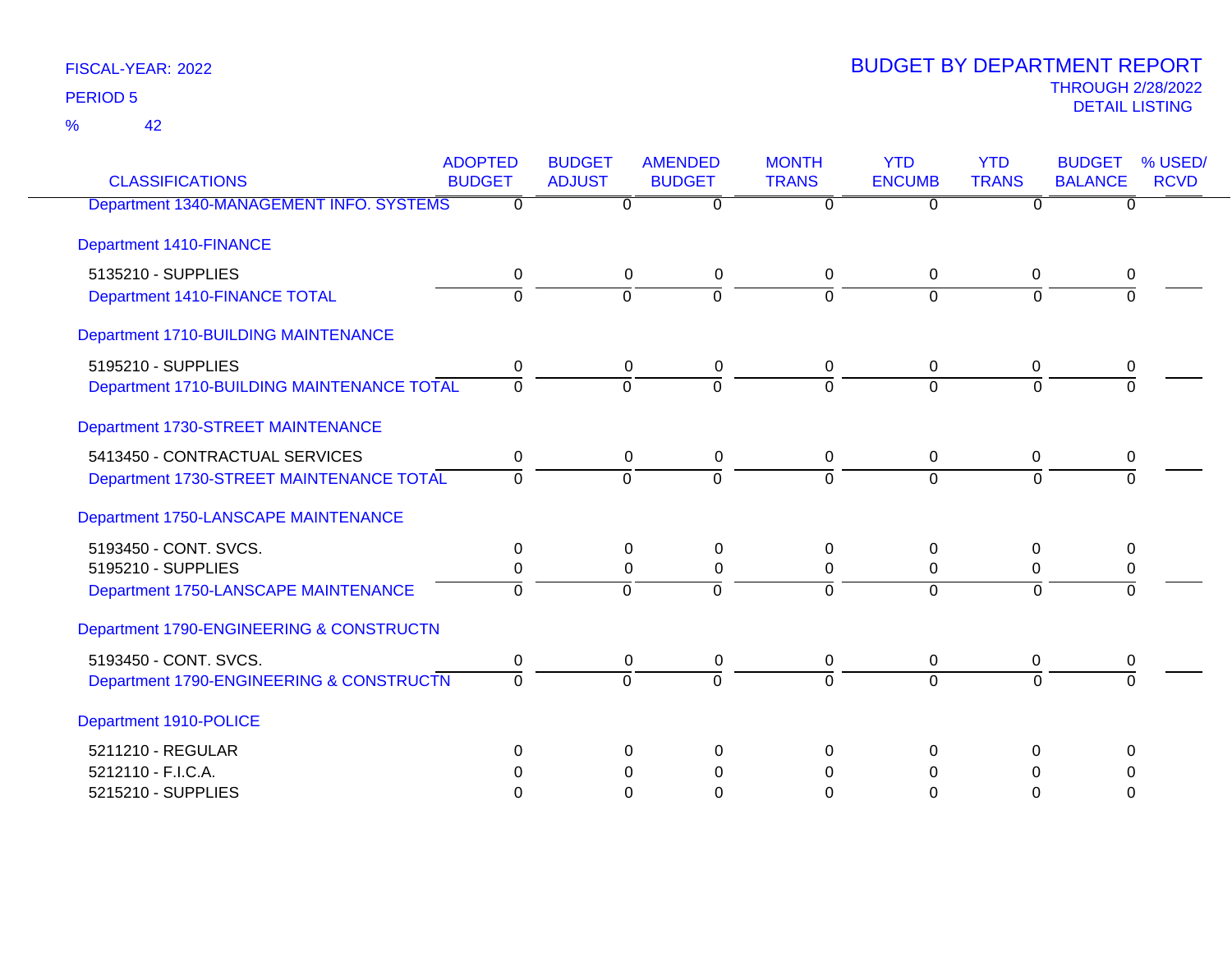42 %

### THROUGH 2/28/2022<br>DETAIL LISTING DETAIL LISTING PERIOD <sup>5</sup> BUDGET BY DEPARTMENT REPORT

| <b>CLASSIFICATIONS</b>                     | <b>ADOPTED</b><br><b>BUDGET</b> | <b>BUDGET</b><br><b>ADJUST</b> | <b>AMENDED</b><br><b>BUDGET</b> | <b>MONTH</b><br><b>TRANS</b> | <b>YTD</b><br><b>ENCUMB</b> | <b>YTD</b><br><b>TRANS</b> | <b>BUDGET</b><br><b>BALANCE</b> | % USED/<br><b>RCVD</b> |
|--------------------------------------------|---------------------------------|--------------------------------|---------------------------------|------------------------------|-----------------------------|----------------------------|---------------------------------|------------------------|
| Department 1910-POLICE TOTAL               | 0                               | $\Omega$                       | $\Omega$                        | 0                            | $\Omega$                    | n                          | $\Omega$                        |                        |
| Department 2000-PARKS & RECREATION         |                                 |                                |                                 |                              |                             |                            |                                 |                        |
| 5723450 - CONTRACTUAL                      | O                               |                                | 0<br>$\Omega$                   | $\Omega$                     |                             | ∩                          |                                 |                        |
| 5725210 - SUPPLIES                         |                                 |                                | 0<br>$\Omega$                   | 0                            |                             |                            |                                 |                        |
| 5725550 - SCHOOL PROGRAM                   |                                 |                                | $\Omega$<br>0                   | 0                            |                             |                            |                                 |                        |
| 5725680 - SENIOR CITIZENS PROGRAM          |                                 |                                | 0<br>0                          | 0                            | 0                           | 0                          | 0                               |                        |
| Department 2000-PARKS & RECREATION TOTAL   | 0                               | $\Omega$                       | $\Omega$                        | $\Omega$                     | $\Omega$                    | $\Omega$                   | $\Omega$                        |                        |
| Department 2020-MULTI PURPOSE CENTER       |                                 |                                |                                 |                              |                             |                            |                                 |                        |
| 5723450 - CONTRACTUAL                      | $\Omega$                        |                                | $\Omega$<br>$\Omega$            | $\Omega$                     | $\Omega$                    | $\Omega$                   | $\Omega$                        |                        |
| 5725210 - SUPPLIES                         |                                 |                                | 0<br>0                          | 0                            | 0                           | 0                          | 0                               |                        |
| Department 2020-MULTI PURPOSE CENTER TOTAL | $\Omega$                        | $\Omega$                       | $\Omega$                        | $\Omega$                     | $\Omega$                    | $\Omega$                   | $\Omega$                        |                        |
| Department 2030-Community Pool             |                                 |                                |                                 |                              |                             |                            |                                 |                        |
| 5725210 - SUPPLIES                         | 0                               |                                | $\mathbf 0$<br>0                | 0                            | 0                           | $\Omega$                   | 0                               |                        |
| Department 2030-Community Pool TOTAL       | $\Omega$                        | $\Omega$                       | $\Omega$                        | $\Omega$                     | $\Omega$                    | $\Omega$                   | $\Omega$                        |                        |
| <b>EXPENSE TOTAL</b>                       | $\Omega$                        | $\Omega$                       | 0                               | 0                            | $\Omega$                    | $\Omega$                   | $\Omega$                        |                        |
| Fund 051-EMERGENCY RESERVE FUND TOTAL      |                                 |                                |                                 |                              |                             |                            |                                 |                        |
| <b>REVENUE</b>                             | 60,000                          |                                | 60,000<br>0                     | 3,710                        | 0                           | 20,376                     | 39,624                          | 33                     |
| <b>EXPENSE</b>                             | 0                               |                                | $\Omega$<br>0                   | 0                            | 0                           | 0                          | $\Omega$                        | 54                     |
| Fund 051-EMERGENCY RESERVE FUND TOTAL      | 60,000                          |                                | 60,000<br>0                     | 3,710                        | $\Omega$                    | 20,376                     | 39,624                          |                        |

Fund 106-STATE GRANT FUND

REVENUE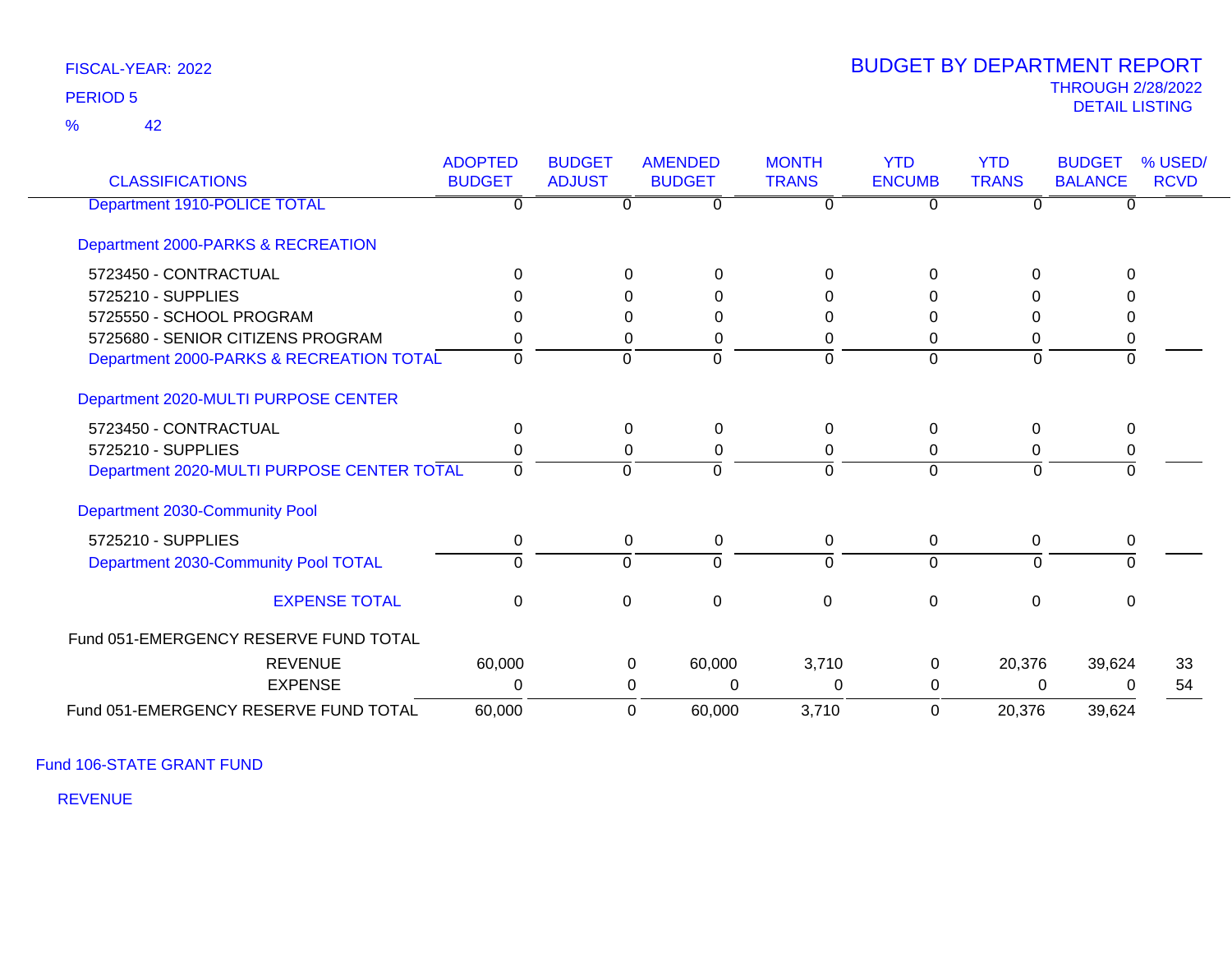42 %

| <b>CLASSIFICATIONS</b>                   | <b>ADOPTED</b><br><b>BUDGET</b> | <b>BUDGET</b><br><b>ADJUST</b> | <b>AMENDED</b><br><b>BUDGET</b> | <b>MONTH</b><br><b>TRANS</b> | <b>YTD</b><br><b>ENCUMB</b> | <b>YTD</b><br><b>TRANS</b> | <b>BUDGET</b><br><b>BALANCE</b> | % USED/<br><b>RCVD</b> |
|------------------------------------------|---------------------------------|--------------------------------|---------------------------------|------------------------------|-----------------------------|----------------------------|---------------------------------|------------------------|
| Department 0000-Description N/A          |                                 |                                |                                 |                              |                             |                            |                                 |                        |
| 3371000 - GENERAL GOVERNMENT             | 0                               |                                | $\Omega$<br>0                   | 0                            | $\Omega$                    | 0                          | $\Omega$                        |                        |
| 3612000 - INTEREST INCOME                | 0                               |                                | $\Omega$<br>$\Omega$            | 293                          | $\Omega$                    | 1,138                      | $-1,138$                        |                        |
| 3699201 - MISC, OTHERS                   | 0                               |                                | $\Omega$<br>0                   | $\Omega$                     | 0                           | $\Omega$                   | $\Omega$                        |                        |
| Department 0000-Description N/A TOTAL    | $\Omega$                        | $\mathbf 0$                    | $\overline{0}$                  | $\overline{293}$             | $\overline{0}$              | 1,138                      | $-1,138$                        |                        |
| Department 2001-FRDAP FUCHS PARK PROJECT |                                 |                                |                                 |                              |                             |                            |                                 |                        |
| 3311000 - REVENUE                        | $\mathbf 0$                     |                                | $\mathbf 0$<br>$\mathbf 0$      | $\mathbf 0$                  | $\mathbf 0$                 | $\mathbf 0$                | $\mathbf 0$                     |                        |
| 3341000 - REVENUE                        | 0                               |                                | 0<br>0                          | 0                            | 0                           | 0                          | 0                               |                        |
| Department 2001-FRDAP FUCHS PARK PROJECT | $\Omega$                        | $\overline{0}$                 | $\overline{0}$                  | $\Omega$                     | $\Omega$                    | $\overline{0}$             | $\overline{0}$                  |                        |
| Department 2002-FRDAP-DANTE FASCELL PARK |                                 |                                |                                 |                              |                             |                            |                                 |                        |
| 3341000 - REVENUE                        | 0                               |                                | $\mathbf 0$<br>$\mathbf 0$      | $\mathbf 0$                  | $\mathbf 0$                 | 0                          | 0                               |                        |
| Department 2002-FRDAP-DANTE FASCELL PARK | $\Omega$                        | $\mathbf 0$                    | $\Omega$                        | $\Omega$                     | $\Omega$                    | $\mathbf 0$                | $\Omega$                        |                        |
| Department 2003-FRDAP-PALMER PARK        |                                 |                                |                                 |                              |                             |                            |                                 |                        |
| 3341000 - REVENUE                        | 0                               |                                | $\mathbf 0$<br>0                | 0                            | $\mathbf 0$                 | 0                          | 0                               |                        |
| Department 2003-FRDAP-PALMER PARK        | $\overline{0}$                  | $\overline{0}$                 | $\overline{0}$                  | $\Omega$                     | $\Omega$                    | $\overline{0}$             | $\Omega$                        |                        |
| Department 2004-FRDAP-SO MIA PARK        |                                 |                                |                                 |                              |                             |                            |                                 |                        |
| 3341000 - REVENUE                        | 0                               | 50,000                         | 50,000                          | 0                            | 0                           | $\mathbf 0$                | 50,000                          |                        |
| Department 2004-FRDAP-SO MIA PARK        | $\Omega$                        | 50,000                         | 50,000                          | $\Omega$                     | 0                           | $\overline{0}$             | 50,000                          |                        |
| Department 3802-ADA FY 2011              |                                 |                                |                                 |                              |                             |                            |                                 |                        |
| 3371000 - GENERAL GOVERNMENT             | 0                               |                                | 0<br>0                          | 0                            | $\mathbf 0$                 | 0                          | 0                               |                        |
| Department 3802-ADA FY 2011 TOTAL        | $\overline{0}$                  | $\overline{0}$                 | $\overline{0}$                  | $\Omega$                     | $\Omega$                    | $\overline{0}$             | $\overline{0}$                  |                        |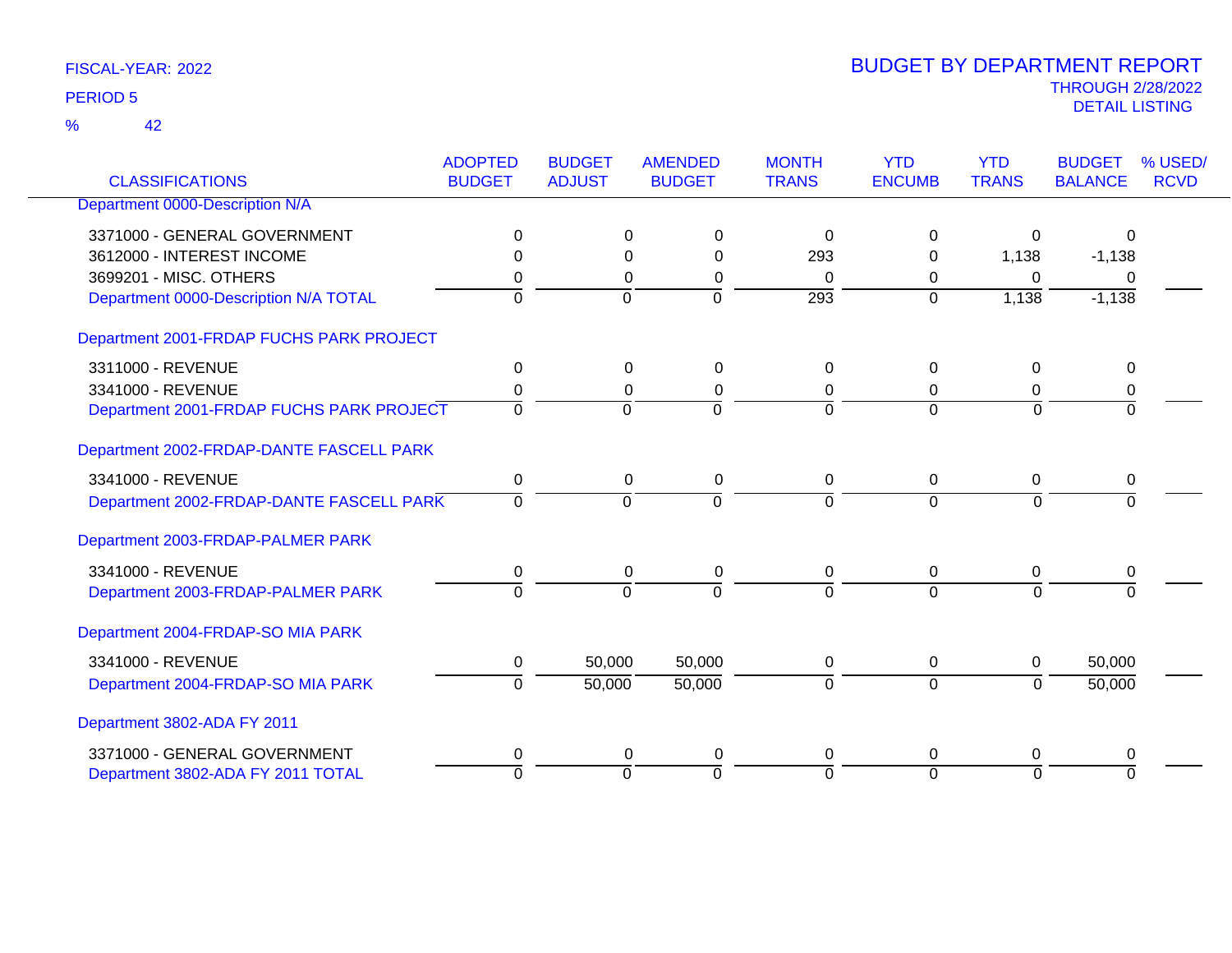42 %

| <b>CLASSIFICATIONS</b>                       | <b>ADOPTED</b><br><b>BUDGET</b> | <b>BUDGET</b><br><b>ADJUST</b> | <b>AMENDED</b><br><b>BUDGET</b> | <b>MONTH</b><br><b>TRANS</b> | <b>YTD</b><br><b>ENCUMB</b> | <b>YTD</b><br><b>TRANS</b> | <b>BUDGET</b><br><b>BALANCE</b> | % USED/<br><b>RCVD</b> |
|----------------------------------------------|---------------------------------|--------------------------------|---------------------------------|------------------------------|-----------------------------|----------------------------|---------------------------------|------------------------|
| Department 3901-FDEP-TWIN LAKES GRANT        |                                 |                                |                                 |                              |                             |                            |                                 |                        |
| 3341000 - REVENUE                            | 0                               | 0                              | 0                               | 0                            | 0                           | 0                          | 0                               |                        |
| Department 3901-FDEP-TWIN LAKES GRANT TOTAL  | $\Omega$                        | $\Omega$                       | $\Omega$                        | $\Omega$                     | $\Omega$                    | $\Omega$                   | $\Omega$                        |                        |
| Department 3902-FDEP Drainage Phase VI       |                                 |                                |                                 |                              |                             |                            |                                 |                        |
| 3341000 - REVENUE                            | 0                               | 0                              | 0                               | 0                            | 0                           | 0                          | 0                               |                        |
| Department 3902-FDEP Drainage Phase VI TOTAL | $\Omega$                        | $\overline{0}$                 | $\overline{0}$                  | $\Omega$                     | $\Omega$                    | $\Omega$                   | $\Omega$                        |                        |
| Department 7001-FDOT-USF-BICYCLE SAFETY      |                                 |                                |                                 |                              |                             |                            |                                 |                        |
| 3341000 - REVENUE                            | $\mathbf 0$                     | 0                              | $\mathbf 0$                     | $\mathbf 0$                  | 0                           | $\mathbf 0$                | 0                               |                        |
| Department 7001-FDOT-USF-BICYCLE SAFETY      | $\Omega$                        | $\Omega$                       | $\Omega$                        | $\Omega$                     | $\Omega$                    | $\Omega$                   |                                 |                        |
| Department 7002-FDOT-USF-BICYCLE SAFETY      |                                 |                                |                                 |                              |                             |                            |                                 |                        |
| 3341000 - REVENUE                            | 0                               | 0                              | $\mathbf 0$                     | 0                            | 0                           | 0                          | 0                               |                        |
| Department 7002-FDOT-USF-BICYCLE SAFETY      | $\Omega$                        | $\overline{0}$                 | $\overline{0}$                  | $\Omega$                     | $\Omega$                    | $\Omega$                   | $\Omega$                        |                        |
| Department 7003-FDOT 62 AVE PED & BICYCLIST  |                                 |                                |                                 |                              |                             |                            |                                 |                        |
| 3341000 - REVENUE                            | $\mathbf 0$                     | 115,263                        | 115,263                         | 0                            | $\mathbf 0$                 | 0                          | 115,263                         |                        |
| Department 7003-FDOT 62 AVE PED & BICYCLIST  | $\Omega$                        | 115,263                        | 115,263                         | $\Omega$                     | $\mathbf 0$                 | $\Omega$                   | 115,263                         |                        |
| Department 7004-FDOT-TRANSPORTATION GRANT    |                                 |                                |                                 |                              |                             |                            |                                 |                        |
| 3341000 - REVENUE                            | $\pmb{0}$                       | 106,220                        | 106,220                         | 0                            | 0                           | 0                          | 106,220                         |                        |
| Department 7004-FDOT-TRANSPORTATION GRANT    | $\Omega$                        | 106,220                        | 106,220                         | $\Omega$                     | $\mathbf 0$                 | $\Omega$                   | 106,220                         |                        |
| <b>REVENUE TOTAL</b>                         | 0                               | 271,483                        | 271,483                         | 293                          | 0                           | 1,138                      | 270,345                         |                        |

EXPENSE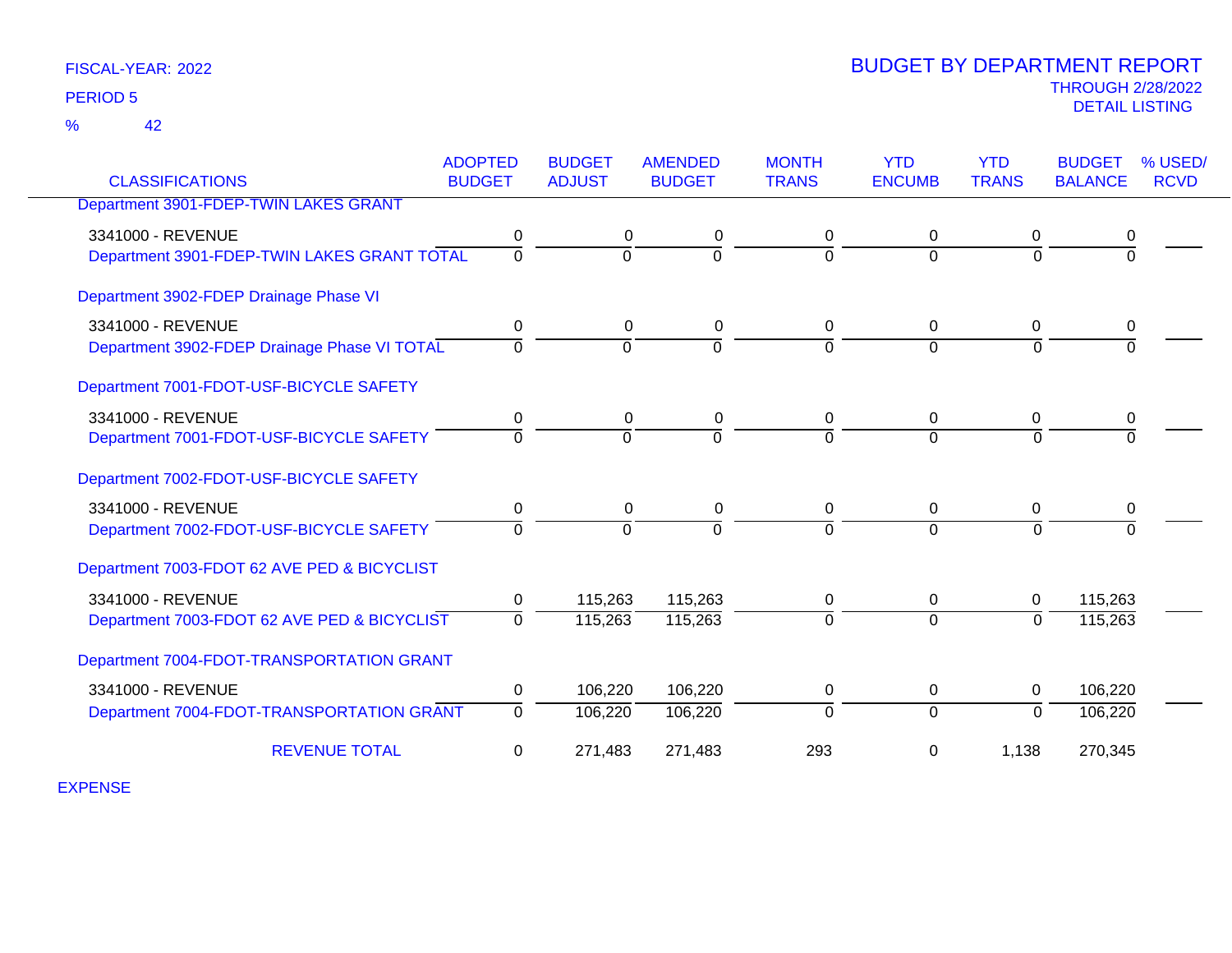42 %

| <b>CLASSIFICATIONS</b>                      | <b>ADOPTED</b><br><b>BUDGET</b> | <b>BUDGET</b><br><b>ADJUST</b> | <b>AMENDED</b><br><b>BUDGET</b> | <b>MONTH</b><br><b>TRANS</b> | <b>YTD</b><br><b>ENCUMB</b> | <b>YTD</b><br><b>TRANS</b> | <b>BUDGET</b><br><b>BALANCE</b> | % USED/<br><b>RCVD</b> |
|---------------------------------------------|---------------------------------|--------------------------------|---------------------------------|------------------------------|-----------------------------|----------------------------|---------------------------------|------------------------|
| Department 2001-FRDAP FUCHS PARK PROJECT    |                                 |                                |                                 |                              |                             |                            |                                 |                        |
|                                             |                                 |                                |                                 |                              |                             |                            |                                 |                        |
| 5723450 - CONTRACTUAL                       | 0                               | 0                              | 0                               | 0                            | $\Omega$                    | 0                          | 0                               |                        |
| Department 2001-FRDAP FUCHS PARK PROJECT    | $\overline{0}$                  | $\mathbf 0$                    | $\Omega$                        | $\Omega$                     | $\Omega$                    | $\overline{0}$             | $\Omega$                        |                        |
| Department 2002-FRDAP-DANTE FASCELL PARK    |                                 |                                |                                 |                              |                             |                            |                                 |                        |
| 5726450 - MATCHING CONTRIBUTION             | 0                               | 0                              | 0                               | 0                            | 0                           | 0                          | 0                               |                        |
| Department 2002-FRDAP-DANTE FASCELL PARK    | $\Omega$                        | $\Omega$                       | $\Omega$                        | $\Omega$                     | $\Omega$                    | $\Omega$                   | $\Omega$                        |                        |
| Department 2003-FRDAP-PALMER PARK           |                                 |                                |                                 |                              |                             |                            |                                 |                        |
| 5726450 - MATCHING CONTRIBUTION             | 0                               | 0                              | 0                               | 0                            | $\overline{0}$              | 0                          | 0                               |                        |
| Department 2003-FRDAP-PALMER PARK           | $\overline{0}$                  | $\Omega$                       | $\overline{0}$                  | $\Omega$                     | $\Omega$                    | $\Omega$                   | $\Omega$                        |                        |
| Department 2004-FRDAP-SO MIA PARK           |                                 |                                |                                 |                              |                             |                            |                                 |                        |
| 5726450 - MATCHING CONTRIBUTION             | 0                               | 50,000                         | 50,000                          | 0                            | 50,000                      | 50,000                     | 0                               | 100                    |
| Department 2004-FRDAP-SO MIA PARK           | $\Omega$                        | 50,000                         | 50,000                          | $\Omega$                     | 50,000                      | 50,000                     | $\Omega$                        | 100                    |
| Department 3303-CDBG SW 66 ST IMPROV PHASE  |                                 |                                |                                 |                              |                             |                            |                                 |                        |
| 5416440 - CAPITAL IMPROVEMENTS              | 0                               | $\mathbf 0$                    | 0                               | 0                            | $\mathbf 0$                 | 0                          | 0                               |                        |
| Department 3303-CDBG SW 66 ST IMPROV PHASE  | $\Omega$                        | $\Omega$                       | $\Omega$                        | $\Omega$                     | $\Omega$                    | $\Omega$                   |                                 |                        |
| Department 3901-FDEP-TWIN LAKES GRANT       |                                 |                                |                                 |                              |                             |                            |                                 |                        |
| 5413100 - PROFESSIONAL SERVICES             | 0                               | $\Omega$                       | $\Omega$                        | 0                            | $\Omega$                    | $\Omega$                   | 0                               |                        |
| 5413450 - CONTRACTUAL SERVICES              | 0                               | 0                              | 0                               | 0                            | 0                           | 0                          | 0                               |                        |
| Department 3901-FDEP-TWIN LAKES GRANT TOTAL | $\overline{0}$                  | $\Omega$                       | $\Omega$                        | $\Omega$                     | $\Omega$                    | $\Omega$                   | $\Omega$                        |                        |
| Department 3902-FDEP Drainage Phase VI      |                                 |                                |                                 |                              |                             |                            |                                 |                        |
| 5416490 - CONSTRUCTIONS PROJECTS            | 0                               | 0                              | 0                               | 0                            | 0                           | 0                          | 0                               |                        |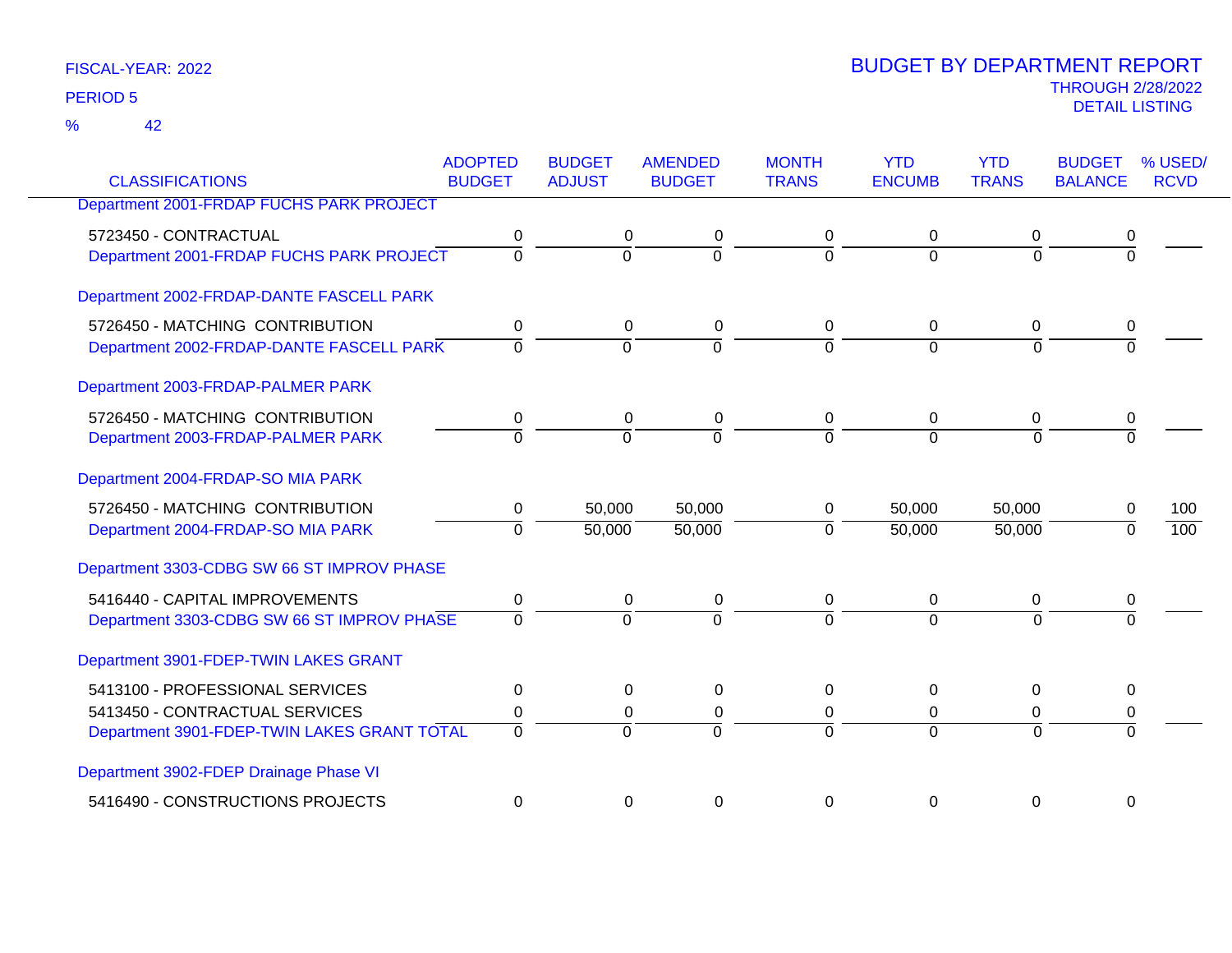42 %

### THROUGH 2/28/2022<br>DETAIL LISTING DETAIL LISTING PERIOD <sup>5</sup> BUDGET BY DEPARTMENT REPORT

| <b>CLASSIFICATIONS</b>                       | <b>ADOPTED</b><br><b>BUDGET</b> | <b>BUDGET</b><br><b>ADJUST</b> | <b>AMENDED</b><br><b>BUDGET</b> | <b>MONTH</b><br><b>TRANS</b> | <b>YTD</b><br><b>ENCUMB</b> | <b>YTD</b><br><b>TRANS</b> | <b>BUDGET</b><br><b>BALANCE</b> | % USED/<br><b>RCVD</b> |
|----------------------------------------------|---------------------------------|--------------------------------|---------------------------------|------------------------------|-----------------------------|----------------------------|---------------------------------|------------------------|
| Department 3902-FDEP Drainage Phase VI TOTAL | 0                               | $\Omega$                       | $\overline{0}$                  | $\Omega$                     | $\overline{0}$              | $\Omega$                   | $\Omega$                        |                        |
| Department 7001-FDOT-USF-BICYCLE SAFETY      |                                 |                                |                                 |                              |                             |                            |                                 |                        |
| 5211410 - OVERTIME                           | 0                               | 0                              | 0                               | 0                            | $\mathbf 0$                 | 0                          | 0                               |                        |
| Department 7001-FDOT-USF-BICYCLE SAFETY      | $\Omega$                        | $\mathbf{0}$                   | $\Omega$                        | $\Omega$                     | $\Omega$                    | $\Omega$                   | $\mathbf 0$                     |                        |
| Department 7002-FDOT-USF-BICYCLE SAFETY      |                                 |                                |                                 |                              |                             |                            |                                 |                        |
| 5211410 - OVERTIME                           | $\mathbf 0$                     | 0                              | 0                               | 0                            | $\mathbf 0$                 | 0                          | $\pmb{0}$                       |                        |
| Department 7002-FDOT-USF-BICYCLE SAFETY      | $\Omega$                        | $\Omega$                       | $\Omega$                        | $\Omega$                     | $\Omega$                    | $\Omega$                   | $\Omega$                        |                        |
| Department 7003-FDOT 62 AVE PED & BICYCLIST  |                                 |                                |                                 |                              |                             |                            |                                 |                        |
| 5413100 - PROFESSIONAL SERVICES              | $\Omega$                        | $\Omega$                       | $\Omega$                        | $\Omega$                     | $\Omega$                    | $\Omega$                   | 0                               |                        |
| 5416490 - CONSTRUCTIONS PROJECTS             | 0                               | 115,263                        | 115,263                         | 5,074                        | 12,402                      | 93,578                     | 21,685                          | 81                     |
| Department 7003-FDOT 62 AVE PED & BICYCLIST  | $\overline{0}$                  | 115,263                        | 115,263                         | $\overline{5,074}$           | 12,402                      | 93,578                     | 21,685                          | $\overline{81}$        |
| Department 7004-FDOT-TRANSPORTATION GRANT    |                                 |                                |                                 |                              |                             |                            |                                 |                        |
| 5413450 - CONTRACTUAL SERVICES               | $\mathbf 0$                     | 106,220                        | 106,220                         | 0                            | $\mathbf 0$                 | $\mathbf 0$                | 106,220                         |                        |
| Department 7004-FDOT-TRANSPORTATION GRANT    | 0                               | 106,220                        | 106,220                         | $\Omega$                     | $\mathbf 0$                 | 0                          | 106,220                         |                        |
| <b>EXPENSE TOTAL</b>                         | $\mathbf 0$                     | 271,483                        | 271,483                         | 5,074                        | 62,402                      | 143,578                    | 127,905                         | 52                     |
| Fund 106-STATE GRANT FUND TOTAL              |                                 |                                |                                 |                              |                             |                            |                                 |                        |
| <b>REVENUE</b>                               | 0                               | 271,483                        | 271,483                         | 293                          | $\Omega$                    | 1,138                      | 270,345                         |                        |
| <b>EXPENSE</b>                               | 0                               | 271,483                        | 271,483                         | 5,074                        | 62,402                      | 143,578                    | 127,905                         | 52                     |
| Fund 106-STATE GRANT FUND TOTAL              | $\Omega$                        | $\mathbf{0}$                   | $\Omega$                        | $-4.781$                     | $-62.402$                   | $-142.440$                 | 142,440                         |                        |

Fund 111-STORM WATER DRAIN TRUST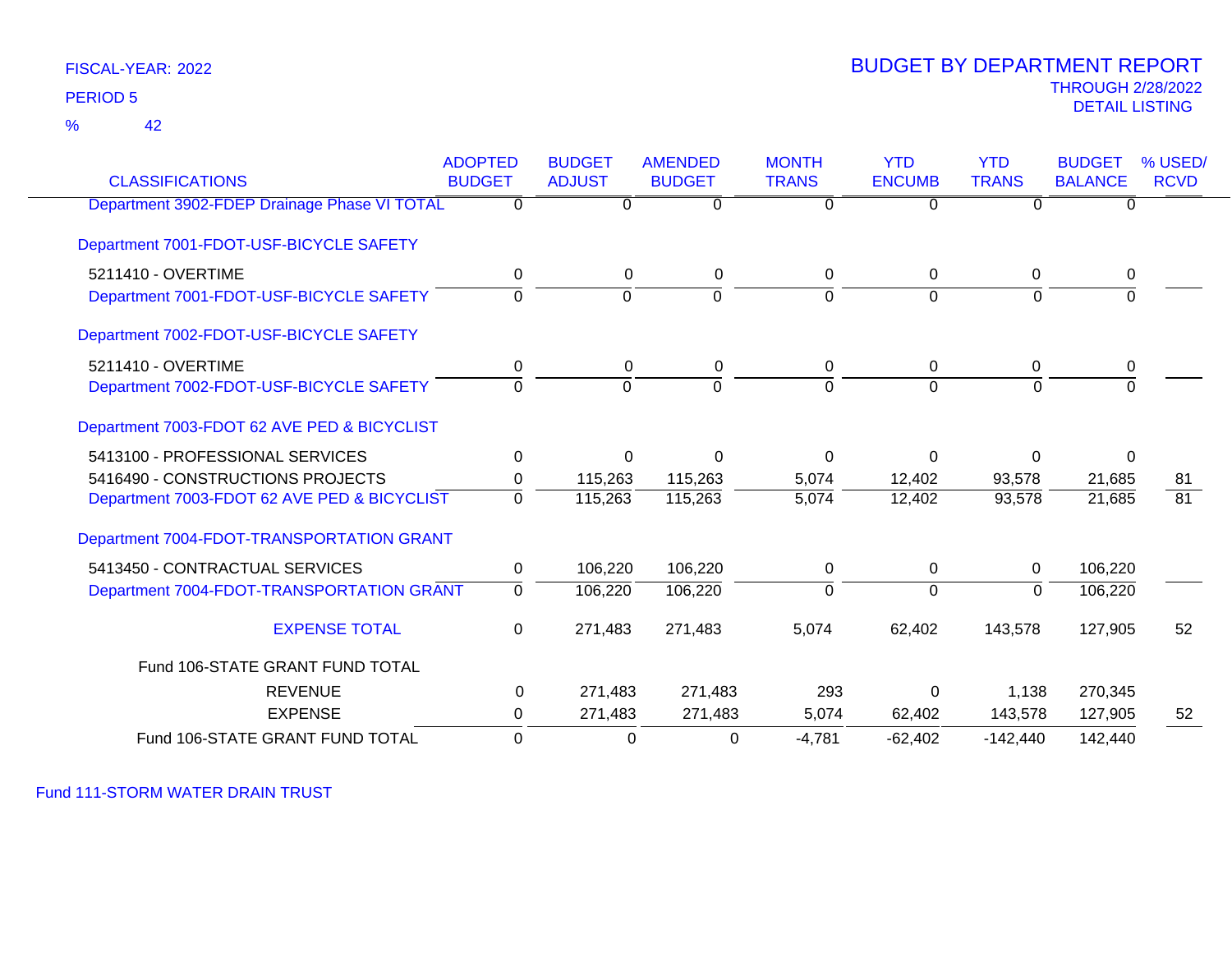| <b>CLASSIFICATIONS</b>                   | <b>ADOPTED</b><br><b>BUDGET</b> | <b>BUDGET</b><br><b>ADJUST</b> | <b>AMENDED</b><br><b>BUDGET</b> | <b>MONTH</b><br><b>TRANS</b> | <b>YTD</b><br><b>ENCUMB</b> | <b>YTD</b><br><b>TRANS</b> | <b>BUDGET</b><br><b>BALANCE</b> | % USED/<br><b>RCVD</b> |
|------------------------------------------|---------------------------------|--------------------------------|---------------------------------|------------------------------|-----------------------------|----------------------------|---------------------------------|------------------------|
| <b>REVENUE</b>                           |                                 |                                |                                 |                              |                             |                            |                                 |                        |
| Department 0000-Description N/A          |                                 |                                |                                 |                              |                             |                            |                                 |                        |
| 3143000 - UTILITY TAX-WATER              | 0                               | 0                              | 0                               | 0                            | 0                           | 522                        | $-522$                          |                        |
| 3301000 - INTERGOVERNMENTAL REVENUE      | 365,000                         | 0                              | 365,000                         | 7,661                        | 0                           | 326,740                    | 38,260                          | 89                     |
| 3612000 - INTEREST INCOME                | 7,000                           | 0                              | 7,000                           | 287                          | 0                           | 1,387                      | 5,613                           | 19                     |
| 3699201 - MISC. OTHERS                   | 0                               | 0                              | 0                               | 0                            | 0                           | 0                          | 0                               |                        |
| Department 0000-Description N/A TOTAL    | 372,000                         | $\Omega$                       | 372,000                         | 7,948                        | $\Omega$                    | 328,649                    | 43,351                          | 88                     |
| <b>REVENUE TOTAL</b>                     | 372,000                         | 0                              | 372,000                         | 7,948                        | 0                           | 328,649                    | 43,351                          | 88                     |
| <b>EXPENSE</b>                           |                                 |                                |                                 |                              |                             |                            |                                 |                        |
| Department 1730-STREET MAINTENANCE       |                                 |                                |                                 |                              |                             |                            |                                 |                        |
| 5411210 - REGULAR                        | 41,346                          | 0                              | 41,346                          | 3,218                        | 0                           | 16,253                     | 25,093                          | 39                     |
| 5411410 - OVERTIME                       | 0                               | 0                              | 0                               | $\Omega$                     | $\Omega$                    | 0                          | 0                               |                        |
| 5412110 - F.I.C.A.                       | 3,163                           | 0                              | 3,163                           | 246                          | 0                           | 1,241                      | 1,922                           | 39                     |
| 5412210 - PENSION PLAN CONTRIBUTION      | 4,115                           | 0                              | 4,115                           | 1,861                        | $\Omega$                    | 1,861                      | 2,254                           | 45                     |
| 5412310 - GROUP HEALTH INSURANCE         | 8,463                           | 0                              | 8,463                           | 678                          | 0                           | 2,782                      | 5,681                           | 32                     |
| 5412410 - WORKERS' COMPENSATION          | 3,608                           | 0                              | 3,608                           | $\Omega$                     | $\Omega$                    | 739                        | 2,869                           | 20                     |
| 5413450 - CONTRACTUAL SERVICES           | 113,745                         | 13,457                         | 127,202                         | 1,616                        | 33,457                      | 57,321                     | 69,881                          | 45                     |
| 5416490 - CONSTRUCTIONS PROJECTS         | 105,000                         | 116,216                        | 221,216                         | 42,806                       | 67,548                      | 112,171                    | 109,045                         | 50                     |
| 5417100 - BOND SERVICE- PRINCIPAL        | 0                               | 0                              | 0                               | 0                            | 0                           | 0                          | 0                               |                        |
| 5417200 - INTEREST EXPENSE               | 0                               | 0                              | 0                               | 0                            | 0                           | 0                          | 0                               |                        |
| 5819120 - INTRA-GOV TRANSFER-TO GF       | 150,000                         | 0                              | 150,000                         | $\Omega$                     | $\Omega$                    | 150,000                    | $\Omega$                        | 100                    |
| Department 1730-STREET MAINTENANCE TOTAL | 429,440                         | 129,673                        | 559,113                         | $\overline{50,425}$          | 101,005                     | 342,368                    | 216,745                         | 61                     |
| <b>EXPENSE TOTAL</b>                     | 429,440                         | 129,673                        | 559,113                         | 50,425                       | 101,005                     | 342,368                    | 216,745                         | 61                     |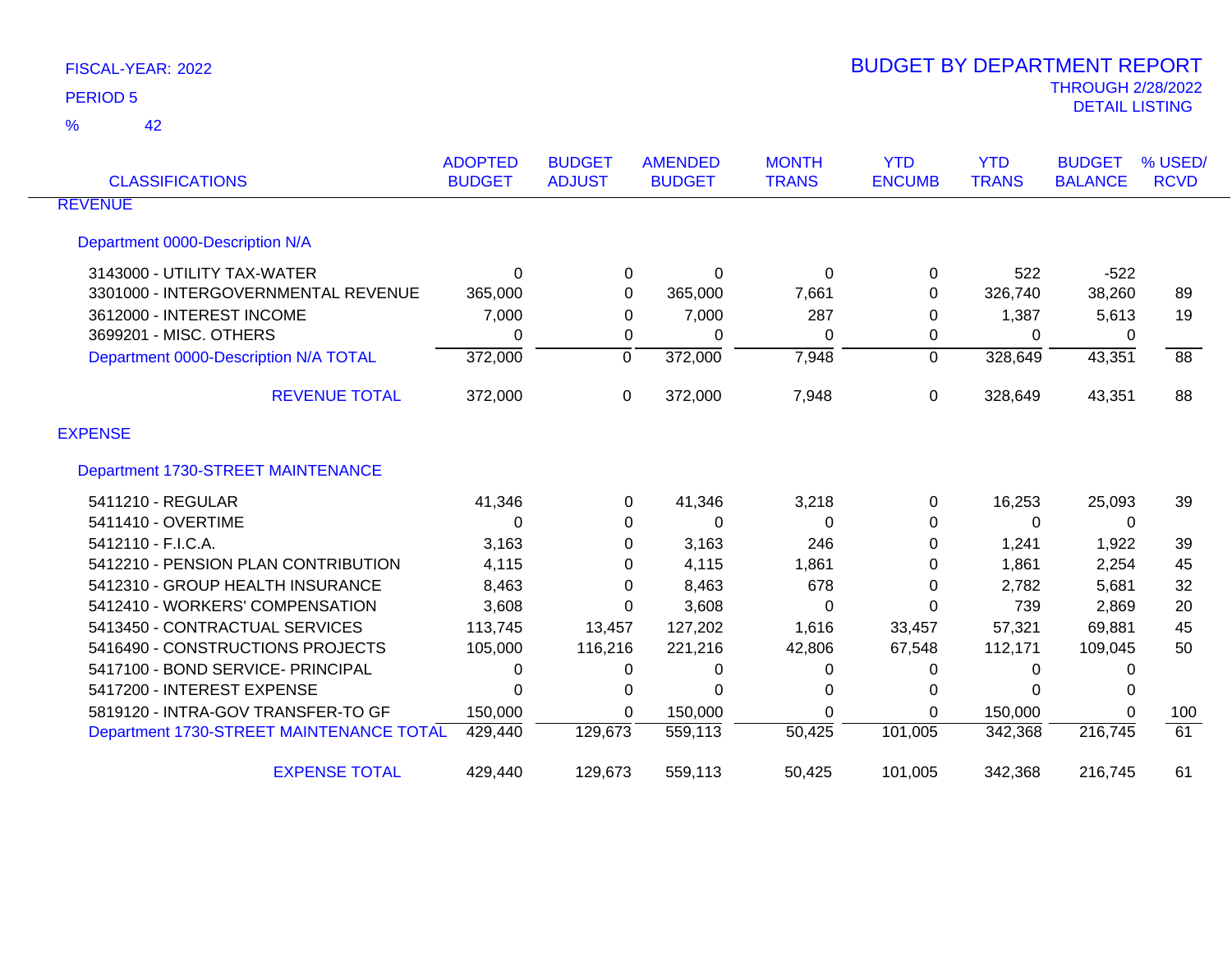42 %

|                                          | <b>ADOPTED</b> | <b>BUDGET</b> | <b>AMENDED</b> | <b>MONTH</b> | <b>YTD</b>    | <b>YTD</b>   | <b>BUDGET</b>  | % USED/         |
|------------------------------------------|----------------|---------------|----------------|--------------|---------------|--------------|----------------|-----------------|
| <b>CLASSIFICATIONS</b>                   | <b>BUDGET</b>  | <b>ADJUST</b> | <b>BUDGET</b>  | <b>TRANS</b> | <b>ENCUMB</b> | <b>TRANS</b> | <b>BALANCE</b> | <b>RCVD</b>     |
| Fund 111-STORM WATER DRAIN TRUST TOTAL   |                |               |                |              |               |              |                |                 |
| <b>REVENUE</b>                           | 372,000        | $\Omega$      | 372,000        | 7,948        | 0             | 328,649      | 43,351         | 88              |
| <b>EXPENSE</b>                           | 429,440        | 129,673       | 559,113        | 50,425       | 101,005       | 342,368      | 216,745        | 61              |
| Fund 111-STORM WATER DRAIN TRUST TOTAL   | $-57,440$      | $-129,673$    | $-187,113$     | $-42,477$    | $-101,005$    | $-13,719$    | $-173,394$     |                 |
| Fund 112-2ND LOCAL OPTION GAS TRST       |                |               |                |              |               |              |                |                 |
| <b>REVENUE</b>                           |                |               |                |              |               |              |                |                 |
| Department 0000-Description N/A          |                |               |                |              |               |              |                |                 |
| 3121000 - LOCAL OPTION TAXES             | 66,300         | 0             | 66,300         | 6,110        | 0             | 29,900       | 36,400         | 45              |
| 3301000 - INTERGOVERNMENTAL REVENUE      | $\Omega$       | 0             | 0              | $\Omega$     | $\Omega$      | $\Omega$     | $\mathbf{0}$   |                 |
| 3612000 - INTEREST INCOME                | 2,200          | 0             | 2,200          | 194          | 0             | 1,029        | 1,171          | 46              |
| Department 0000-Description N/A TOTAL    | 68,500         | 0             | 68,500         | 6,304        | $\mathbf 0$   | 30,929       | 37,571         | $\overline{45}$ |
| <b>REVENUE TOTAL</b>                     | 68,500         | 0             | 68,500         | 6,304        | 0             | 30,929       | 37,571         | 45              |
| <b>EXPENSE</b>                           |                |               |                |              |               |              |                |                 |
| Department 1730-STREET MAINTENANCE       |                |               |                |              |               |              |                |                 |
| 5416210 - INFRASTRUCTURE PROJECTS        | 100,000        | 100,000       | 200,000        | 0            | 100,000       | 100,000      | 100,000        | 50              |
| Department 1730-STREET MAINTENANCE TOTAL | 100,000        | 100,000       | 200,000        | 0            | 100,000       | 100,000      | 100,000        | 50              |
| <b>EXPENSE TOTAL</b>                     | 100,000        | 100,000       | 200,000        | 0            | 100,000       | 100,000      | 100,000        | 50              |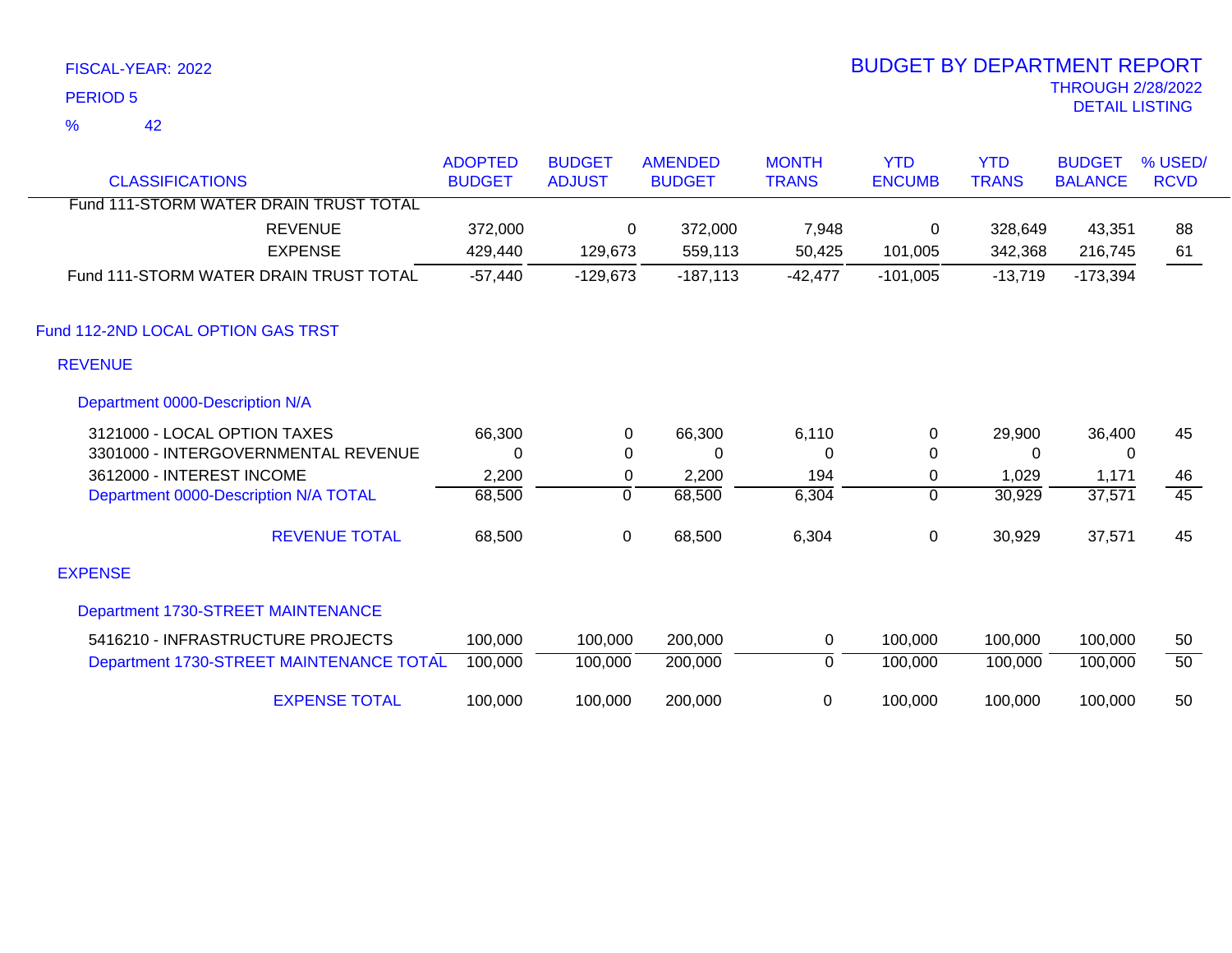42 %

| <b>CLASSIFICATIONS</b>                       | <b>ADOPTED</b><br><b>BUDGET</b> | <b>BUDGET</b><br><b>ADJUST</b> | <b>AMENDED</b><br><b>BUDGET</b> | <b>MONTH</b><br><b>TRANS</b> | <b>YTD</b><br><b>ENCUMB</b> | <b>YTD</b><br><b>TRANS</b> | <b>BUDGET</b><br><b>BALANCE</b> | % USED/<br><b>RCVD</b> |
|----------------------------------------------|---------------------------------|--------------------------------|---------------------------------|------------------------------|-----------------------------|----------------------------|---------------------------------|------------------------|
| Fund 112-2ND LOCAL OPTION GAS TRST TOTAL     |                                 |                                |                                 |                              |                             |                            |                                 |                        |
| <b>REVENUE</b><br><b>EXPENSE</b>             | 68,500<br>100,000               | 0<br>100,000                   | 68,500<br>200,000               | 6,304<br>0                   | 0<br>100,000                | 30,929<br>100,000          | 37,571<br>100,000               | 45<br>50               |
| Fund 112-2ND LOCAL OPTION GAS TRST TOTAL     | $-31,500$                       | $-100,000$                     | $-131,500$                      | 6,304                        | $-100,000$                  | $-69,071$                  | $-62,429$                       |                        |
| Fund 114-LOCAL GRANTS FUND                   |                                 |                                |                                 |                              |                             |                            |                                 |                        |
| <b>REVENUE</b>                               |                                 |                                |                                 |                              |                             |                            |                                 |                        |
| Department 0000-Description N/A              |                                 |                                |                                 |                              |                             |                            |                                 |                        |
| 3371000 - GENERAL GOVERNMENT                 | 0                               | 0                              | 0                               | 0                            | 0                           | 6,638                      | $-6,638$                        |                        |
| Department 0000-Description N/A TOTAL        | $\overline{0}$                  | $\Omega$                       | $\overline{0}$                  | $\overline{0}$               | $\Omega$                    | 6,638                      | $-6,638$                        |                        |
| Department 3001-SNP-MURRAY PARK POOL         |                                 |                                |                                 |                              |                             |                            |                                 |                        |
| 3371000 - GENERAL GOVERNMENT                 | $\mathbf 0$                     | $\mathbf 0$                    | 0                               | 0                            | $\mathbf 0$                 | $\mathbf 0$                | 0                               |                        |
| Department 3001-SNP-MURRAY PARK POOL TOTAL   | $\Omega$                        | $\Omega$                       | $\Omega$                        | $\Omega$                     | $\Omega$                    | $\Omega$                   | $\Omega$                        |                        |
| Department 3101-HFSF-Complete Streets Policy |                                 |                                |                                 |                              |                             |                            |                                 |                        |
| 3661000 - REVENUE                            | $\mathbf 0$                     | $\mathbf 0$                    | $\pmb{0}$                       | $\mathsf 0$                  | $\overline{0}$              | $\mathbf 0$                | $\pmb{0}$                       |                        |
| Department 3101-HFSF-Complete Streets Policy | $\mathbf 0$                     | $\Omega$                       | $\Omega$                        | $\Omega$                     | $\Omega$                    | $\Omega$                   | $\Omega$                        |                        |
| Department 3604-MDC SCHOOL & SR MEALS        |                                 |                                |                                 |                              |                             |                            |                                 |                        |
| 3371000 - GENERAL GOVERNMENT                 | $\mathbf 0$                     | 0                              | $\mathbf 0$                     | 0                            | $\overline{0}$              | 0                          | 0                               |                        |
| Department 3604-MDC SCHOOL & SR MEALS        | $\overline{0}$                  | $\overline{0}$                 | $\overline{0}$                  | $\overline{0}$               | $\overline{0}$              | $\overline{0}$             | $\Omega$                        |                        |
| Department 3605-MDC SCHOOL & SR MEALS        |                                 |                                |                                 |                              |                             |                            |                                 |                        |
| 3371000 - GENERAL GOVERNMENT                 | 0                               | 0                              | 0                               | 0                            | $\mathbf 0$                 | 0                          | $\mathbf 0$                     |                        |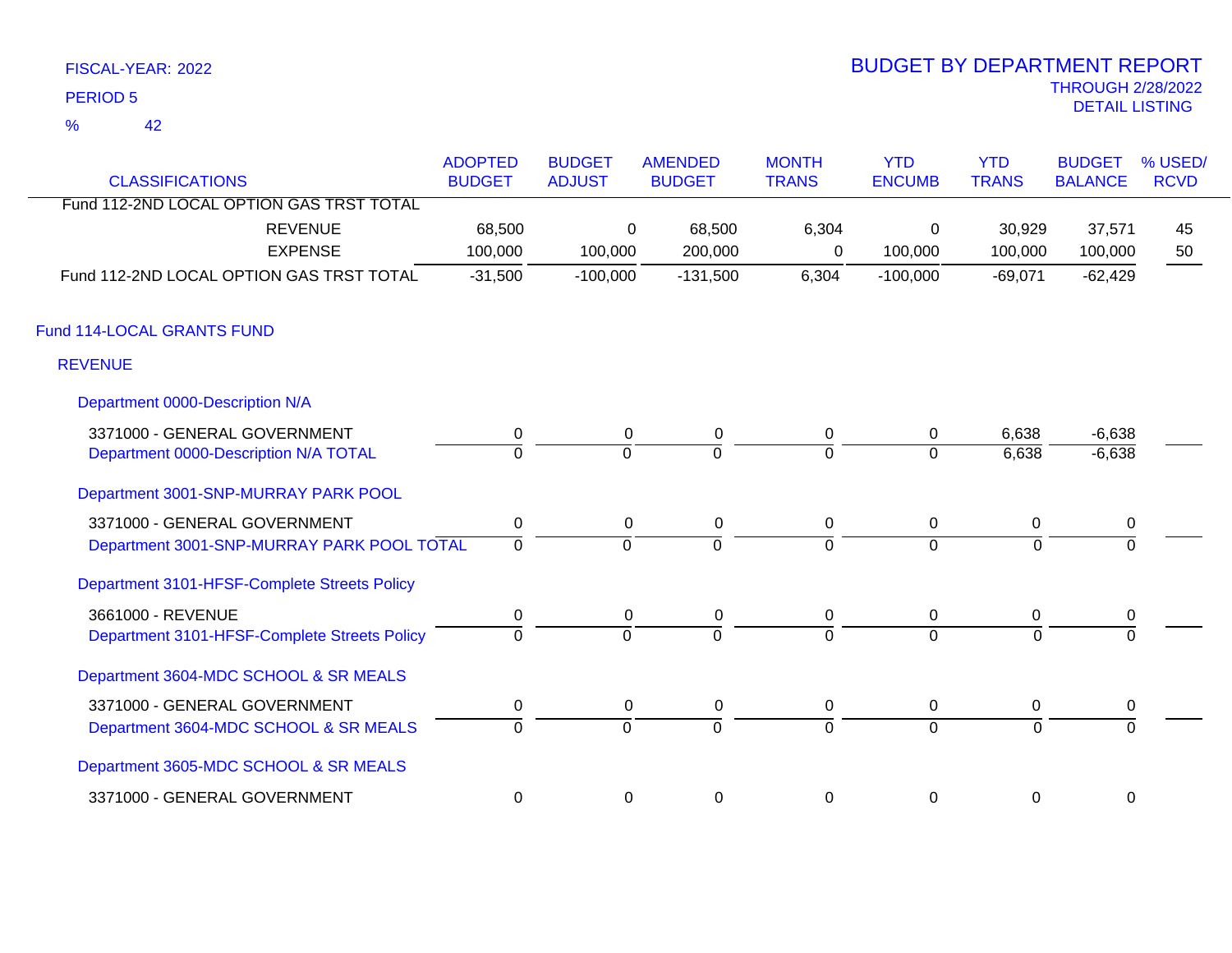42 %

### THROUGH 2/28/2022<br>DETAIL LISTING DETAIL LISTING PERIOD <sup>5</sup> BUDGET BY DEPARTMENT REPORT

| <b>CLASSIFICATIONS</b>                    | <b>ADOPTED</b><br><b>BUDGET</b> | <b>BUDGET</b><br><b>ADJUST</b> | <b>AMENDED</b><br><b>BUDGET</b> | <b>MONTH</b><br><b>TRANS</b> | <b>YTD</b><br><b>ENCUMB</b> | <b>YTD</b><br><b>TRANS</b> | <b>BUDGET</b><br><b>BALANCE</b> | % USED/<br><b>RCVD</b> |
|-------------------------------------------|---------------------------------|--------------------------------|---------------------------------|------------------------------|-----------------------------|----------------------------|---------------------------------|------------------------|
| Department 3605-MDC SCHOOL & SR MEALS     | 0                               | $\overline{0}$                 | $\overline{0}$                  | $\overline{0}$               | $\overline{0}$              | $\overline{0}$             | $\Omega$                        |                        |
| Department 3606-MDC SCHOOL & SR MEALS     |                                 |                                |                                 |                              |                             |                            |                                 |                        |
| 3371000 - GENERAL GOVERNMENT              | 0                               | 0                              | 0                               | 0                            | $\mathbf 0$                 | 0                          | 0                               |                        |
| Department 3606-MDC SCHOOL & SR MEALS     | 0                               | $\Omega$                       | $\Omega$                        | 0                            | $\Omega$                    | $\Omega$                   |                                 |                        |
| Department 3607-SR MEAL AMENDMENT TO JUNE |                                 |                                |                                 |                              |                             |                            |                                 |                        |
| 3371000 - GENERAL GOVERNMENT              | 0                               | 0                              | $\mathbf 0$                     | $\Omega$                     | $\Omega$                    | $\Omega$                   |                                 |                        |
| Department 3607-SR MEAL AMENDMENT TO JUNE | $\mathbf 0$                     | $\mathbf 0$                    | $\Omega$                        | 0                            | $\Omega$                    | $\Omega$                   | $\Omega$                        |                        |
| Department 3608-SR MEAL & AFTER SCHOOL    |                                 |                                |                                 |                              |                             |                            |                                 |                        |
| 3371000 - GENERAL GOVERNMENT              | 0                               | $\mathbf 0$                    | 0                               | 0                            | $\mathbf 0$                 | $\Omega$                   | 0                               |                        |
| Department 3608-SR MEAL & AFTER SCHOOL    | $\Omega$                        | $\Omega$                       | $\Omega$                        | 0                            | $\Omega$                    | $\Omega$                   |                                 |                        |
| Department 3609-SR MEAL&AFTER SCH #2 JUL- |                                 |                                |                                 |                              |                             |                            |                                 |                        |
| 3371000 - GENERAL GOVERNMENT              | 0                               | $\mathbf 0$                    | 0                               | 0                            | $\Omega$                    | $\Omega$                   | 0                               |                        |
| Department 3609-SR MEAL&AFTER SCH #2 JUL- | $\overline{0}$                  | $\Omega$                       | $\overline{0}$                  | $\Omega$                     | $\Omega$                    | $\Omega$                   |                                 |                        |
| Department 3610-SR MEAL&AFTER SCH         |                                 |                                |                                 |                              |                             |                            |                                 |                        |
| 3371000 - GENERAL GOVERNMENT              | 0                               | $\mathbf 0$                    | 0                               | 0                            | 0                           | $\Omega$                   | 0                               |                        |
| Department 3610-SR MEAL&AFTER SCH         | $\Omega$                        | $\Omega$                       | $\overline{0}$                  | $\Omega$                     | $\Omega$                    | $\Omega$                   | $\Omega$                        |                        |
| Department 3801-ADA-FY2010                |                                 |                                |                                 |                              |                             |                            |                                 |                        |
| 3371000 - GENERAL GOVERNMENT              | 0                               | $\mathbf 0$                    | 0                               | 0                            | 0                           | $\mathbf 0$                | 0                               |                        |
| Department 3801-ADA-FY2010 TOTAL          | $\Omega$                        | $\Omega$                       | $\Omega$                        | 0                            | $\Omega$                    | $\Omega$                   | $\Omega$                        |                        |
|                                           |                                 |                                |                                 |                              |                             |                            |                                 |                        |

Department 3802-ADA FY 2011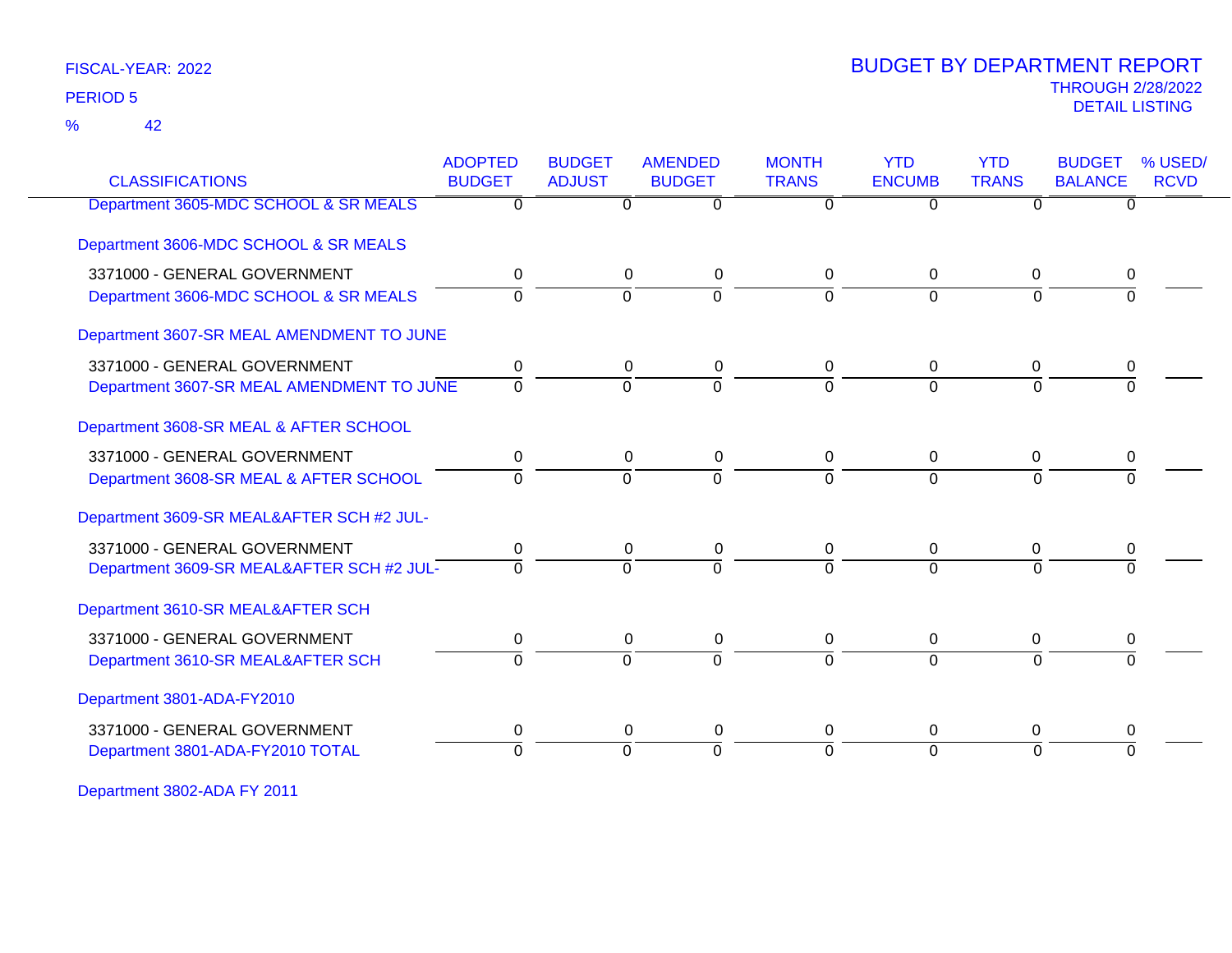| <b>CLASSIFICATIONS</b>            | <b>ADOPTED</b><br><b>BUDGET</b> | <b>BUDGET</b><br><b>ADJUST</b> | <b>AMENDED</b><br><b>BUDGET</b> | <b>MONTH</b><br><b>TRANS</b> | <b>YTD</b><br><b>ENCUMB</b> | <b>YTD</b><br><b>TRANS</b> | <b>BUDGET</b><br><b>BALANCE</b> | % USED/<br><b>RCVD</b> |
|-----------------------------------|---------------------------------|--------------------------------|---------------------------------|------------------------------|-----------------------------|----------------------------|---------------------------------|------------------------|
| 3371000 - GENERAL GOVERNMENT      | 0                               | $\overline{\mathfrak{o}}$      | 0                               | 0                            | 0                           | 0                          | 0                               |                        |
| Department 3802-ADA FY 2011 TOTAL | $\overline{0}$                  | $\overline{0}$                 | $\overline{0}$                  | $\Omega$                     | $\mathbf 0$                 | $\Omega$                   | $\Omega$                        |                        |
| Department 3803-ADA FY 2012       |                                 |                                |                                 |                              |                             |                            |                                 |                        |
| 3371000 - GENERAL GOVERNMENT      | 0                               | $\Omega$                       | $\pmb{0}$                       | 0                            | $\Omega$                    | $\Omega$                   | 0                               |                        |
| Department 3803-ADA FY 2012 TOTAL | $\overline{0}$                  | $\overline{0}$                 | $\overline{0}$                  | $\mathbf 0$                  | $\Omega$                    | $\Omega$                   | $\overline{0}$                  |                        |
| Department 3804-ADA FY 2013       |                                 |                                |                                 |                              |                             |                            |                                 |                        |
| 3371000 - GENERAL GOVERNMENT      | $\mathbf 0$                     | 0                              | $\pmb{0}$                       | 0                            | $\mathbf 0$                 | 0                          | 0                               |                        |
| Department 3804-ADA FY 2013 TOTAL | $\overline{0}$                  | 0                              | ō                               | $\Omega$                     | $\Omega$                    | $\overline{0}$             | $\overline{0}$                  |                        |
| Department 3805-ADA FY 2013       |                                 |                                |                                 |                              |                             |                            |                                 |                        |
| 3371000 - GENERAL GOVERNMENT      | 0                               | 0                              | $\pmb{0}$                       | $\mathbf 0$                  | 0                           | $\mathbf 0$                | 0                               |                        |
| Department 3805-ADA FY 2013 TOTAL | $\Omega$                        | $\mathbf 0$                    | $\overline{0}$                  | $\Omega$                     | $\Omega$                    | $\Omega$                   | $\Omega$                        |                        |
| Department 3806-ADA FY 2015       |                                 |                                |                                 |                              |                             |                            |                                 |                        |
| 3371000 - GENERAL GOVERNMENT      | 0                               | $\mathbf 0$                    | $\pmb{0}$                       | $\mathbf 0$                  | 0                           | 0                          | 0                               |                        |
| Department 3806-ADA FY 2015 TOTAL | $\Omega$                        | $\overline{0}$                 | $\overline{0}$                  | $\Omega$                     | $\Omega$                    | $\overline{0}$             | $\overline{0}$                  |                        |
| Department 3807-ADA FY 2016       |                                 |                                |                                 |                              |                             |                            |                                 |                        |
| 3371000 - GENERAL GOVERNMENT      | 0                               | 0                              | 0                               | $\mathbf 0$                  | 0                           | 0                          | 0                               |                        |
| Department 3807-ADA FY 2016 TOTAL | $\Omega$                        | $\Omega$                       | $\overline{0}$                  | $\Omega$                     | $\Omega$                    | $\Omega$                   | $\Omega$                        |                        |
| Department 3808-ADA FY 2017       |                                 |                                |                                 |                              |                             |                            |                                 |                        |
| 3371000 - GENERAL GOVERNMENT      | 0                               | 0                              | $\pmb{0}$                       | 0                            | 0                           | 0                          | 0                               |                        |
| Department 3808-ADA FY 2017 TOTAL | $\overline{0}$                  | $\overline{0}$                 | $\overline{0}$                  | $\mathbf 0$                  | $\overline{0}$              | $\overline{0}$             | ō                               |                        |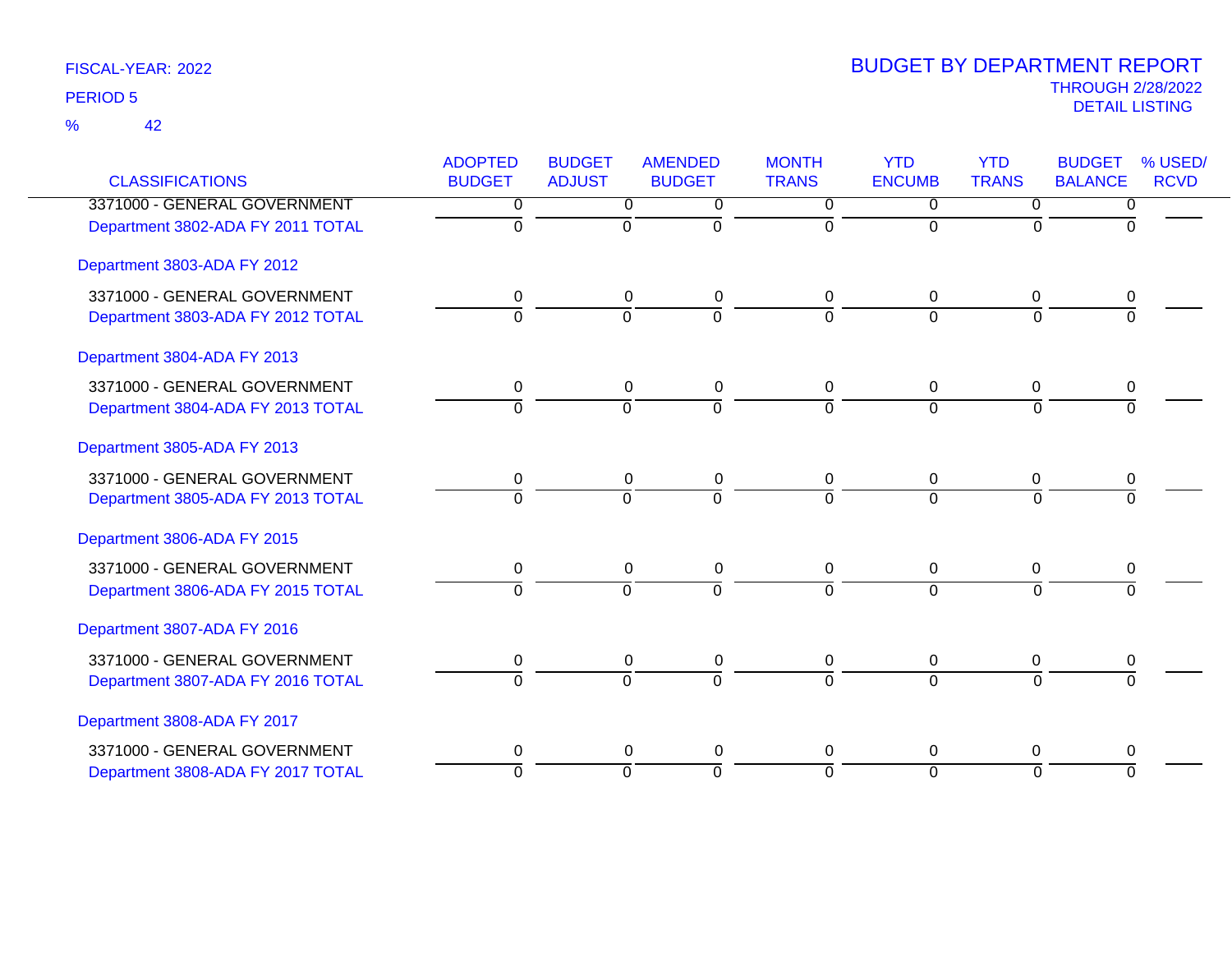42 %

### THROUGH 2/28/2022<br>DETAIL LISTING DETAIL LISTING PERIOD <sup>5</sup> BUDGET BY DEPARTMENT REPORT

| <b>CLASSIFICATIONS</b>                         | <b>ADOPTED</b><br><b>BUDGET</b> | <b>BUDGET</b><br><b>ADJUST</b> | <b>AMENDED</b><br><b>BUDGET</b> | <b>MONTH</b><br><b>TRANS</b> | <b>YTD</b><br><b>ENCUMB</b> | <b>YTD</b><br><b>TRANS</b> | <b>BUDGET</b><br><b>BALANCE</b> | % USED/<br><b>RCVD</b> |
|------------------------------------------------|---------------------------------|--------------------------------|---------------------------------|------------------------------|-----------------------------|----------------------------|---------------------------------|------------------------|
| Department 3809-ADA FY18-20                    |                                 |                                |                                 |                              |                             |                            |                                 |                        |
| 3311000 - REVENUE                              | 0                               | $\Omega$                       | 0                               | 0                            | $\Omega$                    | $\Omega$                   | $\Omega$                        |                        |
| 3371000 - GENERAL GOVERNMENT                   | 0                               | $\Omega$                       | 0                               | 0                            | $\Omega$                    | $\Omega$                   | 0                               |                        |
| Department 3809-ADA FY18-20 TOTAL              | $\Omega$                        | $\Omega$                       | $\Omega$                        | $\Omega$                     | $\Omega$                    | $\Omega$                   | $\Omega$                        |                        |
| Department 4010-GOB-WATER & SEWER              |                                 |                                |                                 |                              |                             |                            |                                 |                        |
| 3311000 - REVENUE                              | $\mathbf{0}$                    | $\Omega$                       | $\Omega$                        | 0                            | 0                           | $\Omega$                   | $\Omega$                        |                        |
| 3371000 - GENERAL GOVERNMENT                   | 0                               | $\Omega$                       | 0                               | 0                            | 0                           | 0                          | 0                               |                        |
| Department 4010-GOB-WATER & SEWER              | $\Omega$                        | $\Omega$                       | $\Omega$                        | $\Omega$                     | $\Omega$                    | $\Omega$                   | $\Omega$                        |                        |
| Department 4011-GOB-Sanitary Sewer Master Plan |                                 |                                |                                 |                              |                             |                            |                                 |                        |
| 3371000 - GENERAL GOVERNMENT                   | 0                               | 1,151,080                      | 1,151,080                       | 0                            | 0                           | 0                          | 1,151,080                       |                        |
| Department 4011-GOB-Sanitary Sewer Master Plan | $\mathbf{0}$                    | 1,151,080                      | 1,151,080                       | 0                            | $\overline{0}$              | 0                          | 1,151,080                       |                        |
| Department 4012-GOB-CITYWIDE ROAD              |                                 |                                |                                 |                              |                             |                            |                                 |                        |
| 3371000 - GENERAL GOVERNMENT                   | $\mathbf 0$                     | $\mathbf 0$                    | $\pmb{0}$                       | 0                            | 0                           | 0                          | $\pmb{0}$                       |                        |
| Department 4012-GOB-CITYWIDE ROAD              | $\Omega$                        | $\Omega$                       | $\mathbf 0$                     | 0                            | $\Omega$                    | $\Omega$                   | $\Omega$                        |                        |
| Department 4100-VILLAGERS GRANT-               |                                 |                                |                                 |                              |                             |                            |                                 |                        |
| 3371000 - GENERAL GOVERNMENT                   | 0                               | $\mathbf 0$                    | $\pmb{0}$                       | 0                            | 0                           | 0                          | 0                               |                        |
| Department 4100-VILLAGERS GRANT-               | $\Omega$                        | $\Omega$                       | $\Omega$                        | $\Omega$                     | $\Omega$                    | $\Omega$                   | $\Omega$                        |                        |
| Department 4101-VILLAGERS GRANT-               |                                 |                                |                                 |                              |                             |                            |                                 |                        |
| 3371000 - GENERAL GOVERNMENT                   | 0                               | $\Omega$                       | 0                               | 0                            | 0                           | $\Omega$                   | 0                               |                        |
| Department 4101-VILLAGERS GRANT-               | $\Omega$                        | $\mathbf 0$                    | $\Omega$                        | $\Omega$                     | $\Omega$                    | $\Omega$                   | $\Omega$                        |                        |

Department 4200-MPO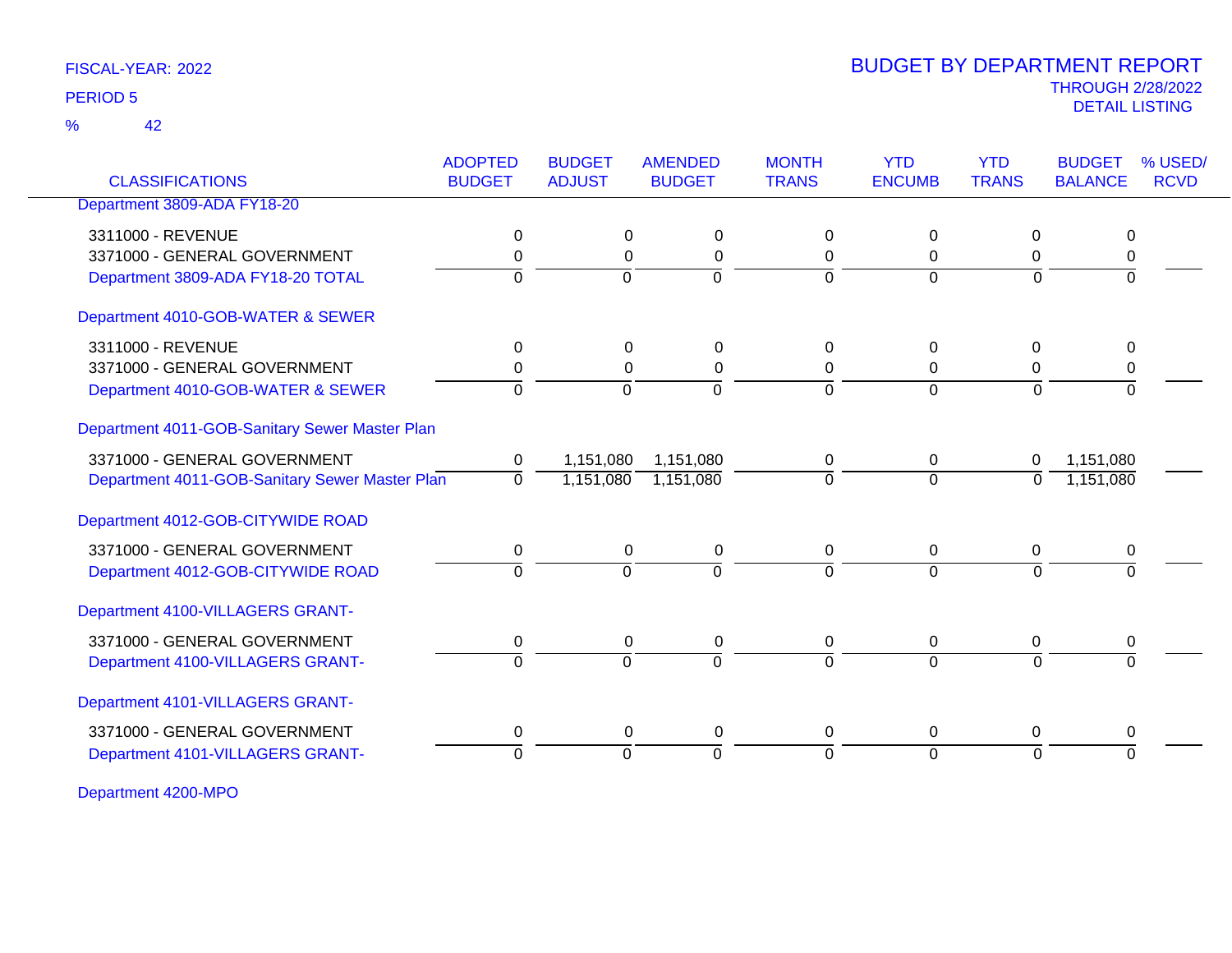42 %

| <b>CLASSIFICATIONS</b>                           | <b>ADOPTED</b><br><b>BUDGET</b> | <b>BUDGET</b><br><b>ADJUST</b> | <b>AMENDED</b><br><b>BUDGET</b> | <b>MONTH</b><br><b>TRANS</b> | <b>YTD</b><br><b>ENCUMB</b> | <b>YTD</b><br><b>TRANS</b> | <b>BUDGET</b><br><b>BALANCE</b> | % USED/<br><b>RCVD</b> |
|--------------------------------------------------|---------------------------------|--------------------------------|---------------------------------|------------------------------|-----------------------------|----------------------------|---------------------------------|------------------------|
| 3371000 - GENERAL GOVERNMENT                     | $\overline{0}$                  | $\mathbf 0$                    | 0                               | $\overline{0}$               | $\Omega$                    | $\Omega$                   | 0                               |                        |
| Department 4200-MPO TOTAL                        | $\mathbf 0$                     | $\mathbf 0$                    | $\mathbf 0$                     | $\mathbf 0$                  | $\Omega$                    | $\Omega$                   | U                               |                        |
| Department 4201-MPO-Complete Street Policy       |                                 |                                |                                 |                              |                             |                            |                                 |                        |
| 3371000 - GENERAL GOVERNMENT                     | 0                               | 0                              | 0                               | $\Omega$                     | $\Omega$                    | 0                          | 0                               |                        |
| Department 4201-MPO-Complete Street Policy TOTAL | $\overline{0}$                  | $\overline{0}$                 | $\mathbf 0$                     | $\Omega$                     | $\Omega$                    | $\Omega$                   | $\Omega$                        |                        |
| Department 4300-MDC-NEAT STREETS-CRA TREE        |                                 |                                |                                 |                              |                             |                            |                                 |                        |
| 3371000 - GENERAL GOVERNMENT                     | 0                               | 0                              | 0                               | 0                            | 0                           | 0                          | 0                               |                        |
| Department 4300-MDC-NEAT STREETS-CRA TREE        | $\Omega$                        | $\Omega$                       | $\overline{0}$                  | $\Omega$                     | $\Omega$                    | $\Omega$                   | $\Omega$                        |                        |
| Department 4301-MDC Neat Streets-Tree Planting   |                                 |                                |                                 |                              |                             |                            |                                 |                        |
| 3371000 - GENERAL GOVERNMENT                     | 0                               | 0                              | 0                               | $\mathbf{0}$                 | 0                           | 0                          | 0                               |                        |
| Department 4301-MDC Neat Streets-Tree Planting   | $\overline{0}$                  | $\overline{0}$                 | $\overline{0}$                  | $\Omega$                     | $\overline{0}$              | $\Omega$                   |                                 |                        |
| Department 4302-MDC Neat Streets-CRA&Downtown    |                                 |                                |                                 |                              |                             |                            |                                 |                        |
| 3371000 - GENERAL GOVERNMENT                     | 0                               | $\mathbf 0$                    | $\pmb{0}$                       | 0                            | 0                           | $\mathbf 0$                | 0                               |                        |
| Department 4302-MDC Neat Streets-CRA&Downtown    | $\Omega$                        | $\mathbf 0$                    | $\Omega$                        | $\Omega$                     | $\Omega$                    | $\Omega$                   | $\Omega$                        |                        |
| Department 4400-South Miami Garden Club          |                                 |                                |                                 |                              |                             |                            |                                 |                        |
| 3661000 - REVENUE                                | 0                               | 0                              | $\pmb{0}$                       | 0                            | $\Omega$                    | $\mathbf 0$                | 0                               |                        |
| Department 4400-South Miami Garden Club TOTAL    | $\Omega$                        | $\Omega$                       | $\Omega$                        | $\Omega$                     | $\Omega$                    | $\Omega$                   |                                 |                        |
| Department 4501-ORANGE BOWL YOUTH SPORTS,        |                                 |                                |                                 |                              |                             |                            |                                 |                        |
| 3661000 - REVENUE                                | 0                               | 0                              | 0                               | $\Omega$                     | 0                           | 0                          | 0                               |                        |
| Department 4501-ORANGE BOWL YOUTH SPORTS,        | $\Omega$                        | $\overline{0}$                 | $\Omega$                        | $\Omega$                     | $\Omega$                    | $\Omega$                   | $\Omega$                        |                        |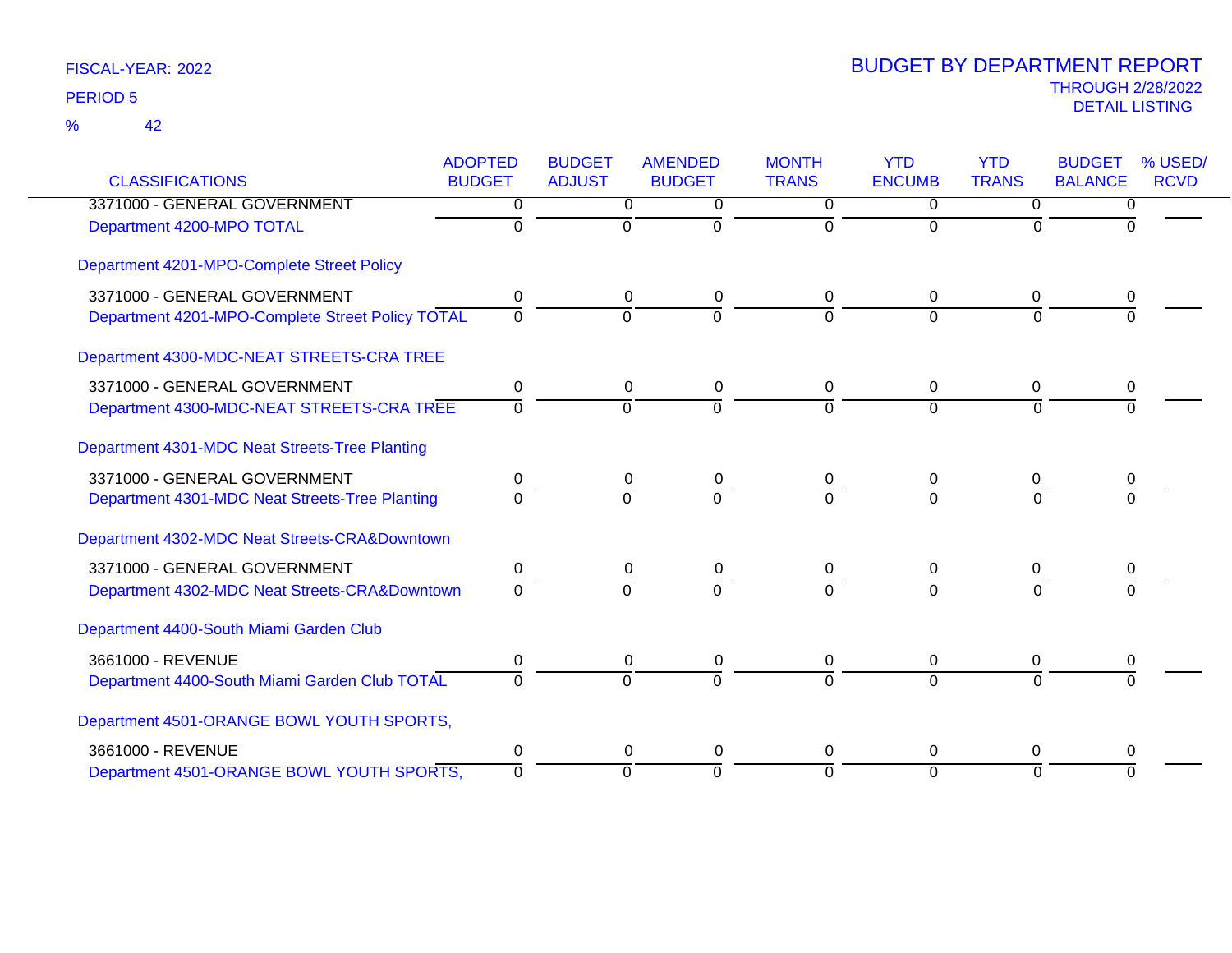42 %

|                                              | <b>ADOPTED</b> | <b>BUDGET</b>  | <b>AMENDED</b> | <b>MONTH</b>   | <b>YTD</b>    | <b>YTD</b>     | <b>BUDGET</b>  | % USED/     |
|----------------------------------------------|----------------|----------------|----------------|----------------|---------------|----------------|----------------|-------------|
| <b>CLASSIFICATIONS</b>                       | <b>BUDGET</b>  | <b>ADJUST</b>  | <b>BUDGET</b>  | <b>TRANS</b>   | <b>ENCUMB</b> | <b>TRANS</b>   | <b>BALANCE</b> | <b>RCVD</b> |
| Department 4601-USA Swimming FY18            |                |                |                |                |               |                |                |             |
| 3661000 - REVENUE                            | 0              | 0              | 0              | 0              | 0             | 0              | 0              |             |
| Department 4601-USA Swimming FY18 TOTAL      | $\overline{0}$ | 0              | $\Omega$       | $\mathbf 0$    | $\Omega$      | $\Omega$       | $\Omega$       |             |
| <b>REVENUE TOTAL</b>                         | 0              | 1,151,080      | 1,151,080      | $\mathbf 0$    | 0             | 6,638          | 1,144,442      |             |
| <b>EXPENSE</b>                               |                |                |                |                |               |                |                |             |
| Department 3001-SNP-MURRAY PARK POOL         |                |                |                |                |               |                |                |             |
| 5413100 - PROFESSIONAL SERVICES              | 0              | $\mathbf 0$    | 0              | 0              | $\Omega$      | $\Omega$       | 0              |             |
| 5413450 - CONTRACTUAL SERVICES               | 0              | 0              | $\Omega$       | 0              | $\Omega$      | 0              | 0              |             |
| Department 3001-SNP-MURRAY PARK POOL TOTAL   | $\overline{0}$ | $\overline{0}$ | $\Omega$       | $\overline{0}$ | $\Omega$      | $\Omega$       | $\overline{0}$ |             |
| Department 3101-HFSF-Complete Streets Policy |                |                |                |                |               |                |                |             |
| 5413450 - CONTRACTUAL SERVICES               | 0              | $\mathbf 0$    | 0              | $\mathbf 0$    | 0             | 0              | 0              |             |
| Department 3101-HFSF-Complete Streets Policy | $\Omega$       | $\Omega$       | $\Omega$       | $\Omega$       | $\Omega$      | $\Omega$       | $\Omega$       |             |
| Department 3603-12-SMIA-CB OCT11-SEP12       |                |                |                |                |               |                |                |             |
| 5413450 - CONTRACTUAL SERVICES               | 0              | $\mathbf 0$    | 0              | $\pmb{0}$      | 0             | 0              | $\pmb{0}$      |             |
| Department 3603-12-SMIA-CB OCT11-SEP12 TOTAL | $\Omega$       | $\Omega$       | $\Omega$       | $\Omega$       | $\Omega$      | $\Omega$       | $\Omega$       |             |
| Department 3604-MDC SCHOOL & SR MEALS        |                |                |                |                |               |                |                |             |
| 5411310 - PART TIME                          | 0              | $\mathbf 0$    | 0              | $\mathbf 0$    | $\Omega$      | $\Omega$       | $\mathbf 0$    |             |
| 5413450 - CONTRACTUAL SERVICES               | 0              | 0              | 0              | 0              | 0             | 0              | 0              |             |
| Department 3604-MDC SCHOOL & SR MEALS        | $\overline{0}$ | $\overline{0}$ | $\Omega$       | $\overline{0}$ | $\Omega$      | $\overline{0}$ | $\Omega$       |             |
| Department 3605-MDC SCHOOL & SR MEALS        |                |                |                |                |               |                |                |             |
| 5411310 - PART TIME                          | 0              | 0              | 0              | 0              | 0             | 0              | 0              |             |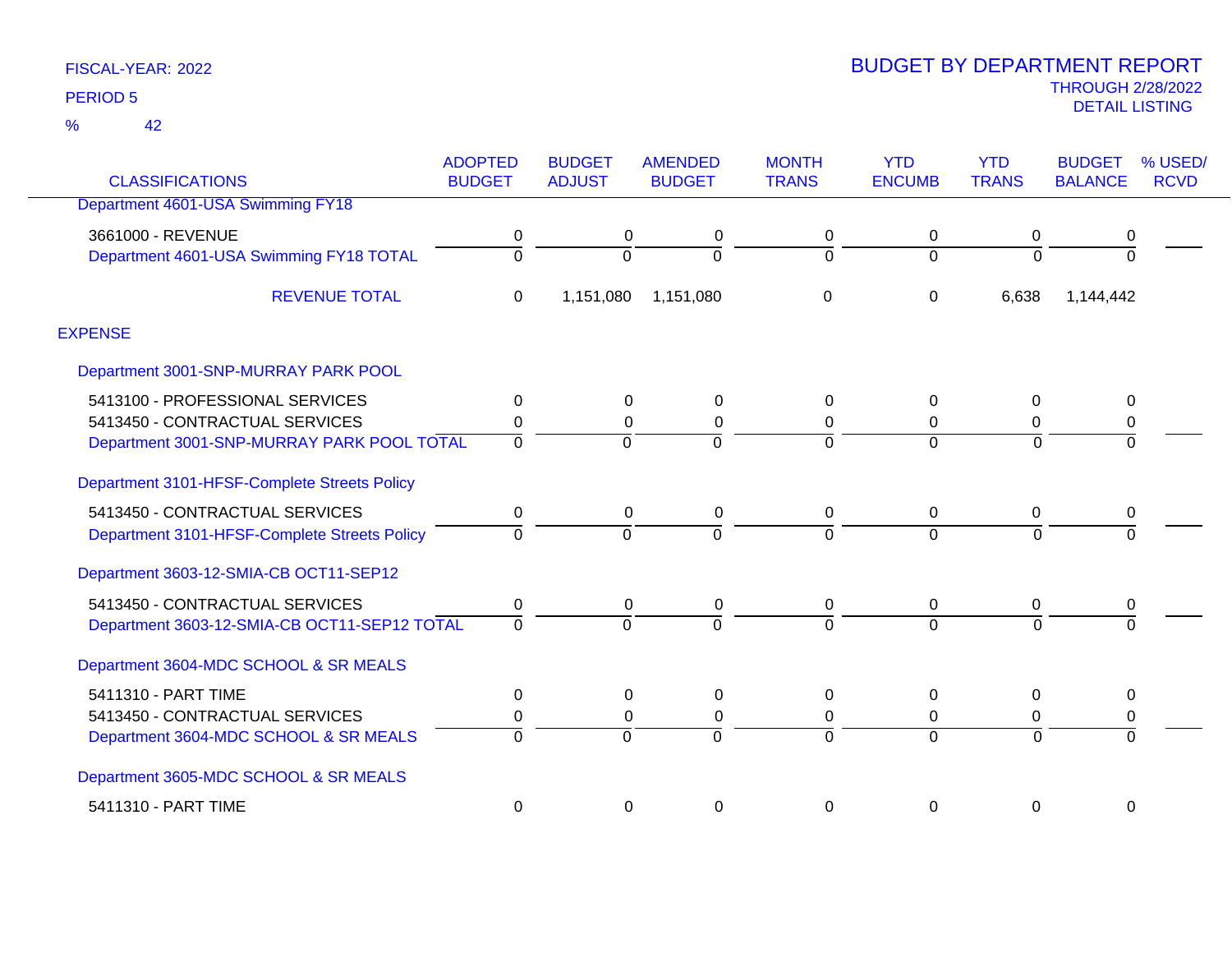42 %

| <b>CLASSIFICATIONS</b>                    | <b>ADOPTED</b><br><b>BUDGET</b> | <b>BUDGET</b><br><b>ADJUST</b> | <b>AMENDED</b><br><b>BUDGET</b> | <b>MONTH</b><br><b>TRANS</b> | <b>YTD</b><br><b>ENCUMB</b> | <b>YTD</b><br><b>TRANS</b> | <b>BUDGET</b><br>% USED/<br><b>RCVD</b><br><b>BALANCE</b> |
|-------------------------------------------|---------------------------------|--------------------------------|---------------------------------|------------------------------|-----------------------------|----------------------------|-----------------------------------------------------------|
| 5413450 - CONTRACTUAL SERVICES            | 0                               | $\overline{0}$                 | $\overline{0}$                  | $\overline{0}$               | $\overline{0}$              | $\overline{0}$             | 0                                                         |
| Department 3605-MDC SCHOOL & SR MEALS     | $\Omega$                        | $\mathbf 0$                    | $\Omega$                        | $\Omega$                     | $\Omega$                    | $\Omega$                   | O                                                         |
| Department 3606-MDC SCHOOL & SR MEALS     |                                 |                                |                                 |                              |                             |                            |                                                           |
| 5411310 - PART TIME                       | $\Omega$                        | $\Omega$                       | 0                               | $\Omega$                     | $\Omega$                    | $\Omega$                   | $\Omega$                                                  |
| 5413450 - CONTRACTUAL SERVICES            | 0                               | $\Omega$                       | 0                               | $\Omega$                     | 0                           | 0                          | 0                                                         |
| Department 3606-MDC SCHOOL & SR MEALS     | $\Omega$                        | $\overline{0}$                 | $\overline{0}$                  | $\mathbf 0$                  | $\Omega$                    | $\Omega$                   | $\Omega$                                                  |
| Department 3607-SR MEAL AMENDMENT TO JUNE |                                 |                                |                                 |                              |                             |                            |                                                           |
| 5411310 - PART TIME                       | 0                               | $\Omega$                       | 0                               | $\Omega$                     | $\Omega$                    | $\Omega$                   | $\Omega$                                                  |
| 5413450 - CONTRACTUAL SERVICES            | $\Omega$                        | $\Omega$                       | 0                               | $\Omega$                     | 0                           | 0                          | 0                                                         |
| Department 3607-SR MEAL AMENDMENT TO JUNE | $\Omega$                        | $\mathbf 0$                    | $\Omega$                        | $\Omega$                     | $\Omega$                    | $\Omega$                   | $\Omega$                                                  |
| Department 3608-SR MEAL & AFTER SCHOOL    |                                 |                                |                                 |                              |                             |                            |                                                           |
| 5411310 - PART TIME                       | $\Omega$                        | $\Omega$                       | 0                               | $\Omega$                     | $\Omega$                    | $\Omega$                   | $\Omega$                                                  |
| 5413450 - CONTRACTUAL SERVICES            | 0                               | 0                              | 0                               | 0                            | 0                           | 0                          | 0                                                         |
| Department 3608-SR MEAL & AFTER SCHOOL    | $\Omega$                        | $\overline{0}$                 | 0                               | $\Omega$                     | $\overline{0}$              | $\Omega$                   | $\mathbf 0$                                               |
| Department 3609-SR MEAL&AFTER SCH #2 JUL- |                                 |                                |                                 |                              |                             |                            |                                                           |
| 5411310 - PART TIME                       | 0                               | 0                              | 0                               | $\Omega$                     | $\Omega$                    | 0                          | $\Omega$                                                  |
| 5413450 - CONTRACTUAL SERVICES            | 0                               | 0                              | 0                               | 0                            | 0                           | 0                          | 0                                                         |
| Department 3609-SR MEAL&AFTER SCH #2 JUL- | $\Omega$                        | $\overline{0}$                 | $\overline{0}$                  | $\Omega$                     | $\overline{0}$              | $\overline{0}$             | $\overline{0}$                                            |
| Department 3610-SR MEAL&AFTER SCH         |                                 |                                |                                 |                              |                             |                            |                                                           |
| 5411310 - PART TIME                       | 0                               | $\mathbf 0$                    | 0                               | 0                            | $\Omega$                    | 0                          | $\Omega$                                                  |
| 5413450 - CONTRACTUAL SERVICES            | 0                               | $\Omega$                       | 0                               | $\Omega$                     | $\Omega$                    | $\Omega$                   | 0                                                         |
| Department 3610-SR MEAL&AFTER SCH         | $\Omega$                        | $\mathbf 0$                    | $\Omega$                        | $\Omega$                     | $\Omega$                    | $\Omega$                   | $\Omega$                                                  |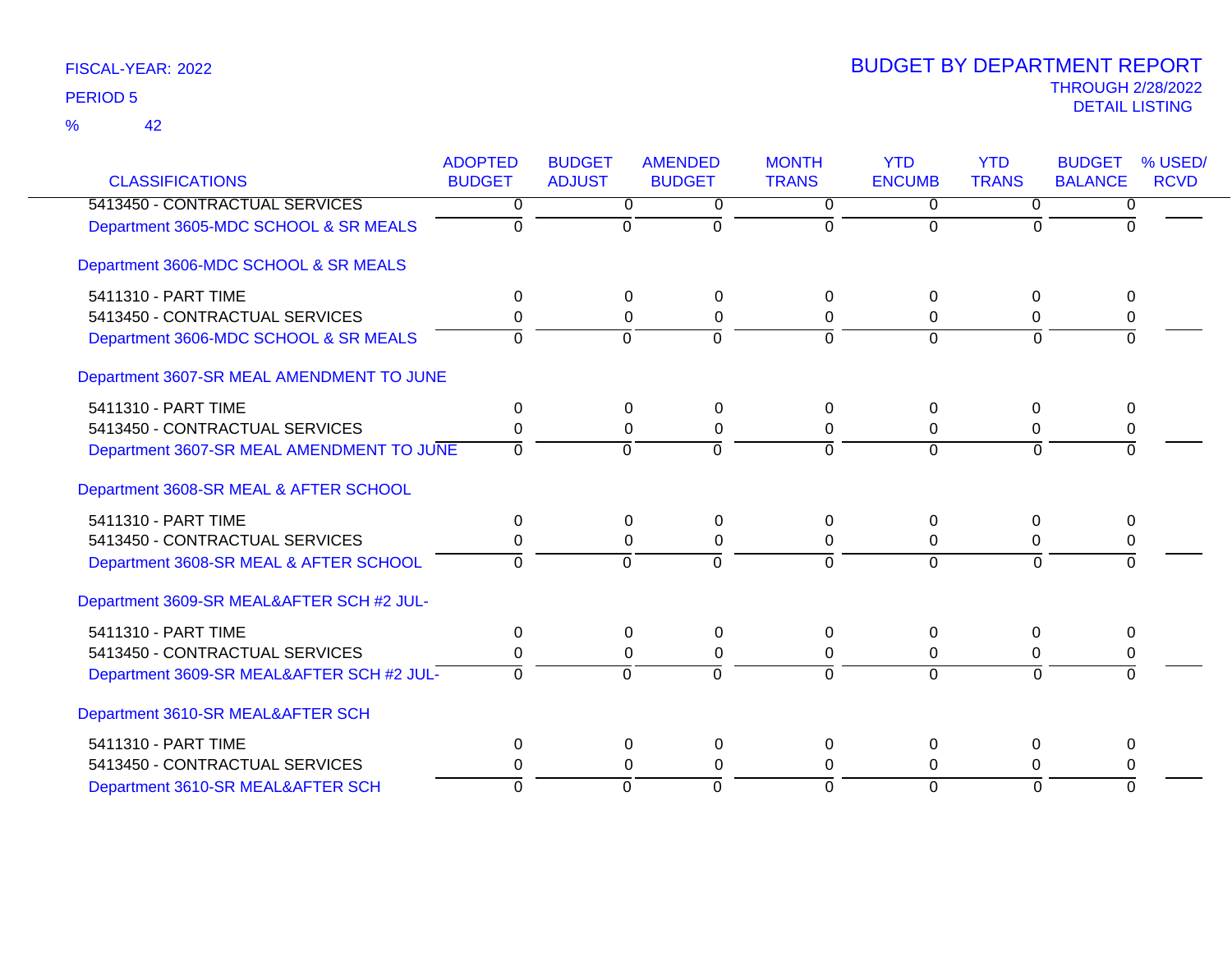42 %

| <b>CLASSIFICATIONS</b>            | <b>ADOPTED</b><br><b>BUDGET</b> | <b>BUDGET</b><br><b>ADJUST</b> | <b>AMENDED</b><br><b>BUDGET</b>  | <b>MONTH</b><br><b>TRANS</b> | <b>YTD</b><br><b>ENCUMB</b> | <b>YTD</b><br><b>TRANS</b> | <b>BUDGET</b><br><b>BALANCE</b> | % USED/<br><b>RCVD</b> |
|-----------------------------------|---------------------------------|--------------------------------|----------------------------------|------------------------------|-----------------------------|----------------------------|---------------------------------|------------------------|
| Department 3801-ADA-FY2010        |                                 |                                |                                  |                              |                             |                            |                                 |                        |
|                                   |                                 |                                |                                  |                              |                             |                            |                                 |                        |
| 5453450 - CONTRACTUAL             | 0                               |                                | 0<br>0<br>$\overline{0}$         | 0                            | 0                           | 0                          | 0                               |                        |
| Department 3801-ADA-FY2010 TOTAL  | $\Omega$                        |                                | $\overline{0}$                   | $\mathbf 0$                  | $\Omega$                    | $\overline{0}$             | $\Omega$                        |                        |
| Department 3802-ADA FY 2011       |                                 |                                |                                  |                              |                             |                            |                                 |                        |
| 5453450 - CONTRACTUAL             | 0                               |                                | $\mathbf 0$<br>0                 | 0                            | $\mathbf 0$                 | $\mathbf 0$                | $\mathbf 0$                     |                        |
| Department 3802-ADA FY 2011 TOTAL | $\overline{0}$                  |                                | $\overline{0}$<br>$\overline{0}$ | $\Omega$                     | $\overline{0}$              | $\overline{0}$             | $\overline{0}$                  |                        |
| Department 3803-ADA FY 2012       |                                 |                                |                                  |                              |                             |                            |                                 |                        |
| 5453450 - CONTRACTUAL             | 0                               |                                | $\mathbf 0$<br>0                 | $\mathbf 0$                  | $\overline{0}$              | $\mathbf 0$                | 0                               |                        |
| Department 3803-ADA FY 2012 TOTAL | $\Omega$                        |                                | $\overline{0}$<br>$\mathbf 0$    | $\Omega$                     | $\Omega$                    | $\Omega$                   | $\Omega$                        |                        |
| Department 3804-ADA FY 2013       |                                 |                                |                                  |                              |                             |                            |                                 |                        |
| 5453450 - CONTRACTUAL             | $\pmb{0}$                       |                                | $\mathbf 0$<br>0                 | $\mathbf 0$                  | 0                           | 0                          | 0                               |                        |
| Department 3804-ADA FY 2013 TOTAL | $\overline{0}$                  |                                | 0<br>$\overline{0}$              | $\Omega$                     | $\Omega$                    | $\overline{0}$             | $\Omega$                        |                        |
| Department 3805-ADA FY 2013       |                                 |                                |                                  |                              |                             |                            |                                 |                        |
| 5453450 - CONTRACTUAL             | 0                               |                                | $\mathbf 0$<br>0                 | 0                            | $\overline{0}$              | 0                          | 0                               |                        |
| Department 3805-ADA FY 2013 TOTAL | $\overline{0}$                  |                                | $\overline{0}$<br>$\overline{0}$ | $\overline{0}$               | $\Omega$                    | $\Omega$                   | $\overline{0}$                  |                        |
| Department 3806-ADA FY 2015       |                                 |                                |                                  |                              |                             |                            |                                 |                        |
| 5453450 - CONTRACTUAL             | 0                               |                                | $\mathbf 0$<br>0                 | 0                            | $\overline{0}$              | $\mathbf 0$                | 0                               |                        |
| Department 3806-ADA FY 2015 TOTAL | $\overline{0}$                  |                                | $\overline{0}$<br>$\overline{0}$ | $\overline{0}$               | $\overline{0}$              | $\overline{0}$             | $\overline{0}$                  |                        |
| Department 3807-ADA FY 2016       |                                 |                                |                                  |                              |                             |                            |                                 |                        |
| 5453450 - CONTRACTUAL             | $\mathbf 0$                     |                                | $\boldsymbol{0}$<br>0            | 0                            | 0                           | 0                          | $\mathbf 0$                     |                        |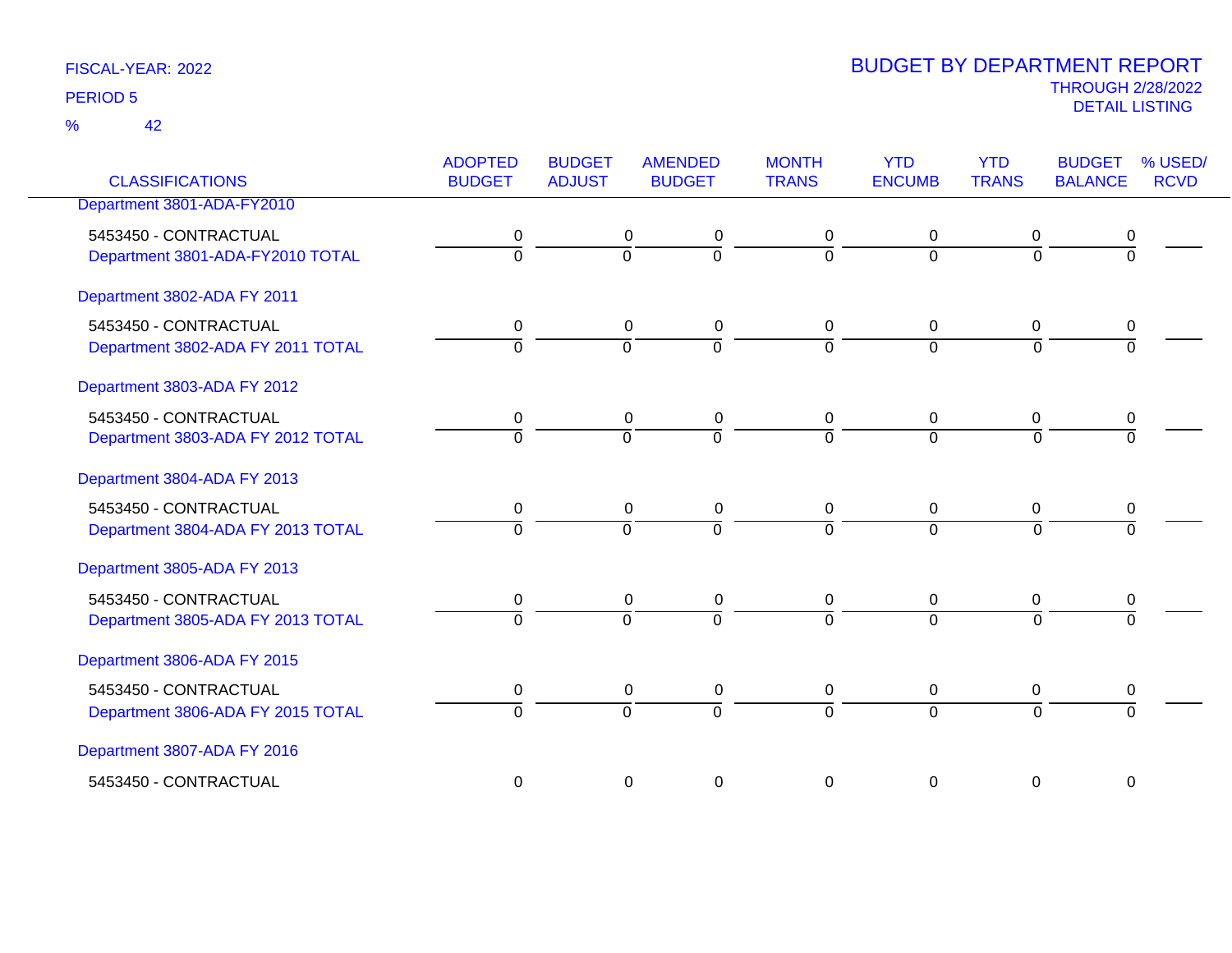42 %

| <b>CLASSIFICATIONS</b>                         | <b>ADOPTED</b><br><b>BUDGET</b> | <b>BUDGET</b><br><b>ADJUST</b> | <b>AMENDED</b><br><b>BUDGET</b> | <b>MONTH</b><br><b>TRANS</b> | <b>YTD</b><br><b>ENCUMB</b> | <b>YTD</b><br><b>TRANS</b> | <b>BUDGET</b><br><b>BALANCE</b> | % USED/<br><b>RCVD</b> |
|------------------------------------------------|---------------------------------|--------------------------------|---------------------------------|------------------------------|-----------------------------|----------------------------|---------------------------------|------------------------|
| Department 3807-ADA FY 2016 TOTAL              | 0                               | 0                              | $\overline{0}$                  | 0                            | $\Omega$                    | 0                          | $\Omega$                        |                        |
| Department 3808-ADA FY 2017                    |                                 |                                |                                 |                              |                             |                            |                                 |                        |
| 5453450 - CONTRACTUAL                          | 0                               | 0                              | 0                               | 0                            | 0                           | 0                          | 0                               |                        |
| Department 3808-ADA FY 2017 TOTAL              | $\overline{0}$                  | 0                              | ō                               | $\Omega$                     | $\overline{0}$              | $\overline{0}$             | 0                               |                        |
| Department 3809-ADA FY18-20                    |                                 |                                |                                 |                              |                             |                            |                                 |                        |
| 5413450 - CONTRACTUAL SERVICES                 | 0                               | 0                              | 0                               | 0                            | $\Omega$                    | $\Omega$                   | 0                               |                        |
| 5415210 - SUPPLIES                             | 0                               | $\Omega$                       | 0                               | 0                            | $\Omega$                    | 0                          | 0                               |                        |
| Department 3809-ADA FY18-20 TOTAL              | $\Omega$                        | $\overline{0}$                 | $\overline{0}$                  | $\Omega$                     | $\Omega$                    | $\overline{0}$             | $\Omega$                        |                        |
| Department 4000-WATER DIST SYS EXTENSION       |                                 |                                |                                 |                              |                             |                            |                                 |                        |
| 5416490 - CONSTRUCTIONS PROJECTS               | 0                               | 0                              | 0                               | 0                            | 0                           | $\Omega$                   | 0                               |                        |
| Department 4000-WATER DIST SYS EXTENSION       | $\mathbf 0$                     | $\overline{0}$                 | $\Omega$                        | $\Omega$                     | $\Omega$                    | $\Omega$                   | $\Omega$                        |                        |
| Department 4010-GOB-WATER & SEWER              |                                 |                                |                                 |                              |                             |                            |                                 |                        |
| 5413100 - PROFESSIONAL SERVICES                | 0                               | $\Omega$                       | 0                               | 0                            | $\Omega$                    | $\Omega$                   | 0                               |                        |
| 5413450 - CONTRACTUAL SERVICES                 | 0                               | $\Omega$                       | $\Omega$                        | 0                            | $\Omega$                    | 0                          | 0                               |                        |
| Department 4010-GOB-WATER & SEWER              | $\Omega$                        | $\Omega$                       | $\Omega$                        | $\Omega$                     | $\Omega$                    | $\Omega$                   | $\Omega$                        |                        |
| Department 4011-GOB-Sanitary Sewer Master Plan |                                 |                                |                                 |                              |                             |                            |                                 |                        |
| 5413100 - PROFESSIONAL SERVICES                | 0                               | $\Omega$                       | $\Omega$                        | $\Omega$                     | $\Omega$                    | $\Omega$                   | $\Omega$                        |                        |
| 5416490 - CONSTRUCTIONS PROJECTS               | 0                               | 1,151,080                      | 1,151,080                       | 1,236                        | 688,526                     | 690,999                    | 460,081                         | 60                     |
| Department 4011-GOB-Sanitary Sewer Master Plan | $\mathbf 0$                     | 1,151,080                      | 1,151,080                       | 1,236                        | 688,526                     | 690,999                    | 460,081                         | 60                     |
| Department 4012-GOB-CITYWIDE ROAD              |                                 |                                |                                 |                              |                             |                            |                                 |                        |
| 5416490 - CONSTRUCTIONS PROJECTS               | 0                               | 6,639                          | 6,639                           | $\Omega$                     |                             | 6,639                      | 0                               | 100                    |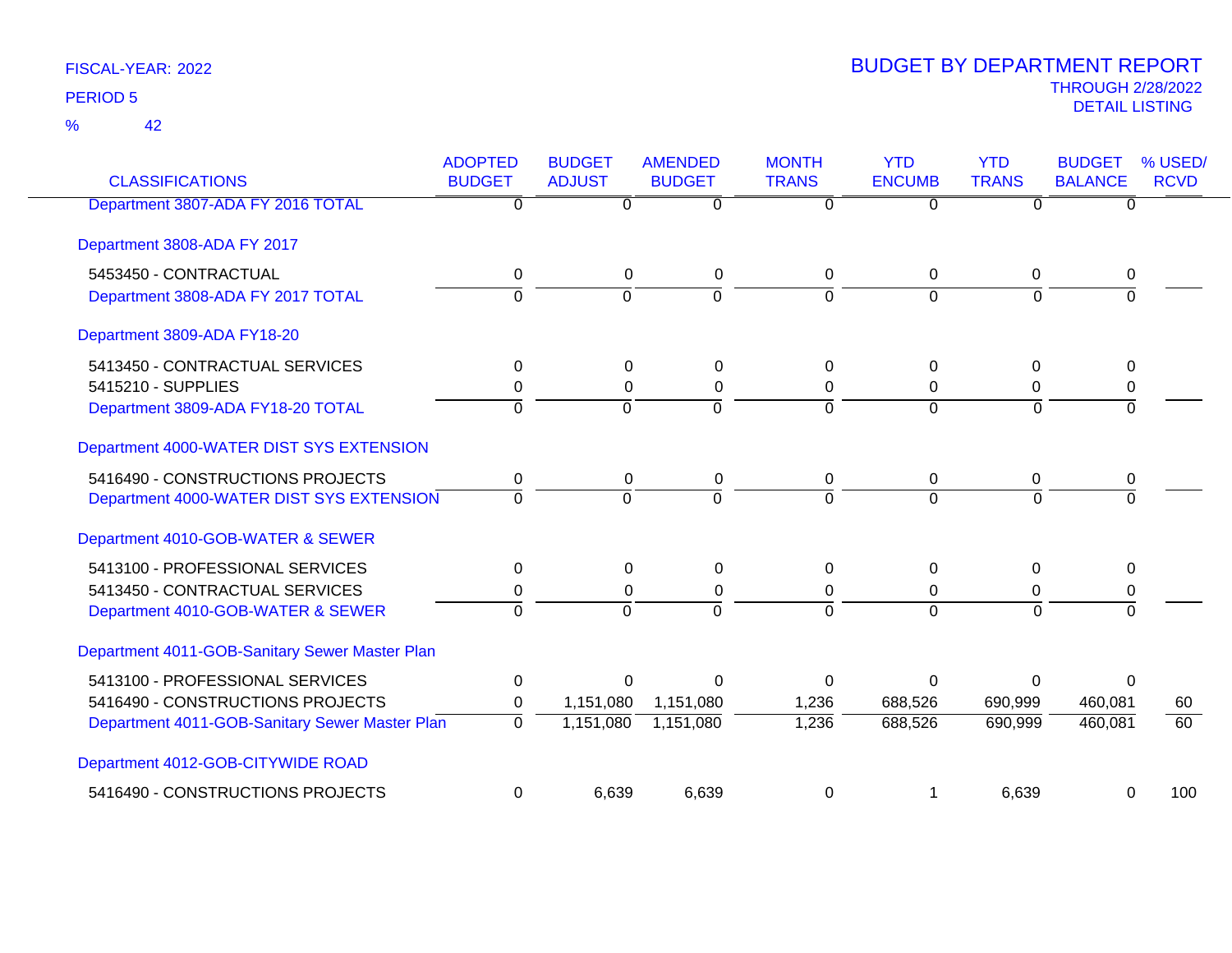42 %

### THROUGH 2/28/2022<br>DETAIL LISTING DETAIL LISTING PERIOD <sup>5</sup> BUDGET BY DEPARTMENT REPORT

| <b>CLASSIFICATIONS</b>                           | <b>BUDGET</b> | <b>ADJUST</b>  | <b>BUDGET</b>  | <b>TRANS</b> | <b>ENCUMB</b>  | <b>TRANS</b> | <b>BALANCE</b> | % USED/<br><b>RCVD</b> |
|--------------------------------------------------|---------------|----------------|----------------|--------------|----------------|--------------|----------------|------------------------|
| Department 4012-GOB-CITYWIDE ROAD                | 0             | 6,639          | 6,639          | $\Omega$     |                | 6,639        | <sup>0</sup>   | 100                    |
| Department 4100-VILLAGERS GRANT-                 |               |                |                |              |                |              |                |                        |
| 5196450 - CAPITAL OUTLAY                         | 0             | 0              | 0              | 0            | 0              | 0            | 0              |                        |
| Department 4100-VILLAGERS GRANT-                 | $\Omega$      | $\Omega$       | $\Omega$       | $\Omega$     | $\Omega$       | $\Omega$     |                |                        |
| Department 4101-VILLAGERS GRANT-                 |               |                |                |              |                |              |                |                        |
| 5196450 - CAPITAL OUTLAY                         | 0             | 0              | 0              | 0            | 0              | 0            | 0              |                        |
| Department 4101-VILLAGERS GRANT-                 | $\Omega$      | $\overline{0}$ | $\overline{0}$ | $\Omega$     | $\overline{0}$ | $\Omega$     | $\Omega$       |                        |
| Department 4200-MPO                              |               |                |                |              |                |              |                |                        |
| 5416490 - CONSTRUCTIONS PROJECTS                 | 0             | 0              | 0              | 0            | 0              | 0            | 0              |                        |
| Department 4200-MPO TOTAL                        | $\Omega$      | $\Omega$       | $\Omega$       | $\Omega$     | $\Omega$       | $\Omega$     |                |                        |
| Department 4201-MPO-Complete Street Policy       |               |                |                |              |                |              |                |                        |
| 5413450 - CONTRACTUAL SERVICES                   | 0             | 0              | 0              | 0            | $\Omega$       | 0            | 0              |                        |
| Department 4201-MPO-Complete Street Policy TOTAL | $\Omega$      | $\Omega$       | $\overline{0}$ | $\Omega$     | $\Omega$       | $\Omega$     |                |                        |
| Department 4300-MDC-NEAT STREETS-CRA TREE        |               |                |                |              |                |              |                |                        |
| 5413450 - CONTRACTUAL SERVICES                   | 0             | 0              | 0              | 0            | 0              | 0            | 0              |                        |
| Department 4300-MDC-NEAT STREETS-CRA TREE        | $\Omega$      | $\Omega$       | $\Omega$       | $\Omega$     | $\Omega$       | $\Omega$     |                |                        |
| Department 4301-MDC Neat Streets-Tree Planting   |               |                |                |              |                |              |                |                        |
| 5413450 - CONTRACTUAL SERVICES                   | 0             | 0              | 0              | 0            | 0              | 0            | 0              |                        |
| Department 4301-MDC Neat Streets-Tree Planting   | $\Omega$      | $\overline{0}$ | $\overline{0}$ | $\Omega$     | $\Omega$       | $\Omega$     | $\overline{0}$ |                        |

Department 4302-MDC Neat Streets-CRA&Downtown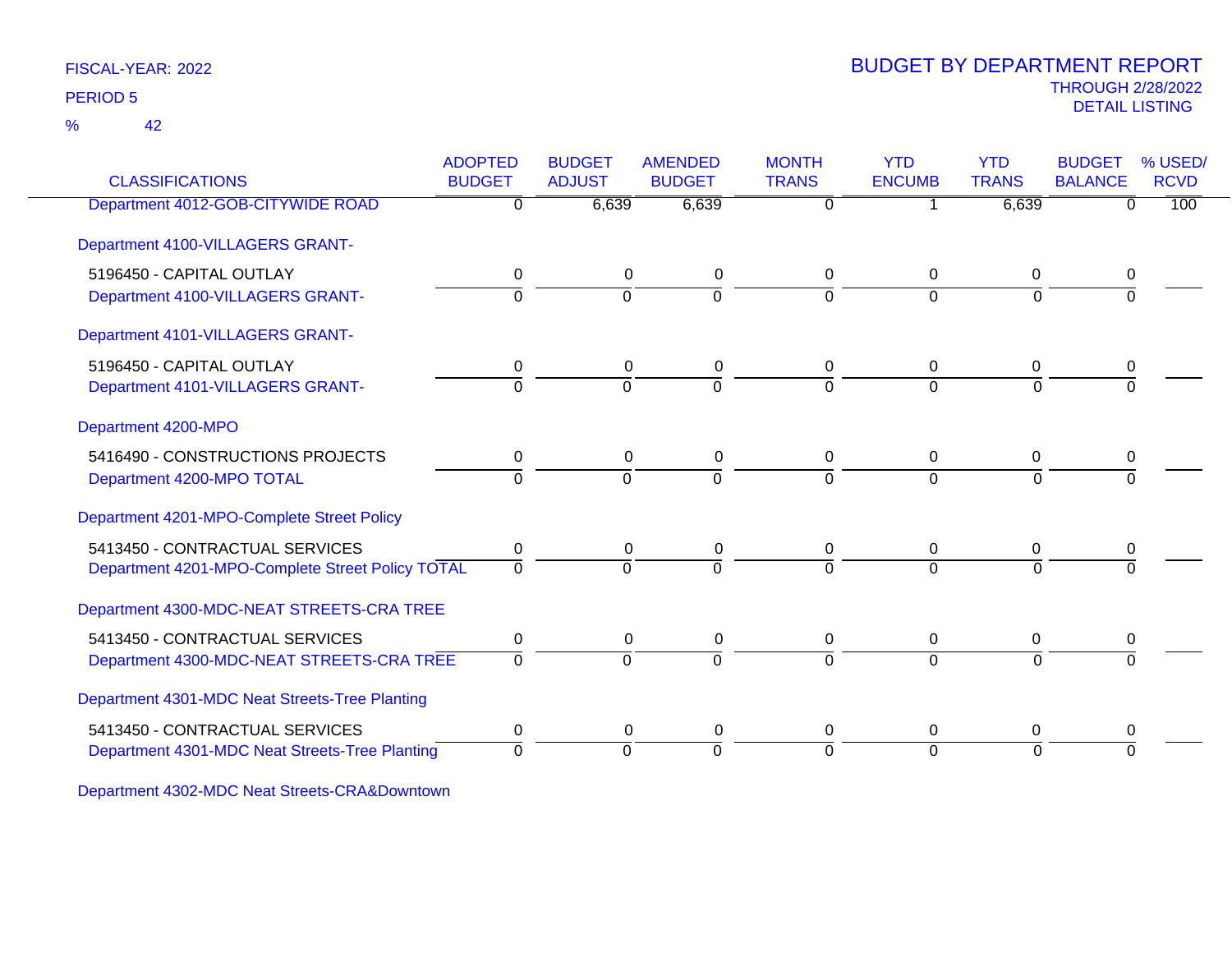|                                               | <b>ADOPTED</b> | <b>BUDGET</b>  | <b>AMENDED</b> | <b>MONTH</b>   | <b>YTD</b>     | <b>YTD</b>     | <b>BUDGET</b>  | % USED/     |
|-----------------------------------------------|----------------|----------------|----------------|----------------|----------------|----------------|----------------|-------------|
| <b>CLASSIFICATIONS</b>                        | <b>BUDGET</b>  | <b>ADJUST</b>  | <b>BUDGET</b>  | <b>TRANS</b>   | <b>ENCUMB</b>  | <b>TRANS</b>   | <b>BALANCE</b> | <b>RCVD</b> |
| 5413450 - CONTRACTUAL SERVICES                | 0              | $\overline{0}$ | 0              | 0              | $\overline{0}$ | 0              | 0              |             |
| Department 4302-MDC Neat Streets-CRA&Downtown | 0              | $\Omega$       | $\overline{0}$ | $\Omega$       | $\Omega$       | $\Omega$       | 0              |             |
| Department 4400-South Miami Garden Club       |                |                |                |                |                |                |                |             |
| 5193450 - CONT. SVCS.                         | 0              | 0              | 0              | 0              | 0              | 0              | 0              |             |
| Department 4400-South Miami Garden Club TOTAL | $\mathbf 0$    | $\mathbf 0$    | ō              | $\overline{0}$ | $\overline{0}$ | $\overline{0}$ | $\overline{0}$ |             |
| Department 4501-ORANGE BOWL YOUTH SPORTS,     |                |                |                |                |                |                |                |             |
| 5723450 - CONTRACTUAL                         | 0              | 0              | 0              | 0              | 0              | 0              | 0              |             |
| Department 4501-ORANGE BOWL YOUTH SPORTS,     | $\Omega$       | $\overline{0}$ | $\overline{0}$ | $\overline{0}$ | $\overline{0}$ | $\Omega$       | $\overline{0}$ |             |
| Department 4601-USA Swimming FY18             |                |                |                |                |                |                |                |             |
| 5723450 - CONTRACTUAL                         | $\mathbf 0$    | $\mathbf 0$    | $\pmb{0}$      | 0              | $\mathbf 0$    | 0              | $\pmb{0}$      |             |
| Department 4601-USA Swimming FY18 TOTAL       | $\Omega$       | $\Omega$       | $\overline{0}$ | $\Omega$       | $\Omega$       | $\Omega$       | $\Omega$       |             |
| <b>EXPENSE TOTAL</b>                          | $\mathbf 0$    | 1,157,719      | 1,157,719      | 1,236          | 688,527        | 697,638        | 460,081        | 60          |
| Fund 114-LOCAL GRANTS FUND TOTAL              |                |                |                |                |                |                |                |             |
| <b>REVENUE</b>                                | 0              | 1,151,080      | 1,151,080      | 0              | $\mathbf 0$    | 6,638          | 1,144,442      |             |
| <b>EXPENSE</b>                                | 0              | 1,157,719      | 1,157,719      | 1,236          | 688,527        | 697,638        | 460,081        | 60          |
| Fund 114-LOCAL GRANTS FUND TOTAL              | 0              | $-6,639$       | $-6,639$       | $-1,236$       | $-688,527$     | $-691,000$     | 684,361        |             |
| Fund 116-HOMETOWN DIST. IMPROVMENT            |                |                |                |                |                |                |                |             |
| <b>REVENUE</b>                                |                |                |                |                |                |                |                |             |
| Department 0000-Description N/A               |                |                |                |                |                |                |                |             |

| PARKING EXCEPTION<br>3419060 |  |  |  |  |
|------------------------------|--|--|--|--|
|                              |  |  |  |  |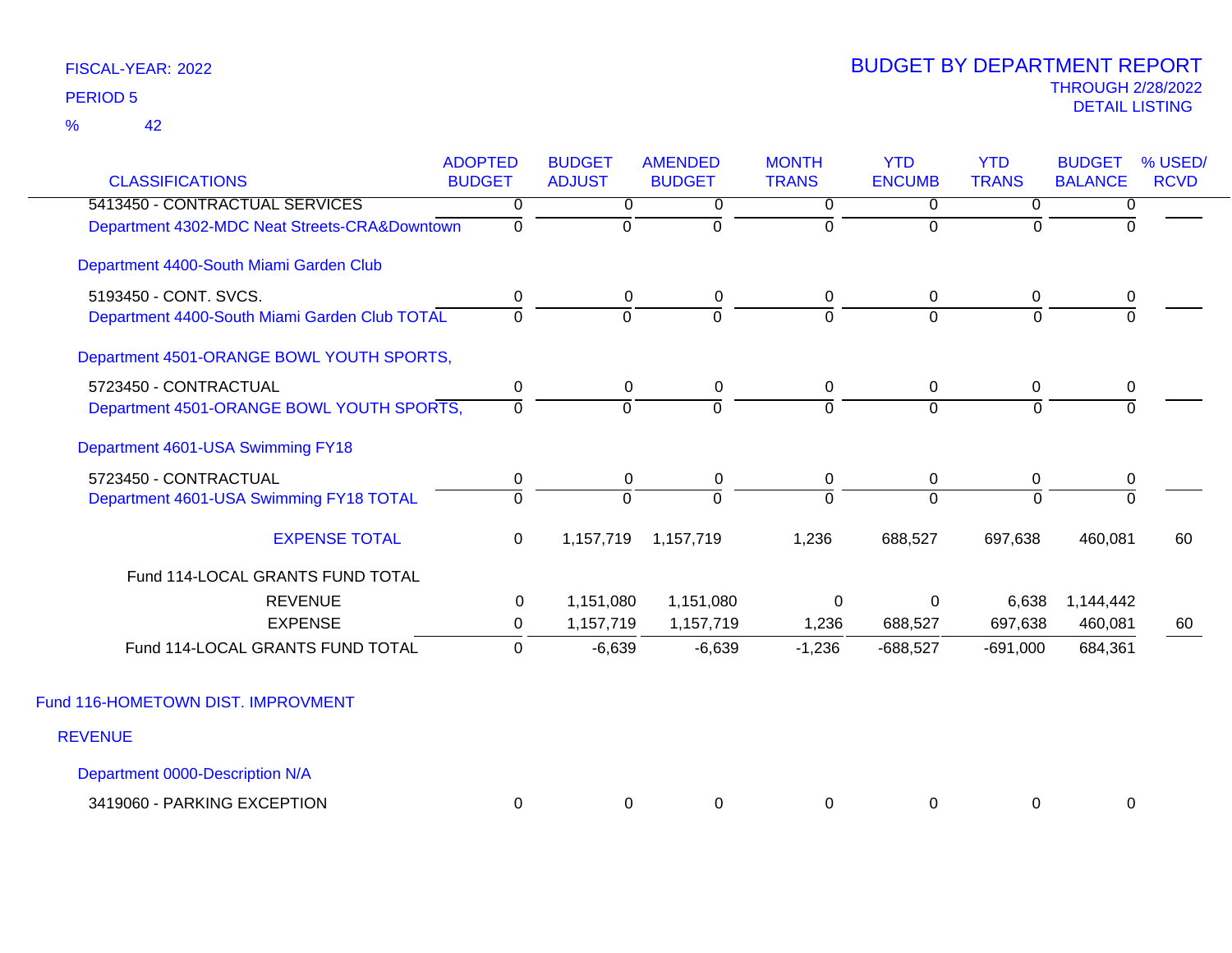42 %

| <b>CLASSIFICATIONS</b>                       | <b>ADOPTED</b><br><b>BUDGET</b> | <b>BUDGET</b><br><b>ADJUST</b> | <b>AMENDED</b><br><b>BUDGET</b> | <b>MONTH</b><br><b>TRANS</b> | <b>YTD</b><br><b>ENCUMB</b> | <b>YTD</b><br><b>TRANS</b> | <b>BUDGET</b><br><b>BALANCE</b> | % USED/<br><b>RCVD</b> |
|----------------------------------------------|---------------------------------|--------------------------------|---------------------------------|------------------------------|-----------------------------|----------------------------|---------------------------------|------------------------|
| 3612000 - INTEREST INCOME                    | $\overline{0}$                  | 0                              | $\mathbf 0$                     | 0                            | 0                           | 0                          | $\overline{0}$                  |                        |
| Department 0000-Description N/A TOTAL        | 0                               | $\overline{0}$                 | ō                               | 0                            | $\overline{0}$              | $\mathbf 0$                | $\overline{\mathfrak{o}}$       |                        |
| <b>REVENUE TOTAL</b>                         | 0                               | 0                              | $\pmb{0}$                       | $\pmb{0}$                    | $\pmb{0}$                   | $\mathbf 0$                | $\mathbf 0$                     |                        |
| <b>EXPENSE</b>                               |                                 |                                |                                 |                              |                             |                            |                                 |                        |
| <b>Department 1410-FINANCE</b>               |                                 |                                |                                 |                              |                             |                            |                                 |                        |
| 5819120 - INTRA-GOV TRANSFER-TO GF           | 1,008                           | 0                              | 1,008                           | $\pmb{0}$                    | 0                           | 1,008                      | $\overline{0}$                  | 100                    |
| Department 1410-FINANCE TOTAL                | 1,008                           | $\overline{0}$                 | 1,008                           | $\overline{0}$               | $\overline{0}$              | 1,008                      | $\overline{0}$                  | 100                    |
| <b>EXPENSE TOTAL</b>                         | 1,008                           | $\mathbf 0$                    | 1,008                           | $\boldsymbol{0}$             | $\pmb{0}$                   | 1,008                      | $\mathbf 0$                     | 100                    |
| Fund 116-HOMETOWN DIST. IMPROVMENT TOTAL     |                                 |                                |                                 |                              |                             |                            |                                 |                        |
| <b>REVENUE</b>                               | $\Omega$                        |                                | 0<br>0                          | 0                            | $\mathbf 0$                 | $\Omega$                   | $\mathbf 0$                     | 100                    |
| <b>EXPENSE</b>                               | 1,008                           |                                | 1,008<br>0                      | 0                            | 0                           | 1,008                      | $\mathbf 0$                     | 100                    |
| Fund 116-HOMETOWN DIST. IMPROVMENT TOTAL     | $-1,008$                        |                                | 0<br>$-1,008$                   | $\mathbf 0$                  | $\mathbf 0$                 | $-1,008$                   | $\mathbf 0$                     |                        |
| <b>Fund 117-Parks Facilities Impact Fees</b> |                                 |                                |                                 |                              |                             |                            |                                 |                        |
| <b>REVENUE</b>                               |                                 |                                |                                 |                              |                             |                            |                                 |                        |
| Department 0000-Description N/A              |                                 |                                |                                 |                              |                             |                            |                                 |                        |
| 3246100 - Impact Fees-Residential            | 0                               | 0                              | 0                               | 0                            | 0                           | 18,148                     | $-18,148$                       |                        |
| 3246200 - Impact Fees-Commercial             | $\Omega$                        | 0                              | $\Omega$                        | $\Omega$                     | $\pmb{0}$                   | $\Omega$                   | $\mathbf 0$                     |                        |
| 3612000 - INTEREST INCOME                    | 1,200                           | $\mathbf 0$                    | 1,200                           | 169                          | 0                           | 888                        | 312                             | 74                     |
| Department 0000-Description N/A TOTAL        | 1,200                           | $\overline{0}$                 | 1,200                           | 169                          | $\overline{0}$              | 19,036                     | $-17,836$                       | 1586                   |
| <b>REVENUE TOTAL</b>                         | 1,200                           | $\mathbf 0$                    | 1,200                           | 169                          | $\mathbf 0$                 | 19,036                     | $-17,836$                       | 1586                   |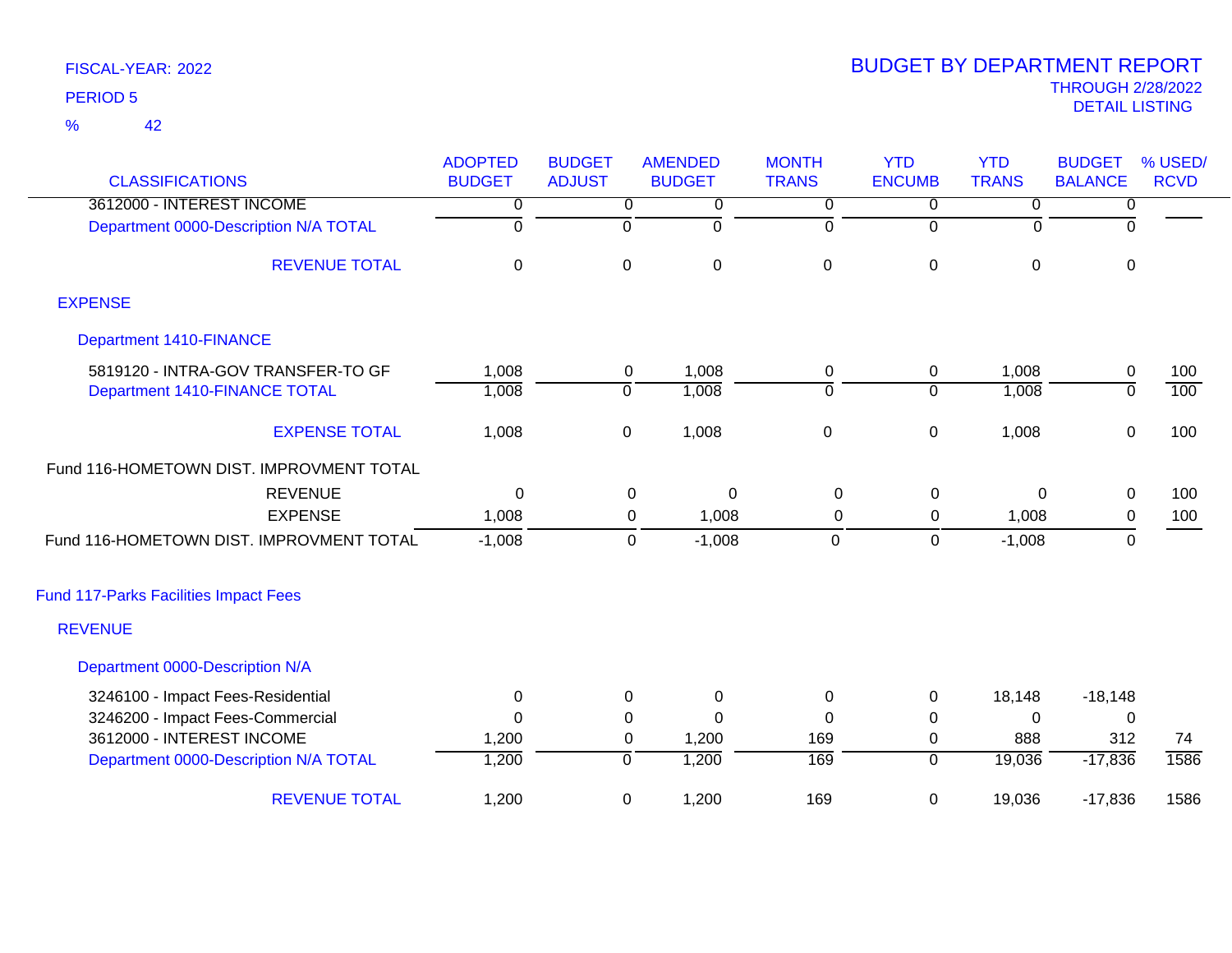42 %

| <b>CLASSIFICATIONS</b>                      | <b>ADOPTED</b><br><b>BUDGET</b> | <b>BUDGET</b><br><b>ADJUST</b> |                | <b>AMENDED</b><br><b>BUDGET</b> | <b>MONTH</b><br><b>TRANS</b> | <b>YTD</b><br><b>ENCUMB</b> | <b>YTD</b><br><b>TRANS</b> | <b>BUDGET</b><br><b>BALANCE</b> | % USED/<br><b>RCVD</b> |
|---------------------------------------------|---------------------------------|--------------------------------|----------------|---------------------------------|------------------------------|-----------------------------|----------------------------|---------------------------------|------------------------|
| <b>EXPENSE</b>                              |                                 |                                |                |                                 |                              |                             |                            |                                 |                        |
| Department 2000-PARKS & RECREATION          |                                 |                                |                |                                 |                              |                             |                            |                                 |                        |
| 5723450 - CONTRACTUAL                       | $\mathbf{0}$                    |                                | $\Omega$       | $\Omega$                        | $\Omega$                     | $\Omega$                    | 0                          | 0                               |                        |
| 5726110 - LAND ACQUISITION                  | $\Omega$                        |                                | 0              | $\Omega$                        | $\Omega$                     | $\Omega$                    | $\Omega$                   | $\pmb{0}$                       |                        |
| 5726440 - CAPITAL IMPROVEMENTS              | 60,000                          |                                | 0              | 60,000                          | 0                            | 60,000                      | 60,000                     | 0                               | 100                    |
| Department 2000-PARKS & RECREATION TOTAL    | 60,000                          |                                | $\overline{0}$ | 60,000                          | ō                            | 60,000                      | 60,000                     | $\overline{0}$                  | 100                    |
| <b>EXPENSE TOTAL</b>                        | 60,000                          |                                | $\mathbf 0$    | 60,000                          | $\mathsf 0$                  | 60,000                      | 60,000                     | $\mathsf 0$                     | 100                    |
| Fund 117-Parks Facilities Impact Fees TOTAL |                                 |                                |                |                                 |                              |                             |                            |                                 |                        |
| <b>REVENUE</b>                              | 1,200                           |                                | 0              | 1,200                           | 169                          | 0                           | 19,036                     | $-17,836$                       | 1586                   |
| <b>EXPENSE</b>                              | 60,000                          |                                | 0              | 60,000                          | 0                            | 60,000                      | 60,000                     | 0                               | 100                    |
| Fund 117-Parks Facilities Impact Fees TOTAL | $-58,800$                       |                                | 0              | $-58,800$                       | 169                          | $-60,000$                   | $-40,964$                  | $-17,836$                       |                        |
| Fund 118-TREE TRUST FUND                    |                                 |                                |                |                                 |                              |                             |                            |                                 |                        |
| <b>REVENUE</b>                              |                                 |                                |                |                                 |                              |                             |                            |                                 |                        |
| Department 0000-Description N/A             |                                 |                                |                |                                 |                              |                             |                            |                                 |                        |
| 3430000 - Tree Trust Fund                   | 0                               |                                | 0              | $\mathbf 0$                     | 500                          | 0                           | 4,000                      | $-4,000$                        |                        |
| 3437000 - CONSERV & RESC MGMT FEES          | 0                               |                                | 0              | 0                               | $\Omega$                     | 0                           | $\Omega$                   | 0                               |                        |
| Department 0000-Description N/A TOTAL       | $\Omega$                        |                                | $\Omega$       | $\overline{0}$                  | $\overline{500}$             | $\overline{0}$              | 4,000                      | $-4,000$                        |                        |
| <b>REVENUE TOTAL</b>                        | $\mathbf 0$                     |                                | 0              | $\mathsf 0$                     | 500                          | 0                           | 4,000                      | $-4,000$                        |                        |
| <b>EXPENSE</b>                              |                                 |                                |                |                                 |                              |                             |                            |                                 |                        |

Department 1750-LANSCAPE MAINTENANCE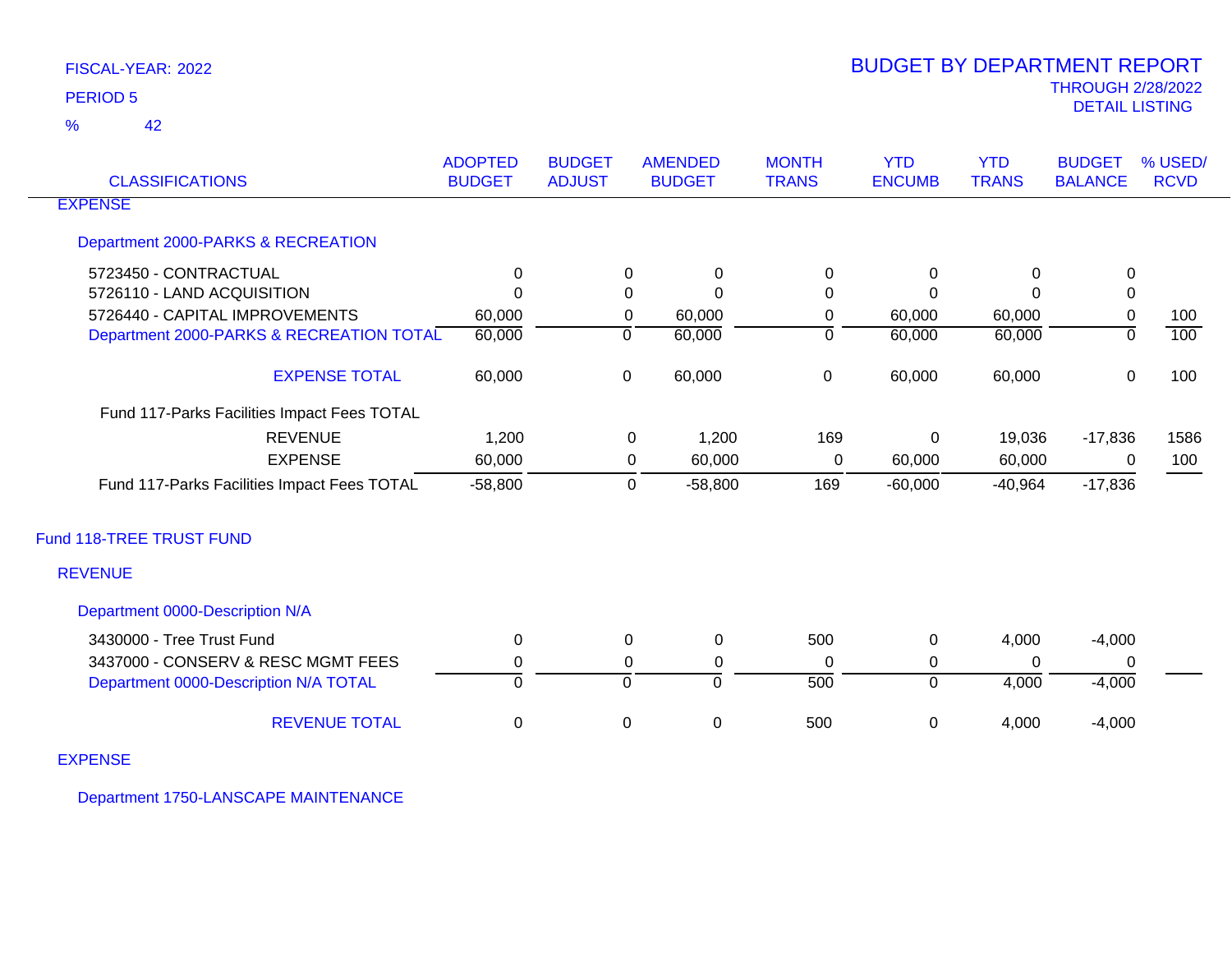| <b>CLASSIFICATIONS</b>                   | <b>ADOPTED</b><br><b>BUDGET</b> | <b>BUDGET</b><br><b>ADJUST</b> | <b>AMENDED</b><br><b>BUDGET</b> | <b>MONTH</b><br><b>TRANS</b> | <b>YTD</b><br><b>ENCUMB</b> | <b>YTD</b><br><b>TRANS</b> | <b>BUDGET</b><br><b>BALANCE</b> | % USED/<br><b>RCVD</b> |
|------------------------------------------|---------------------------------|--------------------------------|---------------------------------|------------------------------|-----------------------------|----------------------------|---------------------------------|------------------------|
| 5193450 - CONT. SVCS.                    | 25,000                          | 25,000                         | 50,000                          | 0                            | 25,000                      | 25,000                     | 25,000                          | $\overline{50}$        |
| Department 1750-LANSCAPE MAINTENANCE     | 25,000                          | 25,000                         | 50,000                          | 0                            | 25,000                      | 25,000                     | 25,000                          | $\overline{50}$        |
| <b>EXPENSE TOTAL</b>                     | 25,000                          | 25,000                         | 50,000                          | $\pmb{0}$                    | 25,000                      | 25,000                     | 25,000                          | 50                     |
| Fund 118-TREE TRUST FUND TOTAL           |                                 |                                |                                 |                              |                             |                            |                                 |                        |
| <b>REVENUE</b>                           | $\Omega$                        | $\Omega$                       | $\mathbf 0$                     | 500                          | $\mathbf 0$                 | 4,000                      | $-4,000$                        | 50                     |
| <b>EXPENSE</b>                           | 25,000                          | 25,000                         | 50,000                          | $\mathbf 0$                  | 25,000                      | 25,000                     | 25,000                          | 50                     |
| Fund 118-TREE TRUST FUND TOTAL           | $-25,000$                       | $-25,000$                      | $-50,000$                       | 500                          | $-25,000$                   | $-21,000$                  | $-29,000$                       |                        |
| <b>Fund 119-Solar Panel Trust Fund</b>   |                                 |                                |                                 |                              |                             |                            |                                 |                        |
| <b>REVENUE</b>                           |                                 |                                |                                 |                              |                             |                            |                                 |                        |
| Department 0000-Description N/A          |                                 |                                |                                 |                              |                             |                            |                                 |                        |
| 3371000 - GENERAL GOVERNMENT             | 0                               | $\mathbf 0$                    | $\pmb{0}$                       | $\pmb{0}$                    | $\boldsymbol{0}$            | $\mathbf 0$                | 0                               |                        |
| Department 0000-Description N/A TOTAL    | $\Omega$                        | $\overline{0}$                 | $\Omega$                        | $\Omega$                     | $\overline{0}$              | $\Omega$                   | $\Omega$                        |                        |
| <b>REVENUE TOTAL</b>                     | $\mathbf 0$                     | $\mathbf 0$                    | $\mathsf 0$                     | $\pmb{0}$                    | $\pmb{0}$                   | $\mathbf 0$                | $\mathbf 0$                     |                        |
| <b>EXPENSE</b>                           |                                 |                                |                                 |                              |                             |                            |                                 |                        |
| Department 1790-ENGINEERING & CONSTRUCTN |                                 |                                |                                 |                              |                             |                            |                                 |                        |
| 5193450 - CONT. SVCS.                    | 0                               | $\Omega$                       | 0                               | 0                            | $\pmb{0}$                   | 0                          | $\mathbf 0$                     |                        |
| 5196450 - CAPITAL OUTLAY                 | $\mathbf 0$                     | 0                              | 0                               | $\pmb{0}$                    | 0                           | 0                          | 0                               |                        |
| Department 1790-ENGINEERING & CONSTRUCTN | $\overline{0}$                  | $\mathbf 0$                    | $\mathbf 0$                     | $\mathbf 0$                  | $\mathbf 0$                 | $\mathbf 0$                | $\mathbf 0$                     |                        |
| <b>EXPENSE TOTAL</b>                     | 0                               | 0                              | $\mathbf 0$                     | 0                            | 0                           | 0                          | 0                               |                        |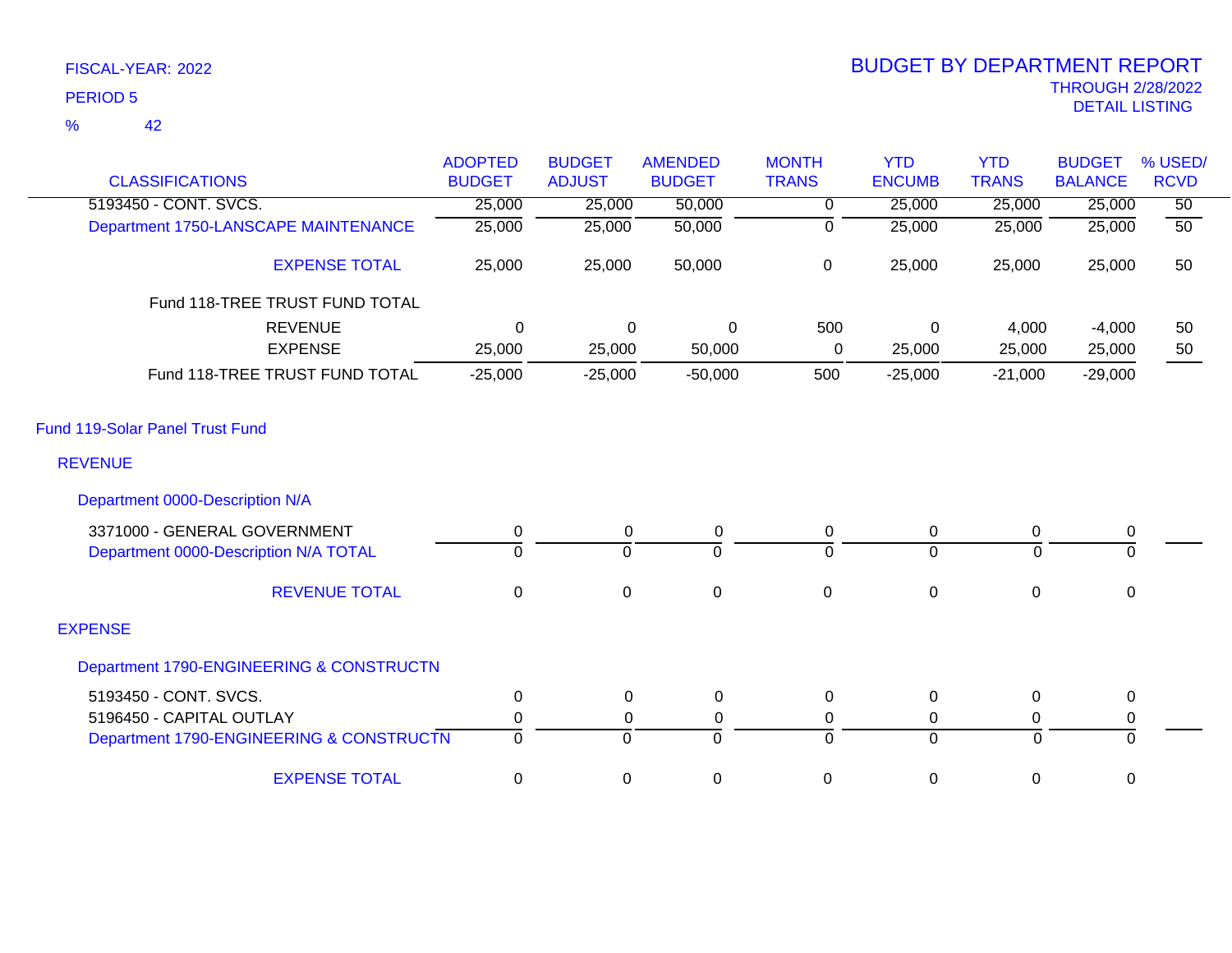42 %

### THROUGH 2/28/2022<br>DETAIL LISTING DETAIL LISTING PERIOD <sup>5</sup> BUDGET BY DEPARTMENT REPORT

| <b>CLASSIFICATIONS</b>                     | <b>ADOPTED</b><br><b>BUDGET</b> | <b>BUDGET</b><br><b>ADJUST</b> | <b>AMENDED</b><br><b>BUDGET</b> | <b>MONTH</b><br><b>TRANS</b> | <b>YTD</b><br><b>ENCUMB</b> | <b>YTD</b><br><b>TRANS</b> | <b>BUDGET</b><br>% USED/<br><b>RCVD</b><br><b>BALANCE</b> |    |
|--------------------------------------------|---------------------------------|--------------------------------|---------------------------------|------------------------------|-----------------------------|----------------------------|-----------------------------------------------------------|----|
| Fund 119-Solar Panel Trust Fund TOTAL      |                                 |                                |                                 |                              |                             |                            |                                                           |    |
| <b>REVENUE</b>                             | $\mathbf 0$                     |                                | $\Omega$                        | $\mathbf 0$<br>$\mathbf 0$   | $\mathbf 0$                 | $\mathbf 0$                | $\mathbf 0$                                               |    |
| <b>EXPENSE</b>                             | 0                               |                                | 0                               | $\mathbf 0$<br>0             | $\mathbf 0$                 | $\mathbf 0$                | $\pmb{0}$                                                 | 50 |
| Fund 119-Solar Panel Trust Fund TOTAL      | $\Omega$                        |                                | $\mathbf 0$                     | $\overline{0}$<br>0          | 0                           | $\mathbf 0$                | $\mathbf 0$                                               |    |
| Fund 120-FEDERAL GRANT FUND                |                                 |                                |                                 |                              |                             |                            |                                                           |    |
| <b>REVENUE</b>                             |                                 |                                |                                 |                              |                             |                            |                                                           |    |
| Department 0000-Description N/A            |                                 |                                |                                 |                              |                             |                            |                                                           |    |
| 3311000 - REVENUE                          | $\mathbf{0}$                    | 0                              | $\mathbf 0$                     | $\Omega$                     | 0                           | 0                          | 0                                                         |    |
| 3699201 - MISC. OTHERS                     | $\Omega$                        | $\Omega$                       | $\Omega$                        | $\Omega$                     | $\Omega$                    | $\Omega$                   | 0                                                         |    |
| 3699294 - PRIOR YEAR ENCUMBRANCES          | 0                               | 0                              | 0                               | $\Omega$                     | 0                           | 0                          | $\pmb{0}$                                                 |    |
| Department 0000-Description N/A TOTAL      | $\Omega$                        | $\Omega$                       | $\Omega$                        | $\Omega$                     | $\Omega$                    | $\Omega$                   | $\Omega$                                                  |    |
| Department 3301-CDBG MURRAY PARK POOL      |                                 |                                |                                 |                              |                             |                            |                                                           |    |
| 3311000 - REVENUE                          | $\mathbf 0$                     |                                | $\mathbf 0$<br>$\mathbf 0$      | $\mathbf 0$                  | $\mathbf 0$                 | 0                          | 0                                                         |    |
| Department 3301-CDBG MURRAY PARK POOL      | $\Omega$                        | $\Omega$                       | $\overline{0}$                  | $\Omega$                     | $\overline{0}$              | $\Omega$                   | $\Omega$                                                  |    |
| Department 3302-CDBG STREET LIGHTING       |                                 |                                |                                 |                              |                             |                            |                                                           |    |
| 3311000 - REVENUE                          | $\pmb{0}$                       | $\mathbf 0$                    | $\pmb{0}$                       | $\mathbf 0$                  | $\mathbf 0$                 | 0                          | $\pmb{0}$                                                 |    |
| Department 3302-CDBG STREET LIGHTING TOTAL | $\Omega$                        | $\Omega$                       | $\Omega$                        | $\Omega$                     | $\Omega$                    | $\Omega$                   | $\Omega$                                                  |    |
| Department 3303-CDBG SW 66 ST IMPROV PHASE |                                 |                                |                                 |                              |                             |                            |                                                           |    |
| 3311000 - REVENUE                          | 0                               |                                | 0<br>0                          | 0                            | $\mathbf 0$                 | 0                          | 0                                                         |    |
| Department 3303-CDBG SW 66 ST IMPROV PHASE | $\overline{0}$                  | $\Omega$                       | $\overline{0}$                  | $\overline{0}$               | $\overline{0}$              | $\mathbf{0}$               | $\Omega$                                                  |    |

Department 3304-CDBG MARSHALL WILLIAMSON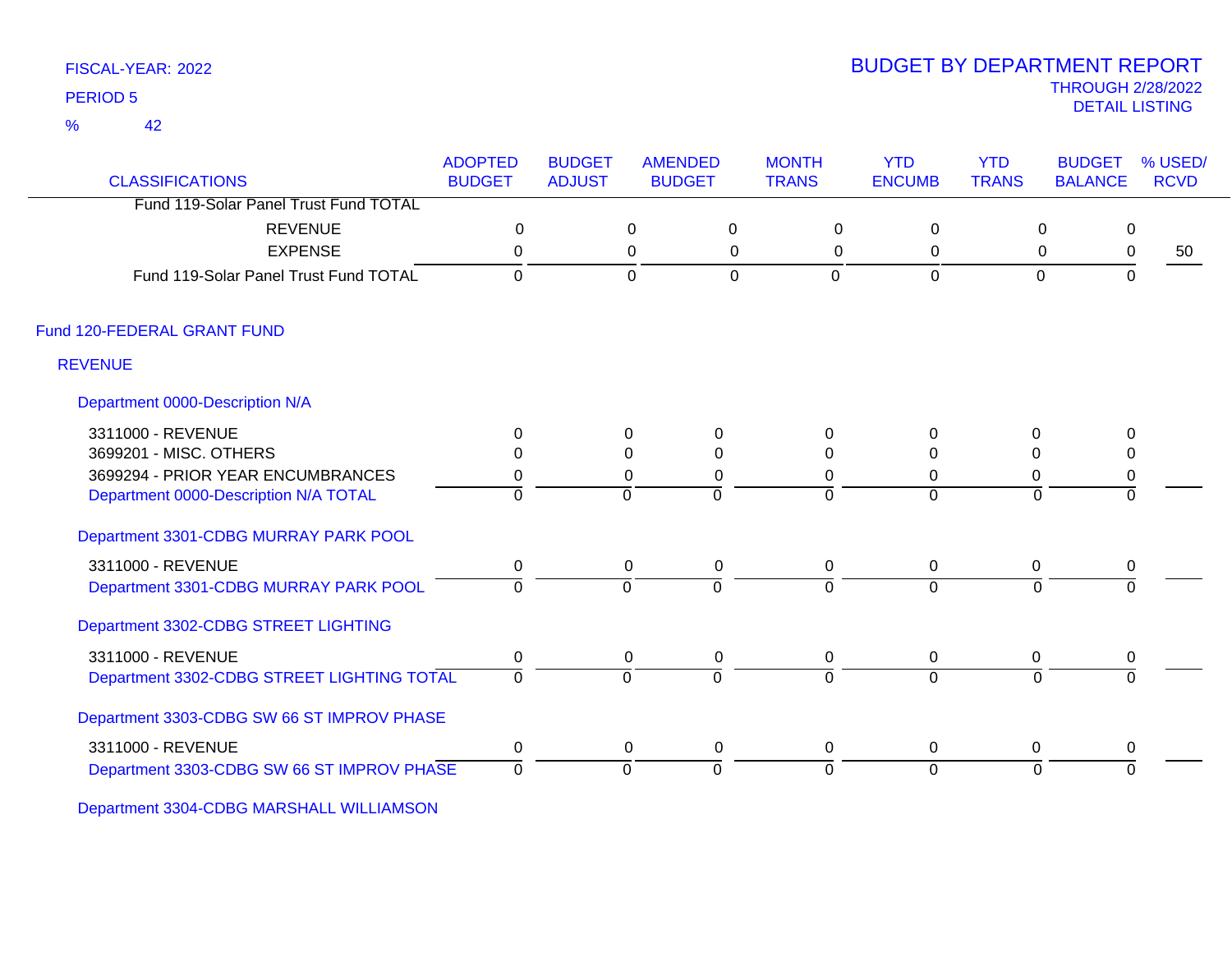| <b>CLASSIFICATIONS</b>                        | <b>ADOPTED</b><br><b>BUDGET</b> | <b>BUDGET</b><br><b>ADJUST</b> | <b>AMENDED</b><br><b>BUDGET</b> | <b>MONTH</b><br><b>TRANS</b> | <b>YTD</b><br><b>ENCUMB</b> | <b>YTD</b><br><b>TRANS</b> | <b>BUDGET</b><br>% USED/<br><b>BALANCE</b><br><b>RCVD</b> |  |
|-----------------------------------------------|---------------------------------|--------------------------------|---------------------------------|------------------------------|-----------------------------|----------------------------|-----------------------------------------------------------|--|
| 3311000 - REVENUE                             | 0                               |                                |                                 | $\Omega$                     | $\Omega$                    |                            |                                                           |  |
| Department 3304-CDBG MARSHALL WILLIAMSON      | $\Omega$                        | 0<br>$\mathbf 0$               | 0<br>$\Omega$                   | $\Omega$                     | $\Omega$                    | 0<br>$\Omega$              | 0<br>$\Omega$                                             |  |
| Department 3305-CDBG MURRAY PARK FIELD        |                                 |                                |                                 |                              |                             |                            |                                                           |  |
| 3311000 - REVENUE                             | 0                               | 0                              | 0                               | 0                            | 0                           | 0                          | 0                                                         |  |
| Department 3305-CDBG MURRAY PARK FIELD        | $\Omega$                        | $\overline{0}$                 | $\Omega$                        | $\Omega$                     | $\Omega$                    | $\Omega$                   | $\Omega$                                                  |  |
| Department 3306-CDBG SW 64 BIKE LANE & ST IMP |                                 |                                |                                 |                              |                             |                            |                                                           |  |
| 3311000 - REVENUE                             | 0                               | 0                              | 0                               | 0                            | $\mathbf 0$                 | $\mathbf 0$                | 0                                                         |  |
| Department 3306-CDBG SW 64 BIKE LANE & ST IMP | $\Omega$                        | $\Omega$                       | $\Omega$                        | $\Omega$                     | $\Omega$                    | $\Omega$                   | <sup>0</sup>                                              |  |
| Department 3307-CDBG-AFTER SCHOOL             |                                 |                                |                                 |                              |                             |                            |                                                           |  |
| 3311000 - REVENUE                             | 0                               | $\mathbf 0$                    | 0                               | 0                            | $\Omega$                    | 0                          | 0                                                         |  |
| Department 3307-CDBG-AFTER SCHOOL             | $\overline{0}$                  | $\overline{0}$                 | $\Omega$                        | $\Omega$                     | $\Omega$                    | $\Omega$                   |                                                           |  |
| Department 3308-CDBG-TENNIS LESSONS           |                                 |                                |                                 |                              |                             |                            |                                                           |  |
| 3311000 - REVENUE                             | 0                               | $\pmb{0}$                      | 0                               | 0                            | 0                           | 0                          | 0                                                         |  |
| Department 3308-CDBG-TENNIS LESSONS TOTAL     | $\Omega$                        | $\Omega$                       | $\Omega$                        | $\Omega$                     | $\Omega$                    | $\Omega$                   | $\Omega$                                                  |  |
| Department 3309-CDBG BREWER PARK              |                                 |                                |                                 |                              |                             |                            |                                                           |  |
| 3311000 - REVENUE                             | 0                               | 0                              | 0                               | 0                            | 0                           | 0                          | 0                                                         |  |
| Department 3309-CDBG BREWER PARK              | $\Omega$                        | $\Omega$                       | $\Omega$                        | $\Omega$                     | $\Omega$                    | $\Omega$                   |                                                           |  |
| Department 3310-CDBG COMM CTR RENOVATION      |                                 |                                |                                 |                              |                             |                            |                                                           |  |
| 3311000 - REVENUE                             | 0                               | $\Omega$                       | 0                               | $\Omega$                     | $\Omega$                    | $\Omega$                   | 0                                                         |  |
| Department 3310-CDBG COMM CTR RENOVATION      | $\Omega$                        | $\mathbf 0$                    | $\Omega$                        | $\Omega$                     | $\Omega$                    | $\Omega$                   | $\Omega$                                                  |  |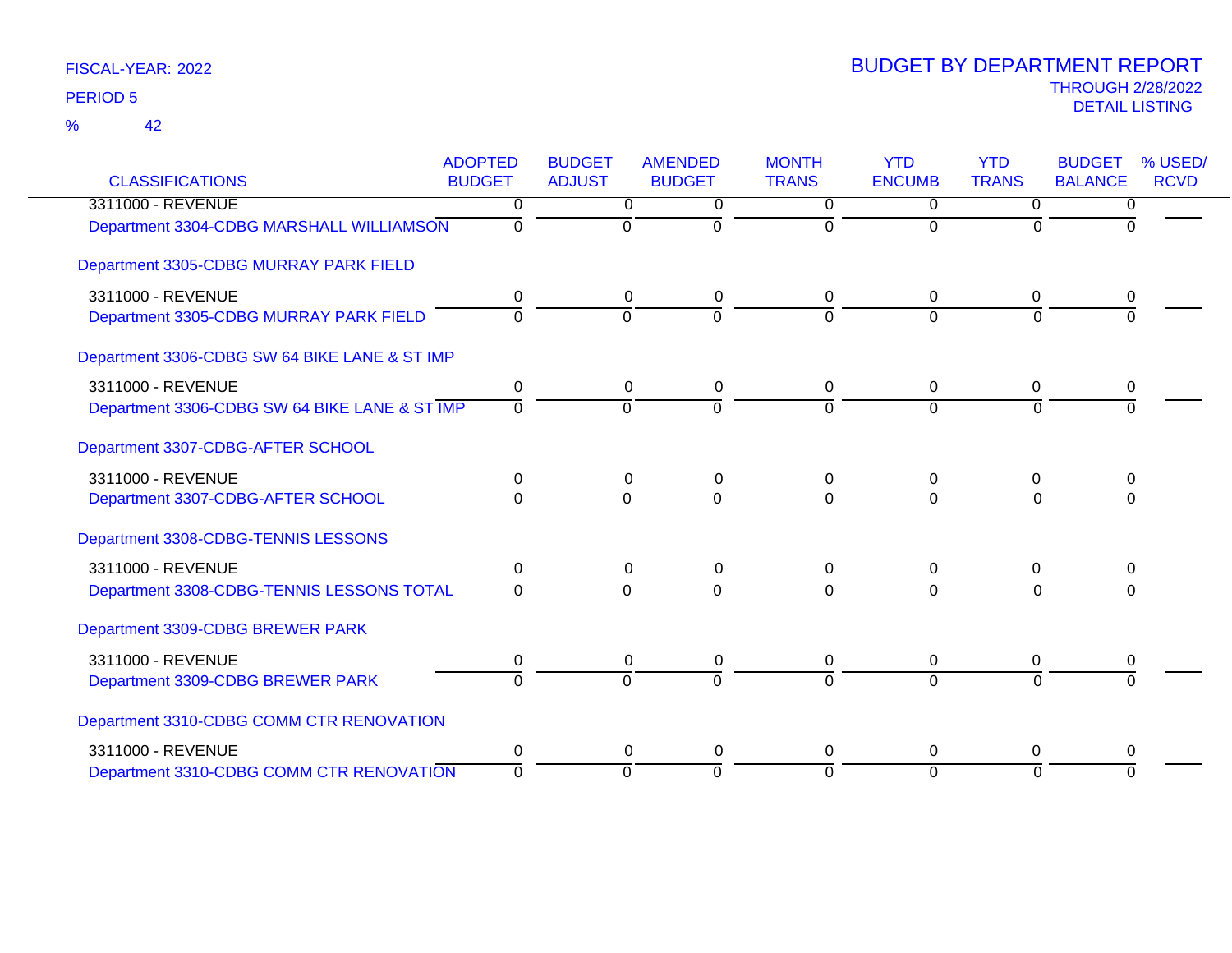42 %

| <b>CLASSIFICATIONS</b>                                                           | <b>ADOPTED</b><br><b>BUDGET</b> | <b>BUDGET</b><br><b>ADJUST</b> | <b>AMENDED</b><br><b>BUDGET</b> | <b>MONTH</b><br><b>TRANS</b> | <b>YTD</b><br><b>ENCUMB</b> | <b>YTD</b><br><b>TRANS</b>    | <b>BUDGET</b><br><b>BALANCE</b> | % USED/<br><b>RCVD</b> |
|----------------------------------------------------------------------------------|---------------------------------|--------------------------------|---------------------------------|------------------------------|-----------------------------|-------------------------------|---------------------------------|------------------------|
| Department 3311-CDBG-SENIOR MEALS PROGRAM                                        |                                 |                                |                                 |                              |                             |                               |                                 |                        |
| 3311000 - REVENUE<br>Department 3311-CDBG-SENIOR MEALS PROGRAM                   | 0<br>$\overline{0}$             | 0<br>$\Omega$                  | 0<br>$\overline{0}$             | 0<br>$\Omega$                | 0<br>$\Omega$               | 0<br>$\Omega$                 | 0<br>$\Omega$                   |                        |
| Department 3312-CDBG-SENIOR MEALS PROGRAM                                        |                                 |                                |                                 |                              |                             |                               |                                 |                        |
| 3311000 - REVENUE<br>Department 3312-CDBG-SENIOR MEALS PROGRAM                   | 0<br>$\Omega$                   | 0<br>$\Omega$                  | 0<br>$\Omega$                   | 0<br>$\Omega$                | 0<br>$\Omega$               | 0<br>$\Omega$                 | 0                               |                        |
| Department 3313-CDBG-MARSHALL WILLIAMSON                                         |                                 |                                |                                 |                              |                             |                               |                                 |                        |
| 3311000 - REVENUE<br>Department 3313-CDBG-MARSHALL WILLIAMSON                    | 0<br>$\overline{0}$             | 101,149<br>101,149             | 101,149<br>101,149              | 0<br>$\Omega$                | 0<br>$\overline{0}$         | $\mathbf 0$<br>$\overline{0}$ | 101,149<br>101,149              |                        |
| Department 3314-FY 2019 CDBG Sr Meals                                            |                                 |                                |                                 |                              |                             |                               |                                 |                        |
| 3311000 - REVENUE<br>Department 3314-FY 2019 CDBG Sr Meals TOTAL                 | 0<br>$\Omega$                   | 0<br>$\overline{0}$            | 0<br>$\overline{0}$             | 0<br>$\Omega$                | 0<br>$\Omega$               | 0<br>$\Omega$                 | 0<br>$\Omega$                   |                        |
| Department 3315-FY 2020 CDBG SENIOR MEALS                                        |                                 |                                |                                 |                              |                             |                               |                                 |                        |
| 3311000 - REVENUE<br>Department 3315-FY 2020 CDBG SENIOR MEALS                   | 0<br>$\Omega$                   | 0<br>$\Omega$                  | 0<br>$\overline{0}$             | 0<br>$\Omega$                | 0<br>$\Omega$               | 0<br>$\Omega$                 | 0<br>$\Omega$                   |                        |
| Department 3405-2013 JAG A-Form Interface Cont                                   |                                 |                                |                                 |                              |                             |                               |                                 |                        |
| 3311000 - REVENUE                                                                | 0<br>$\Omega$                   | 0<br>$\Omega$                  | 0<br>$\Omega$                   | 0<br>$\Omega$                | $\mathbf 0$<br>$\Omega$     | 0<br>$\Omega$                 | 0                               |                        |
| Department 3405-2013 JAG A-Form Interface Cont<br>Department 3406-BYRNE-JAG 2013 |                                 |                                |                                 |                              |                             |                               |                                 |                        |
| 3311000 - REVENUE                                                                | 0                               | 0                              | 0                               | 0                            | 0                           | 0                             | 0                               |                        |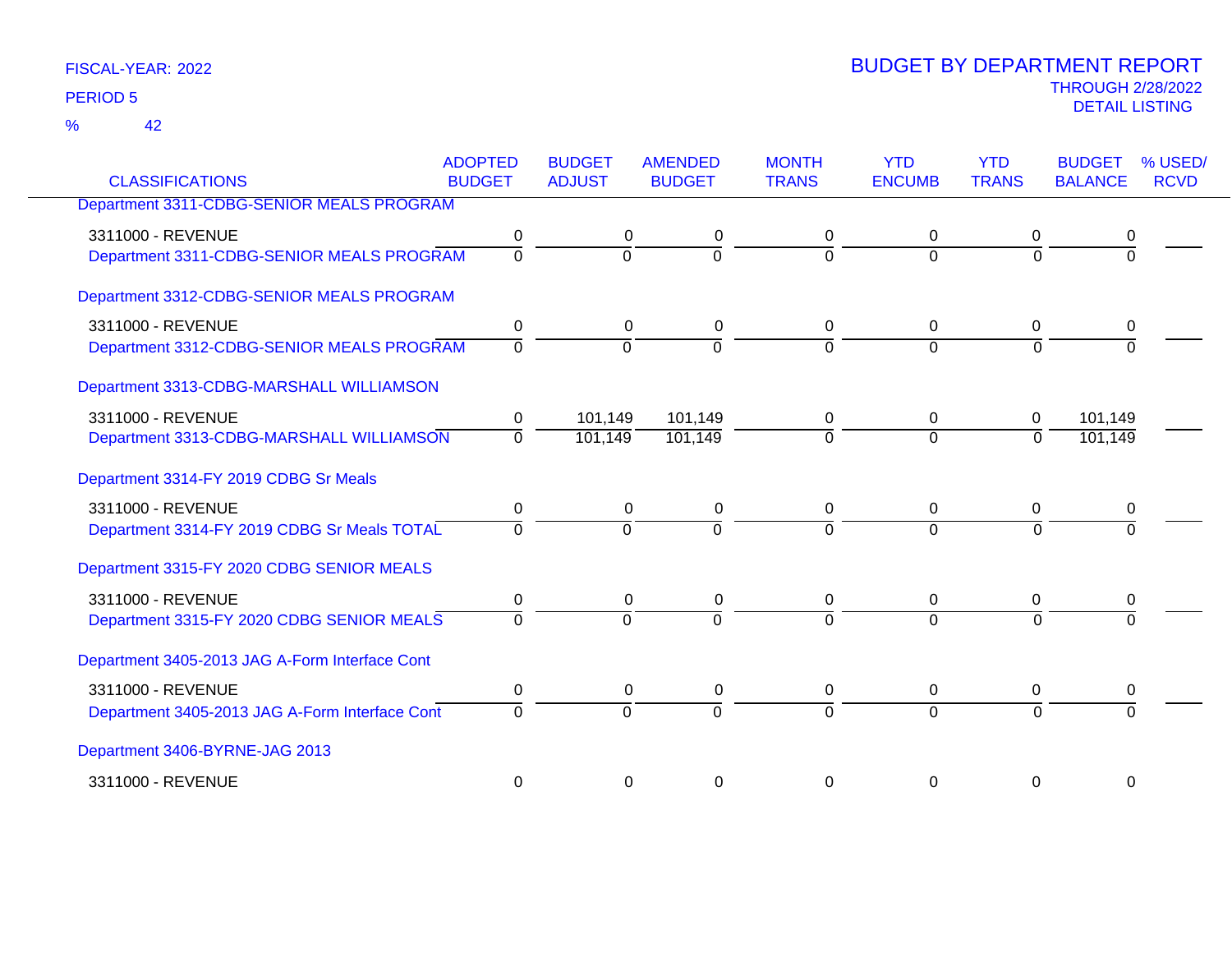42 %

### THROUGH 2/28/2022<br>DETAIL LISTING DETAIL LISTING PERIOD <sup>5</sup> BUDGET BY DEPARTMENT REPORT

| <b>CLASSIFICATIONS</b>                      | <b>ADOPTED</b><br><b>BUDGET</b> | <b>BUDGET</b><br><b>ADJUST</b> | <b>AMENDED</b><br><b>BUDGET</b> | <b>MONTH</b><br><b>TRANS</b> | <b>YTD</b><br><b>ENCUMB</b> | <b>YTD</b><br><b>TRANS</b> | <b>BUDGET</b><br><b>BALANCE</b> | % USED/<br><b>RCVD</b> |
|---------------------------------------------|---------------------------------|--------------------------------|---------------------------------|------------------------------|-----------------------------|----------------------------|---------------------------------|------------------------|
| Department 3406-BYRNE-JAG 2013 TOTAL        | $\overline{0}$                  |                                | $\overline{0}$<br>0             | 0                            | $\overline{0}$              | $\Omega$                   | $\Omega$                        |                        |
| Department 3407-BYRNE-JAG VEH BURGLARY      |                                 |                                |                                 |                              |                             |                            |                                 |                        |
| 3311000 - REVENUE                           | $\pmb{0}$                       |                                | 0<br>0                          | 0                            | 0                           | $\mathbf 0$                | 0                               |                        |
| Department 3407-BYRNE-JAG VEH BURGLARY 2013 | $\mathbf 0$                     |                                | $\Omega$<br>$\Omega$            | $\Omega$                     | $\Omega$                    | $\Omega$                   | <sup>0</sup>                    |                        |
| Department 3408-BYRNE-JAG 2014              |                                 |                                |                                 |                              |                             |                            |                                 |                        |
| 3311000 - REVENUE                           | 0                               |                                | 0<br>0                          | 0                            | $\Omega$                    | 0                          | 0                               |                        |
| Department 3408-BYRNE-JAG 2014 TOTAL        | $\Omega$                        |                                | $\overline{0}$<br>$\Omega$      | $\Omega$                     | $\Omega$                    | $\Omega$                   | $\Omega$                        |                        |
| Department 3409-BYRNE-JAG 2014              |                                 |                                |                                 |                              |                             |                            |                                 |                        |
| 3311000 - REVENUE                           | 0                               |                                | 0<br>0                          | 0                            | $\overline{0}$              | 0                          | 0                               |                        |
| Department 3409-BYRNE-JAG 2014 TOTAL        | $\Omega$                        |                                | $\Omega$<br>$\Omega$            | $\Omega$                     | $\Omega$                    | $\Omega$                   | $\Omega$                        |                        |
| Department 3410-BYRNE-JAG FY15              |                                 |                                |                                 |                              |                             |                            |                                 |                        |
| 3311000 - REVENUE                           | 0                               |                                | 0<br>0                          | 0                            | $\mathbf{0}$                | 0                          | 0                               |                        |
| Department 3410-BYRNE-JAG FY15 TOTAL        | $\overline{0}$                  |                                | $\overline{0}$<br>$\Omega$      | $\Omega$                     | $\Omega$                    | $\Omega$                   | $\Omega$                        |                        |
| Department 3411-BYRNE-JAG FY15-2            |                                 |                                |                                 |                              |                             |                            |                                 |                        |
| 3311000 - REVENUE                           | $\pmb{0}$                       |                                | 0<br>0                          | 0                            | 0                           | 0                          | 0                               |                        |
| Department 3411-BYRNE-JAG FY15-2 TOTAL      | $\Omega$                        |                                | $\Omega$<br>$\Omega$            | $\Omega$                     | $\Omega$                    | $\Omega$                   | $\Omega$                        |                        |
| Department 3412-BYRNE-JAG FY16 2 TABLETS    |                                 |                                |                                 |                              |                             |                            |                                 |                        |
| 3311000 - REVENUE                           | 0                               |                                | 0<br>0                          | 0                            | $\mathbf 0$                 | 0                          | 0                               |                        |
| Department 3412-BYRNE-JAG FY16 2 TABLETS    | $\Omega$                        |                                | $\Omega$<br>$\Omega$            | $\Omega$                     | $\Omega$                    | $\Omega$                   | $\Omega$                        |                        |

Department 3413-BYRNE-JAG FY16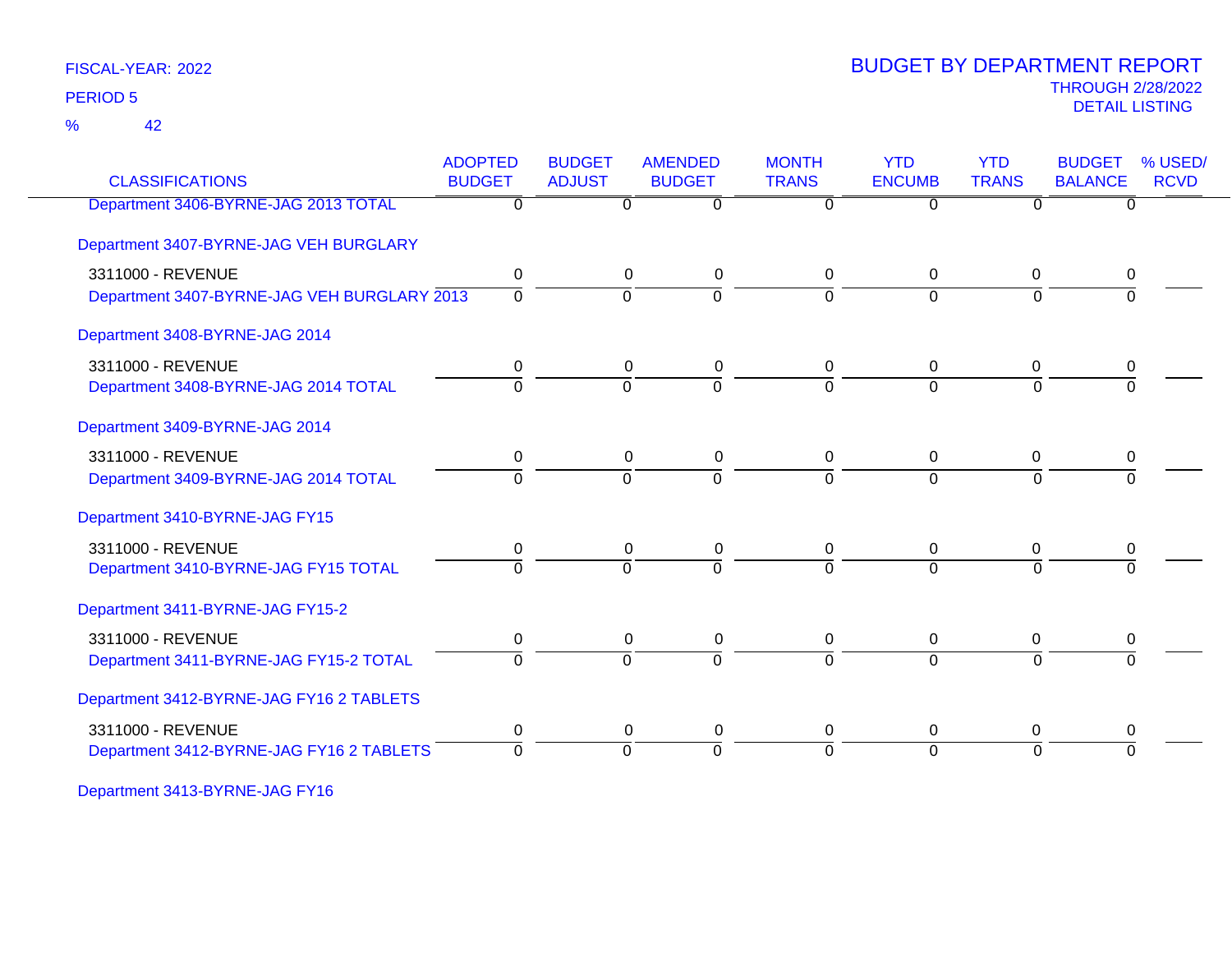|                                         | <b>ADOPTED</b> | <b>BUDGET</b>  | <b>AMENDED</b> | <b>MONTH</b> | <b>YTD</b>     | <b>YTD</b>     | <b>BUDGET</b>  | % USED/     |
|-----------------------------------------|----------------|----------------|----------------|--------------|----------------|----------------|----------------|-------------|
| <b>CLASSIFICATIONS</b>                  | <b>BUDGET</b>  | <b>ADJUST</b>  | <b>BUDGET</b>  | <b>TRANS</b> | <b>ENCUMB</b>  | <b>TRANS</b>   | <b>BALANCE</b> | <b>RCVD</b> |
| 3311000 - REVENUE                       | 0              | 0              | 0              | $\mathbf 0$  | 0              | 0              | 0              |             |
| Department 3413-BYRNE-JAG FY16 TOTAL    | 0              | $\overline{0}$ | $\Omega$       | $\Omega$     | $\overline{0}$ | $\Omega$       | $\Omega$       |             |
| Department 3414-BYRNE JAG-FY17          |                |                |                |              |                |                |                |             |
| 3311000 - REVENUE                       | 0              | $\mathbf 0$    | $\mathbf 0$    | 0            | 0              | 0              | 0              |             |
| Department 3414-BYRNE JAG-FY17 TOTAL    | $\Omega$       | $\Omega$       | $\overline{0}$ | $\Omega$     | $\Omega$       | $\Omega$       | $\Omega$       |             |
| Department 3415-BYRNE JAG- FY17         |                |                |                |              |                |                |                |             |
| 3311000 - REVENUE                       | 0              | $\mathbf 0$    | 0              | 0            | 0              | $\mathbf 0$    | 0              |             |
| Department 3415-BYRNE JAG- FY17 TOTAL   | $\Omega$       | $\Omega$       | $\Omega$       | $\Omega$     | $\Omega$       | $\Omega$       | $\Omega$       |             |
| Department 3416-BYRNE-JAG FY19          |                |                |                |              |                |                |                |             |
| 3311000 - REVENUE                       | 0              | 0              | 0              | 0            | $\mathbf 0$    | 0              | 0              |             |
| Department 3416-BYRNE-JAG FY19 TOTAL    | $\Omega$       | $\overline{0}$ | $\overline{0}$ | $\Omega$     | $\Omega$       | $\Omega$       |                |             |
| Department 3417-BYRNE-JAG FY18-19       |                |                |                |              |                |                |                |             |
| 3311000 - REVENUE                       | 0              | 0              | 0              | 0            | 0              | 0              | 0              |             |
| Department 3417-BYRNE-JAG FY18-19 TOTAL | $\Omega$       | $\overline{0}$ | $\overline{0}$ | $\Omega$     | $\Omega$       | $\overline{0}$ | $\Omega$       |             |
| Department 5001-POLICE VESTS GRANT FY11 |                |                |                |              |                |                |                |             |
| 3311000 - REVENUE                       | 0              | 0              | 0              | 0            | $\mathbf 0$    | 0              | 0              |             |
| Department 5001-POLICE VESTS GRANT FY11 | $\Omega$       | $\Omega$       | $\overline{0}$ | $\Omega$     | $\Omega$       | $\Omega$       | $\Omega$       |             |
| Department 5002-POLICE VESTS GRANT FY12 |                |                |                |              |                |                |                |             |
| 3311000 - REVENUE                       | 0              | 0              | $\mathbf 0$    | 0            | $\Omega$       | 0              | 0              |             |
| Department 5002-POLICE VESTS GRANT FY12 | $\Omega$       | $\Omega$       | $\overline{0}$ | $\Omega$     | $\Omega$       | $\Omega$       | $\Omega$       |             |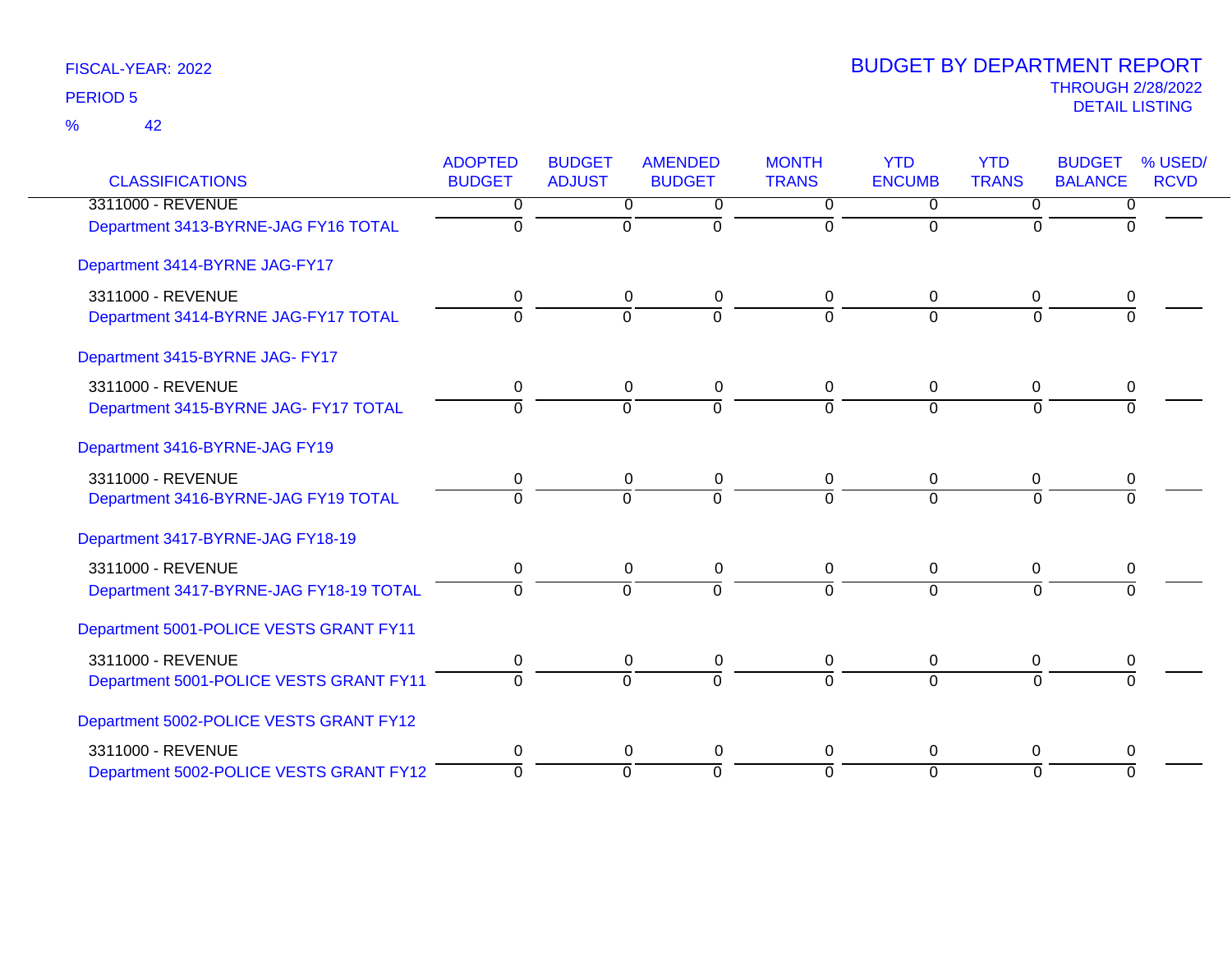42 %

|                                            | <b>ADOPTED</b> | <b>BUDGET</b>  | <b>AMENDED</b> | <b>MONTH</b>   | <b>YTD</b>     | <b>YTD</b>   | <b>BUDGET</b>  | % USED/     |
|--------------------------------------------|----------------|----------------|----------------|----------------|----------------|--------------|----------------|-------------|
| <b>CLASSIFICATIONS</b>                     | <b>BUDGET</b>  | <b>ADJUST</b>  | <b>BUDGET</b>  | <b>TRANS</b>   | <b>ENCUMB</b>  | <b>TRANS</b> | <b>BALANCE</b> | <b>RCVD</b> |
| Department 5003-BVP-POLICE VEST GRANT FY17 |                |                |                |                |                |              |                |             |
| 3311000 - REVENUE                          | 0              | 0              | 0              | 0              | 0              | 0            | 0              |             |
| Department 5003-BVP-POLICE VEST GRANT FY17 | $\overline{0}$ | $\overline{0}$ | $\overline{0}$ | $\overline{0}$ | $\Omega$       | $\Omega$     | $\overline{0}$ |             |
| Department 6000-SFLHIDTA-FY12              |                |                |                |                |                |              |                |             |
| 3311000 - REVENUE                          | 0              | 0              | 0              | 0              | $\Omega$       | 0            | 0              |             |
| 3811000 - CONTRIB. FROM OTHER FUNDS        | 0              | 0              | 0              | 0              | 0              | 0            | 0              |             |
| Department 6000-SFLHIDTA-FY12 TOTAL        | $\overline{0}$ | $\mathbf 0$    | $\Omega$       | $\mathbf 0$    | $\Omega$       | $\Omega$     | $\Omega$       |             |
| Department 6001-SFLHIDTA-FY13MAY-SEP       |                |                |                |                |                |              |                |             |
| 3311000 - REVENUE                          | 0              | 0              | 0              | 0              | 0              | 0            | 0              |             |
| 3811000 - CONTRIB. FROM OTHER FUNDS        | 0              | $\mathbf 0$    | 0              | 0              | 0              | 0            | $\mathbf 0$    |             |
| Department 6001-SFLHIDTA-FY13MAY-SEP TOTAL | $\Omega$       | $\Omega$       | $\Omega$       | $\overline{0}$ | $\Omega$       | $\Omega$     | $\Omega$       |             |
| <b>REVENUE TOTAL</b>                       | $\mathbf 0$    | 101,149        | 101,149        | 0              | 0              | $\mathbf 0$  | 101,149        |             |
| <b>EXPENSE</b>                             |                |                |                |                |                |              |                |             |
| Department 3301-CDBG MURRAY PARK POOL      |                |                |                |                |                |              |                |             |
| 5726550 - CONSTRUCTION                     | 0              | 0              | 0              | 0              | $\mathbf 0$    | 0            | 0              |             |
| Department 3301-CDBG MURRAY PARK POOL      | 0              | $\overline{0}$ | 0              | ō              | $\overline{0}$ | $\Omega$     | $\Omega$       |             |
| Department 3302-CDBG STREET LIGHTING       |                |                |                |                |                |              |                |             |
| 5416550 - CONSTRUCTION                     | 0              | 0              | 0              | 0              | 0              | 0            | 0              |             |
| Department 3302-CDBG STREET LIGHTING TOTAL | $\overline{0}$ | $\overline{0}$ | $\Omega$       | $\overline{0}$ | $\Omega$       | $\Omega$     | $\Omega$       |             |
| Department 3303-CDBG SW 66 ST IMPROV PHASE |                |                |                |                |                |              |                |             |
| 5411210 - REGULAR                          | 0              | 0              | 0              | 0              | $\Omega$       | 0            | 0              |             |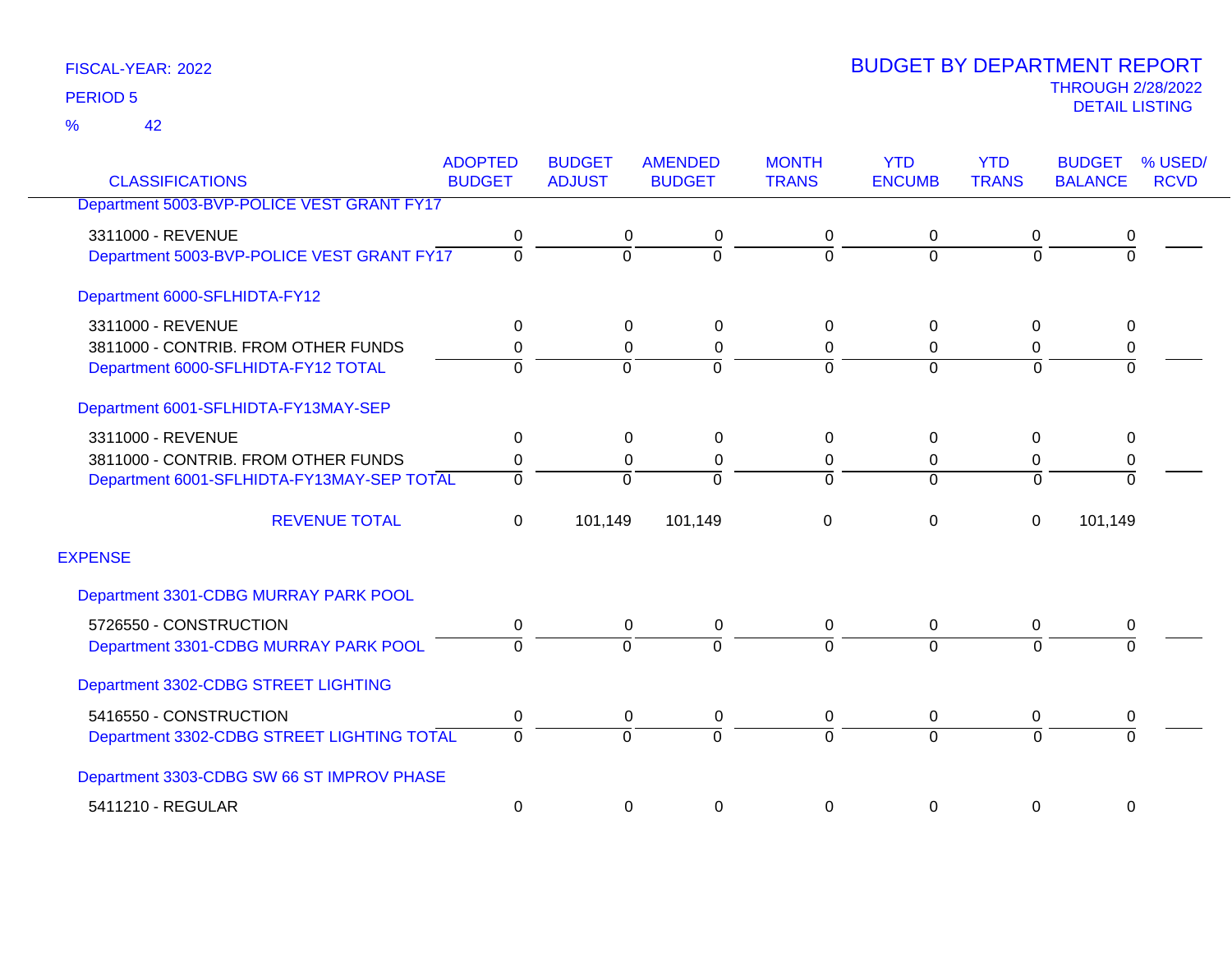42 %

|                                               | <b>ADOPTED</b> | <b>BUDGET</b>  | <b>AMENDED</b> | <b>MONTH</b>   | <b>YTD</b>     | <b>YTD</b>     | <b>BUDGET</b>  | % USED/     |
|-----------------------------------------------|----------------|----------------|----------------|----------------|----------------|----------------|----------------|-------------|
| <b>CLASSIFICATIONS</b>                        | <b>BUDGET</b>  | <b>ADJUST</b>  | <b>BUDGET</b>  | <b>TRANS</b>   | <b>ENCUMB</b>  | <b>TRANS</b>   | <b>BALANCE</b> | <b>RCVD</b> |
| 5413450 - CONTRACTUAL SERVICES                | $\overline{0}$ | $\overline{0}$ | $\overline{0}$ | $\overline{0}$ | $\overline{0}$ | $\overline{0}$ | $\overline{0}$ |             |
| 5416440 - CAPITAL IMPROVEMENTS                | 0              | 0              | 0              | 0              | 0              | 0              |                |             |
| Department 3303-CDBG SW 66 ST IMPROV PHASE    | $\Omega$       | $\Omega$       | $\Omega$       | $\Omega$       | $\Omega$       | $\Omega$       | $\Omega$       |             |
| Department 3304-CDBG MARSHALL WILLIAMSON      |                |                |                |                |                |                |                |             |
| 5726550 - CONSTRUCTION                        | 0              | 0              | 0              | $\Omega$       | $\Omega$       | 0              | 0              |             |
| Department 3304-CDBG MARSHALL WILLIAMSON      | $\mathbf 0$    | $\overline{0}$ | $\Omega$       | $\Omega$       | $\Omega$       | $\Omega$       | $\Omega$       |             |
| Department 3305-CDBG MURRAY PARK FIELD        |                |                |                |                |                |                |                |             |
| 5726302 - IMPROVEMENT OTHER THAN BLDG         | 0              | 0              | 0              | 0              | 0              | 0              | 0              |             |
| Department 3305-CDBG MURRAY PARK FIELD        | $\Omega$       | $\Omega$       | $\Omega$       | $\Omega$       | $\Omega$       | $\Omega$       | U              |             |
| Department 3306-CDBG SW 64 BIKE LANE & ST IMP |                |                |                |                |                |                |                |             |
| 5413120 - PROFESSIONAL SERVS-ST BEA           | $\Omega$       | $\Omega$       | $\Omega$       | $\Omega$       | $\Omega$       | $\Omega$       | $\Omega$       |             |
| 5413450 - CONTRACTUAL SERVICES                | <sup>0</sup>   | 0              | 0              | $\Omega$       | 0              | $\Omega$       |                |             |
| 5416450 - SUNSET DR & ST LIGHTING             | 0              | 0              | 0              | 0              | 0              | 0              | 0              |             |
| Department 3306-CDBG SW 64 BIKE LANE & ST IMP | $\mathbf 0$    | $\overline{0}$ | $\Omega$       | $\Omega$       | $\overline{0}$ | $\Omega$       | $\Omega$       |             |
| Department 3307-CDBG-AFTER SCHOOL             |                |                |                |                |                |                |                |             |
| 5725210 - SUPPLIES                            | 0              | 0              | 0              | 0              | 0              | 0              | 0              |             |
| Department 3307-CDBG-AFTER SCHOOL             | $\overline{0}$ | $\overline{0}$ | $\overline{0}$ | $\Omega$       | $\overline{0}$ | $\Omega$       | $\Omega$       |             |
| Department 3308-CDBG-TENNIS LESSONS           |                |                |                |                |                |                |                |             |
| 5721210 - FULL-TIME                           | $\Omega$       | $\Omega$       | 0              | $\Omega$       | $\Omega$       | $\Omega$       | 0              |             |
| 5722110 - F.I.C.A.                            | 0              | 0              | 0              | 0              | 0              | 0              | 0              |             |
| 5725205 - COMPUTER EQUIPMENT                  | 0              | 0              | 0              | $\Omega$       | $\Omega$       | $\Omega$       | 0              |             |
| Department 3308-CDBG-TENNIS LESSONS TOTAL     | $\Omega$       | 0              | $\Omega$       | $\Omega$       | $\Omega$       | $\Omega$       | $\Omega$       |             |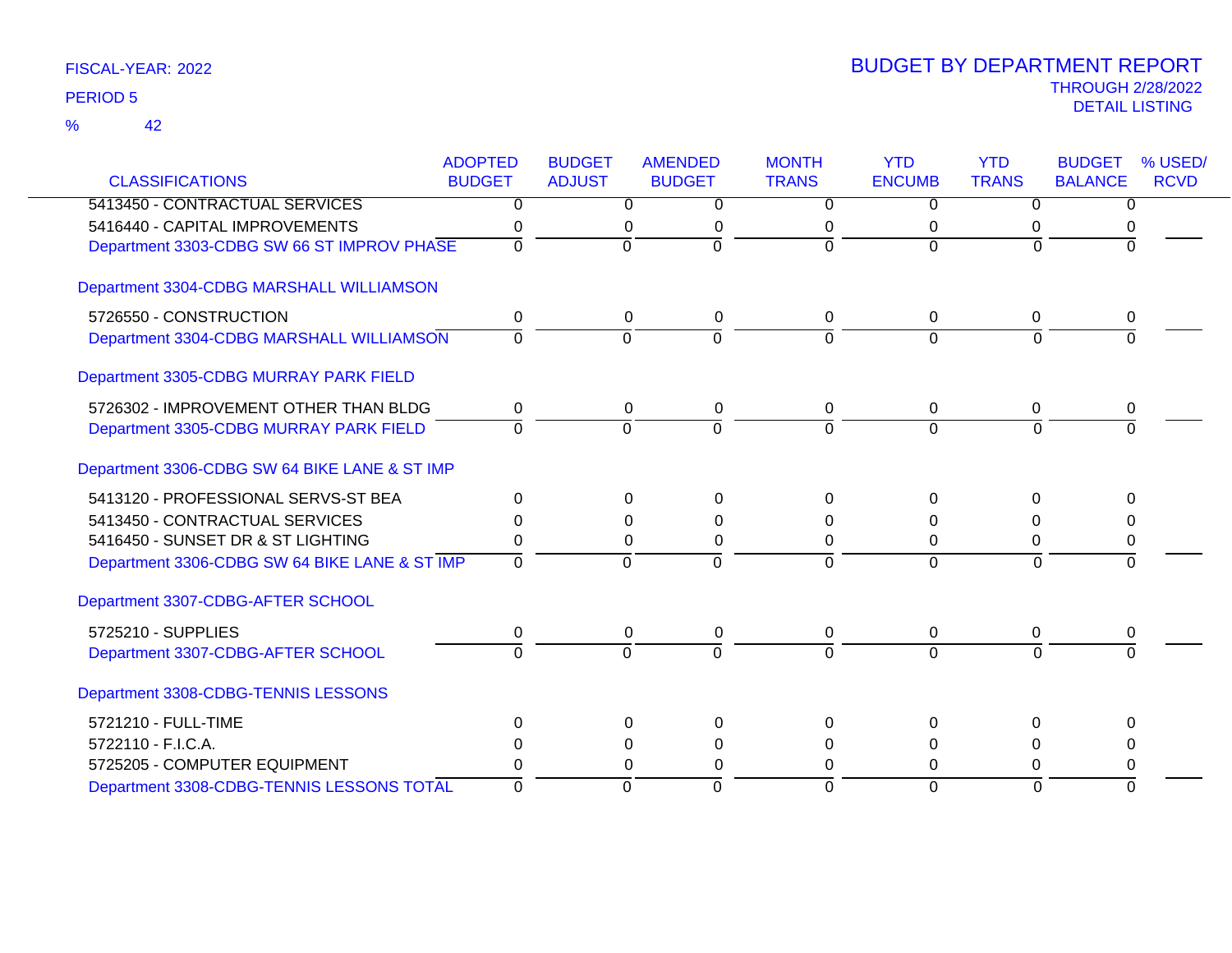42 %

| <b>CLASSIFICATIONS</b>                      | <b>ADOPTED</b><br><b>BUDGET</b> | <b>BUDGET</b><br><b>ADJUST</b> | <b>AMENDED</b><br><b>BUDGET</b> | <b>MONTH</b><br><b>TRANS</b> | <b>YTD</b><br><b>ENCUMB</b> | <b>YTD</b><br><b>TRANS</b> | <b>BUDGET</b><br><b>BALANCE</b> | % USED/<br><b>RCVD</b> |
|---------------------------------------------|---------------------------------|--------------------------------|---------------------------------|------------------------------|-----------------------------|----------------------------|---------------------------------|------------------------|
| Department 3309-CDBG BREWER PARK            |                                 |                                |                                 |                              |                             |                            |                                 |                        |
|                                             |                                 |                                |                                 |                              |                             |                            |                                 |                        |
| 5726302 - IMPROVEMENT OTHER THAN BLDG       | 0                               | 0                              | 0                               | 0                            | 0                           | 0                          | 0                               |                        |
| Department 3309-CDBG BREWER PARK            | $\overline{0}$                  | $\Omega$                       | $\overline{0}$                  | $\Omega$                     | $\Omega$                    | $\Omega$                   | $\Omega$                        |                        |
| Department 3310-CDBG COMM CTR RENOVATION    |                                 |                                |                                 |                              |                             |                            |                                 |                        |
| 5726550 - CONSTRUCTION                      | 0                               | 0                              | 0                               | 0                            | 0                           | 0                          | 0                               |                        |
| Department 3310-CDBG COMM CTR RENOVATION    | $\overline{0}$                  | $\overline{0}$                 | $\overline{0}$                  | $\Omega$                     | $\Omega$                    | $\overline{0}$             | $\Omega$                        |                        |
| Department 3311-CDBG-SENIOR MEALS PROGRAM   |                                 |                                |                                 |                              |                             |                            |                                 |                        |
| 5721210 - FULL-TIME                         | 0                               | $\Omega$                       | 0                               | 0                            | 0                           | 0                          | 0                               |                        |
| 5723450 - CONTRACTUAL                       | 0                               | $\Omega$                       | 0                               | 0                            | $\Omega$                    | 0                          | 0                               |                        |
| Department 3311-CDBG-SENIOR MEALS PROGRAM   | $\overline{0}$                  | $\Omega$                       | $\overline{0}$                  | $\Omega$                     | $\Omega$                    | $\Omega$                   |                                 |                        |
| Department 3312-CDBG-SENIOR MEALS PROGRAM   |                                 |                                |                                 |                              |                             |                            |                                 |                        |
| 5723450 - CONTRACTUAL                       | $\pmb{0}$                       | 0                              | $\mathbf 0$                     | 0                            | 0                           | 0                          | 0                               |                        |
| Department 3312-CDBG-SENIOR MEALS PROGRAM   | $\overline{0}$                  | $\Omega$                       | $\overline{0}$                  | $\Omega$                     | $\Omega$                    | $\Omega$                   |                                 |                        |
| Department 3313-CDBG-MARSHALL WILLIAMSON    |                                 |                                |                                 |                              |                             |                            |                                 |                        |
| 5726550 - CONSTRUCTION                      | 0                               | 101,149                        | 101,149                         | 0                            | 37,935                      | 101,149                    | 0                               | 100                    |
| Department 3313-CDBG-MARSHALL WILLIAMSON    | 0                               | 101,149                        | 101,149                         | $\Omega$                     | 37,935                      | 101,149                    | $\Omega$                        | $\overline{100}$       |
| Department 3314-FY 2019 CDBG Sr Meals       |                                 |                                |                                 |                              |                             |                            |                                 |                        |
| 5723450 - CONTRACTUAL                       | 0                               | 0                              | 0                               | 0                            | 0                           | 0                          | 0                               |                        |
| Department 3314-FY 2019 CDBG Sr Meals TOTAL | $\overline{0}$                  | $\Omega$                       | $\overline{0}$                  | $\Omega$                     | $\Omega$                    | $\Omega$                   | $\Omega$                        |                        |
| Department 3315-FY 2020 CDBG SENIOR MEALS   |                                 |                                |                                 |                              |                             |                            |                                 |                        |
| 5723450 - CONTRACTUAL                       | 0                               | $\Omega$                       | 0                               | 0                            | $\Omega$                    | 0                          | 0                               |                        |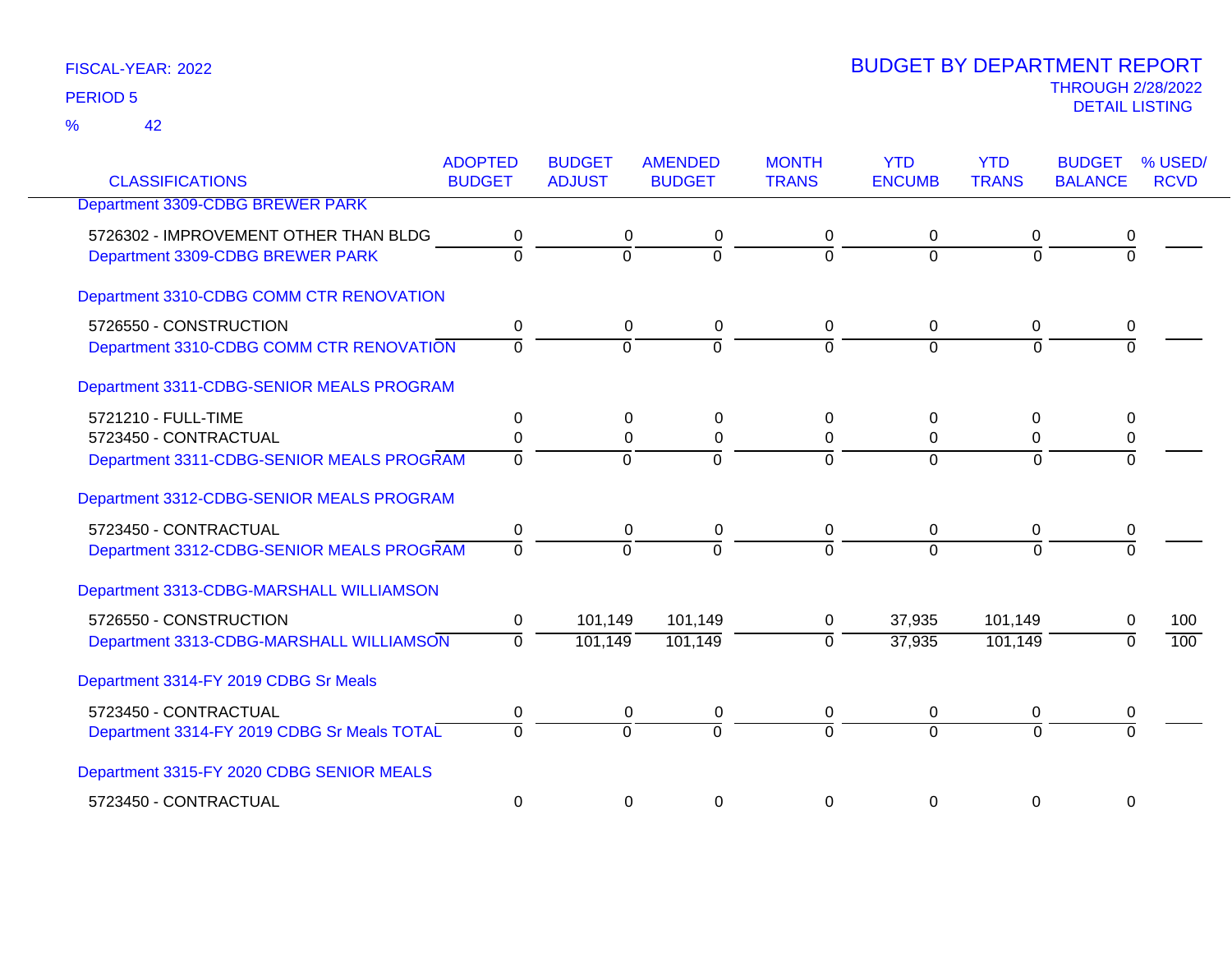42 %

### THROUGH 2/28/2022<br>DETAIL LISTING DETAIL LISTING PERIOD <sup>5</sup> BUDGET BY DEPARTMENT REPORT

| <b>CLASSIFICATIONS</b>                         | <b>ADOPTED</b><br><b>BUDGET</b> | <b>BUDGET</b><br><b>ADJUST</b> | <b>AMENDED</b><br><b>BUDGET</b> | <b>MONTH</b><br><b>TRANS</b> | <b>YTD</b><br><b>ENCUMB</b> | <b>YTD</b><br><b>TRANS</b> | <b>BUDGET</b><br><b>BALANCE</b> | % USED/<br><b>RCVD</b> |
|------------------------------------------------|---------------------------------|--------------------------------|---------------------------------|------------------------------|-----------------------------|----------------------------|---------------------------------|------------------------|
| Department 3315-FY 2020 CDBG SENIOR MEALS      | 0                               | 0                              | $\overline{0}$                  | $\Omega$                     | $\Omega$                    | 0                          | $\Omega$                        |                        |
| Department 3405-2013 JAG A-Form Interface Cont |                                 |                                |                                 |                              |                             |                            |                                 |                        |
| 5214634 - MAINTENANCE-INTERNET SFTW            | 0                               | 0                              | 0                               | 0                            | 0                           | 0                          | 0                               |                        |
| Department 3405-2013 JAG A-Form Interface Cont | $\Omega$                        | $\Omega$                       | $\overline{0}$                  | $\Omega$                     | $\Omega$                    | $\Omega$                   |                                 |                        |
| Department 3406-BYRNE-JAG 2013                 |                                 |                                |                                 |                              |                             |                            |                                 |                        |
| 5215205 - COMPUTER SUPPLIES                    | 0                               | 0                              | 0                               | 0                            | 0                           | 0                          | 0                               |                        |
| Department 3406-BYRNE-JAG 2013 TOTAL           | $\mathbf 0$                     | $\overline{0}$                 | $\overline{0}$                  | $\Omega$                     | $\Omega$                    | $\Omega$                   | $\Omega$                        |                        |
| Department 3407-BYRNE-JAG VEH BURGLARY         |                                 |                                |                                 |                              |                             |                            |                                 |                        |
| 5215205 - COMPUTER SUPPLIES                    | 0                               | 0                              | 0                               | 0                            | 0                           | 0                          | 0                               |                        |
| Department 3407-BYRNE-JAG VEH BURGLARY 2013    | 0                               | $\overline{0}$                 | $\overline{0}$                  | $\Omega$                     | $\overline{0}$              | $\overline{0}$             |                                 |                        |
| Department 3408-BYRNE-JAG 2014                 |                                 |                                |                                 |                              |                             |                            |                                 |                        |
| 5215205 - COMPUTER SUPPLIES                    | 0                               | 0                              | 0                               | 0                            | 0                           | 0                          | 0                               |                        |
| Department 3408-BYRNE-JAG 2014 TOTAL           | $\Omega$                        | $\Omega$                       | $\Omega$                        | $\Omega$                     | $\Omega$                    | $\Omega$                   |                                 |                        |
| Department 3409-BYRNE-JAG 2014                 |                                 |                                |                                 |                              |                             |                            |                                 |                        |
| 5215205 - COMPUTER SUPPLIES                    | 0                               | 0                              | 0                               | 0                            | 0                           | 0                          | 0                               |                        |
| Department 3409-BYRNE-JAG 2014 TOTAL           | $\Omega$                        | $\Omega$                       | $\overline{0}$                  | $\Omega$                     | $\Omega$                    | $\Omega$                   | $\Omega$                        |                        |
| Department 3410-BYRNE-JAG FY15                 |                                 |                                |                                 |                              |                             |                            |                                 |                        |
| 5215205 - COMPUTER SUPPLIES                    | 0                               | 0                              | 0                               | 0                            | 0                           | 0                          | 0                               |                        |
| Department 3410-BYRNE-JAG FY15 TOTAL           | 0                               | $\Omega$                       | $\Omega$                        | $\Omega$                     | $\Omega$                    | $\Omega$                   |                                 |                        |
|                                                |                                 |                                |                                 |                              |                             |                            |                                 |                        |

Department 3411-BYRNE-JAG FY15-2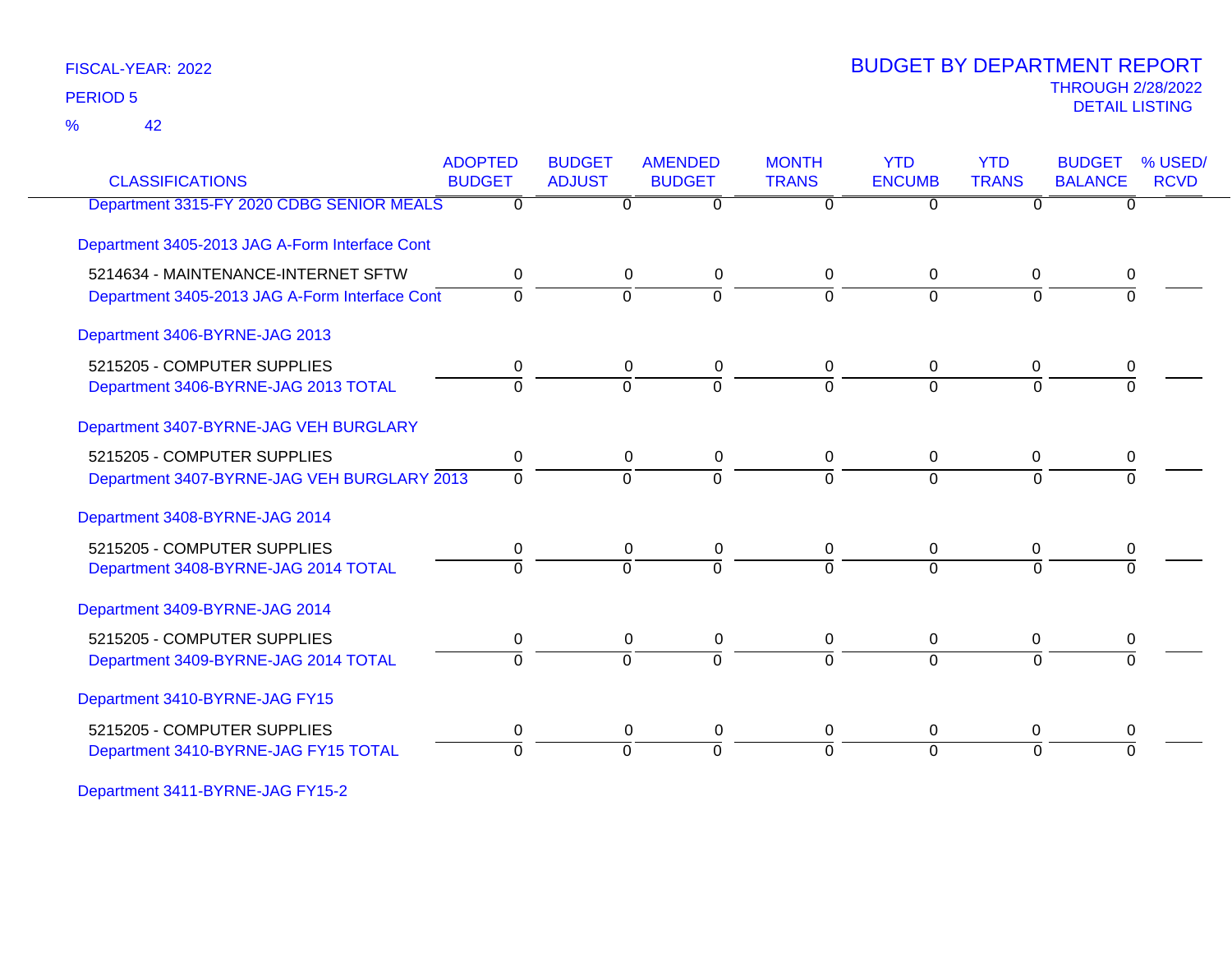| <b>CLASSIFICATIONS</b>                   | <b>ADOPTED</b><br><b>BUDGET</b> | <b>BUDGET</b><br><b>ADJUST</b> | <b>AMENDED</b><br><b>BUDGET</b> | <b>MONTH</b><br><b>TRANS</b> | <b>YTD</b><br><b>ENCUMB</b> | <b>YTD</b><br><b>TRANS</b> | <b>BUDGET</b><br><b>BALANCE</b> | % USED/<br><b>RCVD</b> |
|------------------------------------------|---------------------------------|--------------------------------|---------------------------------|------------------------------|-----------------------------|----------------------------|---------------------------------|------------------------|
| 5215205 - COMPUTER SUPPLIES              | 0                               | 0                              | 0                               | $\Omega$                     | $\Omega$                    | 0                          | 0                               |                        |
| Department 3411-BYRNE-JAG FY15-2 TOTAL   | $\Omega$                        | $\mathbf 0$                    | $\Omega$                        | $\Omega$                     | $\Omega$                    | $\Omega$                   | $\Omega$                        |                        |
| Department 3412-BYRNE-JAG FY16 2 TABLETS |                                 |                                |                                 |                              |                             |                            |                                 |                        |
| 5215205 - COMPUTER SUPPLIES              | 0                               | 0                              | $\pmb{0}$                       | 0                            | 0                           | 0                          | 0                               |                        |
| Department 3412-BYRNE-JAG FY16 2 TABLETS | $\Omega$                        | $\overline{0}$                 | $\overline{0}$                  | $\Omega$                     | $\Omega$                    | $\Omega$                   | $\Omega$                        |                        |
| Department 3413-BYRNE-JAG FY16           |                                 |                                |                                 |                              |                             |                            |                                 |                        |
| 5215205 - COMPUTER SUPPLIES              | 0                               | 0                              | 0                               | 0                            | $\mathbf{0}$                | $\mathbf{0}$               | 0                               |                        |
| Department 3413-BYRNE-JAG FY16 TOTAL     | $\Omega$                        | $\Omega$                       | $\Omega$                        | $\Omega$                     | $\Omega$                    | $\Omega$                   | $\Omega$                        |                        |
| Department 3414-BYRNE JAG-FY17           |                                 |                                |                                 |                              |                             |                            |                                 |                        |
| 5215205 - COMPUTER SUPPLIES              | 0                               | 0                              | 0                               | 0                            | 0                           | 0                          | 0                               |                        |
| Department 3414-BYRNE JAG-FY17 TOTAL     | $\overline{0}$                  | $\overline{0}$                 | $\overline{0}$                  | $\Omega$                     | $\Omega$                    | $\Omega$                   | $\Omega$                        |                        |
| Department 3415-BYRNE JAG- FY17          |                                 |                                |                                 |                              |                             |                            |                                 |                        |
| 5215205 - COMPUTER SUPPLIES              | 0                               | 0                              | 0                               | 0                            | 0                           | 0                          | 0                               |                        |
| Department 3415-BYRNE JAG- FY17 TOTAL    | $\Omega$                        | $\overline{0}$                 | $\overline{0}$                  | $\Omega$                     | $\Omega$                    | $\Omega$                   | $\Omega$                        |                        |
| Department 3416-BYRNE-JAG FY19           |                                 |                                |                                 |                              |                             |                            |                                 |                        |
| 5215205 - COMPUTER SUPPLIES              | 0                               | 0                              | 0                               | 0                            | 0                           | 0                          | 0                               |                        |
| Department 3416-BYRNE-JAG FY19 TOTAL     | $\Omega$                        | $\Omega$                       | $\Omega$                        | $\Omega$                     | $\Omega$                    | $\Omega$                   |                                 |                        |
| Department 3417-BYRNE-JAG FY18-19        |                                 |                                |                                 |                              |                             |                            |                                 |                        |
| 5215205 - COMPUTER SUPPLIES              | 0                               | 0                              | 0                               | 0                            | 0                           | $\Omega$                   | 0                               |                        |
| Department 3417-BYRNE-JAG FY18-19 TOTAL  | $\Omega$                        | $\Omega$                       | $\Omega$                        | $\Omega$                     | $\Omega$                    | $\Omega$                   | $\Omega$                        |                        |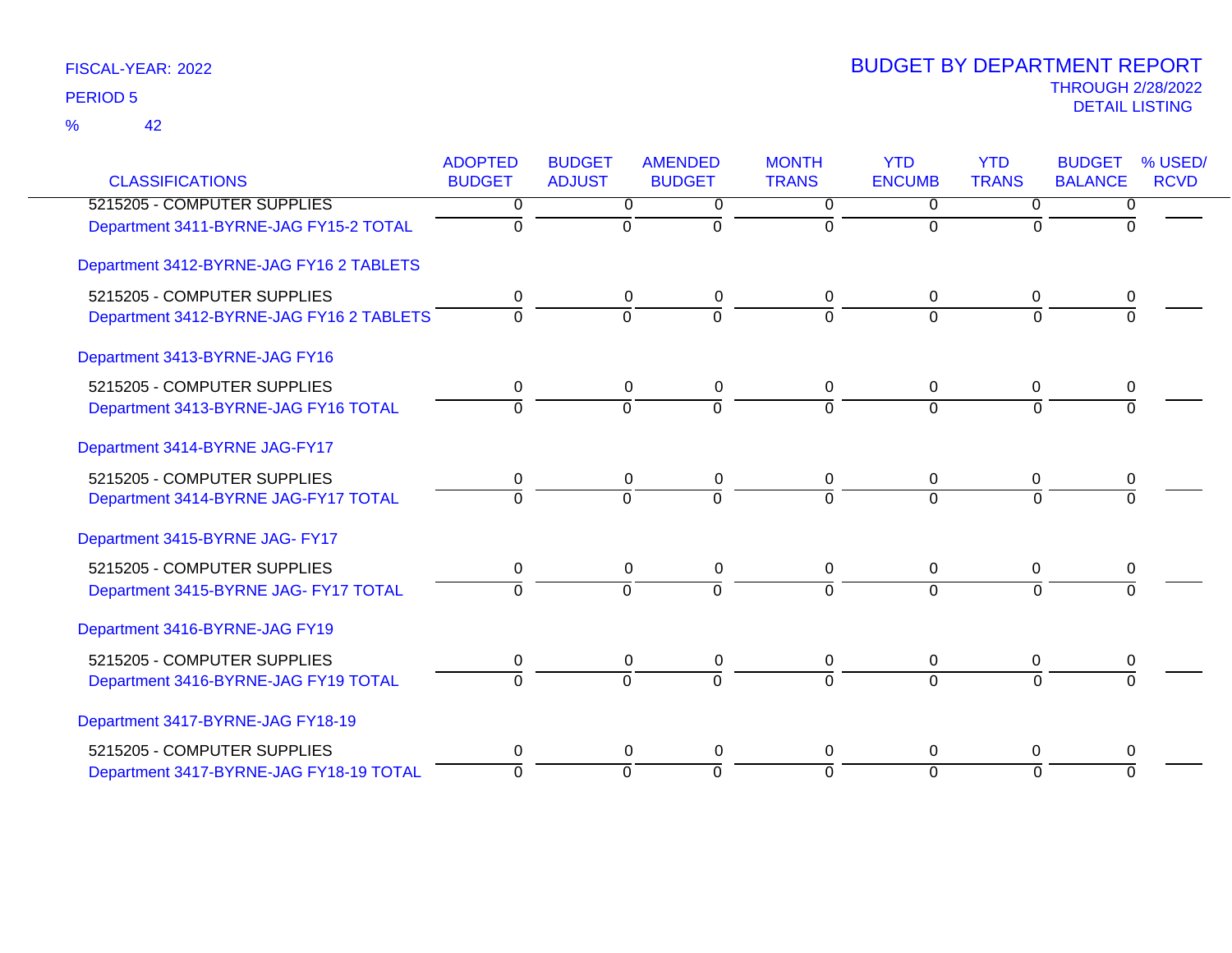42 %

| <b>CLASSIFICATIONS</b>                     | <b>ADOPTED</b><br><b>BUDGET</b> | <b>BUDGET</b><br><b>ADJUST</b> | <b>AMENDED</b><br><b>BUDGET</b> | <b>MONTH</b><br><b>TRANS</b> | <b>YTD</b><br><b>ENCUMB</b> | <b>YTD</b><br><b>TRANS</b> | <b>BUDGET</b><br><b>BALANCE</b> | % USED/<br><b>RCVD</b> |
|--------------------------------------------|---------------------------------|--------------------------------|---------------------------------|------------------------------|-----------------------------|----------------------------|---------------------------------|------------------------|
| Department 5001-POLICE VESTS GRANT FY11    |                                 |                                |                                 |                              |                             |                            |                                 |                        |
| 5215220 - UNIFORMS                         | 0                               | 0                              | 0                               | 0                            | 0                           | 0                          | 0                               |                        |
| Department 5001-POLICE VESTS GRANT FY11    | $\Omega$                        | $\Omega$                       | $\Omega$                        | $\Omega$                     | $\Omega$                    | $\Omega$                   | $\Omega$                        |                        |
| Department 5002-POLICE VESTS GRANT FY12    |                                 |                                |                                 |                              |                             |                            |                                 |                        |
| 5215220 - UNIFORMS                         | 0                               | 0                              | 0                               | $\mathbf 0$                  | 0                           | $\Omega$                   | 0                               |                        |
| Department 5002-POLICE VESTS GRANT FY12    | $\Omega$                        | $\Omega$                       | $\Omega$                        | $\Omega$                     | $\Omega$                    | $\Omega$                   | $\Omega$                        |                        |
| Department 5003-BVP-POLICE VEST GRANT FY17 |                                 |                                |                                 |                              |                             |                            |                                 |                        |
| 5215220 - UNIFORMS                         | 0                               | $\Omega$                       | 0                               | 0                            | $\Omega$                    | $\Omega$                   | 0                               |                        |
| Department 5003-BVP-POLICE VEST GRANT FY17 | $\Omega$                        | $\Omega$                       | $\Omega$                        | $\Omega$                     | $\Omega$                    | $\Omega$                   | $\Omega$                        |                        |
| Department 6000-SFLHIDTA-FY12              |                                 |                                |                                 |                              |                             |                            |                                 |                        |
| 5213450 - CONTRACTUAL SERVICES             | $\Omega$                        | $\Omega$                       | $\Omega$                        | $\Omega$                     | $\Omega$                    | $\Omega$                   | $\Omega$                        |                        |
| 5214060 - AUTO ALLOWANCE                   | 0                               | 0                              | 0                               | 0                            | 0                           | 0                          | $\Omega$                        |                        |
| 5819900 - INTER-FUND TRANSFER              | 0                               | 0                              | 0                               | 0                            | $\Omega$                    | 0                          | 0                               |                        |
| Department 6000-SFLHIDTA-FY12 TOTAL        | $\Omega$                        | $\overline{0}$                 | $\Omega$                        | $\Omega$                     | $\Omega$                    | $\overline{0}$             | $\Omega$                        |                        |
| Department 6001-SFLHIDTA-FY13MAY-SEP       |                                 |                                |                                 |                              |                             |                            |                                 |                        |
| 5213450 - CONTRACTUAL SERVICES             | $\Omega$                        | $\Omega$                       | $\Omega$                        | $\Omega$                     | $\Omega$                    | 0                          | 0                               |                        |
| 5214060 - AUTO ALLOWANCE                   | 0                               | 0                              | $\Omega$                        | $\Omega$                     | $\Omega$                    | $\Omega$                   | 0                               |                        |
| 5819900 - INTER-FUND TRANSFER              | 0                               | 0                              | 0                               | 0                            | 0                           | 0                          | 0                               |                        |
| Department 6001-SFLHIDTA-FY13MAY-SEP TOTAL | $\Omega$                        | $\Omega$                       | $\Omega$                        | $\Omega$                     | $\Omega$                    | $\Omega$                   | $\Omega$                        |                        |
| <b>EXPENSE TOTAL</b>                       | 0                               | 101,149                        | 101,149                         | 0                            | 37,935                      | 101,149                    | 0                               | 100                    |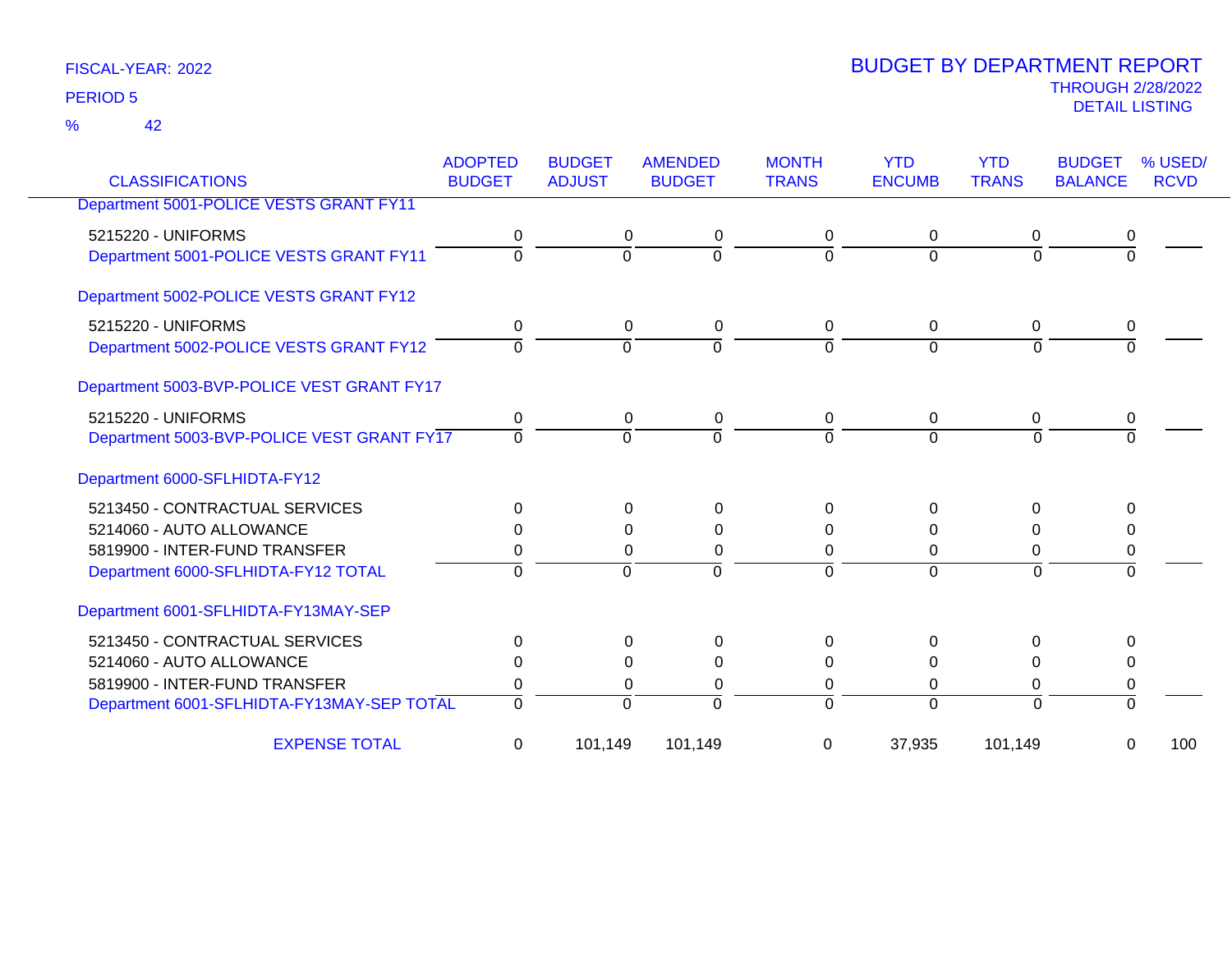|                 | FISCAL-YEAR: 2022                                                   |                                 |                                |                                 |                              | <b>BUDGET BY DEPARTMENT REPORT</b> |                            |                                                   |                        |
|-----------------|---------------------------------------------------------------------|---------------------------------|--------------------------------|---------------------------------|------------------------------|------------------------------------|----------------------------|---------------------------------------------------|------------------------|
| <b>PERIOD 5</b> |                                                                     |                                 |                                |                                 |                              |                                    |                            | <b>THROUGH 2/28/2022</b><br><b>DETAIL LISTING</b> |                        |
| %               | 42                                                                  |                                 |                                |                                 |                              |                                    |                            |                                                   |                        |
|                 | <b>CLASSIFICATIONS</b>                                              | <b>ADOPTED</b><br><b>BUDGET</b> | <b>BUDGET</b><br><b>ADJUST</b> | <b>AMENDED</b><br><b>BUDGET</b> | <b>MONTH</b><br><b>TRANS</b> | <b>YTD</b><br><b>ENCUMB</b>        | <b>YTD</b><br><b>TRANS</b> | <b>BUDGET</b><br><b>BALANCE</b>                   | % USED/<br><b>RCVD</b> |
|                 | Fund 120-FEDERAL GRANT FUND TOTAL                                   |                                 |                                |                                 |                              |                                    |                            |                                                   |                        |
|                 | <b>REVENUE</b><br><b>EXPENSE</b>                                    | $\mathbf 0$<br>0                | 101,149<br>101,149             | 101,149<br>101,149              | 0<br>0                       | 0<br>37,935                        | 0<br>101,149               | 101,149<br>0                                      | 100                    |
|                 | Fund 120-FEDERAL GRANT FUND TOTAL                                   | $\mathbf 0$                     | $\mathbf 0$                    | $\boldsymbol{0}$                | $\mathbf 0$                  | $-37,935$                          | $-101,149$                 | 101,149                                           |                        |
|                 | Fund 121-ARPA-American Rescue Plan Act                              |                                 |                                |                                 |                              |                                    |                            |                                                   |                        |
| <b>REVENUE</b>  |                                                                     |                                 |                                |                                 |                              |                                    |                            |                                                   |                        |
|                 | Department 0000-Description N/A                                     |                                 |                                |                                 |                              |                                    |                            |                                                   |                        |
|                 | 3320000 - OTHER FIN ASSIST FEDERAL<br>3612100 - INTEREST INCOME-TIF | 0<br>0                          | 685,662<br>$\Omega$            | 685,662<br>$\Omega$             | 0<br>1,767                   | $\mathbf 0$<br>$\mathbf{0}$        | 0<br>8,903                 | 685,662<br>$-8,903$                               |                        |
|                 | Department 0000-Description N/A TOTAL                               | 0                               | 685,662                        | 685,662                         | 1,767                        | $\Omega$                           | 8,903                      | 676,759                                           | $\overline{1}$         |
|                 | <b>REVENUE TOTAL</b>                                                | $\mathbf 0$                     | 685,662                        | 685,662                         | 1,767                        | $\mathbf 0$                        | 8,903                      | 676,759                                           | $\mathbf 1$            |
| <b>EXPENSE</b>  |                                                                     |                                 |                                |                                 |                              |                                    |                            |                                                   |                        |
|                 | Department 1310-CITY MANAGER                                        |                                 |                                |                                 |                              |                                    |                            |                                                   |                        |
|                 | 5131210 - REGULAR<br>5132110 - F.I.C.A.                             | 0<br>0                          | 289,122<br>13,065              | 289,122<br>13,065               | 0<br>0                       | $\Omega$<br>$\Omega$               | 289,122<br>13,065          | 0                                                 | 100<br>100             |

Department 1310-CITY MANAGER TOTAL  $\overline{0}$  302,187 302,187 0 0 302,187 1 100

5416210 - INFRASTRUCTURE PROJECTS 0 100,000 100,000 0 100,000 100,000 0 100 5416490 - CONSTRUCTIONS PROJECTS 0 283,475 283,475 146,723 136,752 283,475 0 100 Department 1730-STREET MAINTENANCE TOTAL 0 383,475 383,475 146,723 236,752 383,475 0 100

Department 1730-STREET MAINTENANCE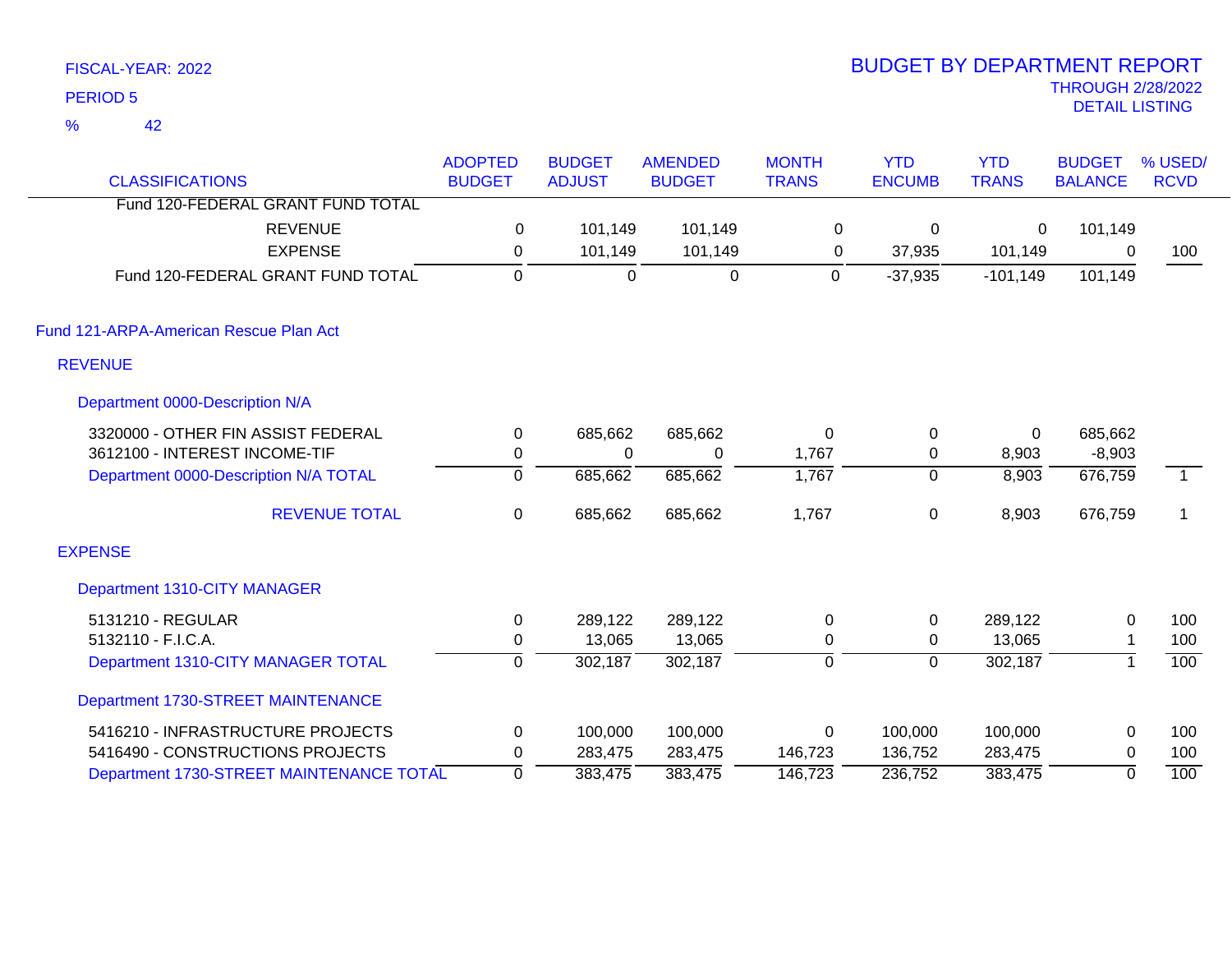42 %

| <b>CLASSIFICATIONS</b>                             | <b>ADOPTED</b><br><b>BUDGET</b> | <b>BUDGET</b><br><b>ADJUST</b> | <b>AMENDED</b><br><b>BUDGET</b> | <b>MONTH</b><br><b>TRANS</b> | <b>YTD</b><br><b>ENCUMB</b> | <b>YTD</b><br><b>TRANS</b> | <b>BUDGET</b><br><b>BALANCE</b> | % USED/<br><b>RCVD</b> |
|----------------------------------------------------|---------------------------------|--------------------------------|---------------------------------|------------------------------|-----------------------------|----------------------------|---------------------------------|------------------------|
| <b>EXPENSE TOTAL</b>                               | $\overline{0}$                  | 685,662                        | 685,662                         | 146,723                      | 236,752                     | 685,662                    |                                 | 100                    |
| Fund 121-ARPA-American Rescue Plan Act TOTAL       |                                 |                                |                                 |                              |                             |                            |                                 |                        |
| <b>REVENUE</b>                                     | 0                               | 685,662                        | 685,662                         | 1,767                        | 0                           | 8,903                      | 676,759                         |                        |
| <b>EXPENSE</b>                                     | $\mathbf 0$                     | 685,662                        | 685,662                         | 146,723                      | 236,752                     | 685,662                    |                                 | 100                    |
| Fund 121-ARPA-American Rescue Plan Act TOTAL       | $\mathbf 0$                     | $\mathbf 0$                    | 0                               | $-144,956$                   | $-236,752$                  | $-676,759$                 | 676,758                         |                        |
| Fund 124-PTP TAX-TRANSPORTATION                    |                                 |                                |                                 |                              |                             |                            |                                 |                        |
| <b>REVENUE</b>                                     |                                 |                                |                                 |                              |                             |                            |                                 |                        |
| Department 0000-Description N/A                    |                                 |                                |                                 |                              |                             |                            |                                 |                        |
| 3126000 - DISCRETIONARY SALES S/TAX                | 430,000                         | 0                              | 430,000                         | 48,894                       | $\mathbf 0$                 | 159,923                    | 270,077                         | 37                     |
| 3301000 - INTERGOVERNMENTAL REVENUE                | $\Omega$                        | 0                              | $\Omega$                        | $\Omega$                     | 0                           | $\Omega$                   | $\mathbf{0}$                    |                        |
| 3612000 - INTEREST INCOME                          | 10,000                          | 0                              | 10,000                          | 689                          | 0                           | 3,741                      | 6,259                           | 37                     |
| Department 0000-Description N/A TOTAL              | 440,000                         | $\mathbf 0$                    | 440,000                         | 49,583                       | $\overline{0}$              | 163,664                    | 276,336                         | $\overline{37}$        |
| <b>REVENUE TOTAL</b>                               | 440,000                         | 0                              | 440,000                         | 49,583                       | 0                           | 163,664                    | 276,336                         | 37                     |
| <b>EXPENSE</b>                                     |                                 |                                |                                 |                              |                             |                            |                                 |                        |
| Department 1730-STREET MAINTENANCE                 |                                 |                                |                                 |                              |                             |                            |                                 |                        |
| 5413450 - CONTRACTUAL SERVICES                     | $\mathbf{0}$                    | 0                              | $\mathbf 0$                     | $\Omega$                     | $\mathbf 0$                 | $\Omega$                   | 0                               |                        |
| 5416490 - CONSTRUCTIONS PROJECTS                   | 1,141,000                       | 550,979                        | 1,691,979                       | 170,514                      | 512,951                     | 743,124                    | 948,855                         | 43                     |
| Department 1730-STREET MAINTENANCE TOTAL 1,141,000 |                                 | 550,979                        | 1,691,979                       | 170,514                      | 512,951                     | 743,124                    | 948,855                         | 43                     |
| <b>EXPENSE TOTAL</b>                               | 1,141,000                       | 550,979                        | 1,691,979                       | 170,514                      | 512,951                     | 743,124                    | 948,855                         | 43                     |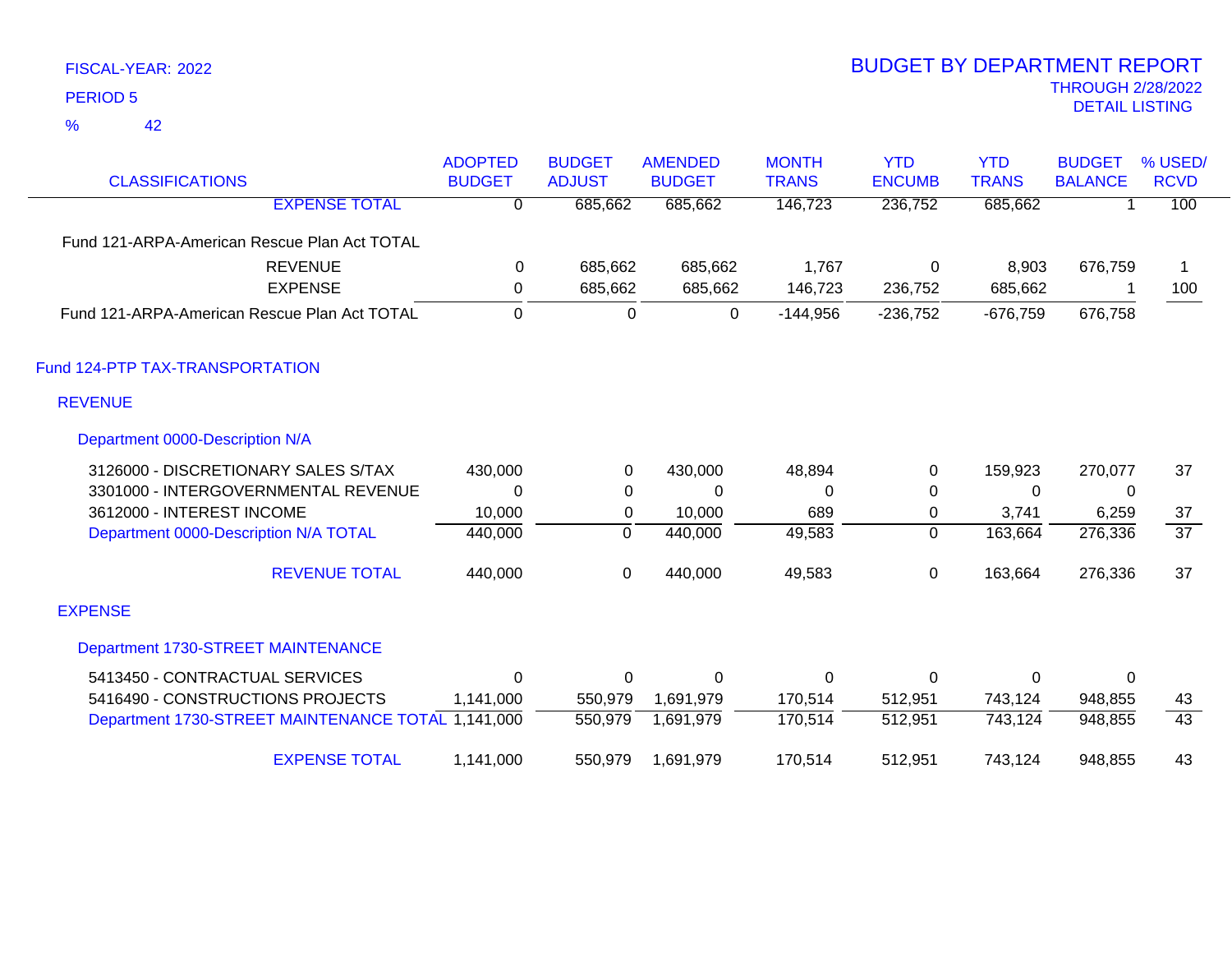42 %

| <b>CLASSIFICATIONS</b>                   | <b>ADOPTED</b><br><b>BUDGET</b> | <b>BUDGET</b><br><b>ADJUST</b> | <b>AMENDED</b><br><b>BUDGET</b> | <b>MONTH</b><br><b>TRANS</b> | <b>YTD</b><br><b>ENCUMB</b> | <b>YTD</b><br><b>TRANS</b> | <b>BUDGET</b><br><b>BALANCE</b> | % USED/<br><b>RCVD</b> |
|------------------------------------------|---------------------------------|--------------------------------|---------------------------------|------------------------------|-----------------------------|----------------------------|---------------------------------|------------------------|
| Fund 124-PTP TAX-TRANSPORTATION TOTAL    |                                 |                                |                                 |                              |                             |                            |                                 |                        |
| <b>REVENUE</b>                           | 440,000                         | 0                              | 440,000                         | 49,583                       | 0                           | 163,664                    | 276,336                         | 37                     |
| <b>EXPENSE</b>                           | 1,141,000                       | 550,979                        | 1,691,979                       | 170,514                      | 512,951                     | 743,124                    | 948,855                         | 43                     |
| Fund 124-PTP TAX-TRANSPORTATION TOTAL    | $-701,000$                      | $-550,979$                     | $-1,251,979$                    | $-120,931$                   | $-512,951$                  | $-579,460$                 | $-672,519$                      |                        |
| Fund 125-PTP TAX FUND-DIRECT TRANSIT     |                                 |                                |                                 |                              |                             |                            |                                 |                        |
| <b>REVENUE</b>                           |                                 |                                |                                 |                              |                             |                            |                                 |                        |
| Department 0000-Description N/A          |                                 |                                |                                 |                              |                             |                            |                                 |                        |
| 3126000 - DISCRETIONARY SALES S/TAX      | 107,500                         | $\mathbf 0$                    | 107,500                         | 0                            | $\mathbf 0$                 | 0                          | 107,500                         |                        |
| Department 0000-Description N/A TOTAL    | 107,500                         | $\mathbf 0$                    | 107,500                         | $\mathbf 0$                  | $\overline{0}$              | $\Omega$                   | 107,500                         |                        |
| <b>REVENUE TOTAL</b>                     | 107,500                         | 0                              | 107,500                         | $\boldsymbol{0}$             | $\boldsymbol{0}$            | $\mathbf 0$                | 107,500                         |                        |
| <b>EXPENSE</b>                           |                                 |                                |                                 |                              |                             |                            |                                 |                        |
| Department 1730-STREET MAINTENANCE       |                                 |                                |                                 |                              |                             |                            |                                 |                        |
| 5413450 - CONTRACTUAL SERVICES           | 182,926                         | $\mathbf 0$                    | 182,926                         | 29,292                       | 123,146                     | 182,926                    | 0                               | 100                    |
| 5414640 - MAINT & REP STRS & PARKWY      | 0                               | 0                              | 0                               | 0                            | 0                           | $\Omega$                   | 0                               |                        |
| 5416490 - CONSTRUCTIONS PROJECTS         | 0                               | 0                              | 0                               | 0                            | 0                           | $\Omega$                   | 0                               |                        |
| Department 1730-STREET MAINTENANCE TOTAL | 182,926                         | 0                              | 182,926                         | 29,292                       | 123,146                     | 182,926                    | $\mathbf{0}$                    | 100                    |
| <b>EXPENSE TOTAL</b>                     | 182,926                         | 0                              | 182,926                         | 29,292                       | 123,146                     | 182,926                    | 0                               | 100                    |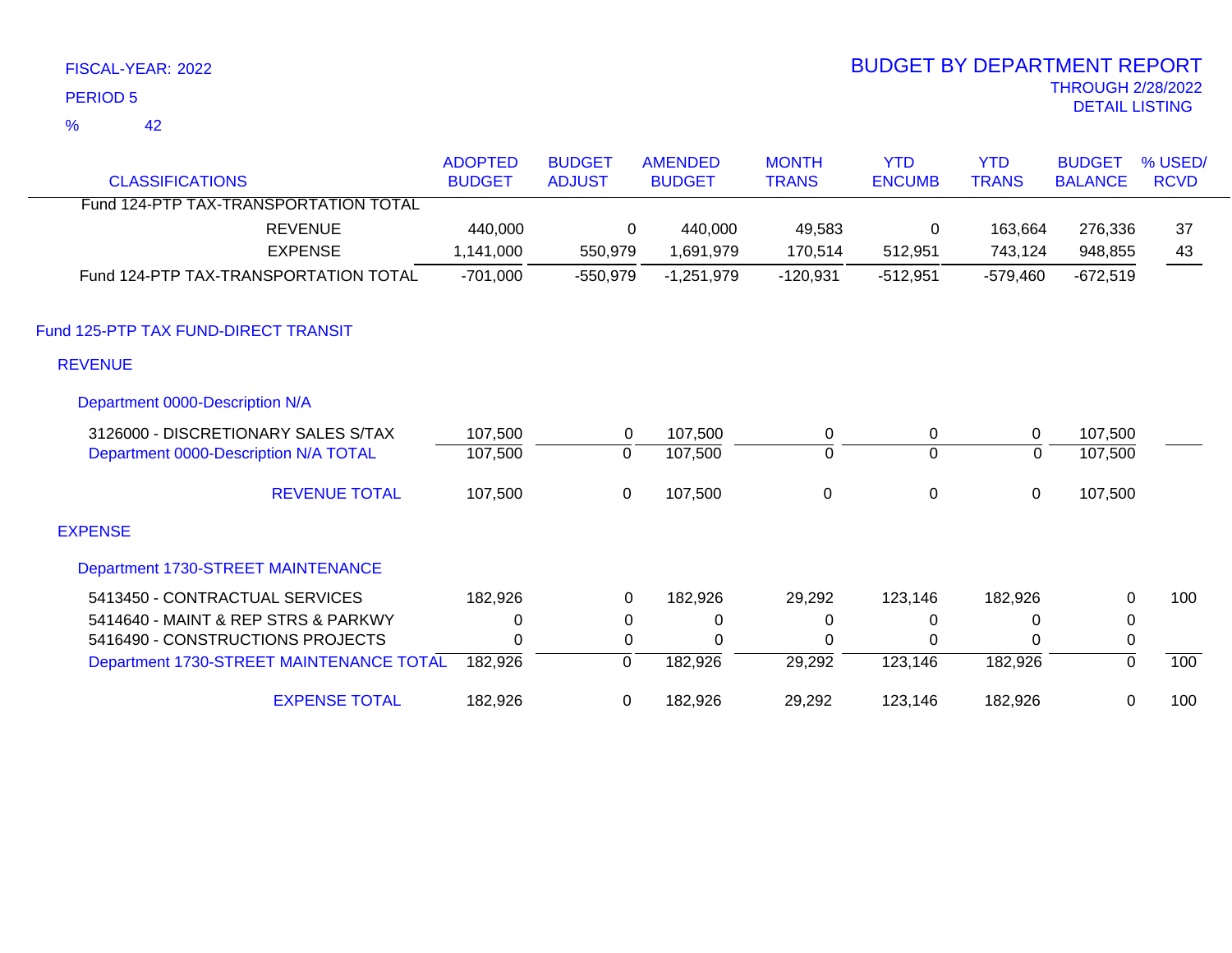42 %

| <b>CLASSIFICATIONS</b>                     | <b>ADOPTED</b><br><b>BUDGET</b> | <b>BUDGET</b><br><b>ADJUST</b> |             | <b>AMENDED</b><br><b>BUDGET</b> | <b>MONTH</b><br><b>TRANS</b> | <b>YTD</b><br><b>ENCUMB</b> | <b>YTD</b><br><b>TRANS</b> | <b>BUDGET</b><br><b>BALANCE</b> | % USED/<br><b>RCVD</b> |
|--------------------------------------------|---------------------------------|--------------------------------|-------------|---------------------------------|------------------------------|-----------------------------|----------------------------|---------------------------------|------------------------|
| Fund 125-PTP TAX FUND-DIRECT TRANSIT TOTAL |                                 |                                |             |                                 |                              |                             |                            |                                 |                        |
| <b>REVENUE</b>                             | 107,500                         |                                | 0           | 107,500                         | $\mathbf 0$                  | $\mathbf{0}$                | 0                          | 107,500                         |                        |
| <b>EXPENSE</b>                             | 182,926                         |                                | 0           | 182,926                         | 29,292                       | 123,146                     | 182,926                    | 0                               | 100                    |
| Fund 125-PTP TAX FUND-DIRECT TRANSIT TOTAL | $-75,426$                       |                                | $\mathbf 0$ | $-75,426$                       | $-29,292$                    | $-123,146$                  | $-182,926$                 | 107,500                         |                        |
| Fund 150-REVENUE STABILIZATION FUND        |                                 |                                |             |                                 |                              |                             |                            |                                 |                        |
| <b>REVENUE</b>                             |                                 |                                |             |                                 |                              |                             |                            |                                 |                        |
| Department 0000-Description N/A            |                                 |                                |             |                                 |                              |                             |                            |                                 |                        |
| 3811000 - CONTRIB. FROM OTHER FUNDS        | 0                               |                                | 0           | 0                               | $\mathbf 0$                  | 0                           | 0                          | $\pmb{0}$                       |                        |
| Department 0000-Description N/A TOTAL      | $\Omega$                        |                                | 0           | $\Omega$                        | 0                            | $\mathbf 0$                 | $\Omega$                   | 0                               |                        |
| <b>REVENUE TOTAL</b>                       | $\pmb{0}$                       |                                | $\mathbf 0$ | $\mathbf 0$                     | $\mathbf 0$                  | $\mathbf 0$                 | $\mathbf 0$                | $\mathbf 0$                     |                        |
| <b>EXPENSE</b>                             |                                 |                                |             |                                 |                              |                             |                            |                                 |                        |
| <b>Department 1410-FINANCE</b>             |                                 |                                |             |                                 |                              |                             |                            |                                 |                        |
| 5819120 - INTRA-GOV TRANSFER-TO GF         | 0                               |                                | 0           | $\pmb{0}$                       | 0                            | 0                           | $\mathbf 0$                | $\mathbf 0$                     |                        |
| 5819900 - INTER-FUND TRANSFER              | 0                               |                                | 0           | 0                               | 0                            | 0                           | 0                          | 0                               |                        |
| Department 1410-FINANCE TOTAL              | $\overline{0}$                  |                                | ō           | $\Omega$                        | $\Omega$                     | $\overline{0}$              | $\overline{0}$             | $\overline{0}$                  |                        |
| <b>EXPENSE TOTAL</b>                       | $\mathbf 0$                     |                                | $\mathbf 0$ | $\mathbf 0$                     | $\mathbf 0$                  | $\mathbf 0$                 | $\mathbf 0$                | 0                               |                        |
| Fund 150-REVENUE STABILIZATION FUND TOTAL  |                                 |                                |             |                                 |                              |                             |                            |                                 |                        |
| <b>REVENUE</b>                             | 0                               |                                | 0           | 0                               | 0                            | $\Omega$                    | 0                          | 0                               |                        |
| <b>EXPENSE</b>                             | 0                               |                                | 0           | 0                               | 0                            | 0                           | 0                          | 0                               | 100                    |
| Fund 150-REVENUE STABILIZATION FUND TOTAL  | $\mathbf 0$                     |                                | $\mathbf 0$ | $\Omega$                        | $\mathbf 0$                  | $\mathbf 0$                 | $\overline{0}$             | $\mathbf 0$                     |                        |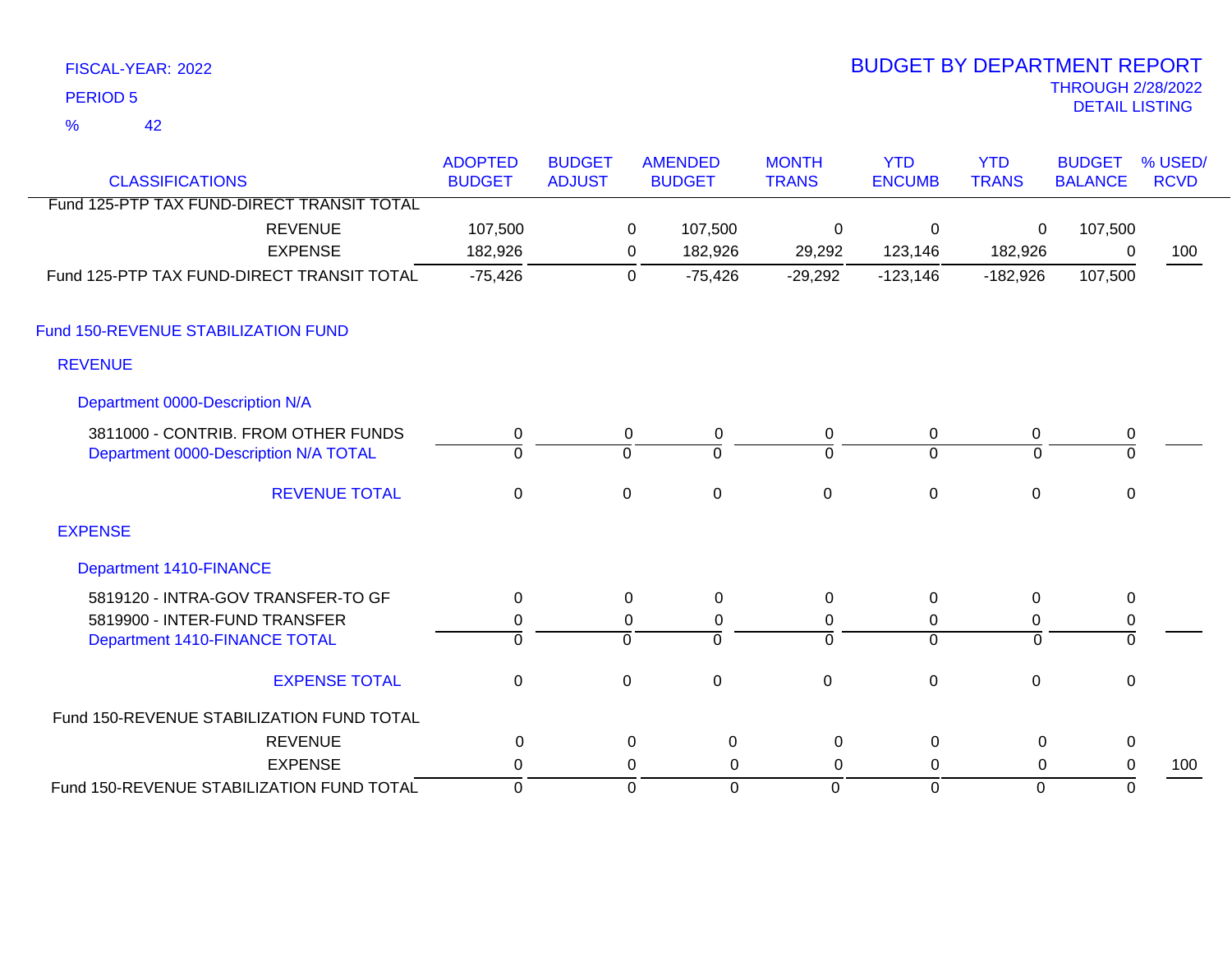| FISCAL-YEAR: 2022<br><b>PERIOD 5</b>                                         |                                 |                                |                                 |                          |                               | <b>BUDGET BY DEPARTMENT REPORT</b> |                            | <b>THROUGH 2/28/2022</b><br><b>DETAIL LISTING</b> |                        |
|------------------------------------------------------------------------------|---------------------------------|--------------------------------|---------------------------------|--------------------------|-------------------------------|------------------------------------|----------------------------|---------------------------------------------------|------------------------|
| 42<br>$\frac{9}{6}$                                                          |                                 |                                |                                 |                          |                               |                                    |                            |                                                   |                        |
| <b>CLASSIFICATIONS</b>                                                       | <b>ADOPTED</b><br><b>BUDGET</b> | <b>BUDGET</b><br><b>ADJUST</b> | <b>AMENDED</b><br><b>BUDGET</b> |                          | <b>MONTH</b><br><b>TRANS</b>  | <b>YTD</b><br><b>ENCUMB</b>        | <b>YTD</b><br><b>TRANS</b> | <b>BUDGET</b><br><b>BALANCE</b>                   | % USED/<br><b>RCVD</b> |
| Fund 151-GRANT MATCH RESERVE FUND                                            |                                 |                                |                                 |                          |                               |                                    |                            |                                                   |                        |
| <b>REVENUE</b>                                                               |                                 |                                |                                 |                          |                               |                                    |                            |                                                   |                        |
| Department 0000-Description N/A                                              |                                 |                                |                                 |                          |                               |                                    |                            |                                                   |                        |
| 3811000 - CONTRIB. FROM OTHER FUNDS<br>Department 0000-Description N/A TOTAL | 0<br>$\Omega$                   |                                | 0<br>$\mathbf 0$                | $\pmb{0}$<br>$\mathbf 0$ | $\mathbf 0$<br>$\overline{0}$ | $\pmb{0}$<br>$\mathbf 0$           | 0<br>$\Omega$              | $\pmb{0}$<br>$\overline{0}$                       |                        |
| <b>REVENUE TOTAL</b>                                                         | $\mathbf 0$                     |                                | $\mathbf 0$                     | $\pmb{0}$                | $\pmb{0}$                     | $\pmb{0}$                          | $\pmb{0}$                  | $\pmb{0}$                                         |                        |
| <b>EXPENSE</b>                                                               |                                 |                                |                                 |                          |                               |                                    |                            |                                                   |                        |
| Department 1410-FINANCE                                                      |                                 |                                |                                 |                          |                               |                                    |                            |                                                   |                        |
| 5819120 - INTRA-GOV TRANSFER-TO GF                                           | 0                               |                                | $\Omega$                        | $\mathbf 0$              | $\mathbf 0$                   | 0                                  | 0                          | $\mathbf 0$                                       |                        |
| 5819900 - INTER-FUND TRANSFER                                                | 0                               |                                | 0                               | $\pmb{0}$                | $\mathbf 0$                   | $\mathbf 0$                        | $\mathbf 0$                | $\pmb{0}$                                         |                        |
| Department 1410-FINANCE TOTAL                                                | $\Omega$                        |                                | $\Omega$                        | $\Omega$                 | $\Omega$                      | $\mathbf 0$                        | $\mathbf 0$                | $\mathbf 0$                                       |                        |
| <b>EXPENSE TOTAL</b>                                                         | $\mathbf 0$                     |                                | $\mathbf 0$                     | $\pmb{0}$                | $\pmb{0}$                     | $\pmb{0}$                          | $\pmb{0}$                  | $\mathsf 0$                                       |                        |
| Fund 151-GRANT MATCH RESERVE FUND TOTAL                                      |                                 |                                |                                 |                          |                               |                                    |                            |                                                   |                        |
| <b>REVENUE</b>                                                               | 0                               |                                | $\mathbf 0$                     | $\mathbf 0$              | $\pmb{0}$                     | $\mathsf 0$                        | 0                          | $\pmb{0}$                                         |                        |
| <b>EXPENSE</b>                                                               | 0                               |                                | 0                               | $\overline{0}$           | $\pmb{0}$                     | $\mathbf 0$                        | 0                          | $\pmb{0}$                                         | 100                    |
| Fund 151-GRANT MATCH RESERVE FUND TOTAL                                      | $\Omega$                        |                                | 0                               | $\overline{0}$           | $\Omega$                      | $\mathbf 0$                        | 0                          | $\mathbf 0$                                       |                        |

Fund 152-INSURANCE RESERVE FUND

REVENUE

Department 0000-Description N/A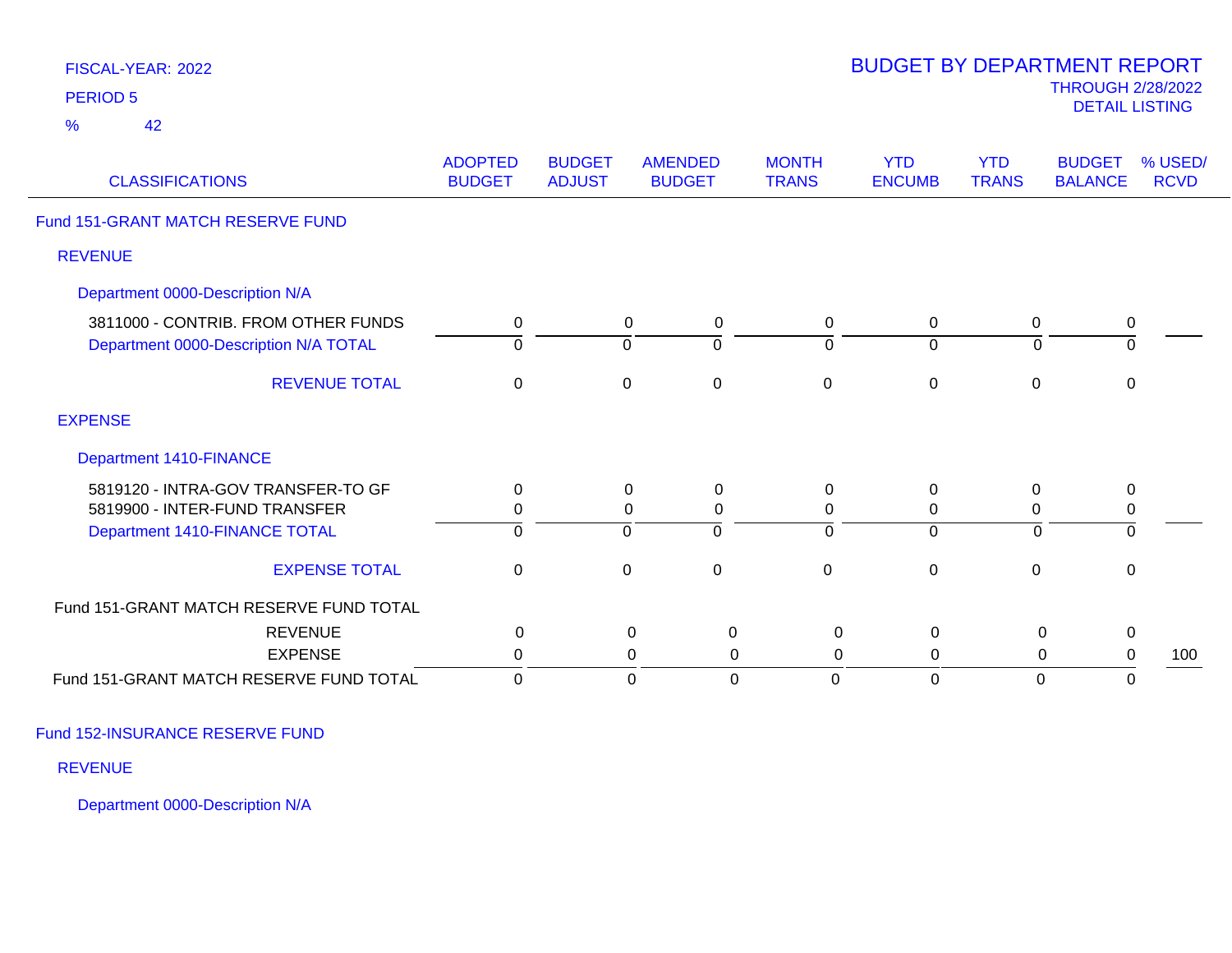42 %

| <b>CLASSIFICATIONS</b>                                                       | <b>ADOPTED</b><br><b>BUDGET</b> | <b>BUDGET</b><br><b>ADJUST</b> | <b>AMENDED</b><br><b>BUDGET</b> | <b>MONTH</b><br><b>TRANS</b> | <b>YTD</b><br><b>ENCUMB</b> | <b>YTD</b><br><b>TRANS</b> | <b>BUDGET</b><br><b>BALANCE</b> | % USED/<br><b>RCVD</b> |
|------------------------------------------------------------------------------|---------------------------------|--------------------------------|---------------------------------|------------------------------|-----------------------------|----------------------------|---------------------------------|------------------------|
| 3811000 - CONTRIB. FROM OTHER FUNDS                                          | $\overline{0}$                  | $\overline{0}$                 | $\mathbf 0$                     | $\overline{0}$               | $\overline{0}$              | $\overline{0}$             | 0                               |                        |
| Department 0000-Description N/A TOTAL                                        | $\overline{0}$                  | $\mathbf 0$                    | $\overline{0}$                  | $\overline{0}$               | $\mathbf 0$                 | $\Omega$                   | $\Omega$                        |                        |
| <b>REVENUE TOTAL</b>                                                         | $\mathbf{0}$                    | $\mathbf 0$                    | $\mathbf 0$                     | $\mathbf 0$                  | $\mathbf 0$                 | $\mathbf 0$                | $\mathbf 0$                     |                        |
| <b>EXPENSE</b>                                                               |                                 |                                |                                 |                              |                             |                            |                                 |                        |
| <b>Department 1410-FINANCE</b>                                               |                                 |                                |                                 |                              |                             |                            |                                 |                        |
| 5819120 - INTRA-GOV TRANSFER-TO GF                                           | 0                               | 0                              | $\mathbf 0$                     | $\mathbf 0$                  | 0                           | $\mathbf 0$                | $\mathbf 0$                     |                        |
| 5819900 - INTER-FUND TRANSFER                                                | 0                               | 0                              | $\mathbf 0$                     | $\pmb{0}$                    | 0                           | 0                          | 0                               |                        |
| Department 1410-FINANCE TOTAL                                                | $\overline{0}$                  | $\overline{0}$                 | ō                               | $\overline{0}$               | $\overline{0}$              | $\mathbf 0$                | $\overline{0}$                  |                        |
| <b>EXPENSE TOTAL</b>                                                         | 0                               | 0                              | $\mathbf 0$                     | $\mathbf 0$                  | $\mathbf 0$                 | $\mathbf 0$                | 0                               |                        |
| Fund 152-INSURANCE RESERVE FUND TOTAL                                        |                                 |                                |                                 |                              |                             |                            |                                 |                        |
| <b>REVENUE</b>                                                               | 0                               |                                | $\mathbf 0$<br>0                | $\mathbf 0$                  | $\mathsf 0$                 | $\mathbf 0$                | $\mathbf 0$                     |                        |
| <b>EXPENSE</b>                                                               | 0                               |                                | 0<br>$\mathbf{0}$               | 0                            | 0                           | 0                          | $\mathbf 0$                     | 100                    |
| Fund 152-INSURANCE RESERVE FUND TOTAL                                        | $\mathbf 0$                     |                                | 0<br>$\mathbf 0$                | $\mathbf 0$                  | $\mathbf 0$                 | 0                          | $\mathbf 0$                     |                        |
| Fund 153-TAX EQUALIZATION RESERVE FUND                                       |                                 |                                |                                 |                              |                             |                            |                                 |                        |
| <b>REVENUE</b>                                                               |                                 |                                |                                 |                              |                             |                            |                                 |                        |
| Department 0000-Description N/A                                              |                                 |                                |                                 |                              |                             |                            |                                 |                        |
| 3811000 - CONTRIB. FROM OTHER FUNDS<br>Department 0000-Description N/A TOTAL | $\mathbf 0$<br>$\Omega$         | 0<br>$\Omega$                  | $\mathbf 0$<br>$\overline{0}$   | $\mathbf 0$<br>$\Omega$      | 0<br>$\Omega$               | 0<br>$\Omega$              | 0<br>$\Omega$                   |                        |
| <b>REVENUE TOTAL</b>                                                         | $\pmb{0}$                       | $\pmb{0}$                      | $\pmb{0}$                       | $\boldsymbol{0}$             | $\boldsymbol{0}$            | $\mathbf 0$                | 0                               |                        |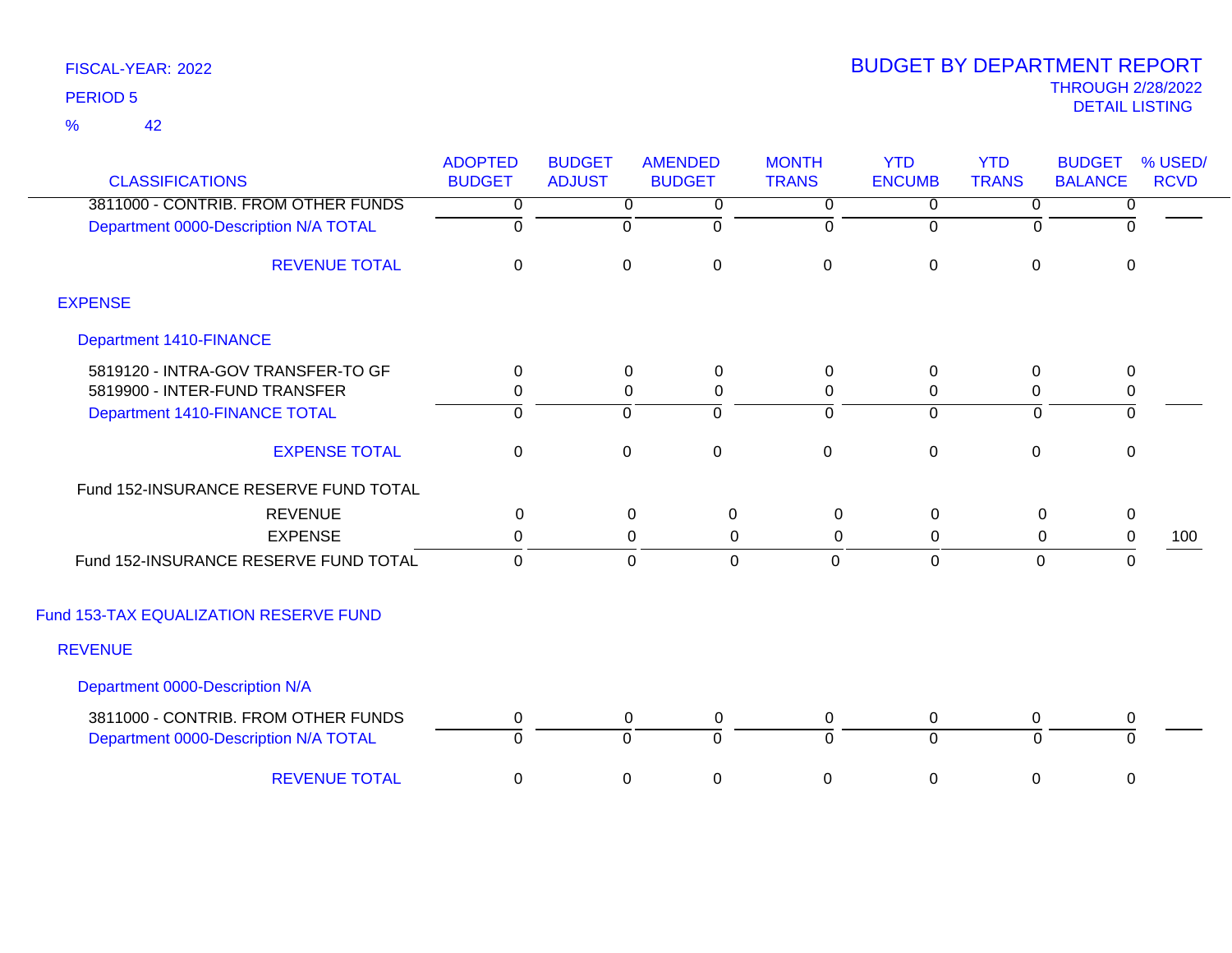42 %

| <b>CLASSIFICATIONS</b>                                              | <b>ADOPTED</b><br><b>BUDGET</b> | <b>BUDGET</b><br><b>ADJUST</b> | <b>AMENDED</b><br><b>BUDGET</b>                | <b>MONTH</b><br><b>TRANS</b> | <b>YTD</b><br><b>ENCUMB</b> | <b>YTD</b><br><b>TRANS</b> | <b>BUDGET</b><br><b>BALANCE</b> | % USED/<br><b>RCVD</b> |
|---------------------------------------------------------------------|---------------------------------|--------------------------------|------------------------------------------------|------------------------------|-----------------------------|----------------------------|---------------------------------|------------------------|
| <b>EXPENSE</b>                                                      |                                 |                                |                                                |                              |                             |                            |                                 |                        |
| <b>Department 1410-FINANCE</b>                                      |                                 |                                |                                                |                              |                             |                            |                                 |                        |
| 5819120 - INTRA-GOV TRANSFER-TO GF<br>5819900 - INTER-FUND TRANSFER | $\mathbf 0$<br>0                |                                | $\mathbf 0$<br>0<br>$\mathbf 0$<br>$\mathbf 0$ | 0<br>0                       | 0<br>0                      | 0<br>$\mathbf 0$           | 0<br>0                          |                        |
| Department 1410-FINANCE TOTAL                                       | ō                               |                                | $\overline{0}$<br>$\mathbf 0$                  | $\overline{0}$               | $\overline{0}$              | $\overline{0}$             | ō                               |                        |
| <b>EXPENSE TOTAL</b>                                                | $\mathbf 0$                     |                                | $\mathbf 0$<br>$\mathbf 0$                     | $\mathbf 0$                  | $\mathbf 0$                 | $\mathbf 0$                | 0                               |                        |
| Fund 153-TAX EQUALIZATION RESERVE FUND TOTAL                        |                                 |                                |                                                |                              |                             |                            |                                 |                        |
| <b>REVENUE</b>                                                      | $\mathbf{0}$                    |                                | 0<br>0                                         | 0                            | 0                           | 0                          | 0                               |                        |
| <b>EXPENSE</b>                                                      | 0                               |                                | 0<br>0                                         | $\Omega$                     | 0                           | 0                          | $\pmb{0}$                       | 100                    |
| Fund 153-TAX EQUALIZATION RESERVE FUND TOTAL                        | $\Omega$                        |                                | $\mathbf 0$<br>$\mathbf{0}$                    | $\mathbf 0$                  | $\mathbf 0$                 | $\mathbf 0$                | 0                               |                        |
| Fund 154-BUILDING CAPITAL RESERVE FUND                              |                                 |                                |                                                |                              |                             |                            |                                 |                        |
| <b>REVENUE</b>                                                      |                                 |                                |                                                |                              |                             |                            |                                 |                        |
| Department 0000-Description N/A                                     |                                 |                                |                                                |                              |                             |                            |                                 |                        |
| 3811000 - CONTRIB. FROM OTHER FUNDS                                 | 0                               |                                | $\mathbf 0$<br>0                               | 0                            | $\mathbf 0$                 | 0                          | 0                               |                        |
| Department 0000-Description N/A TOTAL                               | $\overline{0}$                  |                                | $\Omega$<br>$\Omega$                           | $\Omega$                     | $\overline{0}$              | $\overline{0}$             | $\Omega$                        |                        |
| <b>REVENUE TOTAL</b>                                                | $\mathbf 0$                     |                                | $\mathbf 0$<br>$\pmb{0}$                       | $\mathbf 0$                  | $\mathbf 0$                 | $\pmb{0}$                  | 0                               |                        |
| <b>EXPENSE</b>                                                      |                                 |                                |                                                |                              |                             |                            |                                 |                        |
| <b>Department 1410-FINANCE</b>                                      |                                 |                                |                                                |                              |                             |                            |                                 |                        |
| 5819120 - INTRA-GOV TRANSFER-TO GF                                  | $\Omega$                        |                                | 0<br>0                                         | 0                            | $\Omega$                    | 0                          | 0                               |                        |
| 5819900 - INTER-FUND TRANSFER                                       | $\Omega$                        |                                | 0<br>0                                         | 0                            | 0                           | 0                          | 0                               |                        |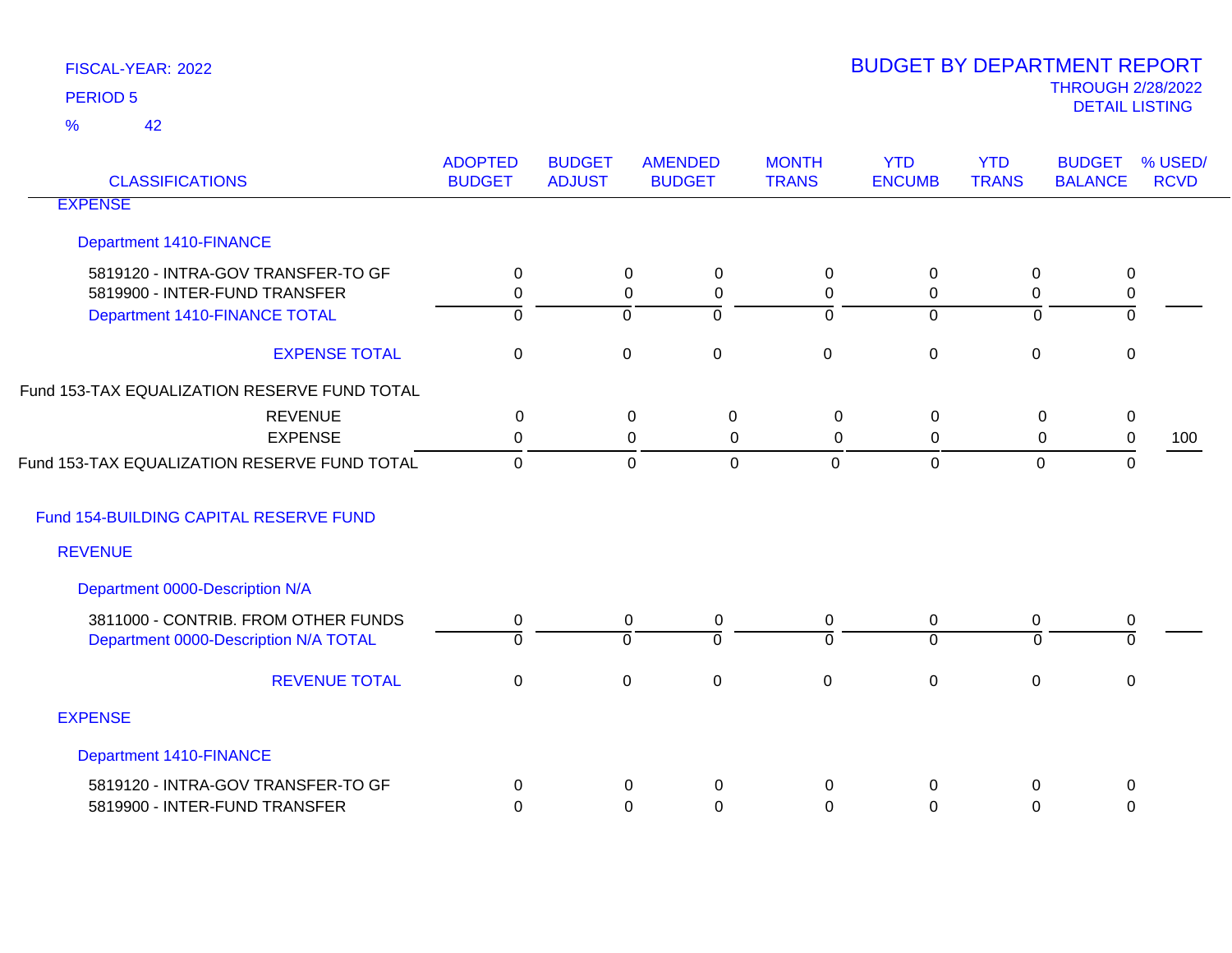| FISCAL-YEAR: 2022 |  |
|-------------------|--|
| <b>PERIOD 5</b>   |  |

| <b>CLASSIFICATIONS</b>                       | <b>ADOPTED</b><br><b>BUDGET</b> | <b>BUDGET</b><br><b>ADJUST</b> | <b>AMENDED</b><br><b>BUDGET</b> | <b>MONTH</b><br><b>TRANS</b> | <b>YTD</b><br><b>ENCUMB</b> | <b>YTD</b><br><b>TRANS</b> | <b>BUDGET</b><br><b>BALANCE</b> | % USED/<br><b>RCVD</b> |
|----------------------------------------------|---------------------------------|--------------------------------|---------------------------------|------------------------------|-----------------------------|----------------------------|---------------------------------|------------------------|
| Department 1410-FINANCE TOTAL                | $\overline{0}$                  | $\overline{0}$                 | $\overline{0}$                  | $\overline{0}$               | $\overline{0}$              | $\overline{0}$             | $\overline{0}$                  |                        |
| <b>EXPENSE TOTAL</b>                         | $\mathbf 0$                     | $\pmb{0}$                      | $\mathbf 0$                     | $\overline{0}$               | $\mathbf 0$                 | $\mathbf 0$                | 0                               |                        |
| Fund 154-BUILDING CAPITAL RESERVE FUND TOTAL |                                 |                                |                                 |                              |                             |                            |                                 |                        |
| <b>REVENUE</b>                               | 0                               |                                | $\mathbf 0$<br>$\Omega$         | $\mathbf 0$                  | 0                           | 0                          | 0                               |                        |
| <b>EXPENSE</b>                               | 0                               |                                | 0<br>0                          | $\mathbf 0$                  | 0                           | 0                          | $\,0\,$                         | 100                    |
| Fund 154-BUILDING CAPITAL RESERVE FUND TOTAL | 0                               |                                | $\mathbf 0$<br>$\Omega$         | $\overline{0}$               | $\mathbf 0$                 | $\overline{0}$             | 0                               |                        |
| Fund 155-CITY PARKS ACQUI DEV OPERATION      |                                 |                                |                                 |                              |                             |                            |                                 |                        |
| <b>REVENUE</b>                               |                                 |                                |                                 |                              |                             |                            |                                 |                        |
| Department 0000-Description N/A              |                                 |                                |                                 |                              |                             |                            |                                 |                        |
| 3699201 - MISC. OTHERS                       | $\mathbf 0$                     | $\pmb{0}$                      | 0                               | 0                            | $\boldsymbol{0}$            | $\mathbf 0$                | $\,0\,$                         |                        |
| 3811000 - CONTRIB. FROM OTHER FUNDS          | 0                               | $\mathbf 0$                    | 0                               | 0                            | 0                           | $\mathbf 0$                | $\pmb{0}$                       |                        |
| Department 0000-Description N/A TOTAL        | $\Omega$                        | $\Omega$                       | $\Omega$                        | $\Omega$                     | $\Omega$                    | $\Omega$                   | $\Omega$                        |                        |
| <b>REVENUE TOTAL</b>                         | 0                               | $\mathbf 0$                    | $\mathbf 0$                     | $\mathbf 0$                  | $\mathbf 0$                 | $\mathbf 0$                | $\mathbf 0$                     |                        |
| <b>EXPENSE</b>                               |                                 |                                |                                 |                              |                             |                            |                                 |                        |
| Department 1410-FINANCE                      |                                 |                                |                                 |                              |                             |                            |                                 |                        |
| 5819120 - INTRA-GOV TRANSFER-TO GF           | 0                               | 0                              | 0                               | 0                            | $\mathbf 0$                 | 0                          | 0                               |                        |
| Department 1410-FINANCE TOTAL                | $\overline{0}$                  | $\overline{0}$                 | $\Omega$                        | $\Omega$                     | $\overline{0}$              | $\Omega$                   | $\mathbf 0$                     |                        |
| Department 2000-PARKS & RECREATION           |                                 |                                |                                 |                              |                             |                            |                                 |                        |
| 5726110 - LAND ACQUISITION                   | 0                               | $\mathbf 0$                    | 0                               | 0                            | $\mathbf 0$                 | 0                          | 0                               |                        |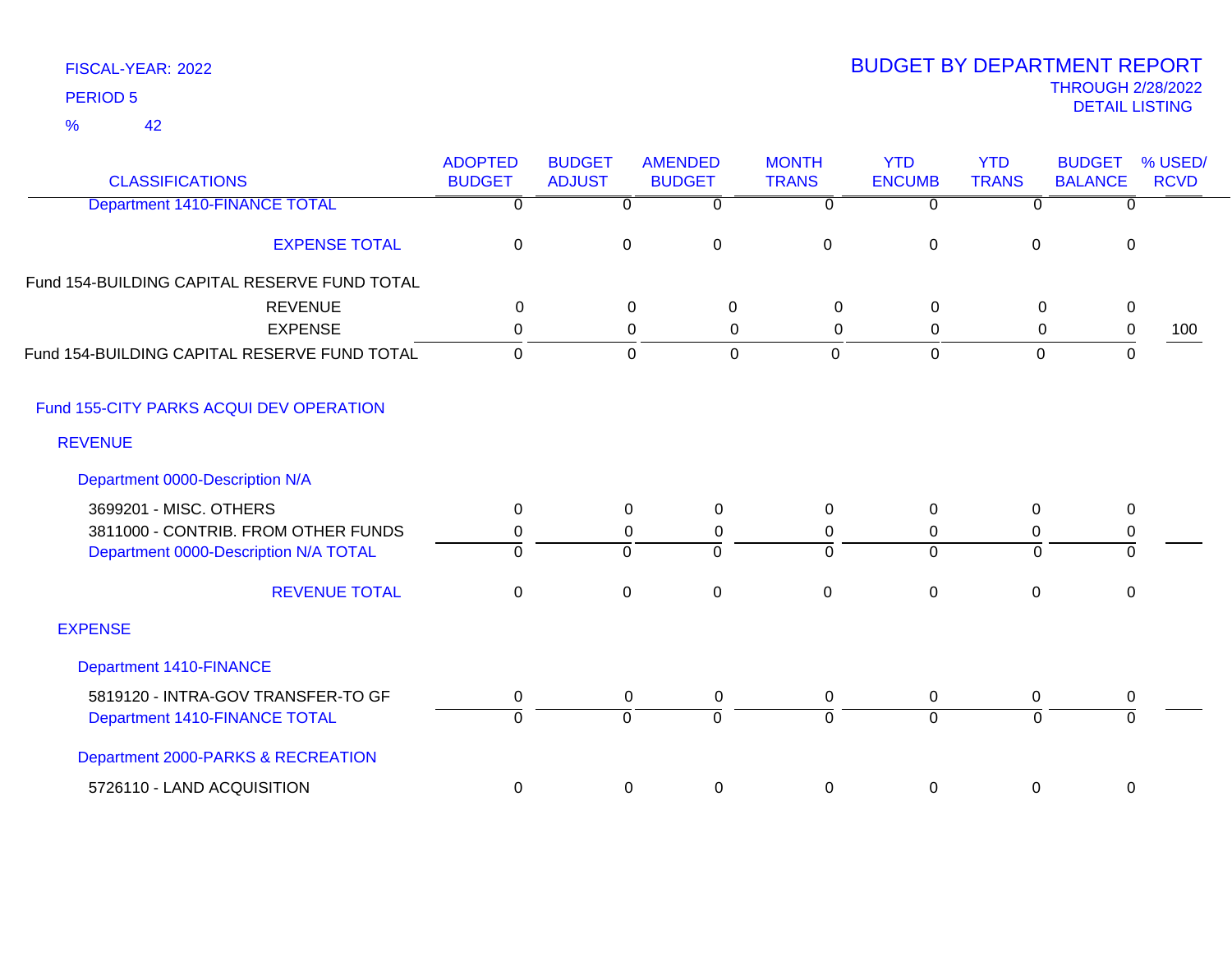42 %

| <b>CLASSIFICATIONS</b>                        | <b>ADOPTED</b><br><b>BUDGET</b> | <b>BUDGET</b><br><b>ADJUST</b> | <b>AMENDED</b><br><b>BUDGET</b> | <b>MONTH</b><br><b>TRANS</b> | <b>YTD</b><br><b>ENCUMB</b> | <b>YTD</b><br><b>TRANS</b> | <b>BUDGET</b><br><b>BALANCE</b> | % USED/<br><b>RCVD</b> |
|-----------------------------------------------|---------------------------------|--------------------------------|---------------------------------|------------------------------|-----------------------------|----------------------------|---------------------------------|------------------------|
| Department 2000-PARKS & RECREATION TOTAL      | $\Omega$                        | 0                              | $\overline{0}$                  | 0                            | $\overline{0}$              | $\Omega$                   | 0                               |                        |
| <b>EXPENSE TOTAL</b>                          | $\pmb{0}$                       | $\mathbf 0$                    | $\mathbf 0$                     | $\mathbf 0$                  | $\mathbf 0$                 | 0                          | $\mathbf 0$                     |                        |
| Fund 155-CITY PARKS ACQUI DEV OPERATION TOTAL |                                 |                                |                                 |                              |                             |                            |                                 |                        |
| <b>REVENUE</b>                                | $\mathbf{0}$                    | $\mathbf 0$                    | 0                               | $\Omega$                     | 0                           | 0                          | $\pmb{0}$                       |                        |
| <b>EXPENSE</b>                                | 0                               | 0                              | 0                               | 0                            | 0                           | 0                          | $\boldsymbol{0}$                | 100                    |
| Fund 155-CITY PARKS ACQUI DEV OPERATION       | $\mathbf 0$                     | $\mathbf 0$                    | 0                               | $\mathbf 0$                  | $\mathbf 0$                 | $\mathbf 0$                | $\mathbf 0$                     |                        |
| Fund 156-PEDESTRIAN CROSSING ACQUISITIO       |                                 |                                |                                 |                              |                             |                            |                                 |                        |
| <b>REVENUE</b>                                |                                 |                                |                                 |                              |                             |                            |                                 |                        |
| Department 0000-Description N/A               |                                 |                                |                                 |                              |                             |                            |                                 |                        |
| 3699201 - MISC. OTHERS                        | 0                               | 0                              | 0                               | $\Omega$                     | 0                           | 0                          | $\mathbf 0$                     |                        |
| 3811000 - CONTRIB. FROM OTHER FUNDS           | 0                               | 0                              | 0                               | 0                            | 0                           | 0                          | $\pmb{0}$                       |                        |
| Department 0000-Description N/A TOTAL         | $\Omega$                        | $\mathbf 0$                    | $\Omega$                        | 0                            | $\Omega$                    | $\Omega$                   | 0                               |                        |
| <b>REVENUE TOTAL</b>                          | $\pmb{0}$                       | $\mathbf 0$                    | $\pmb{0}$                       | $\mathbf 0$                  | $\mathbf 0$                 | $\pmb{0}$                  | $\pmb{0}$                       |                        |
| <b>EXPENSE</b>                                |                                 |                                |                                 |                              |                             |                            |                                 |                        |
| Department 1790-ENGINEERING & CONSTRUCTN      |                                 |                                |                                 |                              |                             |                            |                                 |                        |
| 5193450 - CONT. SVCS.                         | 0                               | 284,352                        | 284,352                         | 0                            | 284,352                     | 284,352                    | $\mathbf 0$                     | 100                    |
| 5196490 - CONSTRUCTION PROJECTS               | 0                               | $\Omega$                       | $\Omega$                        | 0                            | $\Omega$                    | $\Omega$                   | $\pmb{0}$                       |                        |
| Department 1790-ENGINEERING & CONSTRUCTN      | $\overline{0}$                  | 284,352                        | 284,352                         | 0                            | 284,352                     | 284,352                    | 0                               | 100                    |
| <b>EXPENSE TOTAL</b>                          | $\mathbf 0$                     | 284,352                        | 284,352                         | 0                            | 284,352                     | 284,352                    | 0                               | 100                    |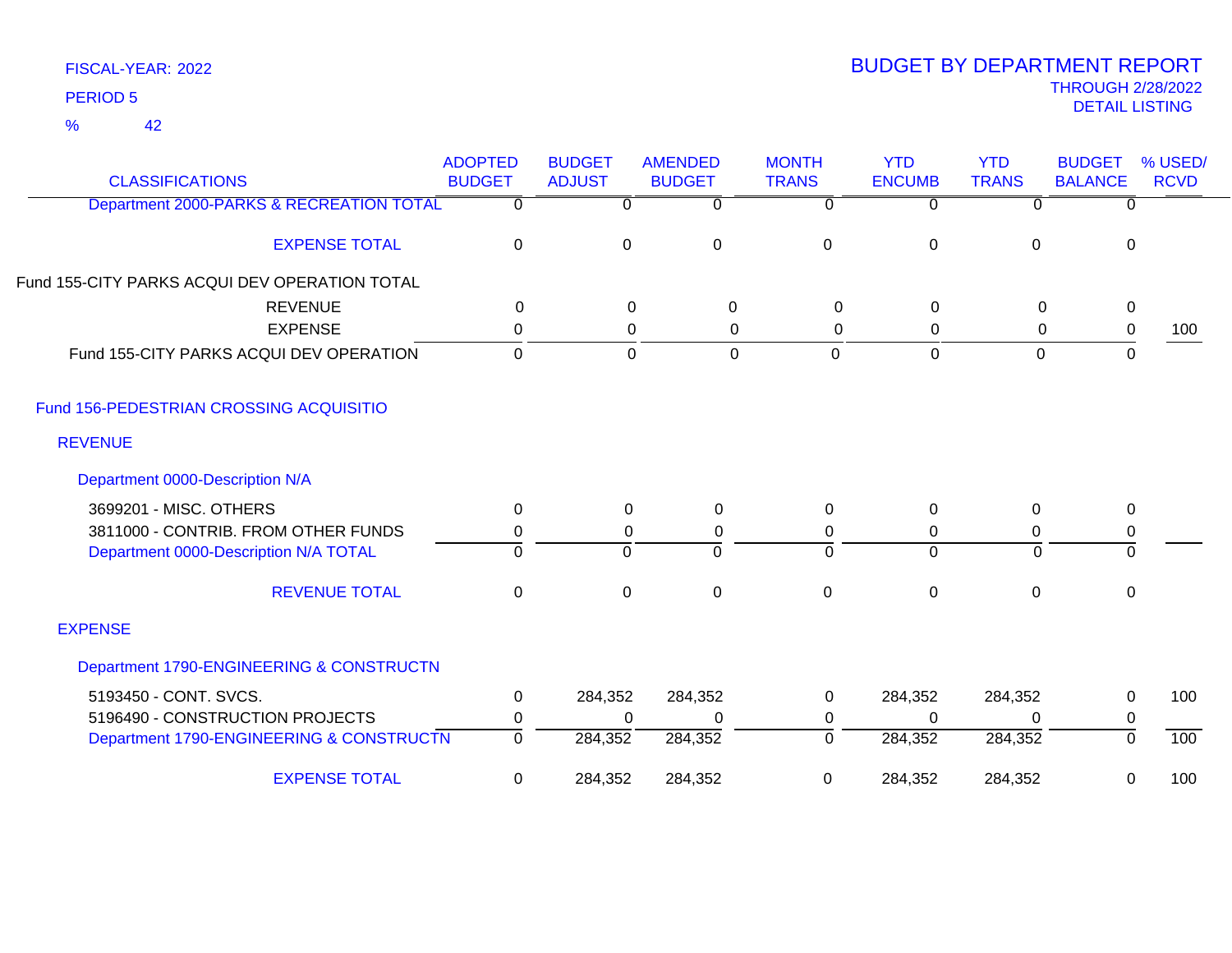42 %

| <b>CLASSIFICATIONS</b>                           | <b>ADOPTED</b><br><b>BUDGET</b> | <b>BUDGET</b><br><b>ADJUST</b> | <b>AMENDED</b><br><b>BUDGET</b> | <b>MONTH</b><br><b>TRANS</b> | <b>YTD</b><br><b>ENCUMB</b> | <b>YTD</b><br><b>TRANS</b> | <b>BUDGET</b><br><b>BALANCE</b> | % USED/<br><b>RCVD</b> |
|--------------------------------------------------|---------------------------------|--------------------------------|---------------------------------|------------------------------|-----------------------------|----------------------------|---------------------------------|------------------------|
| Fund 156-PEDESTRIAN CROSSING ACQUISITIO          |                                 |                                |                                 |                              |                             |                            |                                 |                        |
| <b>REVENUE</b>                                   | 0                               | 0                              | 0                               | $\mathbf 0$                  | 0                           | 0                          | $\mathbf 0$                     | 100                    |
| <b>EXPENSE</b>                                   | 0                               | 284,352                        | 284,352                         | 0                            | 284,352                     | 284,352                    | 0                               | 100                    |
| Fund 156-PEDESTRIAN CROSSING ACQUISITIO          | $\mathbf{0}$                    | $-284,352$                     | $-284,352$                      | 0                            | $-284,352$                  | $-284,352$                 | 0                               |                        |
| Fund 157-PD HEADQUARTERS & EMER OPER CT          |                                 |                                |                                 |                              |                             |                            |                                 |                        |
| <b>REVENUE</b>                                   |                                 |                                |                                 |                              |                             |                            |                                 |                        |
| Department 0000-Description N/A                  |                                 |                                |                                 |                              |                             |                            |                                 |                        |
| 3699201 - MISC. OTHERS                           | $\Omega$                        | 0                              | $\Omega$                        | 0                            | $\mathbf 0$                 | 0                          | 0                               |                        |
| 3811000 - CONTRIB. FROM OTHER FUNDS              | 1,910,146                       | 0                              | 1,910,146                       | 0                            | $\mathbf 0$                 | 1,910,146                  | $\mathbf 0$                     | 100                    |
| Department 0000-Description N/A TOTAL            | 1,910,146                       | 0                              | 1,910,146                       | $\overline{0}$               | $\overline{0}$              | 1,910,146                  | 0                               | 100                    |
| <b>REVENUE TOTAL</b>                             | 1,910,146                       | 0                              | 1,910,146                       | $\mathbf 0$                  | 0                           | 1,910,146                  | $\mathbf 0$                     | 100                    |
| <b>EXPENSE</b>                                   |                                 |                                |                                 |                              |                             |                            |                                 |                        |
| Department 1790-ENGINEERING & CONSTRUCTN         |                                 |                                |                                 |                              |                             |                            |                                 |                        |
| 5193450 - CONT. SVCS.                            | 650,000                         | 0                              | 650,000                         | 0                            | 2,995                       | 2,995                      | 647,005                         |                        |
| 5196490 - CONSTRUCTION PROJECTS                  | 0                               | 0                              | 0                               | 0                            | 0                           | 0                          | 0                               |                        |
| Department 1790-ENGINEERING & CONSTRUCTN 650,000 |                                 | 0                              | 650,000                         | $\Omega$                     | 2,995                       | 2,995                      | 647,005                         |                        |
| <b>EXPENSE TOTAL</b>                             | 650,000                         | 0                              | 650,000                         | 0                            | 2,995                       | 2,995                      | 647,005                         |                        |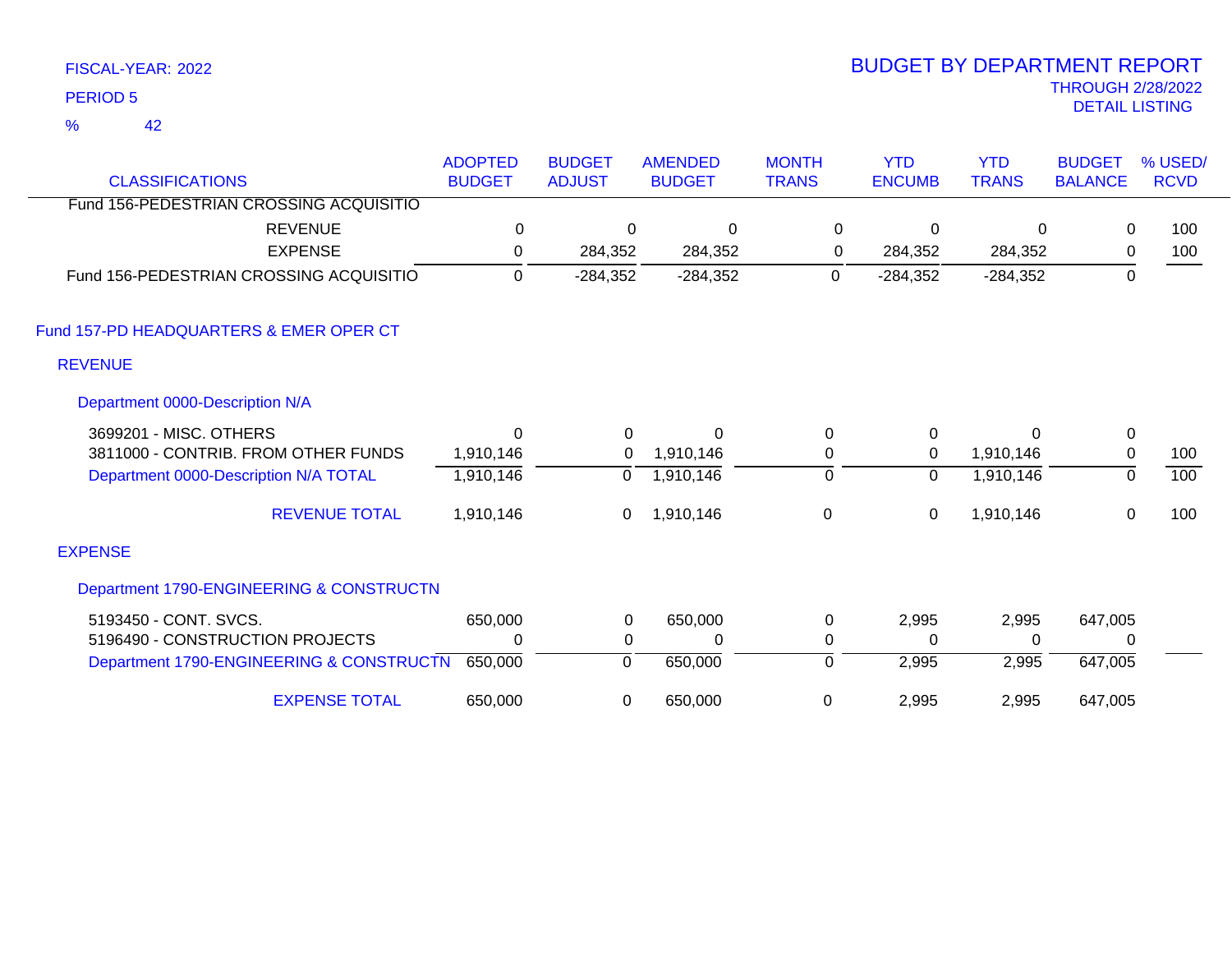42 %

### THROUGH 2/28/2022<br>DETAIL LISTING DETAIL LISTING PERIOD <sup>5</sup> BUDGET BY DEPARTMENT REPORT

| <b>CLASSIFICATIONS</b>                  | <b>ADOPTED</b><br><b>BUDGET</b> | <b>BUDGET</b><br><b>ADJUST</b> | <b>AMENDED</b><br><b>BUDGET</b> | <b>MONTH</b><br><b>TRANS</b> | <b>YTD</b><br><b>ENCUMB</b> | <b>YTD</b><br><b>TRANS</b> | <b>BUDGET</b><br><b>BALANCE</b> | % USED/<br><b>RCVD</b> |
|-----------------------------------------|---------------------------------|--------------------------------|---------------------------------|------------------------------|-----------------------------|----------------------------|---------------------------------|------------------------|
| Fund 157-PD HEADQUARTERS & EMER OPER CT |                                 |                                |                                 |                              |                             |                            |                                 |                        |
| <b>REVENUE</b>                          | 1,910,146                       |                                | 1,910,146<br>$\Omega$           | 0                            | 0                           | 1,910,146                  | $\mathbf{0}$                    | 100                    |
| <b>EXPENSE</b>                          | 650,000                         |                                | 650,000<br>0                    | 0                            | 2,995                       | 2,995                      | 647,005                         |                        |
| Fund 157-PD HEADQUARTERS & EMER OPER CT | 1,260,146                       |                                | 1,260,146<br>0                  | 0                            | $-2,995$                    | 1,907,151                  | $-647,005$                      |                        |
| Fund 201-DEBT SERVICE FUND              |                                 |                                |                                 |                              |                             |                            |                                 |                        |
| <b>REVENUE</b>                          |                                 |                                |                                 |                              |                             |                            |                                 |                        |
| Department 0000-Description N/A         |                                 |                                |                                 |                              |                             |                            |                                 |                        |
| 3612000 - INTEREST INCOME               | 2,000                           |                                | 2,000<br>$\mathbf{0}$           | 30                           | 0                           | 173                        | 1,827                           | 8                      |
| 3669000 - HOSPITAL LANDSCAPE REVENU     | 143,661                         |                                | 0<br>143,661                    | 0                            | 0                           | 143,661                    | 0                               | 100                    |
| 3669300 - RICHMAN PROPERTIES LN PMT     | 642,594                         |                                | 642,594<br>0                    | 0                            | 0                           | 291,541                    | 351,053                         | 45                     |
| 3699201 - MISC. OTHERS                  | $\Omega$                        |                                | 0<br>$\Omega$                   | 0                            | 0                           | $\Omega$                   | 0                               |                        |
| 3811100 - TRANSFER IN FROM GEN FUND     | 74,314                          |                                | 74,314<br>0                     | 0                            | 0                           | 74,314                     | 0                               | 100                    |
| 3841100 - DEBT BB&T LOAN FY15           | $\Omega$                        |                                | 0<br>$\Omega$                   | 0                            | 0                           | 0                          | $\mathbf{0}$                    |                        |
| Department 0000-Description N/A TOTAL   | 862,569                         | 0                              | 862,569                         | $\overline{30}$              | $\overline{0}$              | 509,689                    | 352,880                         | $\overline{59}$        |
| <b>REVENUE TOTAL</b>                    | 862,569                         | 0                              | 862,569                         | 30                           | $\mathbf 0$                 | 509,689                    | 352,880                         | 59                     |
| <b>EXPENSE</b>                          |                                 |                                |                                 |                              |                             |                            |                                 |                        |
| <b>Department 1410-FINANCE</b>          |                                 |                                |                                 |                              |                             |                            |                                 |                        |
| 5197110 - DEBT SERVICE- PRINCIPAL       | 832,000                         |                                | 832,000<br>0                    | 0                            | 0                           | 540,000                    | 292,000                         | 64                     |
| 5197210 - DEBT SERVICE-INTEREST         | 217,956                         |                                | 217,956<br>0                    | 0                            | 0                           | 115,650                    | 102,306                         | 53                     |
| 5197310 - DEBT OTHER COST               | 2,000                           |                                | 2,000<br>$\Omega$               | 0                            | 0                           | $\Omega$                   | 2,000                           |                        |
| Department 1410-FINANCE TOTAL           | 1,051,956                       | 0                              | 1,051,956                       | $\Omega$                     | $\Omega$                    | 655,650                    | 396,306                         | 62                     |

Department 1500-CITY ATTORNEY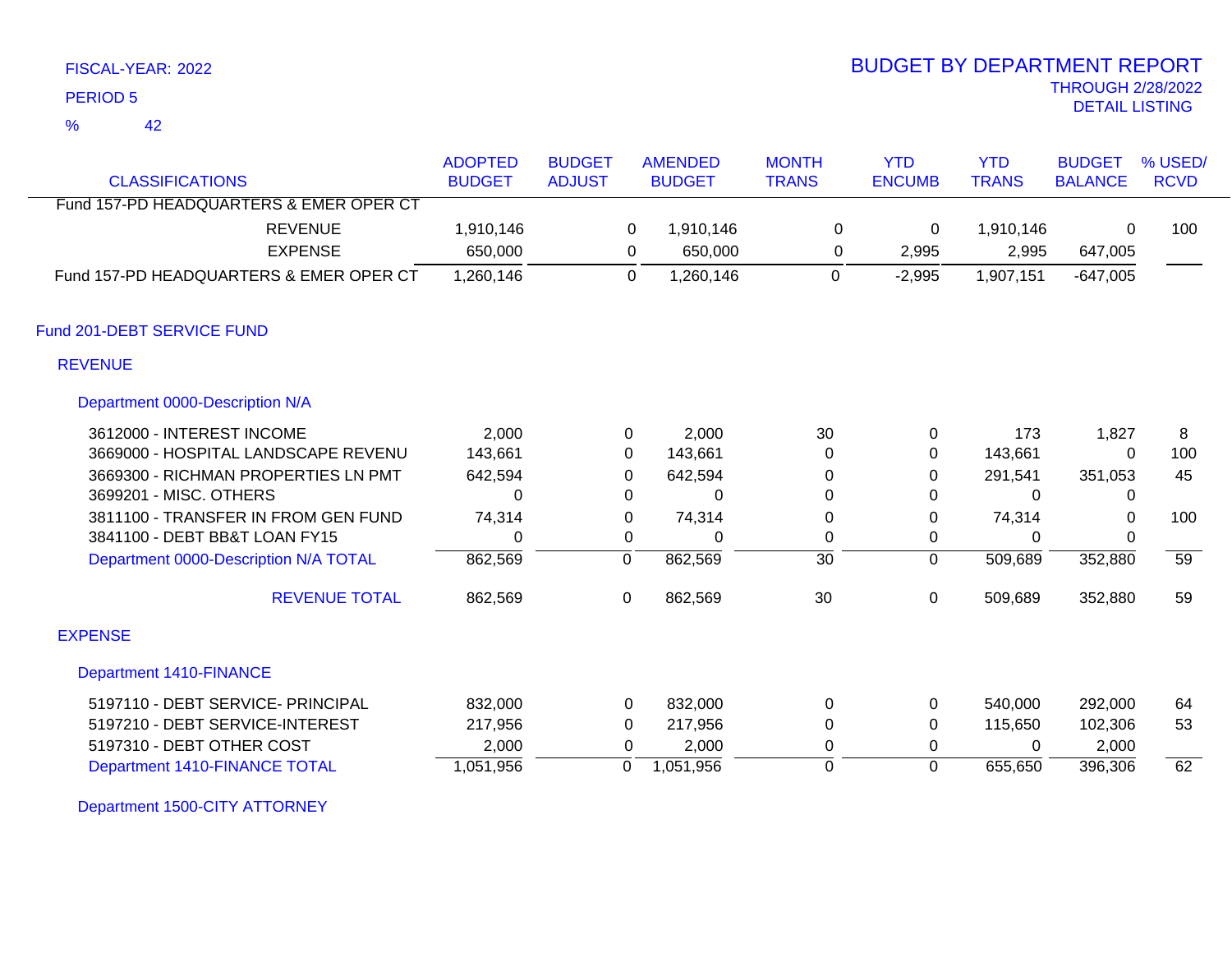#### 42 %

### THROUGH 2/28/2022<br>DETAIL LISTING DETAIL LISTING PERIOD <sup>5</sup> BUDGET BY DEPARTMENT REPORT

| <b>CLASSIFICATIONS</b>                     | <b>ADOPTED</b><br><b>BUDGET</b> | <b>BUDGET</b><br><b>ADJUST</b> | <b>AMENDED</b><br><b>BUDGET</b> | <b>MONTH</b><br><b>TRANS</b> | <b>YTD</b><br><b>ENCUMB</b> | <b>YTD</b><br><b>TRANS</b> | <b>BUDGET</b><br><b>BALANCE</b> | % USED/<br><b>RCVD</b> |
|--------------------------------------------|---------------------------------|--------------------------------|---------------------------------|------------------------------|-----------------------------|----------------------------|---------------------------------|------------------------|
| 5147310 - DEBT OTHER COST                  | 0                               | $\Omega$                       | 0                               | 0                            | 0                           | 0                          | 0                               |                        |
| 5197310 - DEBT OTHER COST                  |                                 | 0                              | 0                               | 0                            | 0                           | 0                          | 0                               |                        |
| Department 1500-CITY ATTORNEY TOTAL        | $\Omega$                        | $\Omega$                       | $\Omega$                        | $\Omega$                     | $\Omega$                    | $\Omega$                   | $\Omega$                        |                        |
|                                            |                                 |                                |                                 |                              |                             |                            |                                 |                        |
| <b>EXPENSE TOTAL</b>                       | 1,051,956                       | 0                              | 1,051,956                       | $\pmb{0}$                    | 0                           | 655,650                    | 396,306                         | 62                     |
| Fund 201-DEBT SERVICE FUND TOTAL           |                                 |                                |                                 |                              |                             |                            |                                 |                        |
| <b>REVENUE</b>                             | 862,569                         |                                | 862,569<br>0                    | 30                           | 0                           | 509,689                    | 352,880                         | 59                     |
| <b>EXPENSE</b>                             | 1,051,956                       |                                | 1,051,956<br>$\mathbf 0$        | $\Omega$                     | 0                           | 655,650                    | 396,306                         | 62                     |
| Fund 201-DEBT SERVICE FUND TOTAL           | $-189,387$                      |                                | $-189,387$<br>0                 | 30                           | 0                           | $-145,961$                 | $-43,426$                       |                        |
| Fund 202-BOND TRUST FUND<br><b>REVENUE</b> |                                 |                                |                                 |                              |                             |                            |                                 |                        |
| Department 0000-Description N/A            |                                 |                                |                                 |                              |                             |                            |                                 |                        |
| 3111000 - OPERATING REVENUE                | 0                               | 0                              | 0                               | 0                            | 0                           | 0                          | 0                               |                        |
| Department 0000-Description N/A TOTAL      | $\Omega$                        | 0                              | 0                               | 0                            | $\mathbf 0$                 | $\Omega$                   | 0                               |                        |
| <b>REVENUE TOTAL</b>                       | $\mathbf 0$                     | $\mathbf 0$                    | $\mathbf 0$                     | $\mathsf 0$                  | 0                           | $\mathbf 0$                | $\mathbf 0$                     |                        |
| Fund 202-BOND TRUST FUND TOTAL             |                                 |                                |                                 |                              |                             |                            |                                 |                        |
| <b>REVENUE</b>                             | 0                               |                                | $\mathbf 0$<br>$\mathbf 0$      | 0                            | 0                           | 0                          | $\mathbf 0$                     |                        |
| <b>EXPENSE</b>                             | 0                               |                                | 0<br>$\mathbf 0$                | 0                            | 0                           | 0                          | $\mathbf 0$                     | 62                     |
| Fund 202-BOND TRUST FUND TOTAL             | 0                               |                                | $\overline{0}$<br>$\mathbf{0}$  | $\Omega$                     | $\mathbf 0$                 | $\mathbf 0$                | $\mathbf 0$                     |                        |
|                                            |                                 |                                |                                 |                              |                             |                            |                                 |                        |

Fund 301-CAPITAL IMPROVEMENT FUND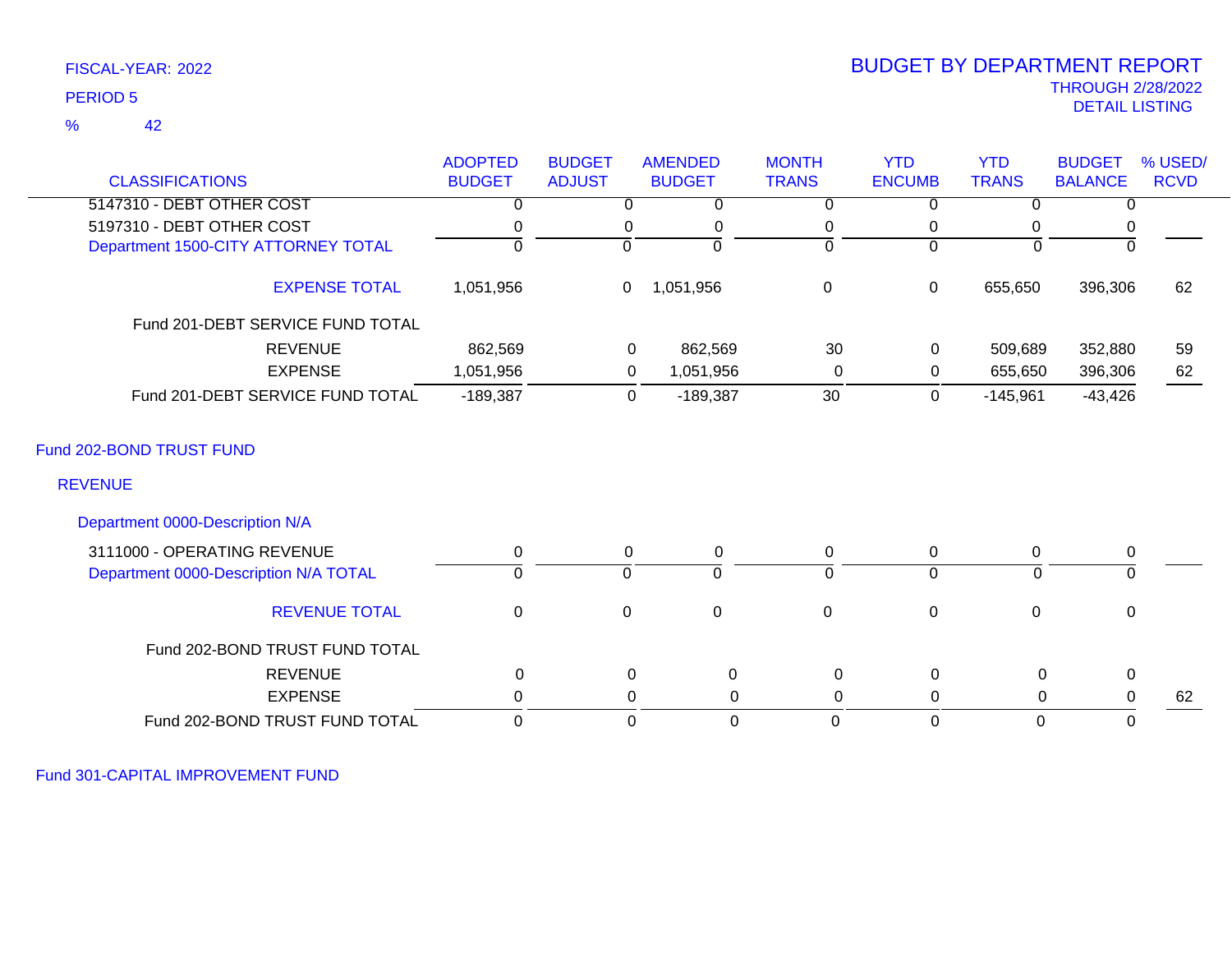42 %

| <b>CLASSIFICATIONS</b>                     | <b>ADOPTED</b><br><b>BUDGET</b> | <b>BUDGET</b><br><b>ADJUST</b> | <b>AMENDED</b><br><b>BUDGET</b> | <b>MONTH</b><br><b>TRANS</b> | <b>YTD</b><br><b>ENCUMB</b> | <b>YTD</b><br><b>TRANS</b> | <b>BUDGET</b><br><b>BALANCE</b> | % USED/<br><b>RCVD</b> |
|--------------------------------------------|---------------------------------|--------------------------------|---------------------------------|------------------------------|-----------------------------|----------------------------|---------------------------------|------------------------|
| <b>REVENUE</b>                             |                                 |                                |                                 |                              |                             |                            |                                 |                        |
| Department 0000-Description N/A            |                                 |                                |                                 |                              |                             |                            |                                 |                        |
| 3699294 - PRIOR YEAR ENCUMBRANCES          | ∩                               | $\Omega$                       | 0                               | 0                            | 0                           | $\Omega$                   | $\mathbf 0$                     |                        |
| 3811000 - CONTRIB. FROM OTHER FUNDS        | 2,565,547                       | $\Omega$                       | 2,565,547                       | 0                            | 0                           | 2,565,547                  | $\mathbf 0$                     | 100                    |
| Department 0000-Description N/A TOTAL      | 2,565,547                       | $\Omega$                       | 2,565,547                       | 0                            | $\mathbf 0$                 | 2,565,547                  | $\overline{0}$                  | $\overline{100}$       |
| <b>REVENUE TOTAL</b>                       | 2,565,547                       | $\mathbf{0}$                   | 2,565,547                       | $\mathbf 0$                  | 0                           | 2,565,547                  | $\mathbf 0$                     | 100                    |
| <b>EXPENSE</b>                             |                                 |                                |                                 |                              |                             |                            |                                 |                        |
| Department 1310-CITY MANAGER               |                                 |                                |                                 |                              |                             |                            |                                 |                        |
| 5136450 - CAPITAL IMPROVEMENT              | $\Omega$                        | $\Omega$                       | 0                               | 0                            | $\Omega$                    | 0                          | 0                               |                        |
| 5139920 - GENERAL CONTINGENCY              | 0                               | 0                              | 0                               | 0                            | 0                           | 0                          | $\pmb{0}$                       |                        |
| Department 1310-CITY MANAGER TOTAL         | $\Omega$                        | $\Omega$                       | $\Omega$                        | $\Omega$                     | $\Omega$                    | $\overline{0}$             | $\overline{0}$                  |                        |
| Department 1320-PROCUREMENT DIVISION       |                                 |                                |                                 |                              |                             |                            |                                 |                        |
| 5136430 - EQUIPMENT-OPERATING              | 0                               | $\mathbf 0$                    | $\pmb{0}$                       | 0                            | 0                           | 0                          | 0                               |                        |
| Department 1320-PROCUREMENT DIVISION TOTAL | $\Omega$                        | $\Omega$                       | $\Omega$                        | $\Omega$                     | $\Omega$                    | $\overline{0}$             | $\overline{0}$                  |                        |
| Department 1340-MANAGEMENT INFO. SYSTEMS   |                                 |                                |                                 |                              |                             |                            |                                 |                        |
| 5133450 - CONTRACTUAL SERVCS-INFRA         | $\Omega$                        | 0                              | 0                               | 0                            | $\Omega$                    | 0                          | 0                               |                        |
| 5136430 - EQUIPMENT-OPERATING              | 0                               | 0                              | 0                               | 0                            | 0                           | 0                          | 0                               |                        |
| Department 1340-MANAGEMENT INFO. SYSTEMS   | $\Omega$                        | $\Omega$                       | $\Omega$                        | 0                            | $\Omega$                    | $\Omega$                   | $\Omega$                        |                        |
| <b>Department 1410-FINANCE</b>             |                                 |                                |                                 |                              |                             |                            |                                 |                        |
| 5136430 - EQUIPMENT-OPERATING              | $\Omega$                        | $\Omega$                       | $\Omega$                        | $\Omega$                     | 0                           | $\Omega$                   | $\Omega$                        |                        |
| 5136440 - CAPITAL IMPROVEMENTS             | $\Omega$                        | 0                              | 0                               | 0                            | 0                           | 0                          | $\mathbf{0}$                    |                        |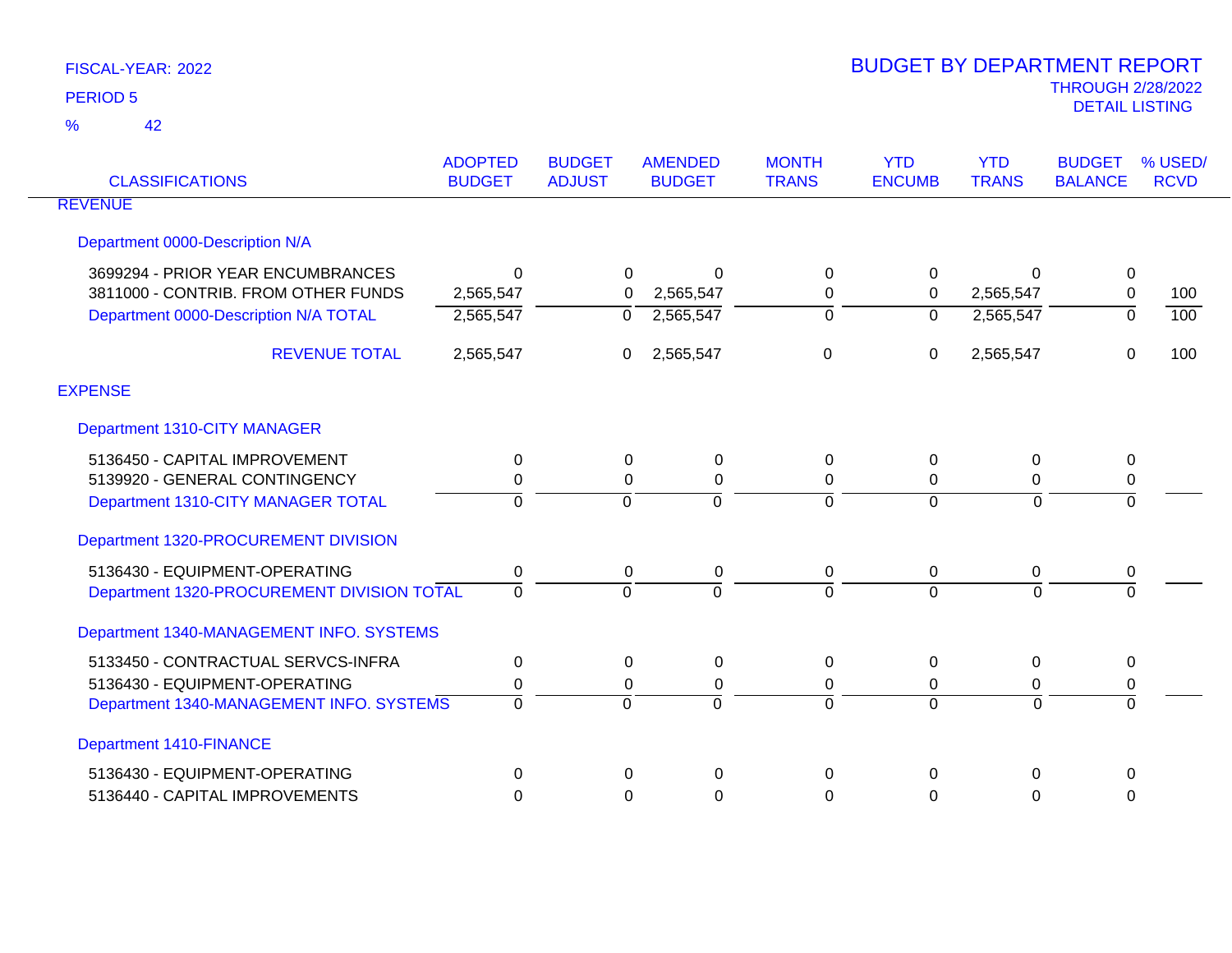42 %

| <b>CLASSIFICATIONS</b>                   | <b>ADOPTED</b><br><b>BUDGET</b> | <b>BUDGET</b><br><b>ADJUST</b> | <b>AMENDED</b><br><b>BUDGET</b> | <b>MONTH</b><br><b>TRANS</b> | <b>YTD</b><br><b>ENCUMB</b> | <b>YTD</b><br><b>TRANS</b> | <b>BUDGET</b><br><b>BALANCE</b> | % USED/<br><b>RCVD</b> |
|------------------------------------------|---------------------------------|--------------------------------|---------------------------------|------------------------------|-----------------------------|----------------------------|---------------------------------|------------------------|
| <b>Department 1410-FINANCE TOTAL</b>     | $\overline{0}$                  | $\Omega$                       | $\overline{0}$                  | $\overline{0}$               | 0                           | $\Omega$                   | $\Omega$                        |                        |
| Department 1610-BUILDING                 |                                 |                                |                                 |                              |                             |                            |                                 |                        |
| 5246440 - CODE VEHICLES                  | 0                               | $\mathbf 0$                    | $\mathbf 0$                     | 0                            | $\mathbf 0$                 | 0                          | 0                               |                        |
| Department 1610-BUILDING TOTAL           | 0                               | $\overline{0}$                 | 0                               | $\Omega$                     | $\overline{0}$              | $\overline{0}$             | $\overline{0}$                  |                        |
| Department 1620-PLANNING & ZONING        |                                 |                                |                                 |                              |                             |                            |                                 |                        |
| 5246430 - EQUIPMENT-OPERATING            | 0                               | 0                              | 0                               | 0                            | 0                           | 0                          | 0                               |                        |
| 5246810 - SOFTWARE                       | 0                               | $\Omega$                       | 0                               | $\Omega$                     | $\Omega$                    | 0                          | $\Omega$                        |                        |
| Department 1620-PLANNING & ZONING TOTAL  | $\Omega$                        | $\mathbf 0$                    | $\overline{0}$                  | $\Omega$                     | $\overline{0}$              | 0                          | $\Omega$                        |                        |
| Department 1640-CODE ENFORCEMENT         |                                 |                                |                                 |                              |                             |                            |                                 |                        |
| 5246440 - CODE VEHICLES                  | 0                               | 0                              | 0                               | 0                            | 0                           | 0                          | 0                               |                        |
| Department 1640-CODE ENFORCEMENT TOTAL   | 0                               | $\overline{0}$                 | $\overline{0}$                  | 0                            | $\Omega$                    | 0                          | $\overline{0}$                  |                        |
| Department 1720-SOLID WASTE              |                                 |                                |                                 |                              |                             |                            |                                 |                        |
| 5346430 - EQUIPMENT-OPERATING            | 0                               | $\Omega$                       | $\Omega$                        | 0                            | 0                           | $\Omega$                   | $\mathbf 0$                     |                        |
| 5346440 - SOLID WASTE VEHICLES           | 0                               | 107,805                        | 107,805                         | 0                            | $\mathbf{0}$                | 107,805                    | $\mathbf 0$                     | 100                    |
| Department 1720-SOLID WASTE TOTAL        | $\Omega$                        | 107,805                        | 107,805                         | $\Omega$                     | $\Omega$                    | 107,805                    | $\Omega$                        | 100                    |
| Department 1730-STREET MAINTENANCE       |                                 |                                |                                 |                              |                             |                            |                                 |                        |
| 5414625 - LANDSCAPE MAINTENANCE          | $\mathbf 0$                     | 0                              | $\Omega$                        | 0                            | 0                           | 0                          | $\Omega$                        |                        |
| 5416450 - SUNSET DR & ST LIGHTING        | 50,000                          | $\mathbf{0}$                   | 50,000                          | 0                            | $\mathbf 0$                 | 0                          | 50,000                          |                        |
| Department 1730-STREET MAINTENANCE TOTAL | 50,000                          | $\overline{0}$                 | 50,000                          | $\overline{0}$               | $\overline{0}$              | $\overline{0}$             | 50,000                          |                        |
| Department 1760-MOTOR POOL               |                                 |                                |                                 |                              |                             |                            |                                 |                        |
| 5196450 - CAPITAL OUTLAY                 | $\mathbf 0$                     | 0                              | 0                               | $\mathbf 0$                  | 0                           | 0                          | 0                               |                        |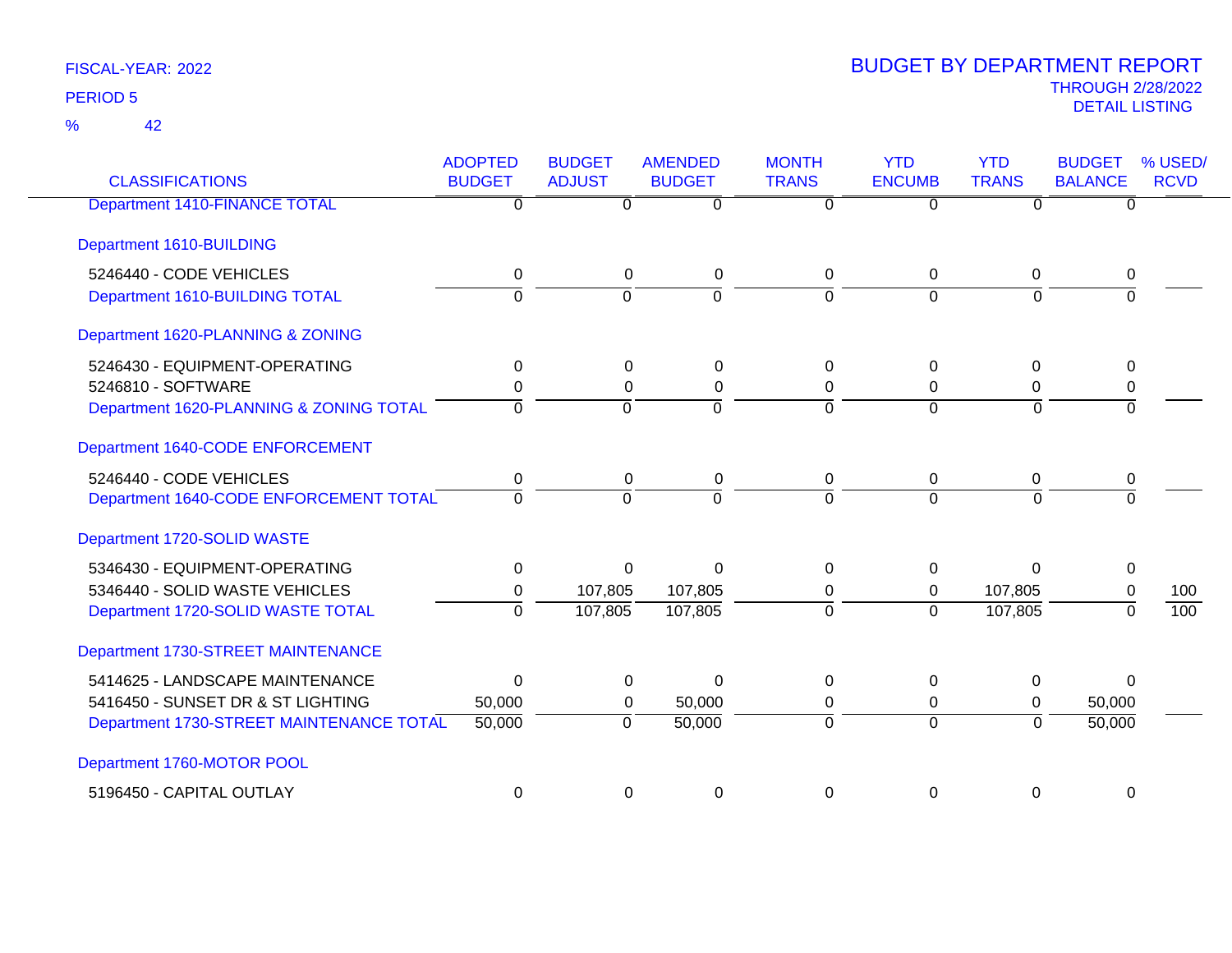42 %

### THROUGH 2/28/2022<br>DETAIL LISTING DETAIL LISTING PERIOD <sup>5</sup> BUDGET BY DEPARTMENT REPORT

| <b>CLASSIFICATIONS</b>                             | <b>ADOPTED</b><br><b>BUDGET</b> | <b>BUDGET</b><br><b>ADJUST</b> | <b>AMENDED</b><br><b>BUDGET</b> | <b>MONTH</b><br><b>TRANS</b> | <b>YTD</b><br><b>ENCUMB</b> | <b>YTD</b><br><b>TRANS</b> | <b>BUDGET</b><br><b>BALANCE</b> | % USED/<br><b>RCVD</b> |
|----------------------------------------------------|---------------------------------|--------------------------------|---------------------------------|------------------------------|-----------------------------|----------------------------|---------------------------------|------------------------|
| Department 1760-MOTOR POOL TOTAL                   | 0                               | 0                              | $\overline{0}$                  | $\Omega$                     | $\overline{0}$              | $\Omega$                   | $\Omega$                        |                        |
| Department 1790-ENGINEERING & CONSTRUCTN           |                                 |                                |                                 |                              |                             |                            |                                 |                        |
| 5196440 - VEHICLES                                 | $\Omega$                        | 0                              | ∩                               | 0                            | $\Omega$                    | 0                          | O                               |                        |
| 5196450 - CAPITAL OUTLAY                           | 1,275,000                       | 488,134                        | 1,763,134                       | 85,903                       | 254,666                     | 586,291                    | 1,176,843                       | 33                     |
| Department 1790-ENGINEERING & CONSTRUCTN 1,275,000 |                                 | 488,134                        | 1,763,134                       | 85,903                       | 254,666                     | 586,291                    | 1,176,843                       | $\overline{33}$        |
| Department 1910-POLICE                             |                                 |                                |                                 |                              |                             |                            |                                 |                        |
| 5216440 - VEHICLES                                 | 310,000                         | 9,872                          | 319,872                         | 0                            | 9,872                       | 9,872                      | 310,000                         | 3                      |
| 5216450 - CAPITAL LEASE                            | 0                               | 0                              | 0                               | 0                            | $\mathbf{0}$                | 0                          | 0                               |                        |
| Department 1910-POLICE TOTAL                       | 310,000                         | 9,872                          | 319,872                         | $\Omega$                     | 9,872                       | 9,872                      | 310,000                         | $\overline{3}$         |
| Department 2000-PARKS & RECREATION                 |                                 |                                |                                 |                              |                             |                            |                                 |                        |
| 5196440 - VEHICLES                                 | $\Omega$                        | $\Omega$                       | $\Omega$                        | 0                            | $\Omega$                    | $\Omega$                   | $\Omega$                        |                        |
| 5196450 - CAPITAL OUTLAY                           |                                 | 0                              | U                               | 0                            | $\Omega$                    | 0                          | 0                               |                        |
| 5726440 - CAPITAL IMPROVEMENTS                     | 55,000                          | $\Omega$                       | 55,000                          | 0                            | $\Omega$                    | $\Omega$                   | 55,000                          |                        |
| 5726450 - MATCHING CONTRIBUTION                    | 1,943,000                       | 524,375                        | 2,467,375                       | 152,323                      | 948,447                     | 1,232,227                  | 1,235,148                       | 49                     |
| Department 2000-PARKS & RECREATION TOTAL 1,998,000 |                                 | 524,375                        | 2,522,375                       | 152,323                      | 948,447                     | 1,232,227                  | 1,290,148                       | 48                     |
| Department 2010-RECREATION-TENNIS                  |                                 |                                |                                 |                              |                             |                            |                                 |                        |
| 5726450 - MATCHING CONTRIBUTION                    | 0                               | 0                              | 0                               | 0                            | 0                           | 0                          | 0                               |                        |
| Department 2010-RECREATION-TENNIS TOTAL            | 0                               | $\overline{0}$                 | $\overline{0}$                  | $\Omega$                     | $\Omega$                    | $\mathbf 0$                | $\overline{0}$                  |                        |
| Department 2020-MULTI PURPOSE CENTER               |                                 |                                |                                 |                              |                             |                            |                                 |                        |
| 5726450 - MATCHING CONTRIBUTION                    | 0                               | 0                              | 0                               | 0                            | $\mathbf 0$                 | 0                          | 0                               |                        |
| Department 2020-MULTI PURPOSE CENTER TOTAL         | $\Omega$                        | $\overline{0}$                 | $\Omega$                        | $\Omega$                     | $\Omega$                    | 0                          | $\Omega$                        |                        |

Department 2030-Community Pool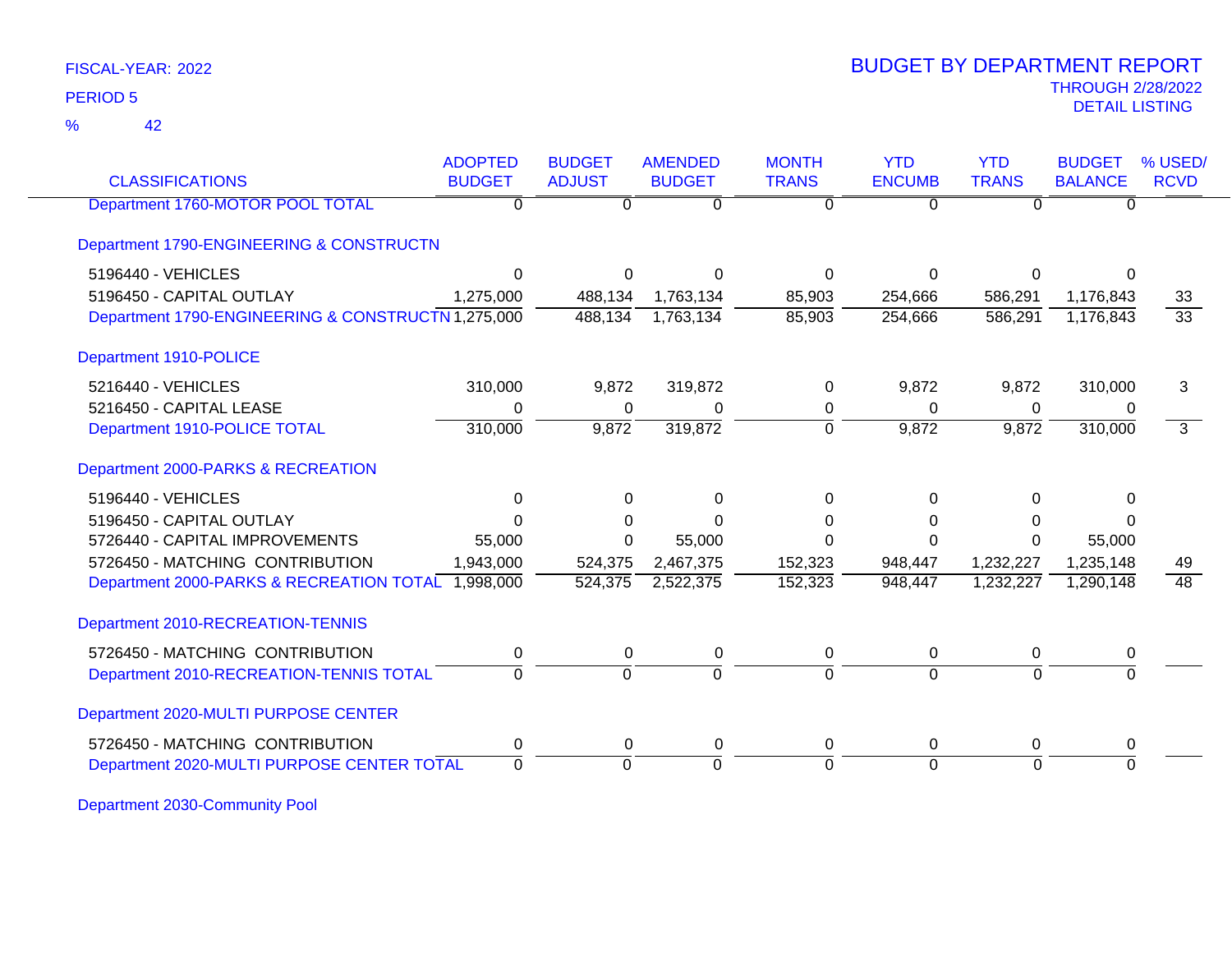42 %

| <b>CLASSIFICATIONS</b>                  | <b>ADOPTED</b><br><b>BUDGET</b> | <b>BUDGET</b><br><b>ADJUST</b> | <b>AMENDED</b><br><b>BUDGET</b> | <b>MONTH</b><br><b>TRANS</b> | <b>YTD</b><br><b>ENCUMB</b> | <b>YTD</b><br><b>TRANS</b> | <b>BUDGET</b><br><b>BALANCE</b> | % USED/<br><b>RCVD</b> |
|-----------------------------------------|---------------------------------|--------------------------------|---------------------------------|------------------------------|-----------------------------|----------------------------|---------------------------------|------------------------|
|                                         |                                 |                                |                                 |                              |                             |                            |                                 |                        |
| 5726450 - MATCHING CONTRIBUTION         | 0                               | 0                              | 0                               | 0                            | 0                           | 0                          | 0                               |                        |
| Department 2030-Community Pool TOTAL    | 0                               | $\overline{0}$                 | $\overline{0}$                  | $\overline{0}$               | $\overline{0}$              | $\Omega$                   | $\overline{0}$                  |                        |
| <b>EXPENSE TOTAL</b>                    | 3,633,000                       | 1,130,186                      | 4,763,186                       | 238,226                      | 1,212,985                   | 1,936,195                  | 2,826,991                       | 40                     |
| Fund 301-CAPITAL IMPROVEMENT FUND TOTAL |                                 |                                |                                 |                              |                             |                            |                                 |                        |
| <b>REVENUE</b>                          | 2,565,547                       | 0                              | 2,565,547                       | 0                            | 0                           | 2,565,547                  | 0                               | 100                    |
| <b>EXPENSE</b>                          | 3,633,000                       | 1,130,186                      | 4,763,186                       | 238,226                      | 1,212,985                   | 1,936,195                  | 2,826,991                       | 40                     |
| Fund 301-CAPITAL IMPROVEMENT FUND TOTAL | $-1,067,453$                    | $-1,130,186$                   | $-2,197,639$                    | $-238,226$                   | $-1,212,985$                | 629,352                    | $-2,826,991$                    |                        |
| Fund 608-STATE FORFEITURE FUND          |                                 |                                |                                 |                              |                             |                            |                                 |                        |
| <b>REVENUE</b>                          |                                 |                                |                                 |                              |                             |                            |                                 |                        |
| Department 0000-Description N/A         |                                 |                                |                                 |                              |                             |                            |                                 |                        |
| 3511000 - CONFISCATED REVENUE           | 0                               | 0                              | 0                               | 0                            | 0                           | 0                          | $\overline{0}$                  |                        |
| 3612000 - INTEREST INCOME               | 700                             | 0                              | 700                             | 24                           | 0                           | 135                        | 565                             | 19                     |
| Department 0000-Description N/A TOTAL   | 700                             | $\mathbf 0$                    | 700                             | $\overline{24}$              | $\mathbf{0}$                | $\overline{135}$           | 565                             | $\overline{19}$        |
| <b>REVENUE TOTAL</b>                    | 700                             | $\mathbf 0$                    | 700                             | 24                           | 0                           | 135                        | 565                             | 19                     |
| <b>EXPENSE</b>                          |                                 |                                |                                 |                              |                             |                            |                                 |                        |
| Department 1910-POLICE                  |                                 |                                |                                 |                              |                             |                            |                                 |                        |
| 5213450 - CONTRACTUAL SERVICES          | 0                               | 0                              | $\pmb{0}$                       | 0                            | 0                           | 0                          | 0                               |                        |
| 5213490 - CRIME PREVENTION PROGRAMS     | 0                               | 0                              | $\Omega$                        | 0                            | $\Omega$                    | 0                          | 0                               |                        |
| 5214070 - TRAVEL & CONFERENCE           | $\Omega$                        | 0                              | $\Omega$                        | 0                            | 0                           | 0                          | $\Omega$                        |                        |
| 5215210 - SUPPLIES                      | 30,000                          | $\Omega$                       | 30,000                          | 0                            | 0                           | 0                          | 30,000                          |                        |
| 5215220 - UNIFORMS                      | 0                               | 0                              | 0                               | 0                            | $\Omega$                    | 0                          | 0                               |                        |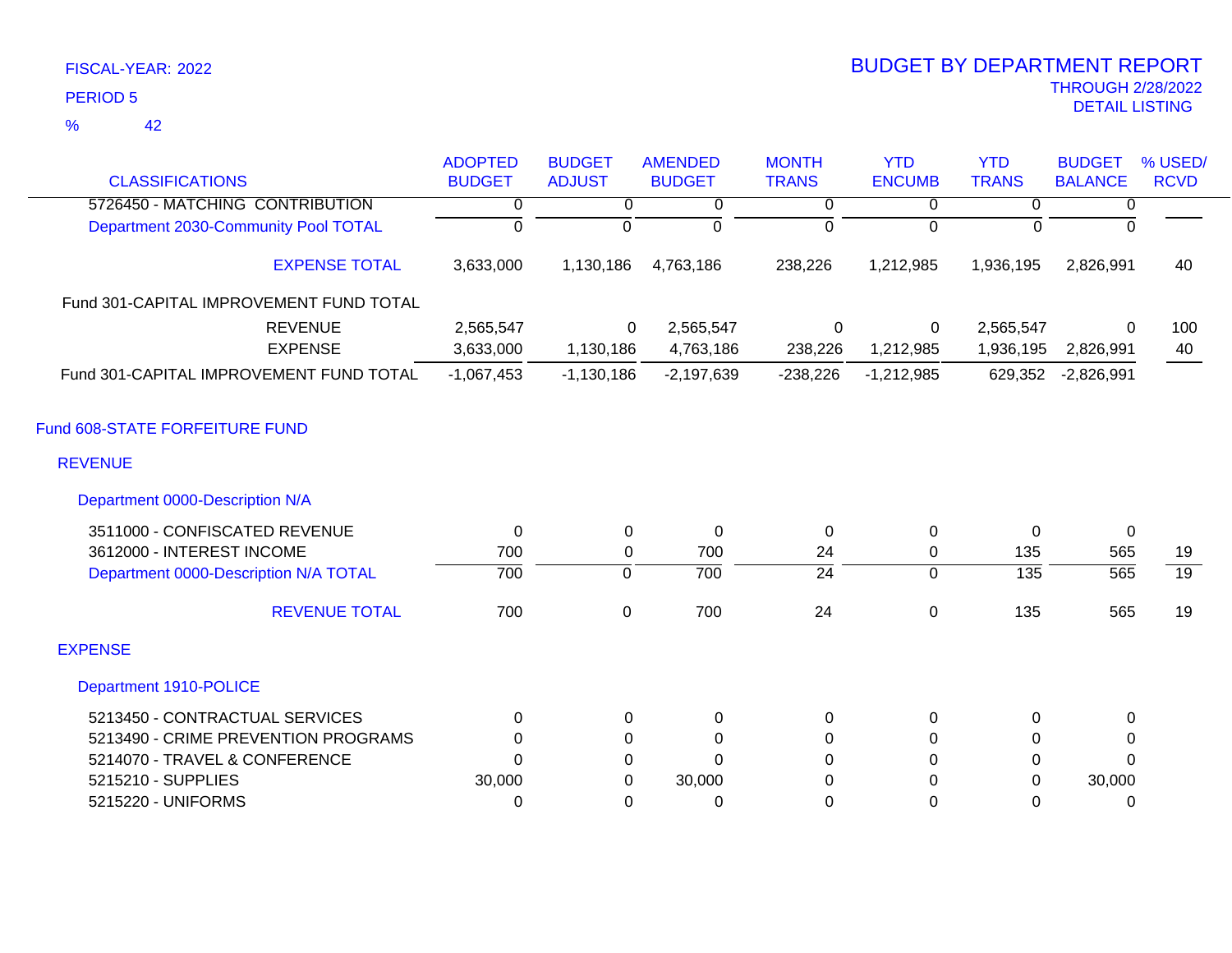42 %

| <b>CLASSIFICATIONS</b>                | <b>ADOPTED</b><br><b>BUDGET</b> | <b>BUDGET</b><br><b>ADJUST</b> | <b>AMENDED</b><br><b>BUDGET</b> | <b>MONTH</b><br><b>TRANS</b> | <b>YTD</b><br><b>ENCUMB</b> | <b>YTD</b><br><b>TRANS</b> | <b>BUDGET</b><br><b>BALANCE</b> | % USED/<br><b>RCVD</b> |
|---------------------------------------|---------------------------------|--------------------------------|---------------------------------|------------------------------|-----------------------------|----------------------------|---------------------------------|------------------------|
| Department 1910-POLICE TOTAL          | 30,000                          | $\overline{0}$                 | 30,000                          | $\overline{0}$               | $\overline{0}$              | $\overline{0}$             | 30,000                          |                        |
| <b>EXPENSE TOTAL</b>                  | 30,000                          | $\mathbf 0$                    | 30,000                          | $\mathbf 0$                  | $\boldsymbol{0}$            | $\boldsymbol{0}$           | 30,000                          |                        |
| Fund 608-STATE FORFEITURE FUND TOTAL  |                                 |                                |                                 |                              |                             |                            |                                 |                        |
| <b>REVENUE</b>                        | 700                             |                                | 700<br>0                        | 24                           | $\mathbf 0$                 | 135                        | 565                             | 19                     |
| <b>EXPENSE</b>                        | 30,000                          |                                | 0<br>30,000                     | 0                            | $\mathbf 0$                 | 0                          | 30,000                          |                        |
| Fund 608-STATE FORFEITURE FUND TOTAL  | $-29,300$                       |                                | $\mathbf 0$<br>$-29,300$        | 24                           | $\mathbf 0$                 | 135                        | $-29,435$                       |                        |
| Fund 610-CRA TRUST FUND               |                                 |                                |                                 |                              |                             |                            |                                 |                        |
| <b>REVENUE</b>                        |                                 |                                |                                 |                              |                             |                            |                                 |                        |
| Department 0000-Description N/A       |                                 |                                |                                 |                              |                             |                            |                                 |                        |
| 3111000 - OPERATING REVENUE           | $\Omega$                        | $\Omega$                       | $\mathbf 0$                     | $\mathbf{0}$                 | 0                           | $\Omega$                   | 0                               |                        |
| 3612000 - INTEREST INCOME             | 0                               | 0                              | 0                               | 0                            | 0                           | $\Omega$                   | $\Omega$                        |                        |
| 3612100 - INTEREST INCOME-TIF         | $\Omega$                        | 0                              | 0                               | $\Omega$                     | $\Omega$                    | $\Omega$                   | $\Omega$                        |                        |
| 3625100 - RENTAL PROPERTIES           | 0                               | 0                              | 0                               | 0                            | 0                           | 0                          | 0                               |                        |
| 3699201 - MISC. OTHERS                | 0                               | $\Omega$                       | $\Omega$                        | $\Omega$                     | $\Omega$                    | $\Omega$                   | $\mathbf 0$                     |                        |
| 3811900 - TRANSFER FR GENERAL FUND    | 0                               | $\pmb{0}$                      | $\mathbf 0$                     | 0                            | 0                           | $\mathbf 0$                | $\mathbf 0$                     |                        |
| Department 0000-Description N/A TOTAL | $\overline{0}$                  | $\overline{0}$                 | $\mathbf 0$                     | $\overline{0}$               | $\Omega$                    | $\mathbf 0$                | $\overline{0}$                  |                        |
| <b>REVENUE TOTAL</b>                  | $\mathbf 0$                     | $\pmb{0}$                      | $\mathbf 0$                     | $\mathbf 0$                  | 0                           | $\pmb{0}$                  | $\mathbf 0$                     |                        |
| <b>EXPENSE</b>                        |                                 |                                |                                 |                              |                             |                            |                                 |                        |
| Department 1110-CRA BOARD FOR TIF     |                                 |                                |                                 |                              |                             |                            |                                 |                        |
| 5131210 - REGULAR                     | 0                               | 0                              | $\mathbf 0$                     | 0                            | 0                           | 0                          | 0                               |                        |
| 5132110 - F.I.C.A.                    | 0                               | 0                              | $\mathbf 0$                     | 0                            | 0                           | 0                          | 0                               |                        |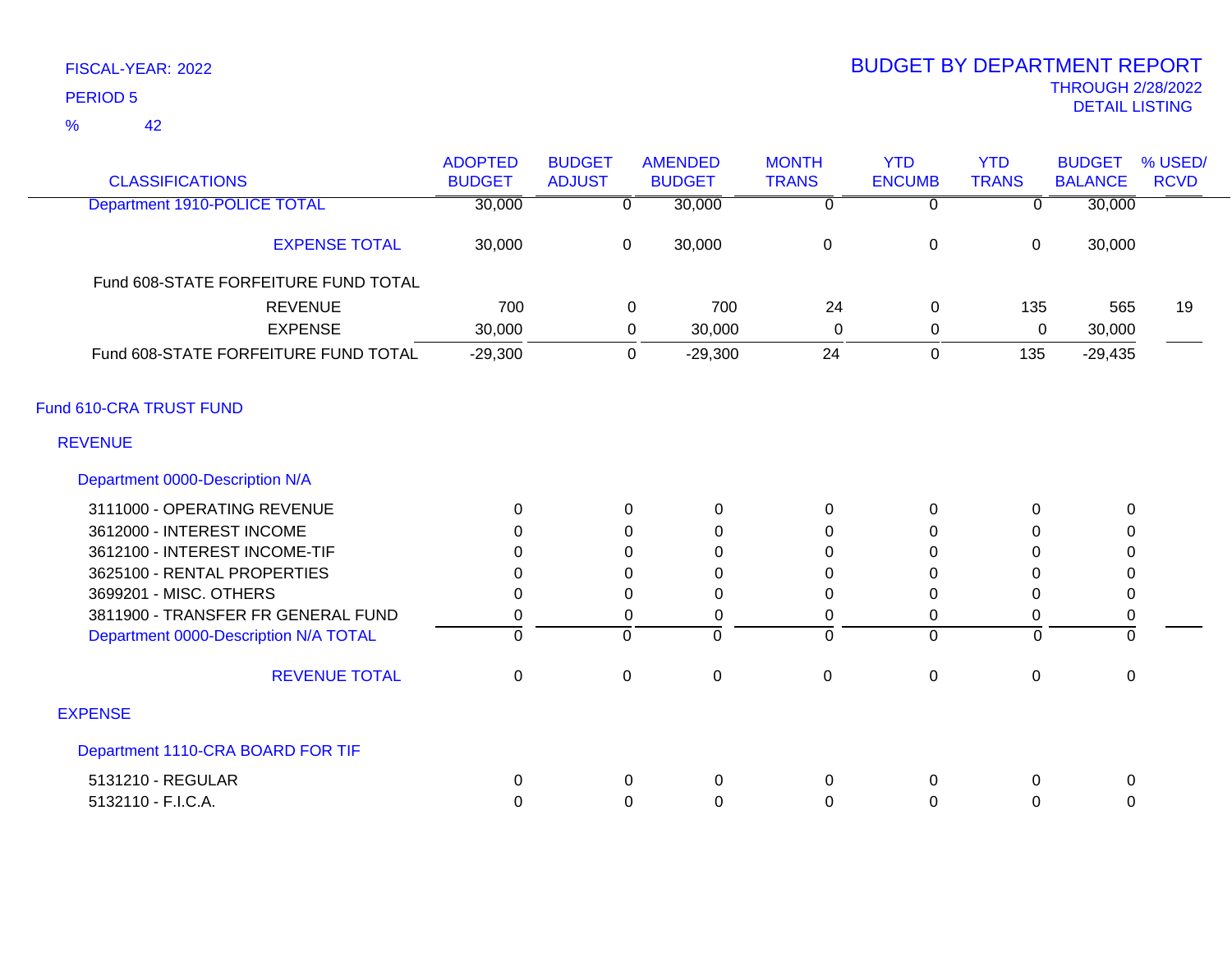42 %

| FISCAL-YEAR: 2022 | <b>BUDGET BY DEPARTMENT REPORT</b> |
|-------------------|------------------------------------|
|                   | <b>THROUGH 2/28/2022</b>           |
| <b>PERIOD 5</b>   | DETAIL LISTING                     |

|                                     | <b>ADOPTED</b> | <b>BUDGET</b> | <b>AMENDED</b> | <b>MONTH</b> | <b>YTD</b>    | <b>YTD</b>   | <b>BUDGET</b><br>% USED/      |
|-------------------------------------|----------------|---------------|----------------|--------------|---------------|--------------|-------------------------------|
| <b>CLASSIFICATIONS</b>              | <b>BUDGET</b>  | <b>ADJUST</b> | <b>BUDGET</b>  | <b>TRANS</b> | <b>ENCUMB</b> | <b>TRANS</b> | <b>RCVD</b><br><b>BALANCE</b> |
| 5132210 - PENSION PLAN CONTRIBUTION | $\Omega$       | 0             | 0              | $\Omega$     | 0             | 0            | 0                             |
| 5132220 - DEFERRED COMP CONTRIB.    |                | 0             | 0              | 0            |               |              |                               |
| 5132310 - GROUP HEALTH INSURANCE    |                |               |                | $\Omega$     |               |              |                               |
| 5132410 - WORKERS' COMPENSATION     |                |               |                | $\Omega$     |               |              |                               |
| 5134060 - AUTO ALLOWANCE            |                |               |                | 0            |               |              |                               |
| 5211210 - REGULAR                   |                |               | 0              | 0            |               |              |                               |
| 5211410 - OVERTIME                  |                |               |                | 0            |               |              |                               |
| 5212110 - F.I.C.A.                  |                |               |                | 0            |               |              |                               |
| 5212210 - PENSION PLAN CONTRIBUTION |                |               |                | 0            |               |              |                               |
| 5212310 - GROUP HEALTH INSURANCE    |                |               |                | 0            |               |              |                               |
| 5212410 - WORKERS' COMPENSATION     |                |               | <sup>0</sup>   | 0            |               |              |                               |
| 5215220 - UNIFORMS                  |                |               | O              | $\Omega$     |               |              |                               |
| 5413120 - PROFESSIONAL SERVS-ST BEA |                |               |                | 0            |               |              |                               |
| 5413450 - CONTRACTUAL SERVICES      |                |               |                | 0            |               |              |                               |
| 5414670 - MAINT & REP-GRDS & STRUCT |                |               |                | $\Omega$     |               |              |                               |
| 5414710 - PRINTING MATERIAL-INFRAST |                |               |                | 0            |               |              |                               |
| 5416340 - CAPITAL IMPROVEMENTS      |                |               | <sup>0</sup>   | 0            |               |              |                               |
| 5416450 - SUNSET DR & ST LIGHTING   |                |               |                | 0            |               |              |                               |
| 5419930 - STREET BEAUTIFICATION     |                |               |                | 0            |               |              |                               |
| 5511310 - PART TIME                 |                |               |                | 0            |               |              |                               |
| 5512110 - FICA                      |                |               |                | $\Omega$     |               |              |                               |
| 5512410 - WORKER'S COMPENSATION     |                |               |                | 0            |               |              |                               |
| 5513120 - PROFF.SVC/ECONOMIC DEVLOP |                |               |                | 0            |               |              |                               |
| 5514710 - PRINTING MATERIALS-ECO.DE |                |               |                | $\Omega$     |               |              |                               |
| 5515210 - Supplies                  |                |               |                | 0            |               |              |                               |
| 5519932 - ECONOMIC DEVELOPMENT PRGM |                |               |                | 0            |               |              |                               |
| 5519933 - BUSINESS STARTUP ASSTNCE  |                |               |                | 0            |               |              |                               |
| 5523120 - PROFF.SVC-COMM.BLDG REHAB |                |               |                | 0            |               |              |                               |
| 5523450 - CONTRACTUAL SRVCS-COMMERC |                |               |                | 0            |               |              |                               |
| 5524710 - PRINTING-MATERIALS-COMMER |                |               | 0              | 0            |               |              |                               |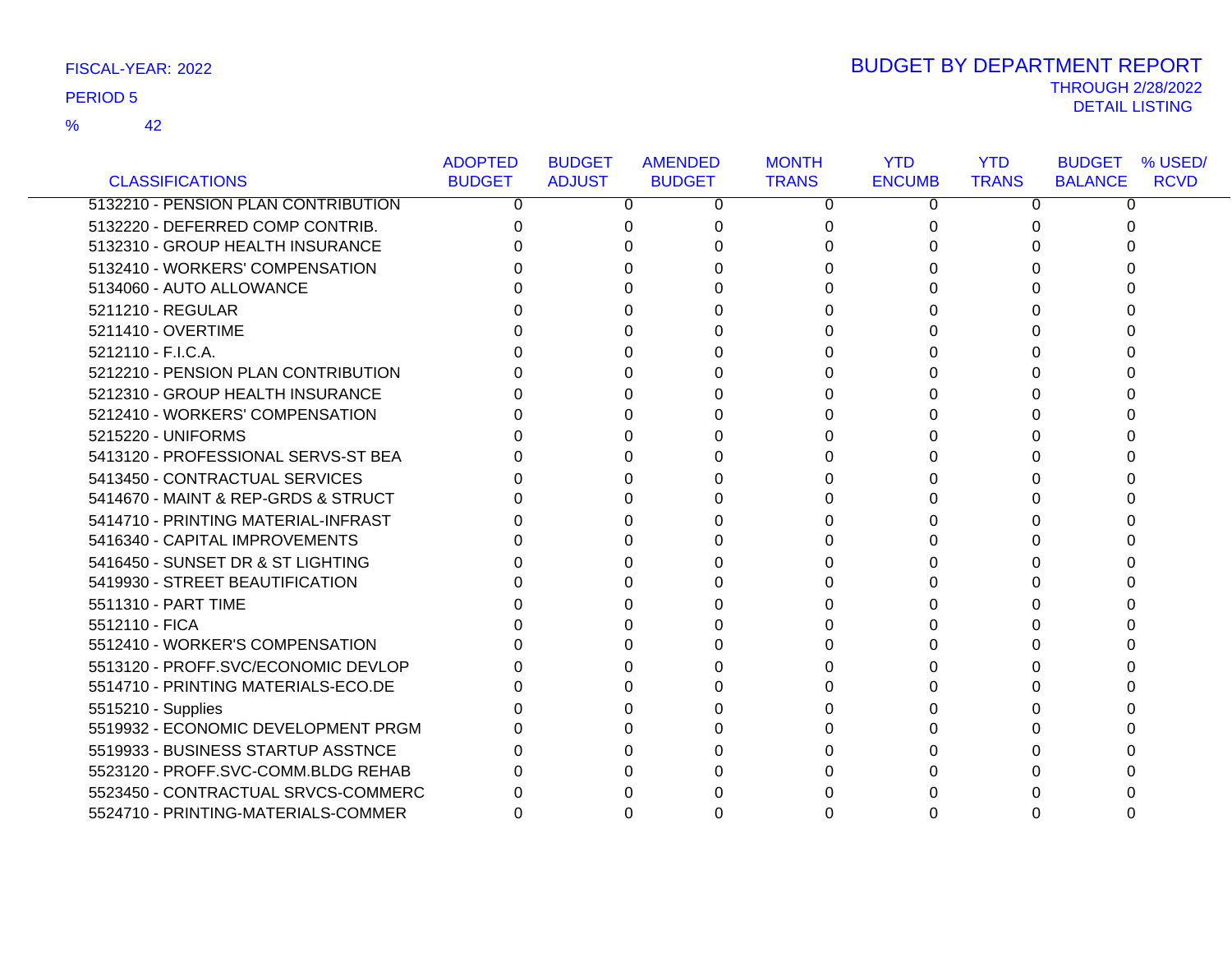42 %

|                                          | <b>ADOPTED</b> | <b>BUDGET</b> | <b>AMENDED</b> | <b>MONTH</b> | <b>YTD</b>    | <b>YTD</b>   | <b>BUDGET</b><br>% USED/      |
|------------------------------------------|----------------|---------------|----------------|--------------|---------------|--------------|-------------------------------|
| <b>CLASSIFICATIONS</b>                   | <b>BUDGET</b>  | <b>ADJUST</b> | <b>BUDGET</b>  | <b>TRANS</b> | <b>ENCUMB</b> | <b>TRANS</b> | <b>RCVD</b><br><b>BALANCE</b> |
| 5541210 - REGULAR                        | 0              | 0             | 0              | $\mathbf{0}$ | 0             | 0            | 0                             |
| 5542110 - FICA                           |                | 0             | 0              | 0            | 0             |              |                               |
| 5542210 - PENSION PLAN                   |                |               | O              | $\Omega$     |               |              |                               |
| 5542220 - DEFERRED COMP CONTRIB.         |                |               |                | 0            |               |              |                               |
| 5542310 - GROUP HEALTH INSURANCE         |                | O             | $\Omega$       | $\Omega$     |               |              |                               |
| 5542410 - WORKER'S COMPENSATION          |                |               | 0              | $\Omega$     |               |              |                               |
| 5543120 - LEGAL SERVICES                 |                |               | 0              | 0            |               |              |                               |
| 5543210 - AUDITOR'S FEES                 |                |               | <sup>0</sup>   | $\Omega$     |               |              |                               |
| 5543460 - Madison Land Adquisition & Dev |                |               | n              | 0            |               |              |                               |
| 5544070 - TRAVEL & CONFERENCE            |                |               | 0              | 0            |               |              |                               |
| 5544080 - EMPLOYEE EDUCATION & TRAIN     |                | 0             | 0              | 0            | O             | 0            |                               |
| 5544631 - COMMUNICATION EQUIPMENT        |                |               | U              | $\Omega$     |               |              |                               |
| 5544710 - PRINTING, BINDING, PHOTOCOP    |                |               |                | 0            |               |              |                               |
| 5544850 - NON-LEGAL ADVERTISING          |                |               |                | 0            |               |              |                               |
| 5544910 - LEGAL ADS-NON TIF              |                |               | U              | $\Omega$     |               |              |                               |
| 5545210 - SUPPLIES                       |                |               | <sup>0</sup>   | 0            |               |              |                               |
| 5545410 - MEMBERSHIPS & SUBSCRIPTIO      |                |               | 0              | 0            |               |              |                               |
| 5549140 - CRA SEC/GRNT ADM/MISC EXP      |                |               | O              | 0            |               |              |                               |
| 5549915 - MISCELLANEOUS-CITY CONTRB      |                |               |                | 0            |               |              |                               |
| 5549920 - GENERAL CONTINGENCY            |                |               |                | 0            |               |              |                               |
| 5549925 - CRA BOARD MEMBRS DISCRT F      |                |               |                | $\Omega$     |               |              |                               |
| 5553120 - PROF SERVICES-INFILL PROG      |                |               | 0              | 0            |               |              |                               |
| 5593120 - PROFESSNL SERV-TECH ASSTC      |                | 0             | 0              | 0            |               |              |                               |
| 5593450 - WORK STUDY PROGRAM             |                |               | U              | $\Omega$     |               |              |                               |
| 5599931 - SUMMER YOUTH & AFTER SCHOOL    |                | 0             | O              | $\Omega$     |               |              |                               |
| 5599932 - SCHOOL ASSISTANCE PROGRAM      |                |               |                | 0            |               |              |                               |
| 5643120 - PROFESSIONAL SERV-LEGAL S      |                |               |                | 0            |               |              |                               |
| 5643450 - CONTRACTUAL                    |                |               |                | 0            |               |              |                               |
| 5649921 - MULTI-FAMILY REHAB PROGRM      |                |               |                | <sup>0</sup> |               |              |                               |
| 5649930 - SINGLE FAMILY REHAB PRGRM      | 0              | 0             | $\Omega$       | 0            | O             |              |                               |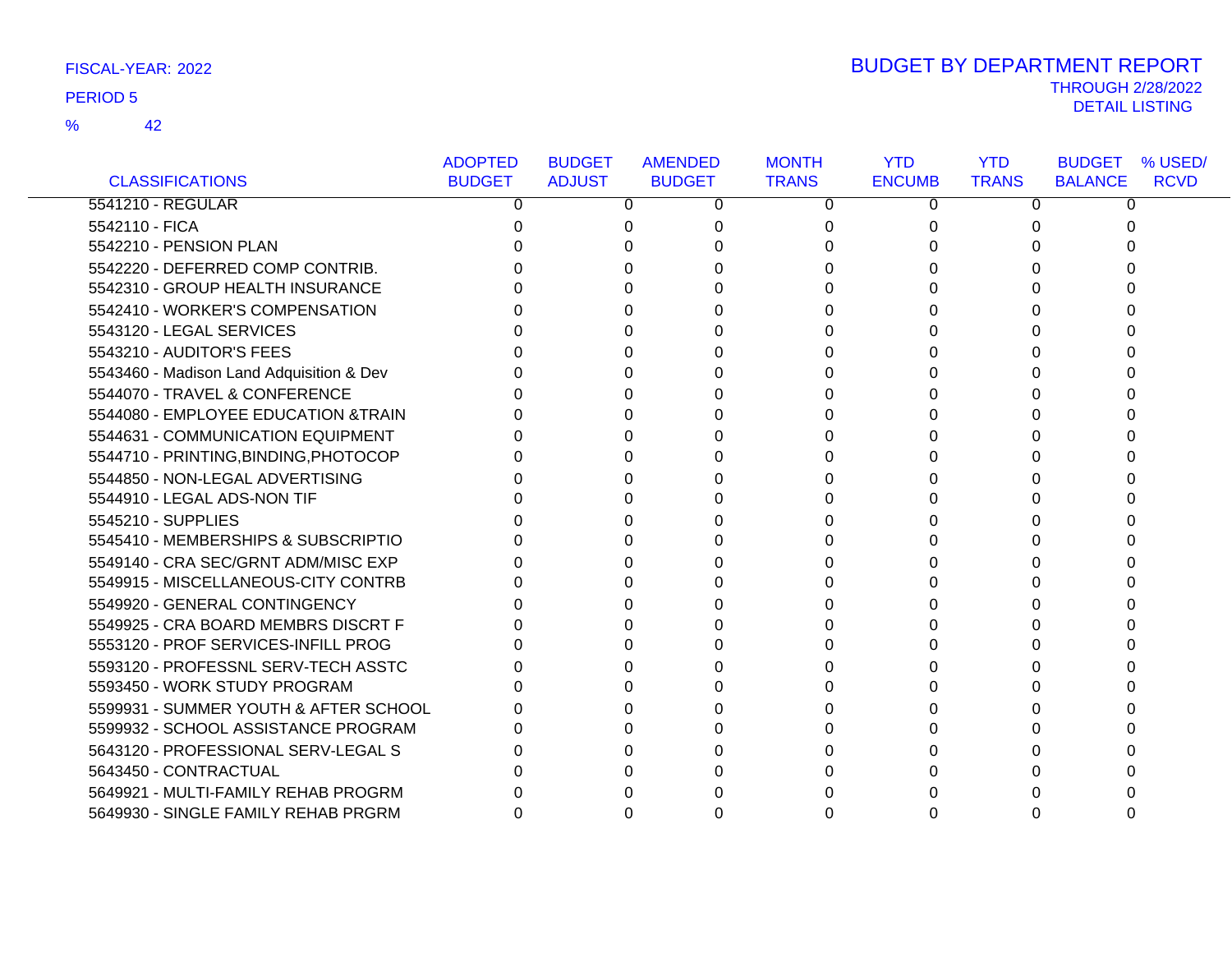42 %

| FISCAL-YEAR: 2022 | <b>BUDGET BY DEPARTMENT REPORT</b> |
|-------------------|------------------------------------|
|                   | <b>THROUGH 2/28/2022</b>           |
| <b>PERIOD 5</b>   | DETAIL LISTING                     |

|                                           | <b>ADOPTED</b> | <b>BUDGET</b> | <b>AMENDED</b> | <b>MONTH</b> | <b>YTD</b>    | <b>YTD</b>   | <b>BUDGET</b><br>% USED/      |
|-------------------------------------------|----------------|---------------|----------------|--------------|---------------|--------------|-------------------------------|
| <b>CLASSIFICATIONS</b>                    | <b>BUDGET</b>  | <b>ADJUST</b> | <b>BUDGET</b>  | <b>TRANS</b> | <b>ENCUMB</b> | <b>TRANS</b> | <b>BALANCE</b><br><b>RCVD</b> |
| 5649935 - ASSISTANCE PROGRAM              | 0              | 0             | 0              | 0            | 0             | 0            | 0                             |
| 5691210 - REGULAR                         |                |               |                | 0            | U             |              |                               |
| 5692110 - FICA                            |                |               |                |              |               |              |                               |
| 5692210 - PENSION PLAN                    |                |               |                | 0            | n             |              |                               |
| 5692310 - GROUP HEALTH INSURANCE          |                |               |                | U            |               |              |                               |
| 5692410 - WORKER'S COMPENSATION           |                |               |                | O            |               |              |                               |
| 5723120 - PROF. SVC-PARK IMPROVEMNT       |                |               |                | n            |               |              |                               |
| 5723450 - CONTRACTUAL                     |                |               |                |              |               |              |                               |
| 5726450 - MATCHING CONTRIBUTION           |                |               |                | U            |               |              |                               |
| 5741210 - SPECIAL EVENTS PLANNING         |                |               |                |              |               |              |                               |
| 5742110 - FICA                            |                |               |                | n            |               |              |                               |
| 5742210 - PENSION                         |                |               |                |              |               |              |                               |
| 5742310 - HEALTH INSURANCE                |                |               |                | 0            | O             |              |                               |
| 5742410 - WORKER'S COMPENSATION           |                |               |                | 0            |               |              |                               |
| 5743120 - PROFESSIONAL SERV-MRKTNG        |                |               |                | 0            |               |              |                               |
| 5819120 - INTRA-GOV TRANSFER-TO GF        |                |               |                |              |               |              |                               |
| 5819140 - INTRA GOV-CAPITAL IMP PROJ FUN  |                |               |                |              |               |              |                               |
| 5819500 - REIMB CITY/MADISON SQUARE / EXP |                |               |                | 0            |               |              |                               |
| 5819600 - INTRA-GOV-BRIDGE/BIKE LN        |                |               |                | U            |               |              |                               |
| 5833120 - - PROFESSIONAL SERVICES         |                |               |                | 0            |               |              |                               |
| 5833125 - PROPERTY MANAGEMENT             |                |               |                | O            |               |              |                               |
| 5833455 - PROPERTY MAINTENANCE            |                |               |                | 0            |               |              |                               |
| 5836110 - LAND ACQUISITION                |                |               |                | 0            |               |              |                               |
| 5837110 - REGIONS BANK LOAN \$2,730,      |                |               |                |              |               |              |                               |
| 5837210 - REGIONS LN 2006 - \$2,730M      |                |               |                | O            |               |              |                               |
| 5939900 - SPECIAL ITEMS                   |                |               |                | 0            | 0             |              |                               |
| Department 1110-CRA BOARD FOR TIF TOTAL   |                | $\Omega$      | $\Omega$       | 0            | $\Omega$      | $\Omega$     | 0                             |
| <b>EXPENSE TOTAL</b>                      | 0              | $\Omega$      | $\Omega$       | 0            | $\Omega$      | $\Omega$     | 0                             |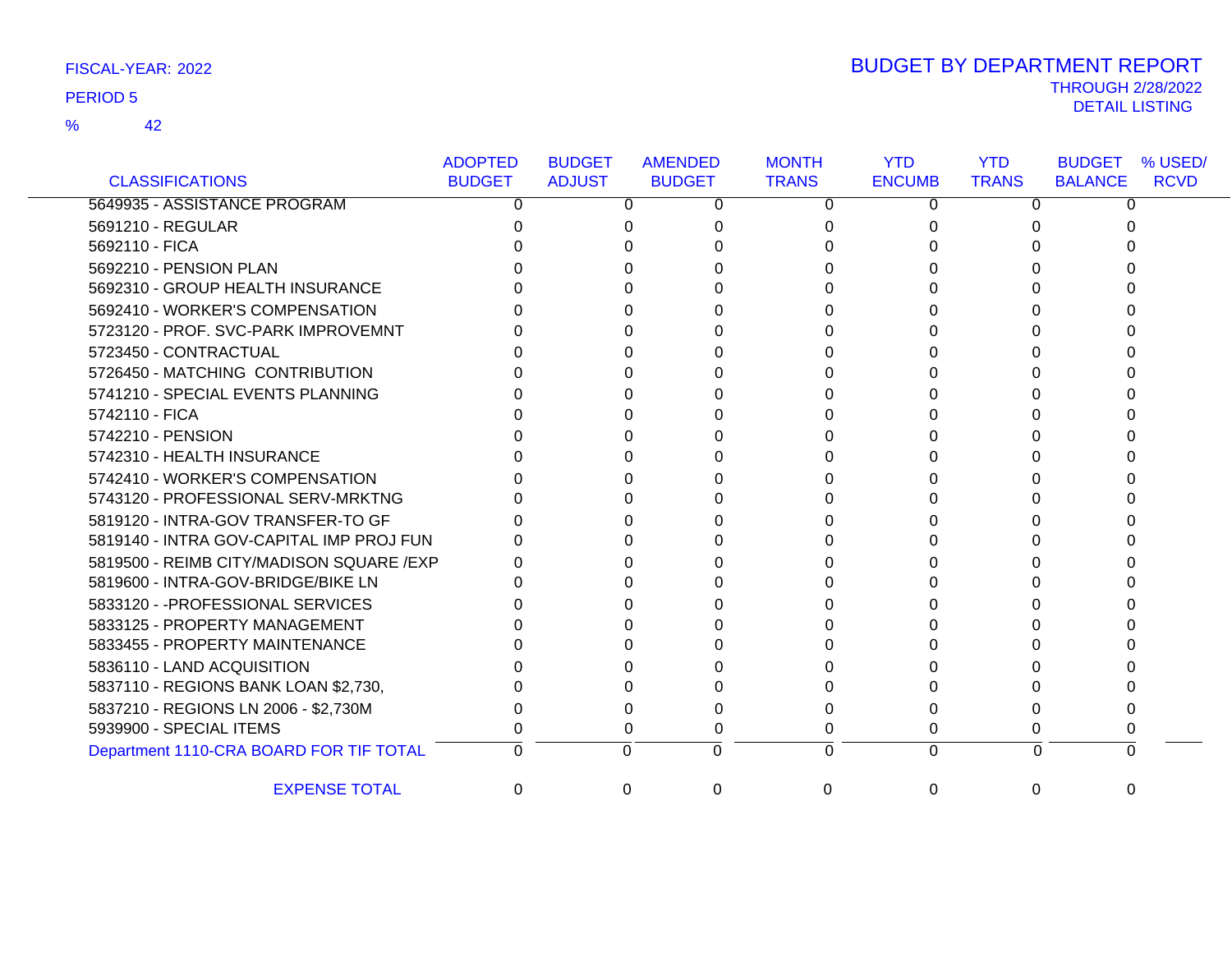42 %

| <b>CLASSIFICATIONS</b>                | <b>ADOPTED</b><br><b>BUDGET</b> | <b>BUDGET</b><br><b>ADJUST</b> | <b>AMENDED</b><br><b>BUDGET</b> | <b>MONTH</b><br><b>TRANS</b> | <b>YTD</b><br><b>ENCUMB</b> | <b>YTD</b><br><b>TRANS</b> | <b>BUDGET</b><br><b>BALANCE</b> | % USED/<br><b>RCVD</b> |
|---------------------------------------|---------------------------------|--------------------------------|---------------------------------|------------------------------|-----------------------------|----------------------------|---------------------------------|------------------------|
| Fund 610-CRA TRUST FUND TOTAL         |                                 |                                |                                 |                              |                             |                            |                                 |                        |
| <b>REVENUE</b>                        | $\mathbf 0$                     |                                | 0                               | $\pmb{0}$<br>$\mathbf 0$     | $\mathbf 0$                 | $\mathbf 0$                | $\mathbf 0$                     |                        |
| <b>EXPENSE</b>                        | $\mathbf{0}$                    |                                | 0                               | 0<br>0                       | 0                           | 0                          | 0                               |                        |
| Fund 610-CRA TRUST FUND TOTAL         | $\mathbf 0$                     |                                | $\mathbf 0$                     | $\overline{0}$<br>0          | $\mathbf 0$                 | $\mathbf 0$                | $\mathsf 0$                     |                        |
| Fund 615-FEDERAL FORFEITURE FUND      |                                 |                                |                                 |                              |                             |                            |                                 |                        |
| <b>REVENUE</b>                        |                                 |                                |                                 |                              |                             |                            |                                 |                        |
| Department 0000-Description N/A       |                                 |                                |                                 |                              |                             |                            |                                 |                        |
| 3511000 - CONFISCATED REVENUE         | $\Omega$                        | 0                              | $\Omega$                        | $\Omega$                     | 0                           | 0                          | $\Omega$                        |                        |
| 3612000 - INTEREST INCOME             | 15,000                          | 0                              | 15,000                          | 648                          | 0                           | 3,867                      | 11,133                          | 25                     |
| 3699200 - MISC OTHERS                 | $\mathbf{0}$                    | 0                              | $\mathbf 0$                     | $\Omega$                     | $\mathbf 0$                 | $\Omega$                   | 0                               |                        |
| Department 0000-Description N/A TOTAL | 15,000                          | $\overline{0}$                 | 15,000                          | 648                          | $\overline{0}$              | 3,867                      | 11,133                          | $\overline{25}$        |
| <b>REVENUE TOTAL</b>                  | 15,000                          | 0                              | 15,000                          | 648                          | 0                           | 3,867                      | 11,133                          | 25                     |
| <b>EXPENSE</b>                        |                                 |                                |                                 |                              |                             |                            |                                 |                        |
| Department 1910-POLICE                |                                 |                                |                                 |                              |                             |                            |                                 |                        |
| 5211410 - OVERTIME                    | 0                               | 0                              | $\mathbf 0$                     | 0                            | 0                           | 0                          | 0                               |                        |
| 5211414 - OVERTIME SPECIAL UNIT       | $\Omega$                        | $\Omega$                       | $\Omega$                        | $\Omega$                     | 0                           | 0                          | $\mathbf{0}$                    |                        |
| 5213450 - CONTRACTUAL SERVICES        | 157,278                         | 89,854                         | 247,132                         | 373                          | $\mathbf 0$                 | 99,099                     | 148,033                         | 40                     |
| 5214070 - TRAVEL & CONFERENCE         | 30,000                          | $\Omega$                       | 30,000                          | $\Omega$                     | $\Omega$                    | $\Omega$                   | 30,000                          |                        |
| 5214450 - LEASE -POL VEHCLE           | 50,000                          | $\Omega$                       | 50,000                          | 1,584                        | $\Omega$                    | 7,682                      | 42,318                          | 15                     |
| 5215205 - COMPUTER SUPPLIES           | 84,000                          | 0                              | 84,000                          | 0                            | 50,000                      | 50,000                     | 34,000                          | 59                     |
| 5215210 - SUPPLIES                    | $\mathbf{0}$                    | $\Omega$                       | $\Omega$                        | 0                            | 0                           | 0                          | $\mathbf{0}$                    |                        |
| 5215220 - UNIFORMS                    | 32,000                          | 0                              | 32,000                          | 0                            | 0                           | 0                          | 32,000                          |                        |
| 5216430 - EQUIPMENT OPERATING         | $\mathbf{0}$                    | $\Omega$                       | 0                               | 0                            | 0                           | 0                          | 0                               |                        |